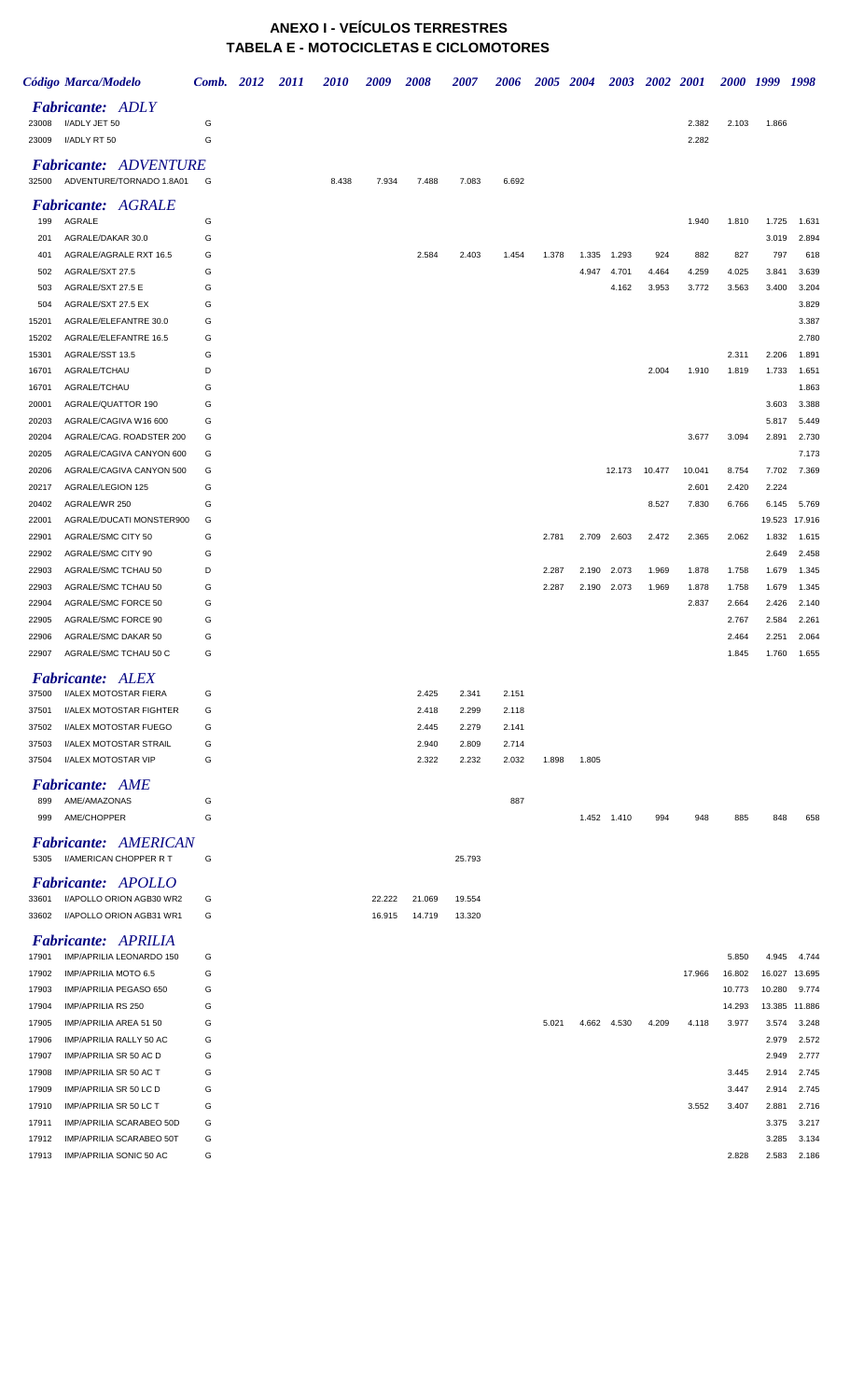|                | Código Marca/Modelo                                | Comb. 2012 |        | <i>2011</i> | <i>2010</i>      | 2009            | 2008            | <i><b>2007</b></i> | 2006   |        | 2005 2004 | <b>2003</b> | 2002 2001 |        | <i>2000</i> | 1999   | 1998          |
|----------------|----------------------------------------------------|------------|--------|-------------|------------------|-----------------|-----------------|--------------------|--------|--------|-----------|-------------|-----------|--------|-------------|--------|---------------|
| 17914          | IMP/APRILIA CLASSIC 50                             | G          |        |             |                  |                 |                 |                    |        |        |           |             |           |        | 3.852       | 3.635  | 3.170         |
| 17915          | <b>IMP/APRILIA RX 50</b>                           | G          |        |             |                  |                 |                 |                    |        |        |           |             |           |        |             | 3.941  | 3.612         |
| 17916          | <b>IMP/APRILIA RS 50</b>                           | G          |        |             |                  |                 |                 |                    |        |        |           |             |           | 5.408  | 5.069       | 4.694  | 4.271         |
| 17917          | <b>IMP/APRILIA MOTO RSV MIL</b>                    | G          |        |             |                  |                 |                 |                    |        |        |           |             |           |        |             | 21.564 | 19.654        |
| 17918          | I/APRILIA RSV 1000                                 | G          |        |             |                  |                 |                 |                    |        |        |           |             |           |        | 24.117      | 21.828 |               |
| 17919          | I/APRILIA LEONARDO 250                             | G          |        |             |                  |                 |                 |                    |        |        |           |             |           |        | 14.677      |        | 13.298 11.654 |
| 17920          | I/APRILIA RSV MILLER                               | G          |        |             |                  |                 |                 |                    |        |        |           |             |           | 26.186 | 23.804      | 21.529 |               |
| 17921          | I/APRILIA RSV 1000 R                               | G          |        |             |                  | 36.104          | 33.977          | 31.830             |        |        |           |             |           |        |             |        |               |
| 17922          | I/APRILIA SCARABEO 500                             | G          |        |             |                  |                 | 14.217          | 13.034             | 12.600 | 11.781 |           |             |           |        |             |        |               |
| 17923          | I/APRILIA SCARABEO 200                             | G          |        |             |                  | 14.343          | 12.746          | 11.533             |        |        |           |             |           |        |             |        |               |
| 17924          | I/APRILIA MANA 850                                 | G          |        |             |                  | 29.430          | 27.767          | 24.884             |        |        |           |             |           |        |             |        |               |
| 17927          | I/APRILIA SCARABEO 150<br>I/APRILIA SCARABEO 300 S | G<br>G     |        |             | 10.285<br>21.759 | 9.503<br>18.077 | 8.836<br>16.044 |                    |        |        |           |             |           |        |             |        |               |
| 17928<br>17929 | I/APRILIA RSV 4                                    | G          |        |             |                  | 74.548          |                 |                    |        |        |           |             |           |        |             |        |               |
| 17932          | I/APRILIA RSV4R 1000CC                             | G          |        |             | 66.521           |                 |                 |                    |        |        |           |             |           |        |             |        |               |
| 17999          | <b>IMP/APRILIA</b>                                 | G          |        |             |                  |                 |                 |                    |        |        |           | 3.392       | 3.152     | 3.098  | 2.812       | 2.637  | 2.404         |
| 22417          | COFAVE/APRILIA SR 50 WWW                           | G          |        |             |                  |                 |                 |                    |        |        |           |             | 3.715     | 3.506  | 3.363       | 2.844  | 2.680         |
| 22418          | COFAVE/APRILIA SR 50 RAC                           | G          |        |             |                  |                 |                 |                    |        |        |           |             | 5.167     | 5.036  | 4.541       | 4.179  | 3.780         |
| 22419          | COFAVE/APRILIA RS 50 RAC                           | G          |        |             |                  |                 |                 |                    |        |        |           | 6.370       | 5.530     | 5.409  | 5.070       | 4.697  | 4.271         |
| 22420          | COFAVE/APRILIA RALLY 50                            | G          |        |             |                  |                 |                 |                    |        |        |           |             | 3.717     | 3.661  | 3.298       | 2.999  |               |
| 22421          | COFAVE/APRILIA PEGASO650                           | G          |        |             |                  |                 |                 |                    |        |        |           | 13.591      | 11.766    | 11.331 | 10.921      | 10.418 |               |
| 26801          | APRILIA/RALLY 50                                   | G          |        |             |                  |                 |                 |                    |        |        |           |             |           | 3.756  | 3.289       | 2.989  | 2.582         |
| 26802          | APRILIA/RS 50 RACING                               | G          |        |             |                  |                 |                 |                    |        |        |           |             |           | 5.703  | 5.347       | 4.951  | 4.504         |
| 26803          | APRILIA/SR 50 WWW                                  | G          |        |             |                  |                 |                 |                    |        |        |           |             |           | 3.505  | 3.362       | 2.844  | 2.679         |
| 26804          | APRILIA/SR 50 RACING                               | G          |        |             |                  |                 |                 |                    |        |        |           |             |           | 5.135  | 4.494       | 4.135  |               |
| 26805          | APRILIA/PEGASO 650                                 | G          |        |             |                  |                 |                 |                    |        |        |           |             |           | 11.133 | 10.732      | 10.240 | 9.736         |
|                |                                                    |            |        |             |                  |                 |                 |                    |        |        |           |             |           |        |             |        |               |
|                | <b>Fabricante: ARD</b>                             |            |        |             |                  |                 |                 |                    |        |        |           |             |           |        |             |        |               |
|                | 39600 I/ARD EXIM TUCTUC VAN                        | G          |        |             | 12.887           |                 |                 |                    |        |        |           |             |           |        |             |        |               |
|                | Fabricante: ASA                                    |            |        |             |                  |                 |                 |                    |        |        |           |             |           |        |             |        |               |
| 31900          | I/ASA 150T2                                        | G          |        |             |                  |                 |                 | 2.223              | 2.071  | 1.851  | 1.760     |             |           |        |             |        |               |
|                |                                                    |            |        |             |                  |                 |                 |                    |        |        |           |             |           |        |             |        |               |
| 34203          | <b>Fabricante: ASIA</b><br>ASIAMOTOS/RS 125        | G          |        |             | 3.497            | 3.326           |                 |                    |        |        |           |             |           |        |             |        |               |
| 34204          | ASIAMOTOS/CHALLENGER 250                           | G          |        |             | 9.897            |                 |                 |                    |        |        |           |             |           |        |             |        |               |
|                |                                                    |            |        |             |                  |                 |                 |                    |        |        |           |             |           |        |             |        |               |
|                | <b>Fabricante: ATALA</b>                           |            |        |             |                  |                 |                 |                    |        |        |           |             |           |        |             |        |               |
| 25301          | ATALA/CALIFFONE PIU                                | G          |        |             |                  |                 |                 |                    |        | 1.873  |           | 1.775 1.661 | 1.491     | 1.406  | 1.225       | 1.087  | 948           |
| 25302          | ATALA/MASTER LF.2M                                 | G          |        |             |                  |                 |                 |                    |        | 2.236  |           | 2.137 2.036 | 1.874     | 1.681  | 1.360       | 1.288  | 1.225         |
| 25303          | ATALA/HACKER                                       | G          |        |             |                  | 2.175           | 2.089           | 1.761              |        |        |           |             |           |        |             |        |               |
| 25304          | ATALA/SKEGGIA                                      | G          |        |             |                  |                 |                 |                    | 6.257  | 5.930  |           | 5.325 2.900 | 2.550     | 2.354  | 1.965       | 1.856  | 1.754         |
|                | Fabricante: ATMAN                                  |            |        |             |                  |                 |                 |                    |        |        |           |             |           |        |             |        |               |
|                | 37400 ATMAN/FALCON 01                              | G          | 11.328 | 10.789      | 9.260            | 8.502           | 7.524           | 7.195              |        |        |           |             |           |        |             |        |               |
|                |                                                    |            |        |             |                  |                 |                 |                    |        |        |           |             |           |        |             |        |               |
|                | <b>Fabricante: BAJAJ</b>                           |            |        |             |                  |                 |                 |                    |        |        |           |             |           |        |             |        |               |
| 24001          | I/BAJAJ PHANTOM PICK UP                            | G          |        |             |                  |                 |                 |                    | 2.452  | 2.336  |           | 2.203 2.134 | 2.018     | 1.948  | 1.748       | 1.596  |               |
| 24002          | I/BAJAJ PHANTOM VAN                                | G          |        |             |                  |                 |                 |                    |        |        |           | 2.057 2.017 | 1.886     | 1.808  | 1.658       | 1.502  |               |
| 24005          | I/BAJAJ RE4                                        | G          |        |             |                  |                 |                 |                    |        |        |           | 2.267 2.216 | 2.097     | 2.019  | 1.826       | 1.685  | 1.391         |
|                | <b>Fabricante: BAODIAO</b>                         |            |        |             |                  |                 |                 |                    |        |        |           |             |           |        |             |        |               |
| 36900          | I/BAODIAO BD 125-11A                               | G          |        |             |                  | 3.476           | 3.347           | 3.243              | 3.090  |        |           |             |           |        |             |        |               |
| 36901          | I/BAODIAO BD 110-A                                 | G          |        |             |                  | 2.329           | 2.207           | 2.140              | 2.070  |        |           |             |           |        |             |        |               |
|                | Fabricante: BAOTIAN                                |            |        |             |                  |                 |                 |                    |        |        |           |             |           |        |             |        |               |
| 37700          | I/BAOTIAN BT125T 12                                | G          |        |             |                  |                 | 2.690           | 2.408              | 2.328  |        |           |             |           |        |             |        |               |
| 37701          | I/BAOTIAN BT49QT                                   | G          |        |             |                  |                 |                 | 2.525              | 2.340  | 2.219  |           |             |           |        |             |        |               |
|                |                                                    |            |        |             |                  |                 |                 |                    |        |        |           |             |           |        |             |        |               |
|                | <b>Fabricante: BASHAN</b>                          |            |        |             |                  |                 |                 |                    |        |        |           |             |           |        |             |        |               |
| 35124          | I/BRASHAN KELT BS2508                              | G          |        |             |                  | 9.068           | 8.376           | 8.009              |        |        |           |             |           |        |             |        |               |
| 35200          | I/BASHAN JONNY HYPE 110                            | G          | 2.874  | 2.738       | 2.654            | 2.516           | 2.392           | 2.309              | 2.040  | 1.939  |           |             |           |        |             |        |               |
| 35201          | I/BASHAN SV KC119 200                              | G          |        |             |                  | 9.551           | 9.051           | 8.597              | 8.313  |        |           |             |           |        |             |        |               |
| 35202          | I/BASHAN MIRAGE SPORT 20                           | G          |        |             |                  | 8.350           | 7.911           | 7.518              | 7.270  |        |           |             |           |        |             |        |               |
| 35203          | I/BASHAN DRIZ TOP 125                              | G          |        |             |                  |                 | 2.768           | 2.545              | 2.440  |        |           |             |           |        |             |        |               |
| 35204          | I/BASHAN DRIZ TOP 125 P                            | G          |        |             |                  |                 | 3.290           | 3.024              | 2.899  |        |           |             |           |        |             |        |               |
| 35208          | I/BASHAN KELT RUSH                                 | G          |        |             |                  | 3.568           | 2.985           | 2.828              |        |        |           |             |           |        |             |        |               |
| 35209          | I/BASHAN KELT ZAZZ                                 | G          |        |             |                  | 5.394           | 4.757           | 4.550              |        |        |           |             |           |        |             |        |               |
| 35210          | I/BASHAN KELT QUASAR                               | G          |        |             |                  | 4.207           | 3.970           | 3.712              |        |        |           |             |           |        |             |        |               |
| 35211          | I/BASHAN YOCHI YQ119 200                           | G          |        |             |                  | 3.049           | 2.551           | 2.419              |        |        |           |             |           |        |             |        |               |
| 35214          | I/BASHAN KELT BS250 8                              | G          |        |             |                  | 8.987           | 8.286           | 7.922              |        |        |           |             |           |        |             |        |               |
| 35215          | I/BASHAN KZUKI KZ-200                              | G          |        |             |                  | 3.403           | 2.847           | 2.697              |        |        |           |             |           |        |             |        |               |
| 35216          | I/BASHAN BS 150ZK-8                                | G          |        |             |                  |                 | 7.565           |                    |        |        |           |             |           |        |             |        |               |
|                |                                                    |            |        |             |                  |                 |                 |                    |        |        |           |             |           |        |             |        |               |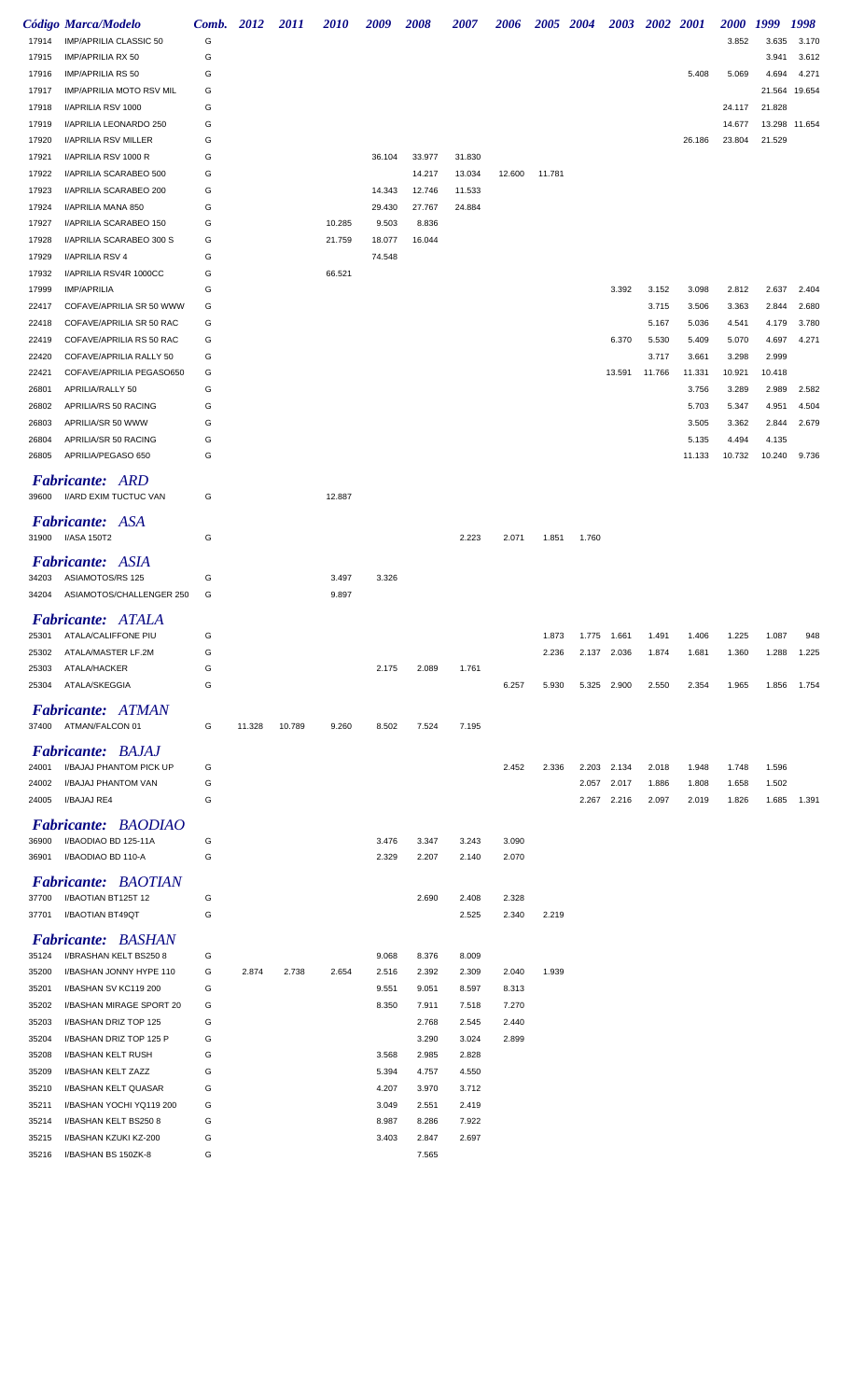|                | Código Marca/Modelo                                 | Comb. 2012 |                 | 2011           | <b>2010</b>    | 2009             | <b>2008</b>      | 2007             | 2006   |  | 2005 2004 2003 2002 2001 |       |       |        | 2000 1999 1998 |               |
|----------------|-----------------------------------------------------|------------|-----------------|----------------|----------------|------------------|------------------|------------------|--------|--|--------------------------|-------|-------|--------|----------------|---------------|
| 35217          | I/BASHAN BS 150ZH-C                                 | G          |                 |                |                | 3.741            | 3.557            | 3.434            |        |  |                          |       |       |        |                |               |
| 35218          | I/BASHAN HE48Q 2B                                   | G          |                 |                |                | 1.890            | 1.816            | 1.532            |        |  |                          |       |       |        |                |               |
| 35219          | I/BASHAN BRAZIL CG 150                              | G          |                 |                |                | 4.295            | 3.877            | 3.527            |        |  |                          |       |       |        |                |               |
| 35220          | I/BASHAN KELT BS125 WOLF                            | G          |                 |                |                | 2.908            | 2.433            | 2.306            |        |  |                          |       |       |        |                |               |
| 35221          | I/BASHAN KELT BS150 8                               | G          |                 |                |                | 5.800            | 5.523            | 5.281            |        |  |                          |       |       |        |                |               |
| 35222          | I/BASHAN GSPB 008                                   | G          |                 |                |                |                  | 7.431            | 6.953            | 6.559  |  |                          |       |       |        |                |               |
| 35223          | I/BASHAN JONNY HYPE 50                              | G          | 2.953           | 2.812          | 2.347          | 2.215            | 2.019            |                  |        |  |                          |       |       |        |                |               |
| 35224          | I/BASHAN TB150                                      | G          | 4.576           | 4.359          | 3.641          | 3.438            |                  |                  |        |  |                          |       |       |        |                |               |
| 35225          | I/BASHAN QUICK 150                                  | G          | 4.236           | 4.044          | 3.771          | 3.587            | 3.421            |                  |        |  |                          |       |       |        |                |               |
| 35226          | I/BASHAN TB200<br>I/BASHAN TB250                    | G<br>G     | 8.314<br>10.424 | 7.919<br>9.928 | 6.797<br>9.491 | 6.529            |                  |                  |        |  |                          |       |       |        |                |               |
| 35227<br>35230 | I/BASHAN JOY 50                                     | G          | 2.875           | 2.739          | 2.603          |                  |                  |                  |        |  |                          |       |       |        |                |               |
| 35233          | I/BASHAN TEXAS 150                                  | G          | 6.254           | 5.957          |                |                  |                  |                  |        |  |                          |       |       |        |                |               |
| 35243          | I/BASHAN TC250                                      | G          | 13.261          |                |                |                  |                  |                  |        |  |                          |       |       |        |                |               |
| 35244          | I/BASHAN TC200                                      | G          | 7.863           | 7.455          |                |                  |                  |                  |        |  |                          |       |       |        |                |               |
| 35245          | I/BASHAN RACER 150                                  | G          | 5.318           | 5.065          |                |                  |                  |                  |        |  |                          |       |       |        |                |               |
| 35246          | I/BASHAN MC-01 50                                   | G          |                 |                |                |                  | 2.581            |                  |        |  |                          |       |       |        |                |               |
| 35257          | I/BASHAN NAKED 150                                  | G          |                 | 5.774          |                |                  |                  |                  |        |  |                          |       |       |        |                |               |
| 35258          | I/BASHAN TPGS 811                                   | G          |                 |                |                | 3.749            |                  |                  |        |  |                          |       |       |        |                |               |
|                |                                                     |            |                 |                |                |                  |                  |                  |        |  |                          |       |       |        |                |               |
|                | <b>Fabricante: BEILU</b>                            |            |                 |                |                |                  |                  |                  |        |  |                          |       |       |        |                |               |
| 35255          | I/BEILU BL50-2                                      | G          | 2.845           |                |                |                  |                  |                  |        |  |                          |       |       |        |                |               |
|                | <b>Fabricante: BENDA</b>                            |            |                 |                |                |                  |                  |                  |        |  |                          |       |       |        |                |               |
| 36800          | I/BENDA BD 150T-3B                                  | G          |                 |                |                |                  | 3.071            | 2.834            | 2.683  |  |                          |       |       |        |                |               |
|                |                                                     |            |                 |                |                |                  |                  |                  |        |  |                          |       |       |        |                |               |
|                | <b>Fabricante: BENELLI</b>                          |            |                 |                |                |                  |                  |                  |        |  |                          |       |       |        |                |               |
| 4100           | I/BENELLI CAFE 1130 RACE                            | G          |                 |                |                |                  | 37.161           | 34.255           | 32.817 |  |                          |       |       |        |                |               |
| 4101<br>4102   | I/BENELLI TRE 1130K                                 | G<br>G     |                 |                |                | 33.592           | 32.379           | 29.619<br>31.776 |        |  |                          |       |       |        |                |               |
| 4103           | I/BENELLI TRE 1130K AMAZ                            | G          |                 |                |                | 35.143           | 34.742           |                  |        |  |                          |       |       |        |                |               |
| 4104           | I/BENELLI TORN N TRE899<br>I/BENELLI TNT1130 CAFE R | G          |                 |                |                | 34.045<br>36.566 | 32.588<br>35.097 | 30.151<br>32.240 |        |  |                          |       |       |        |                |               |
| 4105           | I/BENELLI TORN N TRE899S                            | G          |                 |                |                | 35.742           | 33.095           | 30.758           |        |  |                          |       |       |        |                |               |
| 4106           | I/BENELLI TNT 1130 SPORT                            | G          |                 |                |                | 37.140           | 36.509           | 33.669           | 32.252 |  |                          |       |       |        |                |               |
|                |                                                     |            |                 |                |                |                  |                  |                  |        |  |                          |       |       |        |                |               |
|                | <b>Fabricante: BENZHOU</b>                          |            |                 |                |                |                  |                  |                  |        |  |                          |       |       |        |                |               |
| 28300          | I/BENZHOU YY HOUSTON 100                            | G          |                 |                |                |                  |                  |                  |        |  |                          | 2.074 |       |        |                |               |
| 28301          | I/BENZHOU YY HOUSTON 125                            | G          |                 |                |                |                  |                  |                  |        |  |                          | 2.174 |       |        |                |               |
| 28319          | I/BENZHOU JONNY TR150                               | G          |                 |                | 3.594          | 3.384            | 3.228            | 3.131            |        |  |                          |       |       |        |                |               |
| 28320          | I/BENZHOU JONNY 50                                  | G          | 2.735           | 2.605          | 2.480          | 2.328            | 2.206            |                  |        |  |                          |       |       |        |                |               |
| 28322          | I/BENZHOU JONNY PEG 150                             | G          |                 |                | 3.862          |                  |                  |                  |        |  |                          |       |       |        |                |               |
| 28323          | I/BENZHOU YYQT32 50CC                               | G          |                 |                | 4.034          |                  |                  |                  |        |  |                          |       |       |        |                |               |
| 28324          | I/BENZHOU PEGASSI SIMONE                            | G          |                 |                | 4.172          | 3.936            | 3.492            |                  |        |  |                          |       |       |        |                |               |
| 28325          | I/BENZHOU NORTHS 250GTS                             | G          |                 |                |                | 5.682            |                  |                  |        |  |                          |       |       |        |                |               |
| 28326          | I/BENZHOU YY7QTD 25                                 | G          |                 |                | 4.789          | 4.501            | 4.278            |                  |        |  |                          |       |       |        |                |               |
| 28327          | I/BENZHOU YY150T 25                                 | G          | 5.488           | 5.227          | 4.487          | 4.165            | 3.859            |                  |        |  |                          |       |       |        |                |               |
| 28328          | I/BENZHOU YY125T 25                                 | G          |                 |                | 3.845          |                  |                  |                  |        |  |                          |       |       |        |                |               |
| 28330          | I/BENZHOU ALANMOTORS BEE                            | G          |                 | 5.343          |                |                  |                  |                  |        |  |                          |       |       |        |                |               |
| 28335          | I/BENZHOU BZ50QT39 50                               | G          |                 | 4.492          |                |                  |                  |                  |        |  |                          |       |       |        |                |               |
| 28339          | I/BENZHOU YY50QT-3B SMAX                            | G          | 4.632           |                |                |                  |                  |                  |        |  |                          |       |       |        |                |               |
| 28341          | I/BENZHOU YY150T 31                                 | G          | 5.265           |                |                |                  |                  |                  |        |  |                          |       |       |        |                |               |
|                | <b>Fabricante: BETA</b>                             |            |                 |                |                |                  |                  |                  |        |  |                          |       |       |        |                |               |
| 4900           | IMP/BETA MX 50                                      | G          |                 |                |                |                  |                  |                  |        |  |                          | 3.320 | 3.031 | 2.686  |                |               |
|                | <b>Fabricante: BIG</b>                              |            |                 |                |                |                  |                  |                  |        |  |                          |       |       |        |                |               |
| 11400          | I/BIG BEAR CHOPP PARADOX                            | G          |                 |                | 87.652         | 80.893           | 74.520           |                  |        |  |                          |       |       |        |                |               |
| 11401          | I/BIG BEAR CHOPP SLED                               | G          |                 |                | 41.777         | 39.706           | 38.189           |                  |        |  |                          |       |       |        |                |               |
| 11402          | I/BIG BEAR CHOPP VENOM                              | G          |                 |                |                | 41.098           | 39.549           | 37.825           |        |  |                          |       |       |        |                |               |
|                |                                                     |            |                 |                |                |                  |                  |                  |        |  |                          |       |       |        |                |               |
|                | <b>Fabricante: BIGA</b>                             |            |                 |                |                |                  |                  |                  |        |  |                          |       |       |        |                |               |
| 25500          | <b>BIGA/OEN TRICICLO ESPEC</b>                      | G          | 13.355          | 12.720         | 10.913         | 10.287           |                  |                  |        |  |                          |       |       |        |                |               |
|                | <b>Fabricante: BIMOTA</b>                           |            |                 |                |                |                  |                  |                  |        |  |                          |       |       |        |                |               |
| 17200          | I/BIMOTA BR SB8RSPECIAL                             | G          |                 |                |                |                  |                  |                  |        |  |                          |       |       | 50.217 |                | 44.952 41.354 |
| 17201          | I/BIMOTA DB5S                                       | G          |                 |                |                |                  | 57.760           | 54.748           | 52.783 |  |                          |       |       |        |                |               |
| 17202          | I/BIMOTA DB6 DELIRIO                                | G          |                 |                | 53.834         | 50.071           | 47.380           | 44.277           | 42.443 |  |                          |       |       |        |                |               |
| 17203          | I/BIMOTA DB6 DELIRIO R                              | G          |                 |                | 61.025         | 56.588           | 51.401           | 49.453           | 47.401 |  |                          |       |       |        |                |               |
| 17204          | I/BIMOTA DB5 DELIRIO R                              | G          |                 |                |                | 50.803           | 48.289           | 46.473           |        |  |                          |       |       |        |                |               |
| 17205          | I/BIMOTA DB 7                                       | G          |                 |                | 67.354         | 62.719           | 59.117           |                  |        |  |                          |       |       |        |                |               |
| 17206          | I/BIMOTA TESI 3D                                    | G          |                 |                | 60.480         | 58.458           | 53.428           |                  |        |  |                          |       |       |        |                |               |
| 17207          | I/BIMOTA DB7 ORONERO                                | G          |                 |                | 62.718         | 60.053           | 56.930           |                  |        |  |                          |       |       |        |                |               |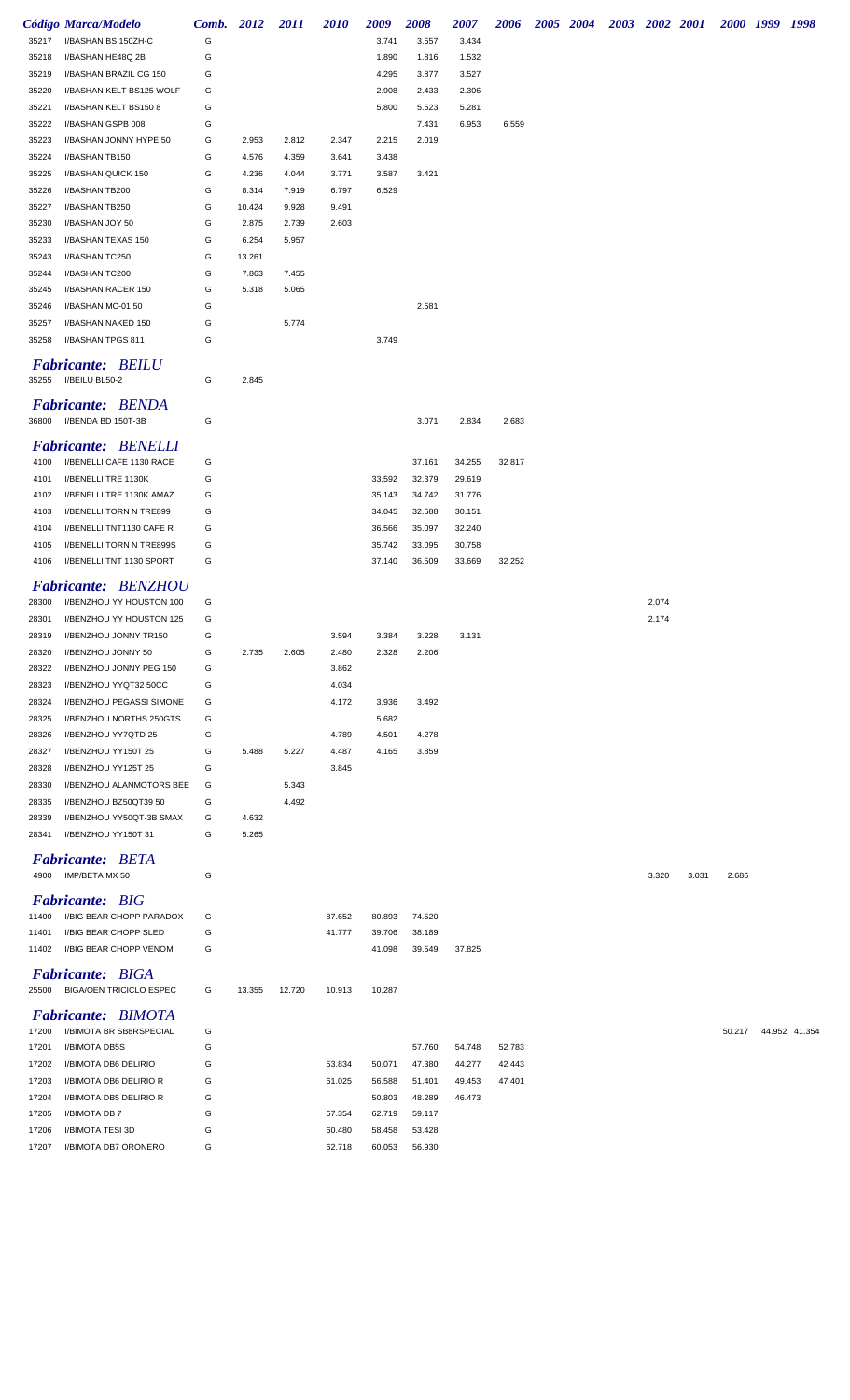| 17299        | Código Marca/Modelo<br><b>IMP/BIMOTA</b> | Comb. 2012<br>G |        | <i>2011</i> | <i>2010</i> | 2009   | 2008   | <i><b>2007</b></i> | 2006             |                  | 2005 2004                   | <b>2003</b>   | 2002 2001 |        | 2000 1999 |               | 1998<br>19.328 |
|--------------|------------------------------------------|-----------------|--------|-------------|-------------|--------|--------|--------------------|------------------|------------------|-----------------------------|---------------|-----------|--------|-----------|---------------|----------------|
|              | <b>Fabricante: BMW</b>                   |                 |        |             |             |        |        |                    |                  |                  |                             |               |           |        |           |               |                |
| 19           | IMP/BMW K75                              | G               | 26.734 | 25.462      | 22.258      | 21.594 | 20.026 | 19.180             | 18.098           |                  | 16.653 15.906 15.045 14.605 |               |           | 14.010 | 12.993    |               | 12.302 11.451  |
| 423          | I/BMW G 650 XCHALLENGE                   | G               |        |             |             |        | 22.096 | 20.959             | 19.484           |                  |                             |               |           |        |           |               |                |
| 4201         | IMP/BMW F650 F                           | G               |        |             |             |        |        |                    |                  |                  |                             |               |           |        |           |               | 14.745 12.991  |
| 4202         | IMP/BMW K1100 LT                         | G               |        |             |             |        |        |                    |                  |                  |                             |               |           |        |           |               | 23.547         |
| 4204         | IMP/BMW R1100 GS                         | G               |        |             |             |        |        |                    |                  |                  |                             |               |           |        |           |               | 21.375 20.079  |
| 4205         | IMP/BMW R1100 RS                         | G               |        |             |             |        |        |                    |                  |                  |                             |               |           |        |           |               | 19.410         |
| 4206         | IMP/BMW R1100 R                          | G               |        |             |             |        |        |                    |                  |                  |                             |               |           | 25.065 | 23.042    |               | 21.747 19.986  |
| 4207         | I/BMW MRE CGPI                           | G               |        |             |             |        |        |                    | 23.725           |                  | 22.005 21.413               |               |           |        |           |               |                |
| 4208         | IMP/BMW R1100 RT                         | G               |        |             |             |        |        |                    |                  |                  |                             |               |           | 30.619 | 26.466    |               | 24.505 21.828  |
| 4209         | IMP/BMW K1200 RS                         | G               |        |             |             |        |        |                    |                  | 38.112           |                             | 36.288 30.665 | 28.612    | 27.735 | 26.216    |               | 25.041 23.706  |
| 4210         | IMP/BMW R1200 C                          | G               |        |             |             |        |        |                    |                  | 43.647           |                             | 39.234 36.409 | 35.957    | 35.102 | 29.508    | 26.934        | 25.520         |
| 4211         | IMP/BMW R1100 S                          | G               |        |             |             |        |        |                    |                  | 31.105           | 29.473 27.977               |               | 26.937    | 25.144 | 23.125    | 20.680        | 18.378         |
| 4212         | I/BMW K1200 LT                           | G               |        |             |             |        |        |                    |                  | 44.913           |                             | 41.713 38.825 | 34.162    | 31.682 | 28.955    | 26.261        | 24.395         |
| 4213         | I/BMW R1150 GS                           | G               |        |             |             |        |        |                    |                  |                  |                             | 30.602 27.998 | 27.207    | 25.826 | 23.467    |               | 22.262 18.765  |
| 4214         | I/BMW F650 GS                            | G               | 38.877 | 37.026      | 32.219      | 30.498 | 27.112 | 25.308             | 22.496           | 20.863           |                             | 20.299 17.282 | 16.867    | 16.034 | 14.743    | 13.831        |                |
| 4215         | I/BMW C1 125                             | G               |        |             |             |        |        |                    |                  |                  |                             | 16.098 15.233 | 14.773    | 14.181 | 13.151    | 12.453        |                |
| 4216         | I/BMW R1150 R                            | G               |        |             |             |        |        |                    | 32.066           | 30.009           | 28.513 26.961               |               | 26.075    | 24.542 | 21.996    | 21.007        |                |
| 4217         | I/BMW F650 GS DAKAR                      | G               |        |             |             |        |        |                    |                  |                  |                             | 20.425 17.397 | 16.983    | 16.134 | 14.839    |               |                |
| 4218         | I/BMW R1150 RT                           | G               |        |             |             |        |        |                    |                  | 33.992           | 32.711 29.161               |               | 26.326    | 25.270 | 24.004    | 23.174        |                |
| 4219         | <b>I/BMW R1150 RS</b>                    | G               |        |             |             |        |        |                    |                  |                  |                             | 28.758        | 25.789    | 24.243 | 21.025    |               | 20.061 18.804  |
| 4220         | I/BMW F650 CS                            | G               |        |             |             |        |        |                    |                  |                  |                             | 22.721 18.917 | 18.259    | 17.845 | 15.393    |               |                |
| 4221         | I/BMW R1150 GS ADVENTURE                 | G               |        |             |             |        |        |                    | 39.254           | 34.673           |                             | 33.070 31.483 | 30.716    | 29.813 |           |               |                |
| 4222         | I/BMW R1200 CL                           | G               |        |             |             |        |        |                    |                  |                  |                             | 36.428 34.508 | 32.319    | 30.847 |           |               |                |
| 4223         | I/BMW R1150 RROCKSTER                    | G               |        |             |             |        |        |                    |                  | 30.367           |                             | 28.059 26.078 | 25.429    | 24.328 |           |               |                |
| 4224         | I/BMW R1200 CINDEPENDENT                 | G               |        |             |             |        |        |                    |                  |                  |                             | 39.416 36.473 | 35.716    | 34.556 |           |               |                |
| 4225         | I/BMW K1200 GT                           | G               |        |             |             | 54.401 | 49.004 | 46.972             | 42.227           | 38.971           |                             | 36.856 32.640 | 31.743    |        |           |               |                |
| 4226         | I/BMW R1200GS                            | G               | 61.201 | 58.286      | 47.495      | 45.493 | 40.504 | 39.347             | 37.906           | 35.410           |                             | 34.001 31.219 |           |        |           |               |                |
| 4228         | I/BMW F650 GS DAKAR MU                   | G               |        |             |             |        | 27.137 | 25.328             | 22.521           | 20.873           | 20.328 17.302               |               |           |        |           |               |                |
| 4229         | I/BMW F650 GS MU                         | G               |        |             |             |        | 27.127 | 25.327             | 22.513           | 20.882           | 20.317 17.309               |               |           |        |           |               |                |
| 4230         | I/BMW K1200 LTMU                         | G               |        |             |             |        |        | 55.110             | 48.607           | 42.905           |                             | 39.826 37.063 |           |        |           |               |                |
| 4231         | I/BMW R1200 RT<br>I/BMW K1200 S          | G               | 71.476 | 68.073      | 55.587      | 51.061 | 47.731 | 45.228             | 41.936           | 39.193           |                             | 34.707 32.826 |           |        |           |               |                |
| 4232<br>4233 |                                          | G               |        |             |             | 47.481 | 41.473 | 38.908             | 34.026           | 30.715           | 29.361                      |               |           |        |           |               |                |
| 4234         | I/BMW K1200 R<br>I/BMW HP2               | G<br>G          |        |             |             | 46.812 | 43.055 | 40.329<br>44.140   | 34.756<br>40.354 | 31.636<br>35.872 | 30.696<br>34.742            |               |           |        |           |               |                |
| 4235         | I/BMW R1200 GS HP2                       | G               |        |             |             |        |        | 44.147             | 40.351           | 36.773           |                             |               |           |        |           |               |                |
| 4236         | I/BMW R1200 GS ADVENTURE                 | G               | 80.356 | 76.530      | 64.127      | 61.184 | 54.220 | 49.067             | 45.480           | 40.874           |                             |               |           |        |           |               |                |
| 4237         | I/BMW F 800 S                            | G               |        |             |             |        | 25.249 | 24.144             | 22.653           | 20.930           |                             |               |           |        |           |               |                |
| 4238         | I/BMW G650 X CHALLENGE                   | G               |        |             |             |        | 23.839 | 21.468             | 19.872           | 18.732           |                             |               |           |        |           |               |                |
| 4239         | I/BMW G650 X MOTO                        | G               |        |             |             |        | 22.207 | 19.777             | 19.024           |                  |                             |               |           |        |           |               |                |
| 4240         | I/BMW K1200 R SPORT                      | G               |        |             |             |        | 41.756 | 39.124             | 33.723           |                  |                             |               |           |        |           |               |                |
| 4241         | I/BMW G650 X COUNTRY                     | G               |        |             |             | 24.901 | 22.939 | 20.841             | 19.815           |                  |                             |               |           |        |           |               |                |
| 4242         | I/BMW F800 GS                            | G               | 41.841 | 39.849      | 34.911      | 33.839 | 29.625 |                    |                  |                  |                             |               |           |        |           |               |                |
| 4243         | I/BMW R1200 R                            | G               |        | 53.995      | 52.440      | 49.208 | 46.116 | 43.700             |                  |                  |                             |               |           |        |           |               |                |
| 4244         | I/BMW G450 X                             | G               | 28.630 | 27.267      | 23.585      | 22.068 | 20.390 | 19.641             |                  |                  |                             |               |           |        |           |               |                |
| 4245         | I/BMW K 1300 S                           | G               | 58.285 | 55.510      | 49.569      | 45.001 | 42.332 | 39.837             |                  |                  |                             |               |           |        |           |               |                |
| 4246         | I/BMW K 1300 R                           | G               | 60.557 | 57.674      | 52.500      | 50.328 | 47.338 | 44.537             |                  |                  |                             |               |           |        |           |               |                |
| 4247         | I/BMW K 1300 GT                          | G               | 71.624 | 68.213      | 58.875      | 55.711 | 50.410 | 46.893             |                  |                  |                             |               |           |        |           |               |                |
| 4249         | I/BMW F800 R                             | G               | 38.071 | 36.258      | 33.598      | 32.020 | 29.121 |                    |                  |                  |                             |               |           |        |           |               |                |
| 4251         | I/BMW S1000 RR                           | G               | 57.129 | 54.409      | 44.629      | 42.896 | 39.570 |                    |                  |                  |                             |               |           |        |           |               |                |
| 4253         | I/BMW S1000RR ABS-TC                     | G               | 57.982 | 55.221      | 53.037      |        |        |                    |                  |                  |                             |               |           |        |           |               |                |
| 4255         | I/BMW S1000RR STREET                     | G               |        |             | 52.093      |        |        |                    |                  |                  |                             |               |           |        |           |               |                |
| 4256         | <b>BMW/F800 GS</b>                       | G               | 37.114 | 35.347      |             |        |        |                    |                  |                  |                             |               |           |        |           |               |                |
| 4257         | <b>BMW/F800 R</b>                        | G               | 29.752 | 28.336      |             |        |        |                    |                  |                  |                             |               |           |        |           |               |                |
| 4258         | I/BMW K 1600 GT                          | G               | 86.960 | 82.820      |             |        |        |                    |                  |                  |                             |               |           |        |           |               |                |
| 4259         | I/BMW K 1600 GTL                         | G               | 94.182 | 89.698      |             |        |        |                    |                  |                  |                             |               |           |        |           |               |                |
| 4267         | I/BMW K 1600 GTL                         | G               | 93.304 | 89.661      | 84.729      |        |        |                    |                  |                  |                             |               |           |        |           |               |                |
| 4280         | BMW/G 650GS SERTAO                       | G               | 28.710 |             |             |        |        |                    |                  |                  |                             |               |           |        |           |               |                |
| 4299         | IMP/BMW                                  | G               |        |             |             |        |        |                    |                  |                  |                             | 14.847        | 14.409    | 13.824 | 12.815    | 12.141 11.299 |                |
| 36415        | <b>BMW/G650 GS</b>                       | G               | 26.280 | 25.029      | 21.780      | 20.963 | 19.329 |                    |                  |                  |                             |               |           |        |           |               |                |
| 36426        | BMW/G 650GS SERTAO                       | G               | 32.350 |             |             |        |        |                    |                  |                  |                             |               |           |        |           |               |                |
| 42530        | I/BMW S1000RR ABS-TC                     | G               | 58.414 | 55.633      | 53.735      |        |        |                    |                  |                  |                             |               |           |        |           |               |                |
| 42560        | <b>BMW/F800 GS</b>                       | G               | 37.264 | 35.490      |             |        |        |                    |                  |                  |                             |               |           |        |           |               |                |
| 42570        | <b>BMW/F800 R</b>                        | G               | 29.802 | 28.384      |             |        |        |                    |                  |                  |                             |               |           |        |           |               |                |
| 42580        | I/BMW K 1600 GT                          | G               | 88.988 | 84.751      |             |        |        |                    |                  |                  |                             |               |           |        |           |               |                |
| 42590        | I/BMW K 1600 GTL                         | G               | 96.544 | 91.947      |             |        |        |                    |                  |                  |                             |               |           |        |           |               |                |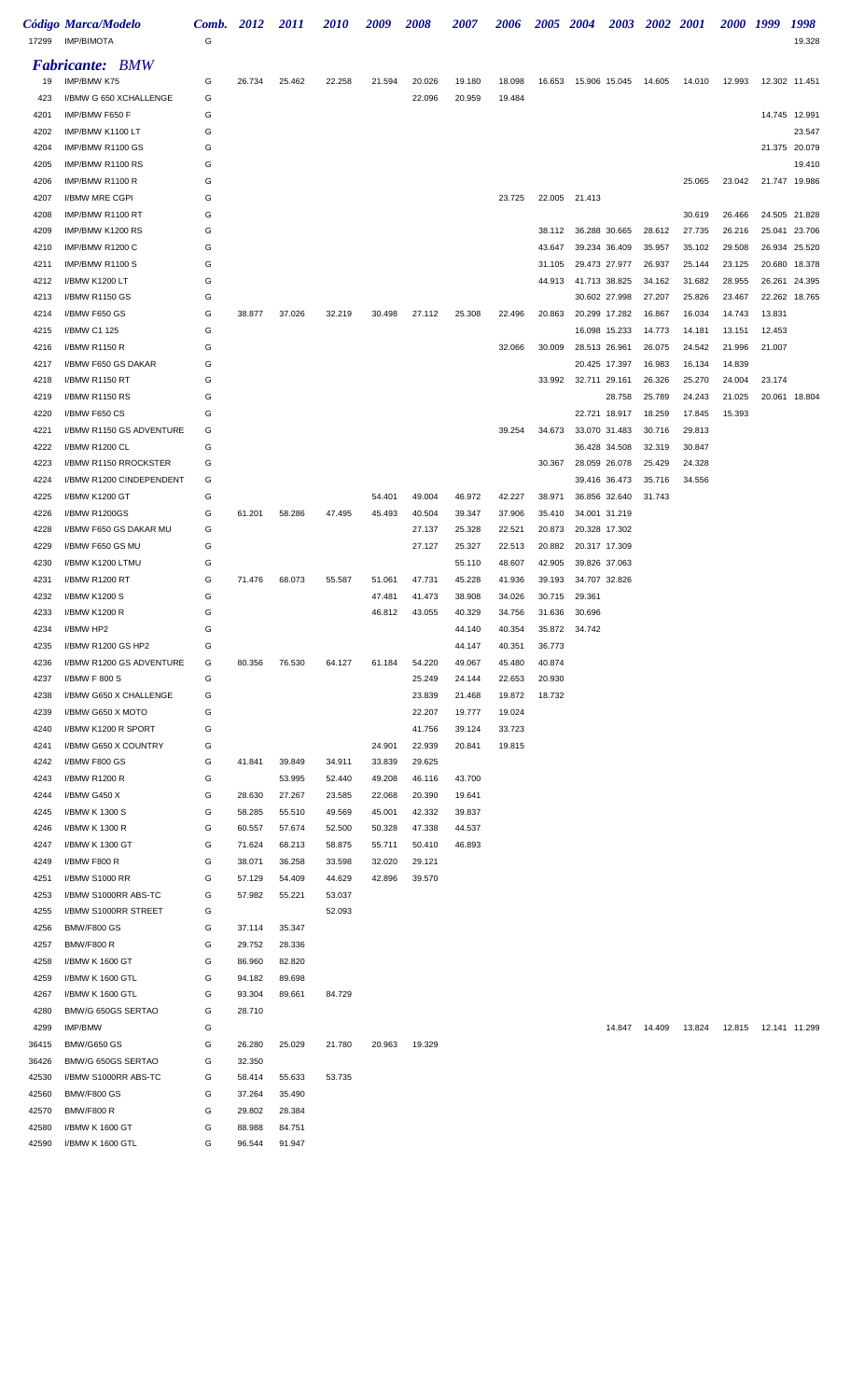|                | Código Marca/Modelo                                  | <b>Comb.</b> 2012 |        | 2011   | 2010   | 2009             | 2008             | 2007             | 2006             | 2005 2004 |        |                      | 2003 2002 2001 |              | 2000 1999    |              | 1998         |
|----------------|------------------------------------------------------|-------------------|--------|--------|--------|------------------|------------------|------------------|------------------|-----------|--------|----------------------|----------------|--------------|--------------|--------------|--------------|
|                | <b>Fabricante: BP</b>                                |                   |        |        |        |                  |                  |                  |                  |           |        |                      |                |              |              |              |              |
| 1403           | BP/TORK 150                                          | G                 |        |        |        |                  |                  |                  | 3.081            | 2.970     | 2.863  | 2.817                | 2.726          | 2.650        | 2.526        | 2.439        | 2.336        |
| 1501           | <b>BP/TORKITA 50</b>                                 | G                 |        |        |        |                  |                  |                  |                  |           | 2.155  | 2.074                | 1.000          | 956          | 907          | 869          | 662          |
| 1502           | <b>BP/TRICICLO BP</b>                                | G                 |        | 3.356  | 3.167  | 2.993            | 2.833            | 2.683            | 1.572            | 1.498     | 1.436  | 1.394                | 983            | 938          | 875          | 839          | 651          |
|                | <b>Fabricante: BRAMONT</b>                           |                   |        |        |        |                  |                  |                  |                  |           |        |                      |                |              |              |              |              |
| 31005          | BRAMONT/EVADER EV100M                                | G                 |        |        |        |                  | 2.713            | 2.567            | 2.378            | 2.233     |        |                      |                |              |              |              |              |
| 31009          | BRAMONT/EVADER EV 1000                               | G                 |        |        |        |                  | 2.812            | 2.655            | 2.461            |           |        |                      |                |              |              |              |              |
| 31010          | BRAMONT/GARINI GR125 U                               | G                 |        |        |        |                  | 2.602            | 2.219            | 2.119            |           |        |                      |                |              |              |              |              |
| 31011          | BRAMONT/MALAGUTI PASS250                             | G                 |        |        |        |                  | 8.621            | 7.858            | 7.450            |           |        |                      |                |              |              |              |              |
| 31012          | BRAMONT/MALAGUTI CKMA200                             | G                 |        |        |        |                  | 8.138            | 7.577            | 7.176            |           |        |                      |                |              |              |              |              |
| 31013          | BRAMONT/MALAGUTI SPGT500                             | G                 |        |        |        | 17.923           | 16.760           | 15.682           | 14.198           |           |        |                      |                |              |              |              |              |
| 31015          | BRAMONT/TRIUMPH DAYT 675                             | G                 |        |        | 30.901 | 28.006           | 26.856           | 24.978           | 22.715           |           |        |                      |                |              |              |              |              |
| 31016          | BRAMONT/HUSQVARNA TE 510                             | G                 |        |        |        | 18.921           | 16.734           | 15.417           | 15.122           |           |        |                      |                |              |              |              |              |
| 31017          | BRAMONT/HUSQVARNA TE 610                             | G                 |        |        |        | 17.110           | 14.900           | 14.288           | 14.199           |           |        |                      |                |              |              |              |              |
| 31018<br>31019 | BRAMONT/HUSQVARNA SM 610<br>BRAMONT/HUSQVARNA SM510R | G<br>G            |        |        |        | 16.972<br>17.526 | 16.821<br>16.102 | 15.155<br>14.629 | 13.803<br>14.075 |           |        |                      |                |              |              |              |              |
| 31020          | BRAMONT/TRIUMPH TIG1050X                             | G                 |        |        |        |                  | 32.126           | 30.726           | 28.480           |           |        |                      |                |              |              |              |              |
| 31021          | BRAMONT/TRIUMPH TIG 1050                             | G                 |        |        | 34.932 | 31.176           | 29.885           | 28.581           | 26.787           |           |        |                      |                |              |              |              |              |
| 31023          | BRAMONT/GARINI GR50 U                                | G                 |        |        |        |                  | 1.871            | 1.411            | 1.351            |           |        |                      |                |              |              |              |              |
| 31024          | BRAMONT/TRIUMPH SPTR1050                             | G                 |        |        | 33.470 | 29.637           | 28.481           | 27.179           | 25.817           |           |        |                      |                |              |              |              |              |
| 31027          | BRAMONT/DUCATI 1098                                  | G                 |        |        |        | 38.373           | 37.170           | 35.854           |                  |           |        |                      |                |              |              |              |              |
| 31037          | BRAMONT/TRIUMPH STREET T                             | G                 |        |        | 23.457 | 22.465           | 21.217           |                  |                  |           |        |                      |                |              |              |              |              |
|                | <b>Fabricante: BRANDY</b>                            |                   |        |        |        |                  |                  |                  |                  |           |        |                      |                |              |              |              |              |
| 14504          | BRANDY/ZANELLA DUE                                   | G                 |        |        |        |                  |                  |                  |                  |           |        |                      |                |              |              | 999          | 940          |
| 14506          | BRANDY/ELEGANT 50                                    | G                 |        |        |        |                  |                  |                  |                  |           |        | 1.593                | 1.516          | 1.450        | 1.362        | 1.260        | 1.187        |
| 14508          | <b>BRANDY/HP SPORT</b>                               | G                 |        |        |        |                  |                  |                  | 2.630            | 2.495     | 2.367  | 2.292                | 2.180          | 2.086        | 1.958        | 1.543        | 1.471        |
| 14509          | <b>BRANDY/HP TURBO</b>                               | G                 |        |        |        |                  |                  |                  |                  |           |        | 2.188                | 2.080          | 1.990        | 1.866        | 1.729        | 1.630        |
| 14510          | BRANDY/HP TURBO PLUS                                 | G                 |        |        |        |                  |                  |                  |                  |           |        |                      |                |              | 1.671        | 1.549        | 1.460        |
| 14511          | BRANDY/HM ANKUR                                      | G                 |        |        |        |                  |                  |                  |                  |           |        |                      |                |              |              |              | 841          |
| 14513          | BRANDY/PISTA 70                                      | G                 |        |        |        |                  |                  |                  |                  |           |        |                      | 1.910          | 1.825        | 1.715        | 1.587        | 1.495        |
| 14514          | BRANDY/JAGUAR JT50                                   | G                 |        |        |        |                  |                  |                  | 3.195            | 3.030     |        | 2.873 2.784          | 2.648          | 2.578        | 2.122        | 1.835        | 1.702        |
| 14515          | BRANDY/JAGUAR JT100                                  | G                 |        |        |        |                  |                  |                  |                  |           |        |                      | 2.805          | 2.681        | 2.517        | 2.210        | 2.037        |
| 14516          | BRANDY/HERO STREAM 50                                | G                 |        |        |        |                  |                  |                  |                  |           | 1.079  | 1.047                | 962            | 904          | 735          | 632          | 603          |
| 14517          | BRANDY/FOSTI FT125 A                                 | G                 |        |        |        |                  |                  |                  |                  |           |        |                      | 2.082          | 1.990        | 1.868        | 1.542        | 1.471        |
| 14518<br>14519 | BRANDY/JAGUAR 50<br>BRANDY/HERO PUCH 50              | G<br>G            |        |        |        |                  |                  |                  |                  |           |        | 3.204<br>987         | 2.672<br>954   | 2.578<br>896 | 2.121<br>736 | 1.835<br>631 | 1.701<br>579 |
| 14599          | <b>BRANDY</b>                                        | G                 |        |        |        |                  |                  |                  |                  |           |        |                      |                |              | 1.879        | 1.750        | 1.675        |
|                |                                                      |                   |        |        |        |                  |                  |                  |                  |           |        |                      |                |              |              |              |              |
| 20709          | <b>Fabricante: BRAZCAR</b><br>JTA/BRAZCAR SUZUKI CA  | G                 |        |        | 3.818  | 3.623            |                  |                  |                  |           |        |                      |                |              |              |              |              |
|                | <b>Fabricante: BRP</b>                               |                   |        |        |        |                  |                  |                  |                  |           |        |                      |                |              |              |              |              |
| 37000          | I/BRP CAN AM SPYDER                                  | G                 | 59.116 | 56.301 | 46.510 | 43.699           | 40.861           | 39.630           |                  |           |        |                      |                |              |              |              |              |
| 37001          | I/BRP CAN AM SPYDER RS                               | G                 | 59.284 | 56.461 | 46.500 | 43.705           | 38.928           |                  |                  |           |        |                      |                |              |              |              |              |
| 37002          | I/BRP CAN AM SPYDER RT S                             | G                 | 67.898 | 64.665 | 61.273 | 57.043           | 48.313           |                  |                  |           |        |                      |                |              |              |              |              |
| 37003          | I/BRP CAN AM SPYDER RS S                             | G                 | 55.848 | 53.189 | 51.219 | 47.724           | 40.063           |                  |                  |           |        |                      |                |              |              |              |              |
| 37004          | I/BRP CAN AM SPYDER RT                               | G                 | 76.980 | 73.315 | 58.754 | 54.907           |                  |                  |                  |           |        |                      |                |              |              |              |              |
| 4399           | <b>Fabricante: BSA</b><br><b>IMP/BSA</b>             | G                 |        |        |        |                  |                  |                  |                  |           |        |                      |                |              |              | 1.179        | 1.096        |
|                | <b>Fabricante: BUELL</b>                             |                   |        |        |        |                  |                  |                  |                  |           |        |                      |                |              |              |              |              |
| 28800          | I/BUELL LIGHTNING XB125                              | G                 |        |        |        |                  |                  |                  |                  |           |        | 14.653 13.877 10.701 |                |              |              |              |              |
| 28801          | I/BUELL XB12X                                        | G                 |        |        |        | 23.236           | 22.020           | 20.625           | 18.643           | 16.934    | 15.982 |                      |                |              |              |              |              |
| 28802          | I/BUELL XB12SS                                       | G                 |        |        |        | 25.967           | 23.476           | 20.570           | 19.369           | 17.176    | 16.408 |                      |                |              |              |              |              |
| 28803          | I/BUELL XB12S                                        | G                 |        |        |        | 21.842           | 21.041           | 19.094           | 18.029           | 15.329    | 14.594 |                      |                |              |              |              |              |
| 28804          | I/BUELL XB12R                                        | G                 |        |        |        | 21.850           | 21.038           | 19.091           | 17.908           | 15.683    | 15.035 |                      |                |              |              |              |              |
| 28805          | I/BUELL XB9SX                                        | G                 |        |        |        | 19.997           | 19.218           | 17.513           | 16.571           | 14.748    | 13.967 |                      |                |              |              |              |              |
| 28806          | I/BUELL XB12SCG                                      | G                 |        |        |        | 27.183           | 24.570           | 21.528           | 20.261           |           |        |                      |                |              |              |              |              |

 I/BUELL XB12XP G 21.658 21.246 19.889 BUELL/XB12X G 22.876 21.954 20.564 BUELL/XB12SS G 25.924 23.444 20.542 BUEL/XB9SX G 21.763 20.138 19.344 17.632 I/BUELL BLAST G 22.825 *Fabricante: BUENO*

 I/BUELL XB125TT G 21.129 18.668 17.081 I/BUELL 1125R G 25.759 25.251 23.731 I/BUELL 1125CR G 31.492 25.519 23.970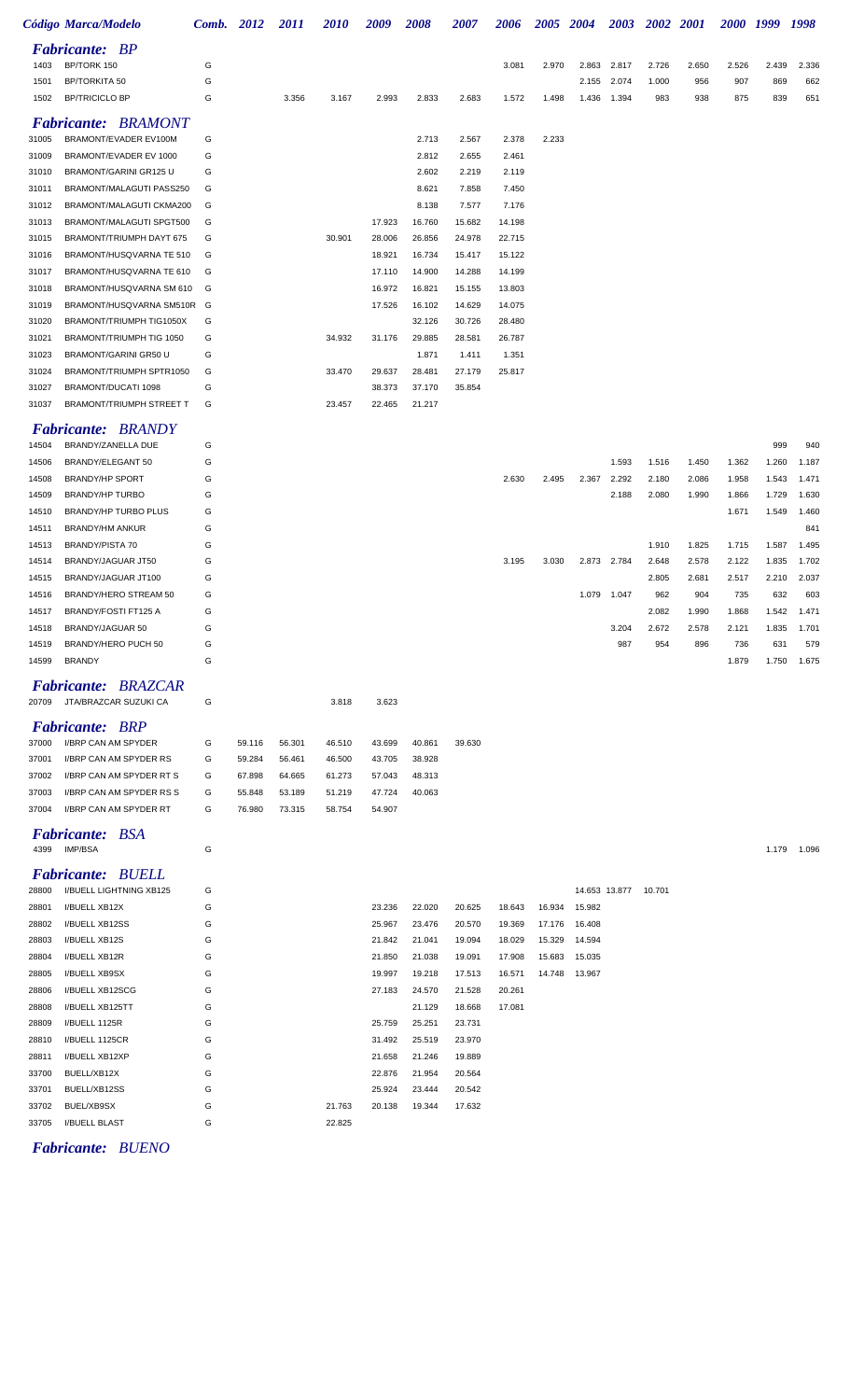|                | Código Marca/Modelo                                           | Comb.  | <b>2012</b> | <i>2011</i> | <i><b>2010</b></i> | 2009   | 2008   | <i><b>2007</b></i> | 2006   | 2005 2004 |               |       | 2003 2002 2001 |        |        | 2000 1999 | 1998          |
|----------------|---------------------------------------------------------------|--------|-------------|-------------|--------------------|--------|--------|--------------------|--------|-----------|---------------|-------|----------------|--------|--------|-----------|---------------|
| 31800          | BUENO/TRICICAR CARGARC01                                      | G      | 9.705       | 9.243       | 8.322              | 7.367  | 6.543  | 5.889              | 5.273  | 4.741     |               |       |                |        |        |           |               |
| 31801          | BUENO/TRICICLO PAS RC 01                                      | G      | 33.997      | 28.646      | 27.228             | 25.714 | 24.284 | 22.934             | 21.650 |           |               |       |                |        |        |           |               |
| 31803          | BUENO/MOTO MS JBR 125PAS                                      | G      | 4.256       | 4.054       | 3.739              | 3.150  | 2.822  | 2.525              |        |           |               |       |                |        |        |           |               |
|                |                                                               |        |             |             |                    |        |        |                    |        |           |               |       |                |        |        |           |               |
| 26701          | <b>Fabricante: BYCRISTO</b><br><b>BYCRISTO/STAR TRICICLO</b>  | G      | 35.071      | 33.402      | 27.469             | 25.239 | 22.391 | 20.315             | 18.240 | 17.165    | 15.501 14.344 |       | 13.690         | 12.925 | 11.470 | 10.767    | 8.745         |
|                | <b>Fabricante: CAGIVA</b>                                     |        |             |             |                    |        |        |                    |        |           |               |       |                |        |        |           |               |
| 4499           | <b>IMP/CAGIVA</b>                                             | G      |             |             |                    |        |        |                    |        |           |               |       |                |        | 5.522  | 5.259     | 5.009         |
| 20201          | AGRALE/CAGIVA W8 190                                          | G      |             |             |                    |        |        |                    |        |           |               |       | 4.270          | 3.959  | 3.426  | 3.206     | 3.001         |
| 20202          | AGRALE/CAGIVA ELAFANT750                                      | G      |             |             |                    |        |        |                    |        |           |               |       |                |        |        |           | 15.785 14.470 |
| 20214          | IMP/CAGIVA CANYON 600                                         | G      |             |             |                    |        |        |                    |        |           |               |       |                |        |        |           | 7.120         |
| 20218          | I/CAGIVA GRAN CANYON 900                                      | G      |             |             |                    |        |        |                    |        |           |               |       |                |        | 16.285 |           | 15.373 14.068 |
| 20219          | I/CAGIVA MITO 125                                             | G      |             |             |                    |        |        |                    |        |           |               |       |                |        | 10.974 | 10.574    | 9.663         |
| 20220          | I/CAGIVA PLANET 125                                           | G      |             |             |                    |        |        |                    |        |           |               |       |                |        | 10.806 | 10.116    | 9.205         |
| 20225          | I/CAGIVA NAVIGATOR 1000                                       | G      |             |             |                    |        |        |                    |        |           |               |       | 20.814         | 19.296 | 17.496 |           |               |
| 20226          | I/CAGIVA V-RAPTOR 1000                                        | G      |             |             |                    |        |        |                    |        |           |               |       | 32.477         | 27.885 | 24.325 | 22.457    |               |
| 20228          | I/CAGIVA V-RAPTOR 650                                         | G      |             |             |                    |        |        |                    |        |           |               |       | 11.889         | 11.031 | 9.678  | 8.828     | 8.169         |
|                | <b>Fabricante: CALOI</b>                                      |        |             |             |                    |        |        |                    |        |           |               |       |                |        |        |           |               |
| 1701           | CALOI/MOBYLETTE SAV 10 CX                                     | G      |             |             |                    |        |        |                    |        |           |               |       |                |        |        |           | 757           |
| 1702           | CALOI/MOBYLETTE II                                            | G      |             |             |                    |        |        |                    |        |           |               | 1.890 | 1.050          | 975    | 862    | 771       | 747           |
| 1704           | CALOI/MOBYLETTE CX 50                                         | G      |             |             |                    |        |        |                    |        |           |               |       |                |        |        |           | 757           |
| 1705           | CALOI/MOBYLETTE XR 50                                         | G      |             |             |                    |        |        |                    |        |           |               | 1.727 | 1.048          | 974    | 863    | 771       | 745           |
| 1706           | CALOI/MOBYLETTE C50 SPORT                                     | G      |             |             |                    |        |        |                    |        |           |               |       | 1.048          | 975    | 862    | 771       | 745           |
| 1707           | CALOI/MOBYLETTE XL 50                                         | G      |             |             |                    |        |        |                    |        |           |               |       |                |        | 874    | 782       | 755           |
| 1708           | CALOI/MOBYLETTE C 50                                          | G      |             |             |                    |        |        |                    |        |           |               |       |                |        | 874    | 782       | 755           |
| 1799           | CALOI/MOBYLETTE                                               | G      |             |             |                    |        |        |                    |        |           |               |       |                | 981    | 867    | 776       | 749           |
| 17604          | CALOI/MONDO 50                                                | G      |             |             |                    |        |        |                    |        |           |               |       | 997            | 925    | 818    | 732       | 709           |
| 24401          | CALOI/MONDO                                                   | G      |             |             |                    |        |        |                    |        |           |               |       | 1.149          | 1.042  | 1.000  | 924       | 875           |
|                | <b>CARRERA</b><br><i>Fabricante:</i>                          |        |             |             |                    |        |        |                    |        |           |               |       |                |        |        |           |               |
| 23601          | IMP/CARRERA CAT 50                                            | G      |             |             |                    |        |        |                    |        |           |               |       |                |        |        |           | 623           |
| 23602          | IMP/CARRERA CAT 100                                           | G      |             |             |                    |        |        |                    |        |           |               |       |                |        |        |           | 1.083         |
| 23603          | IMP/CARRERA PT 70                                             | G      |             |             |                    |        |        |                    |        |           |               |       |                |        |        |           | 1.075         |
| 23604          | IMP/CARRERA CAT 125S                                          | G      |             |             |                    |        |        |                    |        |           |               |       |                |        |        |           | 1.582         |
| 23605          | IMP/CARRERA RA 125 M                                          | G      |             |             |                    |        |        |                    |        |           |               |       |                |        |        |           | 1.583         |
|                |                                                               |        |             |             |                    |        |        |                    |        |           |               |       |                |        |        |           |               |
| 5200           | <b>Fabricante: CARVER</b><br>I/CARVER ONE                     | G      |             |             | 49.326             | 46.894 | 45.280 |                    |        |           |               |       |                |        |        |           |               |
|                | <b>Fabricante: CASADOTRICICLO</b>                             |        |             |             |                    |        |        |                    |        |           |               |       |                |        |        |           |               |
|                | 37900 CASADOTRICICLO/SPORT R3                                 | G      | 40.940      | 38.990      | 32.667             | 28.223 | 26.039 | 21.760             |        |           |               |       |                |        |        |           |               |
|                | <b>Fabricante: CFMOTO</b>                                     |        |             |             |                    |        |        |                    |        |           |               |       |                |        |        |           |               |
| 25600          | I/CFMOTO NORTHSTR 150T6A                                      | G      |             |             | 3.899              |        |        |                    |        |           |               |       |                |        |        |           |               |
|                | I/CFMOTO NORTHSTR 150T5I                                      | G      |             |             | 3.899              |        |        |                    |        |           |               |       |                |        |        |           |               |
| 25601          | I/CFMOTO JETMAX CF250T 6                                      |        |             |             |                    |        |        |                    |        |           |               |       |                |        |        |           |               |
| 25602          |                                                               | G      | 11.913      | 11.346      | 10.684             |        |        |                    |        |           |               |       |                |        |        |           |               |
|                | <b>Fabricante: CHACOMER</b><br>33400 I/CHACOMER KENTON C110   | G      |             |             |                    |        |        |                    | 2.674  | 2.565     | 2.455         |       |                |        |        |           |               |
|                |                                                               |        |             |             |                    |        |        |                    |        |           |               |       |                |        |        |           |               |
|                | <b>Fabricante: CHARMING</b><br>I/CHARMING BULL KRC50          | G      |             |             |                    |        |        |                    |        |           |               |       |                |        |        |           |               |
| 39200          |                                                               |        | 2.557       | 2.436       | 2.314              |        |        |                    |        |           |               |       |                |        |        |           |               |
| 39204<br>39205 | I/CHARMING BRAVAX BX50CC<br>I/CHARMING BULL MAXX KRC          | G<br>G | 3.276       | 2.499       | 2.360              |        |        |                    |        |           |               |       |                |        |        |           |               |
|                |                                                               |        |             |             |                    |        |        |                    |        |           |               |       |                |        |        |           |               |
|                | <b>Fabricante: CHITUMA</b>                                    |        |             |             |                    |        |        |                    |        |           |               |       |                |        |        |           |               |
| 32102          | I/CHITUMA CTM 150                                             | G      |             |             |                    | 4.926  | 4.744  | 4.537              |        |           |               |       |                |        |        |           |               |
| 32107          | I/CHITUMA 150ZH 1                                             | G      |             |             |                    |        | 5.852  | 5.383              | 5.155  |           |               |       |                |        |        |           |               |
| 32108          | I/CHITUMA 150ZH 4                                             | G      |             |             |                    |        | 4.397  | 4.041              | 3.871  |           |               |       |                |        |        |           |               |
| 32109          | I/CHITUMA 150ZH 10                                            | G      |             |             |                    |        | 4.476  | 4.116              | 3.944  |           |               |       |                |        |        |           |               |
| 32110          | I/CHITUMA DRESSER 150DB                                       | G      |             |             |                    |        | 2.823  | 2.640              | 2.470  |           |               |       |                |        |        |           |               |
| 32111          | I/CHITUMA DRESSER 200DB                                       | G      |             |             |                    |        | 4.388  | 3.994              | 3.866  |           |               |       |                |        |        |           |               |
| 32112          | I/CHITUMA DRESSER 200DC                                       | G      |             |             |                    |        | 3.660  | 3.330              | 3.206  |           |               |       |                |        |        |           |               |
| 32113          | I/CHITUMA DRESSER 150DC                                       | G      |             |             |                    |        | 3.405  | 3.027              | 2.833  |           |               |       |                |        |        |           |               |
|                | <b>Fabricante: CHONGQING</b>                                  |        |             |             |                    |        |        |                    |        |           |               |       |                |        |        |           |               |
|                | 35205 I/CHONGQING PS200 SPORT                                 | G      |             |             |                    |        | 3.834  | 3.491              | 3.383  |           |               |       |                |        |        |           |               |
| 5300           | <b>Fabricante: CHOPPER</b><br><b>I/CHOPPER NATION EXCESSI</b> | G      |             |             | 43.873             | 41.699 | 40.127 |                    |        |           |               |       |                |        |        |           |               |
|                | <b>Fabricante: CIXI</b>                                       |        |             |             |                    |        |        |                    |        |           |               |       |                |        |        |           |               |
| 34200          | I/CIXI ASIAMOTOS RS125                                        | G      |             |             |                    | 3.254  | 3.031  | 2.873              |        |           |               |       |                |        |        |           |               |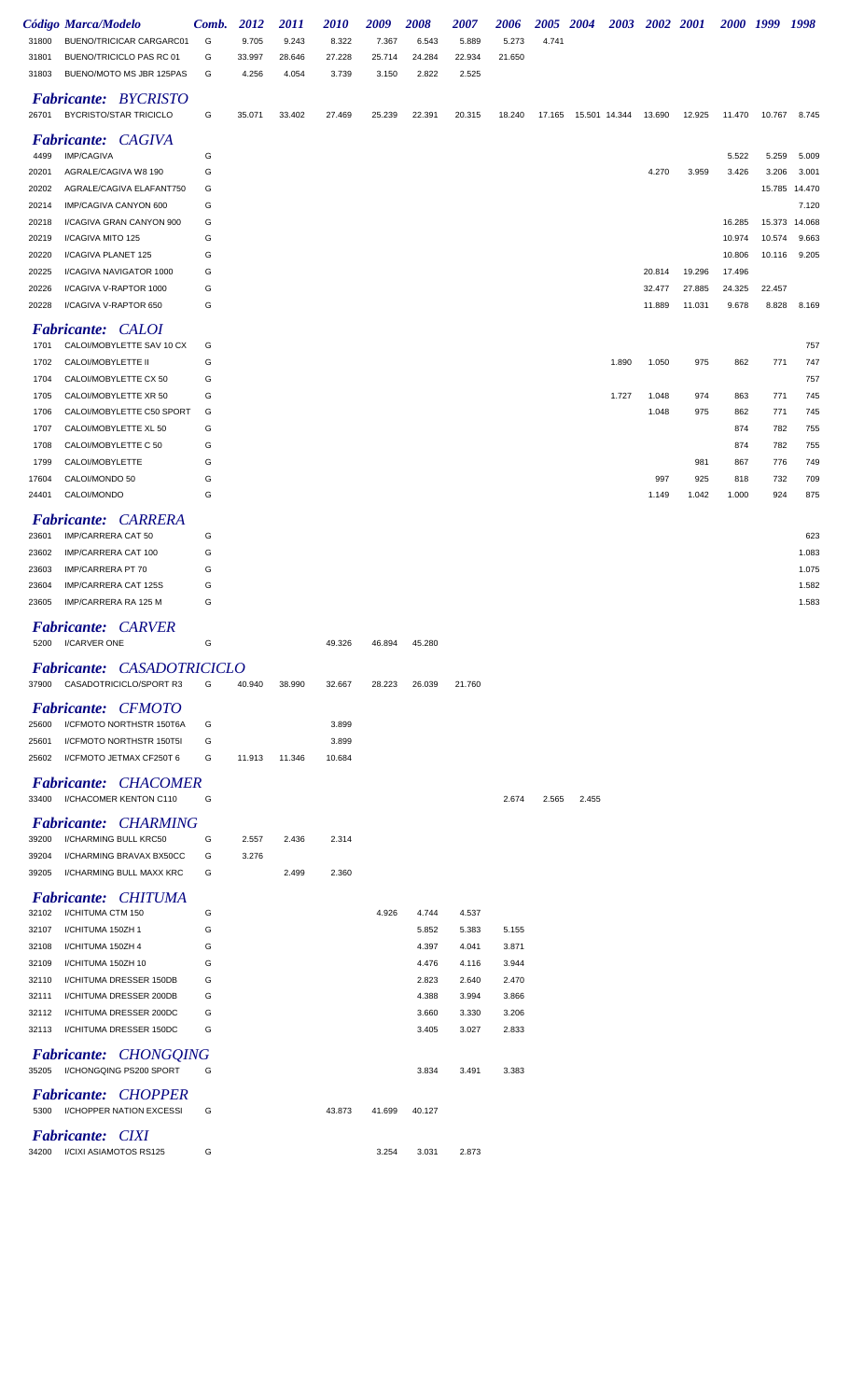|                | <b>Código Marca/Modelo</b>                                      | Comb.  | 2012           | 2011           | 2010           | 2009           | 2008  | 2007  | 2006  | 2005 2004 |       |             | 2003 2002 2001 |       | 2000 1999 |       | 1998  |
|----------------|-----------------------------------------------------------------|--------|----------------|----------------|----------------|----------------|-------|-------|-------|-----------|-------|-------------|----------------|-------|-----------|-------|-------|
| 34201          | I/CIXI ASIAMOTOS SR200                                          | G      |                |                |                | 4.033          | 3.831 | 3.592 |       |           |       |             |                |       |           |       |       |
| 34202          | I/CIXI ASIAMOTOS C250V                                          | G      |                |                |                | 5.926          | 5.618 | 5.372 |       |           |       |             |                |       |           |       |       |
|                | <b>Fabricante: CLAY.SILVA</b><br>12333 CLAY.SILVA/F.PROPRIA TRI | G      |                |                | 8.364          |                |       |       |       |           |       |             |                |       |           |       |       |
| 39300          | <b>Fabricante: CNC</b><br>I/CNC MOTOCAR MTX-150                 | G      |                |                | 8.462          |                |       |       |       |           |       |             |                |       |           |       |       |
| 21900          | <b>Fabricante:</b> CNS<br>CNS/STAR 1800                         | G      | 24.876         | 23.692         | 21.576         |                |       |       |       |           |       |             |                |       |           |       |       |
| 35899          | Fabricante: COLECAO<br>COLECAO                                  | G      |                |                |                |                |       |       |       |           |       | 2.871       |                |       |           |       |       |
|                | <i>Fabricante:</i><br><b>CSR</b><br>34700 I/CSR NKD 0           | G      |                |                |                | 8.212          | 7.173 | 6.507 |       |           |       |             |                |       |           |       |       |
| 32103          | <b>Fabricante: CTM</b><br>I/CTM GREEN EASY                      | G      |                |                |                |                | 2.142 | 1.949 | 1.786 |           |       |             |                |       |           |       |       |
| 32104          | <b>I/CTM GREEN RUNNER</b>                                       | G      |                |                |                |                | 2.652 | 2.412 | 2.214 |           |       |             |                |       |           |       |       |
| 32105          | I/CTM GREEN SPORT                                               | G      |                |                |                | 3.031          | 2.873 | 2.760 | 2.535 |           |       |             |                |       |           |       |       |
| 32106          | I/CTM GREEN SAFARI                                              | G      |                |                |                | 3.098          | 2.961 | 2.806 | 2.611 |           |       |             |                |       |           |       |       |
| 21102          | <b>Fabricante: DAELIM</b><br>IMP/DAELIM VF ROADSPORTS           | G      |                |                |                | 2.762          | 2.616 | 2.496 | 2.386 | 2.261     |       | 2.145 2.082 | 2.001          | 1.906 | 1.788     | 1.732 | 1.618 |
| 21104          | <b>IMP/DAELIM LIBERTY</b>                                       | G      |                |                |                |                |       |       |       |           |       |             |                | 2.015 | 1.846     | 1.776 | 1.528 |
| 21105          | <b>IMP/DAELIM ALTINO</b>                                        | G      |                |                |                |                |       |       |       | 2.443     |       | 2.318 2.246 | 2.167          | 2.012 | 1.865     | 1.808 | 1.692 |
| 21107          | IMP/DAELIM VS 125                                               | G      |                |                |                |                |       |       |       |           |       |             |                | 4.105 | 3.809     | 3.523 | 3.134 |
| 21108          | <b>IMP/DAELIM MAGMA</b>                                         | G      |                |                |                |                |       |       |       | 7.108     |       | 6.745 6.535 | 6.387          | 6.205 | 5.813     | 4.745 | 4.132 |
| 21109          | <b>IMP/DAELIM MESSAGE</b>                                       | G      |                |                |                |                |       |       |       |           |       |             |                | 1.851 | 1.719     | 1.630 | 1.458 |
| 21110          | I/DAELIM DAYSTAR                                                | G      |                |                |                |                |       |       |       |           |       |             | 2.169          | 2.015 | 1.847     |       |       |
| 21112          | I/DAELIM VJF 250                                                | G      |                |                | 9.117          |                |       |       |       |           |       |             |                |       |           |       |       |
| 21199          | <b>IMP/DAELIM</b>                                               | G      |                |                |                |                |       |       |       |           |       |             |                |       |           | 1.780 | 1.532 |
| 23915          | AVA/DMA ALTINO                                                  | G      |                |                |                |                |       |       |       | 2.481     | 2.353 | 2.279       | 2.179          | 2.023 | 1.876     | 1.818 | 1.700 |
| 27800          | DAELIM/ALTINO                                                   | G      |                |                |                | 3.007          | 2.849 | 2.720 | 2.599 | 2.464     | 2.337 | 2.264       | 2.164          | 2.010 | 1.864     |       |       |
|                | <b>Fabricante: DAFRA</b>                                        |        |                |                |                |                |       |       |       |           |       |             |                |       |           |       |       |
| 36400          | DAFRA/SPEED 150                                                 | G      | 4.113          | 3.918          | 3.236          | 2.915          | 2.631 | 2.597 |       |           |       |             |                |       |           |       |       |
| 36401          | DAFRA/HORIZON 250                                               | G      |                |                |                | 7.372          | 6.320 | 6.082 |       |           |       |             |                |       |           |       |       |
| 36402          | DAFRA/LASER 150                                                 | G      |                |                | 4.087          | 3.723          | 3.115 | 3.021 | 2.894 |           |       |             |                |       |           |       |       |
| 36403          | DAFRA/KANSAS 150                                                | G      | 4.944          | 4.709          | 3.704          | 3.333          | 2.862 | 2.716 | 2.602 |           |       |             |                |       |           |       |       |
| 36404          | DAFRA/SUPER 100                                                 | G      | 2.279          | 2.171          | 2.100          | 1.974          | 1.628 | 1.517 |       |           |       |             |                |       |           |       |       |
| 36405          | DAFRA/SPEED 150 CARGO                                           | G      | 3.482          | 3.316          | 3.226          | 2.913          | 2.606 |       |       |           |       |             |                |       |           |       |       |
| 36407          | DAFRA/KANSAS 250 SPECIAL                                        | G      |                |                | 7.223          | 6.884          | 6.259 | 6.048 |       |           |       |             |                |       |           |       |       |
| 36412          | DAFRA/ZIG 100                                                   | G      |                |                | 2.052          | 1.910          | 1.525 |       |       |           |       |             |                |       |           |       |       |
| 36413          | DAFRA/ZIG                                                       | G      | 3.539          | 3.371          | 2.794          | 2.736          | 2.434 |       |       |           |       |             |                |       |           |       |       |
| 36414<br>36416 | DAFRA/SMART 125 EFI<br>DAFRA/TVS APACHE RTR 150                 | G<br>G | 4.936<br>5.591 | 4.701<br>5.325 | 3.834<br>4.516 | 3.752<br>4.430 | 3.341 |       |       |           |       |             |                |       |           |       |       |
| 36417          | DAFRA/SUPER 50                                                  | G      | 2.552          | 2.431          | 1.906          | 1.777          |       |       |       |           |       |             |                |       |           |       |       |
| 36418          | DAFRA/CITYCOM 300I                                              | G      | 12.150         | 11.572         | 10.877         | 10.333         |       |       |       |           |       |             |                |       |           |       |       |
| 36419          | DAFRA/ZIG PLUS                                                  | G      | 3.912          | 3.726          |                |                |       |       |       |           |       |             |                |       |           |       |       |
| 36422          | DAFRA/ZIG 50                                                    | G      | 2.443          | 2.327          |                |                |       |       |       |           |       |             |                |       |           |       |       |
| 36423          | DAFRA/RIVA 150                                                  | G      | 4.274          | 4.067          |                |                |       |       |       |           |       |             |                |       |           |       |       |
| 36424          | DAFRA/ROADWIN 250R                                              | G      | 10.256         | 9.768          |                |                |       |       |       |           |       |             |                |       |           |       |       |
| 36425          | DAFRA/NEXT 250                                                  | G      | 8.941          |                |                |                |       |       |       |           |       |             |                |       |           |       |       |
| 36499          | DAFRA/SPEED<br><b>Fabricante: DAJIANG</b>                       | G      | 4.220          | 4.019          | 3.251          | 2.934          | 2.630 | 2.595 |       |           |       |             |                |       |           |       |       |
| 35228          | I/DAJIANG DJ150ZH-3                                             | G      |                |                | 7.304          |                |       |       |       |           |       |             |                |       |           |       |       |
| 35231          | I/DAJIANG DJ150-5                                               | G      |                | 4.088          |                |                |       |       |       |           |       |             |                |       |           |       |       |
| 35232          | I/DAJIANG DJ110-7                                               | G      |                | 3.735          |                |                |       |       |       |           |       |             |                |       |           |       |       |
|                | <b>Fabricante: DAYANG</b>                                       |        |                |                |                |                |       |       |       |           |       |             |                |       |           |       |       |
| 22600          | I/DAYANG DY 150 12                                              | G      |                |                |                | 5.201          | 4.955 | 4.396 | 4.329 |           |       |             |                |       |           |       |       |
| 22601          | IMP/DAYANG DY 50                                                | G      |                |                |                |                |       |       |       |           |       |             |                |       |           |       | 613   |
| 22602          | IMP/DAYANG DY 50 IIIA                                           | G      |                |                |                |                |       |       |       |           |       |             |                |       |           |       | 613   |
| 22603          | I/DAYANG DY 150 15                                              | G      |                |                |                |                |       |       | 5.769 | 5.498     | 5.259 |             |                |       |           |       |       |
| 22604          | I/DAYANG DY 110 20                                              | G      |                |                |                | 3.301          | 3.123 | 2.761 | 2.492 | 2.252     | 2.183 |             |                |       |           |       |       |
| 22605          | I/DAYANG DY 200                                                 | G      |                |                |                | 4.207          | 3.986 | 3.656 | 3.590 | 3.437     | 3.268 | 3.174       |                |       |           |       |       |
| 22606          | I/DAYANG DY 125 37                                              | G      |                |                |                | 2.479          | 2.357 | 2.104 | 2.073 |           |       |             |                |       |           |       |       |
| 22607          | I/DAYANG DY100 31                                               | G      |                |                |                | 2.596          | 2.456 | 2.281 |       |           |       |             |                |       |           |       |       |
| 22608          | I/DAYANG DY125 52                                               | G      |                |                |                | 2.577          | 2.451 | 2.276 |       |           |       |             |                |       |           |       |       |
| 22609          | I/DAYANG DY125 18                                               | G      |                |                |                | 2.924          | 2.765 | 2.568 |       |           |       |             |                |       |           |       |       |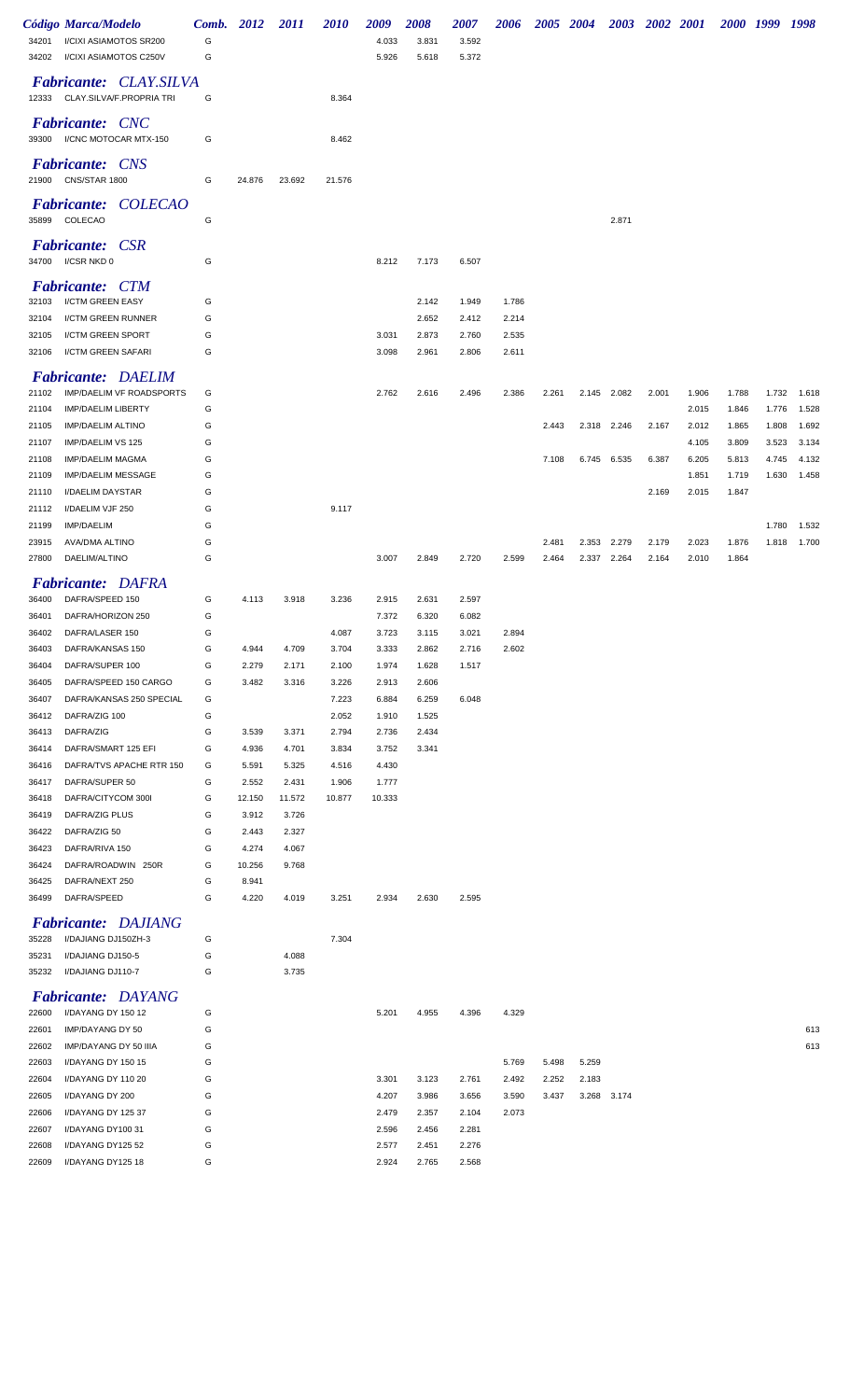|                | <b>Código Marca/Modelo</b>                  | Comb. 2012 |        | 2011   | <b>2010</b> | 2009    | 2008    | 2007    | 2006   | 2005 2004 |               |        | 2003 2002 2001 |        |        | 2000 1999 1998 |                |
|----------------|---------------------------------------------|------------|--------|--------|-------------|---------|---------|---------|--------|-----------|---------------|--------|----------------|--------|--------|----------------|----------------|
| 22610          | I/DAYANG DY 125 36A                         | G          |        |        |             | 2.771   | 2.635   | 2.448   |        |           |               |        |                |        |        |                |                |
| 22611          | I/DAYANG DY 125T 7                          | G          |        |        |             | 2.502   | 2.379   | 2.210   |        |           |               |        |                |        |        |                |                |
| 22612          | I/DAYANG DY1258                             | G          |        |        |             |         | 2.453   | 2.192   | 2.157  |           |               |        |                |        |        |                |                |
| 22613          | I/DAYANG DY150 GY                           | G          |        |        |             |         | 5.108   | 4.562   | 4.495  |           |               |        |                |        |        |                |                |
| 22614          | I/DAYANG DY1255                             | G          |        |        |             | 3.971   | 3.764   | 3.495   |        |           |               |        |                |        |        |                |                |
| 22615          | I/DAYANG DY 110 26                          | G          |        |        |             | 3.119   | 2.854   | 2.533   |        |           |               |        |                |        |        |                |                |
| 22618          | I/DAYANG LARUS KR125 S                      | G          |        |        |             | 3.379   | 3.197   | 2.969   |        |           |               |        |                |        |        |                |                |
| 22619          | I/DAYANG LARUS ATLANTIS                     | G          |        |        |             | 3.631   | 3.434   | 3.190   |        |           |               |        |                |        |        |                |                |
| 22624          | DAYANG/DY 150-58                            | G          | 5.757  |        |             |         |         |         |        |           |               |        |                |        |        |                |                |
|                | <b>Fabricante: DAYUN</b>                    |            |        |        |             |         |         |         |        |           |               |        |                |        |        |                |                |
| 32400          | I/DAYUN JK 110                              | G          |        |        |             |         | 2.336   | 2.163   | 2.075  | 1.916     |               |        |                |        |        |                |                |
| 32401          | I/DAYUN JK 150                              | G          |        |        |             |         | 5.269   | 4.959   | 4.622  | 4.396     |               |        |                |        |        |                |                |
| 32402          | I/DAYUN JK 1106                             | G          |        |        |             |         | 2.607   | 2.388   | 2.289  |           |               |        |                |        |        |                |                |
| 32403          | I/DAYUN DY 150 GY                           | G          | 6.516  | 6.207  | 5.226       | 4.905   | 4.741   |         |        |           |               |        |                |        |        |                |                |
| 32404          | I/DAYUN JK 150 ZH                           | G          |        |        |             |         | 6.345   | 6.059   | 5.807  |           |               |        |                |        |        |                |                |
| 32405          | I/DAYUN DY 1258                             | G          |        |        |             | 3.277   | 3.109   | 2.854   | 2.733  |           |               |        |                |        |        |                |                |
| 32406          | I/DAYUN DY 150 GY                           | G          |        |        |             |         | 4.572   | 4.175   | 3.998  |           |               |        |                |        |        |                |                |
| 32407          | I/DAYUN DY 1106                             | G          | 4.159  | 3.962  | 3.330       | 3.122   | 2.720   | 2.524   | 2.418  |           |               |        |                |        |        |                |                |
| 32408          | I/DAYUN DY 1507                             | G          |        | 5.928  | 5.438       | 5.096   | 4.498   | 4.100   | 3.926  |           |               |        |                |        |        |                |                |
| 32409          | I/DAYUN DY 1509                             | G          | 5.389  | 5.133  | 4.327       | 4.059   | 3.775   | 3.454   | 3.310  |           |               |        |                |        |        |                |                |
| 32410          | I/DAYUN DY 250 2                            | G          |        |        |             |         | 6.365   | 5.765   | 5.523  |           |               |        |                |        |        |                |                |
| 32411          | I/DAYUN DY125T 10                           | G          |        |        | 4.308       | 4.036   | 3.818   | 3.648   |        |           |               |        |                |        |        |                |                |
| 32412          | I/DAYUN DY150 ZH                            | G          |        |        | 7.061       | 6.620   | 6.252   | 5.975   | 5.722  |           |               |        |                |        |        |                |                |
| 32413          | I/DAYUN DY 200 ZH                           | G          | 11.621 | 11.068 | 9.210       | 8.650   | 8.006   |         |        |           |               |        |                |        |        |                |                |
| 32414          | I/DAYUN DY 150GY 5                          | G          |        |        | 5.302       | 4.965   | 4.786   |         |        |           |               |        |                |        |        |                |                |
|                |                                             |            |        |        |             |         |         |         |        |           |               |        |                |        |        |                |                |
| 20501          | <b>Fabricante: DERBI</b><br>I/DERBI GPR 50R | G          |        |        |             |         |         |         |        |           |               |        |                |        | 5.213  | 4.804          | 4.232          |
|                | <b>I/DERBI PREDATOR LC</b>                  | G          |        |        |             |         |         |         |        |           |               |        |                |        |        | 3.991          |                |
| 20502          |                                             | G          |        |        |             |         |         |         |        |           |               |        |                |        | 4.511  |                | 3.587          |
| 20504<br>20505 | I/DERBI SENDA R<br>I/DERBI PADDOCK LC       | G          |        |        |             |         |         |         |        |           |               |        |                |        |        | 3.778<br>3.404 | 3.444<br>3.144 |
| 20506          | I/DERBI HUNTER DG                           | G          |        |        |             |         |         |         |        |           |               |        |                |        |        | 3.178          | 2.774          |
| 20507          | <b>I/DERBI FENIX</b>                        | G          |        |        |             | 2.206   | 2.088   | 2.034   |        |           |               |        |                |        |        |                |                |
| 20508          | I/DERBI ATLANTIS AIR                        | G          |        |        |             |         |         |         |        |           |               |        |                | 4.142  |        |                |                |
| 20509          | I/DERBI ATLANTIS RBULLET                    | G          |        |        |             |         |         |         |        |           |               |        |                | 4.172  |        |                |                |
|                |                                             |            |        |        |             |         |         |         |        |           |               |        |                |        |        |                |                |
|                | <b>Fabricante: DHCLBC</b>                   |            |        |        |             |         |         |         |        |           |               |        |                |        |        |                |                |
| 5400           | I/DHCLBC LBCMCO                             | G          |        |        |             | 2.440   | 2.311   | 2.206   |        |           |               |        |                |        |        |                |                |
|                | <b>Fabricante: DI</b>                       |            |        |        |             |         |         |         |        |           |               |        |                |        |        |                |                |
|                | 38400 I/DI BLASI R7E                        | G          |        |        | 3.701       | 3.390   | 3.232   |         |        |           |               |        |                |        |        |                |                |
|                |                                             |            |        |        |             |         |         |         |        |           |               |        |                |        |        |                |                |
|                | <b>Fabricante: DONGYANG</b>                 |            |        |        |             |         |         |         |        |           |               |        |                |        |        |                |                |
| 34600          | I/DONGYANG SY125 CUSTOM                     | G          |        |        |             | 3.278   | 3.141   | 2.969   |        |           |               |        |                |        |        |                |                |
| 34601          | I/DONGYANG SY200 THUNDER                    | G          |        |        |             | 3.986   | 3.784   | 3.548   |        |           |               |        |                |        |        |                |                |
| 34602          | I/DONGYANG SY110 SUPER                      | G          |        |        |             | 2.496   | 2.234   | 2.036   |        |           |               |        |                |        |        |                |                |
| 34603          | I/DONGYANG SY200 TRUST                      | G          |        |        |             | 3.906   | 3.710   | 3.479   |        |           |               |        |                |        |        |                |                |
| 34604          | I/DONGYANG SY150 SHADOW                     | G          |        |        |             |         | 3.372   |         |        |           |               |        |                |        |        |                |                |
|                | <b>Fabricante: DUCATI</b>                   |            |        |        |             |         |         |         |        |           |               |        |                |        |        |                |                |
| 4604           | I/DUCATI M 600 B                            | G          |        |        |             |         |         |         |        |           |               |        | 16.325         | 14.738 | 13.484 | 11.865         |                |
| 4605           | I/DUCATI 996 BS                             | G          |        |        |             |         |         |         |        |           |               |        |                |        | 24.928 |                | 22.988 21.924  |
| 4606           | I/DUCATI 996 B                              | G          |        |        |             |         |         |         |        |           |               |        | 29.425         | 27.962 | 24.876 | 22.938         |                |
| 4607           | I/DUCATI M S 4 B                            | G          |        |        |             |         |         |         |        |           |               |        | 30.018         | 28.685 | 27.386 | 25.015         |                |
| 4608           | I/DUCATI M 900 B D                          | G          |        |        |             |         |         |         |        |           |               |        |                | 23.558 | 21.181 |                |                |
| 4609           | I/DUCATI 998                                | G          |        |        |             |         |         |         |        |           |               | 31.693 | 29.760         | 28.978 |        |                |                |
| 4610           | I/DUCATI ST 4S                              | G          |        |        |             |         |         |         |        |           |               | 28.712 | 27.184         | 25.818 |        |                |                |
| 4611           | I/DUCATI MULTISTRADA1000                    | G          |        |        |             |         |         |         |        | 26.841    | 24.185 23.009 |        | 22.110         |        |        |                |                |
| 4612           | I/DUCATI 999                                | G          |        |        |             |         |         | 37.965  | 35.040 | 34.125    | 31.262 30.621 |        | 28.648         | 27.322 |        |                |                |
| 4613           | I/DUCATI 749                                | G          |        |        |             |         |         | 29.551  | 27.426 | 26.164    | 24.150 23.588 |        |                |        |        |                |                |
| 4614           | I/DUCATI 999 R                              | G          |        |        |             |         |         |         | 38.921 | 34.924    | 31.026        |        |                |        |        |                |                |
| 4615           | I/DUCATI SPORTCLASS 1000                    | G          |        |        |             |         |         | 35.099  | 34.349 | 33.106    |               |        |                |        |        |                |                |
| 4616           | I/DUCATI 999 R XEROX                        | G          |        |        |             |         |         | 50.788  | 46.254 | 45.854    | 41.110        |        |                |        |        |                |                |
| 4617           | I/DUCATI MULTISTRADA 620                    | G          |        |        |             |         |         | 20.335  | 18.031 | 17.265    | 15.148        |        |                |        |        |                |                |
| 4619           | I/DUCATI SPORTC PS1000LE                    | G          |        |        |             |         |         | 35.667  | 34.503 | 33.488    |               |        |                |        |        |                |                |
| 4621           | I/DUCATI 848                                | G          | 40.495 | 38.567 | 32.886      | 31.686  | 31.141  | 29.823  |        |           |               |        |                |        |        |                |                |
| 4622           | <b>I/DUCATI D16RR</b>                       | G          |        |        |             | 167.072 | 165.953 | 160.045 |        |           |               |        |                |        |        |                |                |
| 4623           | I/DUCATI SUPERBIKE 1098                     | G          |        |        |             | 38.504  | 37.328  | 35.906  |        |           |               |        |                |        |        |                |                |
| 4624           | I/DUCATI 999 S                              | G          |        |        |             | 55.850  | 53.876  | 50.111  |        |           |               |        |                |        |        |                |                |
| 4625           | I/DUCATI DESMOSEDICI RR                     | G          |        |        |             | 167.097 | 166.103 | 160.063 |        |           |               |        |                |        |        |                |                |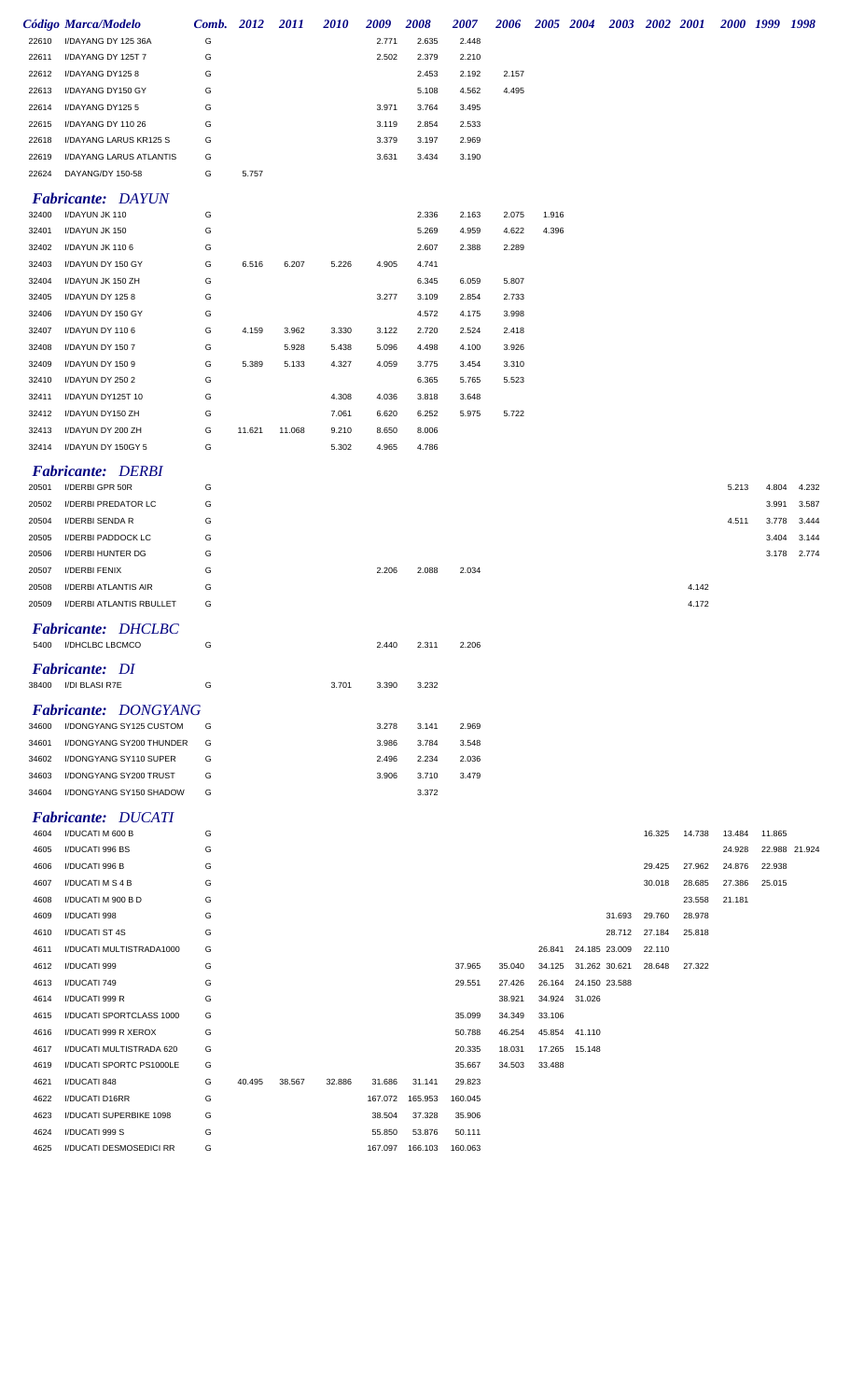|       | Código Marca/Modelo            | Comb. 2012 |        | <i>2011</i> | <i>2010</i> | 2009   | 2008   | <i><b>2007</b></i> | 2006   |        |                      | 2005 2004 2003 2002 2001 |        |        |        | 2000 1999 | 1998          |
|-------|--------------------------------|------------|--------|-------------|-------------|--------|--------|--------------------|--------|--------|----------------------|--------------------------|--------|--------|--------|-----------|---------------|
|       |                                |            |        |             |             |        |        |                    |        |        |                      |                          |        |        |        |           |               |
| 4626  | I/DUCATI 848 NICHY H           | G          |        |             | 38.728      | 37.255 | 36.029 |                    |        |        |                      |                          |        |        |        |           |               |
| 4627  | I/DUCATI HYPERMOTARD 796       | G          |        |             | 26.881      | 25.667 | 25.547 |                    |        |        |                      |                          |        |        |        |           |               |
| 4628  | I/DUCATI MTS 1200S TOUR        | G          | 66.679 | 63.504      |             |        |        |                    |        |        |                      |                          |        |        |        |           |               |
| 4629  | I/DUCATI MTS 1200S SPORT       | G          |        |             | 56.845      |        |        |                    |        |        |                      |                          |        |        |        |           |               |
| 4630  | I/DUCATI MTS 1200              | G          |        |             | 44.574      |        |        |                    |        |        |                      |                          |        |        |        |           |               |
| 4631  | I/DUCATI MTS 1200 ABS          | G          | 50.602 | 48.193      |             |        |        |                    |        |        |                      |                          |        |        |        |           |               |
| 4632  | I/DUCATI MULTISTRADA1200       | G          | 52.416 | 49.920      | 45.342      | 43.762 |        |                    |        |        |                      |                          |        |        |        |           |               |
| 4633  | I/DUCATI 848 EVO               | G          | 43.154 | 41.099      | 38.633      |        |        |                    |        |        |                      |                          |        |        |        |           |               |
| 4634  | I/DUCATI DIAVEL                | G          | 67.999 | 64.761      |             |        |        |                    |        |        |                      |                          |        |        |        |           |               |
| 4635  | I/DUCATI SUPERBIKE 1198S       | G          | 65.146 | 62.044      |             |        |        |                    |        |        |                      |                          |        |        |        |           |               |
| 4637  | I/DUCATI MLTSTRAD 1200ST       | G          | 66.367 | 63.509      |             |        |        |                    |        |        |                      |                          |        |        |        |           |               |
|       |                                |            |        |             |             |        |        |                    |        |        |                      |                          |        |        |        |           |               |
| 4639  | I/DUCATI 1199 PANIGALE S       | G          | 90.216 |             |             |        |        |                    |        |        |                      |                          |        |        |        |           |               |
| 4699  | <b>IMP/DUCATI</b>              | G          |        |             |             |        |        |                    |        |        |                      |                          |        |        |        |           | 12.138 11.637 |
| 20212 | IMP/DUCATI MONSTER 900         | G          |        |             |             |        |        |                    |        |        |                      |                          | 25.503 | 22.694 | 20.688 |           | 19.621 17.995 |
| 22002 | <b>IMP/DUCATI ST2</b>          | G          |        |             |             |        |        |                    |        |        |                      | 24.822                   | 24.043 | 21.655 | 20.484 |           | 19.212 16.020 |
| 22003 | IMP/DUCATI 916                 | G          |        |             |             |        |        |                    |        |        |                      |                          |        |        |        |           | 25.612 23.849 |
| 22004 | I/DUCATI 996 BIPOSTO           | G          |        |             |             |        |        |                    |        |        |                      |                          |        |        | 24.934 |           | 22.983 21.920 |
| 22005 | I/DUCATI MONSTER 600           | G          |        |             |             |        |        |                    |        |        |                      |                          |        | 12.898 | 12.109 |           | 11.709 10.615 |
| 22006 | I/DUCATI SS 900                | G          |        |             |             |        |        |                    |        |        |                      |                          |        |        | 22.561 |           | 20.664 18.857 |
| 22007 | I/DUCATI MONSTER 620IE         | G          |        |             |             |        |        |                    |        |        | 19.174 17.343 15.593 |                          | 14.770 | 13.889 |        |           |               |
| 22008 | I/DUCATI MONSTER S4            | G          |        |             |             |        |        |                    |        |        |                      | 30.906                   | 30.085 | 28.337 |        |           |               |
| 22009 | I/DUCATI MONSTER S4R           | G          |        |             |             |        |        |                    |        |        |                      | 29.252 27.164            | 26.434 |        |        |           |               |
| 22011 | I/DUCATI MONSTER S4RS          | G          |        |             |             |        | 33.943 | 33.273             | 32.203 | 31.221 |                      |                          |        |        |        |           |               |
| 22012 | I/DUCATI MONSTER S2R1000       | G          |        |             |             | 27.523 | 25.978 | 24.800             | 23.818 | 23.283 |                      |                          |        |        |        |           |               |
| 22013 | I/DUCATI MONSTER 695           | G          |        |             |             |        | 19.422 | 18.852             | 18.213 | 17.326 |                      |                          |        |        |        |           |               |
|       |                                |            |        |             |             |        |        |                    |        |        |                      |                          |        |        |        |           |               |
| 22015 | I/DUCATI 1098S                 | G          |        |             |             | 50.428 | 49.284 | 46.970             | 42.338 |        |                      |                          |        |        |        |           |               |
| 22016 | I/DUCATI 1098                  | G          |        |             | 39.628      | 38.048 | 37.033 | 36.039             | 32.261 |        |                      |                          |        |        |        |           |               |
| 22019 | I/DUCATI HYPERMOTARD1100       | G          |        |             | 33.810      | 32.733 | 31.326 | 30.266             |        |        |                      |                          |        |        |        |           |               |
| 22020 | I/DUCATI HYPERMOTAR1100S       | G          |        |             |             | 35.787 | 35.483 | 33.634             | 31.875 |        |                      |                          |        |        |        |           |               |
| 22021 | I/DUCATI MULTSTRADA1100        | G          |        |             |             | 30.216 | 29.914 | 27.053             | 25.468 |        |                      |                          |        |        |        |           |               |
| 22022 | I/DUCATI MONSTER 696           | G          |        | 27.247      | 26.074      | 25.236 | 20.297 | 18.450             |        |        |                      |                          |        |        |        |           |               |
| 22023 | I/DUCATI 1198 S                | G          | 59.551 | 56.715      | 53.995      | 51.904 | 50.934 |                    |        |        |                      |                          |        |        |        |           |               |
| 22024 | I/DUCATI HYM 1100 S            | G          |        |             | 36.253      | 34.338 | 29.501 | 26.599             |        |        |                      |                          |        |        |        |           |               |
| 22025 | I/DUCATI ST 1098 S             | G          |        |             | 46.340      | 44.646 | 43.347 |                    |        |        |                      |                          |        |        |        |           |               |
| 22026 | I/DUCATI 1198                  | G          | 51.670 | 49.210      | 46.505      | 44.563 |        |                    |        |        |                      |                          |        |        |        |           |               |
| 22027 | I/DUCATI STREETFIGHTER         | G          |        | 48.714      | 45.821      | 43.727 | 43.556 |                    |        |        |                      |                          |        |        |        |           |               |
| 22028 | I/DUCATI MONSTER 1100          | G          |        |             | 31.653      | 30.500 | 28.845 |                    |        |        |                      |                          |        |        |        |           |               |
| 22029 | I/DUCATI MONSTER 900 IE        | G          |        |             |             |        |        |                    |        |        |                      |                          |        | 22.766 | 20.762 | 19.693    |               |
| 22030 | I/DUCATI MONSTER 696 ABS       | G          |        | 28.268      | 27.026      |        |        |                    |        |        |                      |                          |        |        |        |           |               |
|       |                                |            |        |             |             |        |        |                    |        |        |                      |                          |        |        |        |           |               |
| 22031 | I/DUCATI MONSTER 1100S         | G          |        |             | 33.289      | 31.781 |        |                    |        |        |                      |                          |        |        |        |           |               |
| 22032 | I/DUCATI HYM 1100 EVO SP       | G          | 38.269 | 36.448      |             |        |        |                    |        |        |                      |                          |        |        |        |           |               |
| 22033 | I/DUCATI HYM 796               | G          | 31.372 | 29.879      |             |        |        |                    |        |        |                      |                          |        |        |        |           |               |
| 22034 | I/DUCATI STREETFIGHTER S       | G          | 51.549 | 49.095      |             |        |        |                    |        |        |                      |                          |        |        |        |           |               |
| 22035 | I/DUCATI HYM 1100 EVO          | G          | 38.872 | 37.021      |             |        |        |                    |        |        |                      |                          |        |        |        |           |               |
| 22039 | I/DUCATI 1198 SP               | G          | 65.311 | 62.499      |             |        |        |                    |        |        |                      |                          |        |        |        |           |               |
| 46230 | I/ Ducati Superbike 1098       | G          |        |             |             | 38.206 | 37.213 | 35.844             |        |        |                      |                          |        |        |        |           |               |
| 46280 | I/DUCATI MTS 1200S TOUR        | G          | 69.338 | 66.036      |             |        |        |                    |        |        |                      |                          |        |        |        |           |               |
| 46300 | I/DUCATI MTS 1200              | G          |        |             | 61.839      |        |        |                    |        |        |                      |                          |        |        |        |           |               |
| 46310 | I/DUCATI MTS 1200 ABS          | G          | 49.899 | 47.523      |             |        |        |                    |        |        |                      |                          |        |        |        |           |               |
| 46330 | I/DUCATI 848 EVO               | G          | 68.346 | 65.092      | 61.073      |        |        |                    |        |        |                      |                          |        |        |        |           |               |
| 46340 | I/DUCATI DIAVEL                | G          | 68.917 | 65.636      |             |        |        |                    |        |        |                      |                          |        |        |        |           |               |
|       |                                |            |        |             |             |        |        |                    |        |        |                      |                          |        |        |        |           |               |
|       | <b>Fabricante: EAGLE</b>       |            |        |             |             |        |        |                    |        |        |                      |                          |        |        |        |           |               |
|       | 35100 I/EAGLE YY250T           | G          |        |             |             |        | 9.914  | 9.458              | 9.130  |        |                      |                          |        |        |        |           |               |
|       | <b>Fabricante: EMME</b>        |            |        |             |             |        |        |                    |        |        |                      |                          |        |        |        |           |               |
| 25001 | <b>EMME/MIRAGE 50</b>          | D          |        |             |             |        |        |                    |        |        |                      |                          |        |        |        |           | 1.541         |
|       |                                | G          |        |             |             |        |        |                    |        |        |                      |                          |        |        |        |           |               |
| 25001 | <b>EMME/MIRAGE 50</b>          |            |        |             |             |        |        |                    |        |        |                      |                          |        | 2.274  | 2.135  | 1.927     | 1.592         |
| 25002 | EMME/ONE 50                    | G          |        |             |             |        |        |                    |        |        |                      |                          |        | 2.158  | 2.025  | 1.708     | 1.638         |
|       | <b>Fabricante: ENGECART</b>    |            |        |             |             |        |        |                    |        |        |                      |                          |        |        |        |           |               |
| 32700 | ENGECART/EXODO STRET           | G          | 36.601 | 34.859      | 28.563      | 24.830 | 22.153 | 19.378             | 18.223 |        |                      |                          |        |        |        |           |               |
|       |                                |            |        |             |             |        |        |                    |        |        |                      |                          |        |        |        |           |               |
|       | Fabricante: FABRICAÇÃO PROPRIA |            |        |             |             |        |        |                    |        |        |                      |                          |        |        |        |           |               |
| 5100  | CL.LEITE/F.PROPRIA TRIC        | G          |        |             | 3.201       | 2.919  | 2.771  |                    |        |        |                      |                          |        |        |        |           |               |
| 5101  | P.KLAUK/F.PROPRIA TRIC         | G          |        |             | 3.134       | 2.859  | 2.714  |                    |        |        |                      |                          |        |        |        |           |               |
| 5103  | LUIZ COSTA/F.PROPRIA TRI       | G          |        |             | 3.192       | 2.913  | 2.763  |                    |        |        |                      |                          |        |        |        |           |               |
| 5104  | E.CASTELARI/F.PROPRIA TR       | G          |        |             |             | 2.760  | 2.621  | 2.480              |        |        |                      |                          |        |        |        |           |               |
| 5105  | BITTENCOURT/F.PROPRIA MT       | G          |        |             |             |        | 3.189  | 2.965              | 1.731  |        |                      |                          |        |        |        |           |               |
| 5106  | ANZILIEIRO/F.PROPRIA TRI       | G          |        |             | 3.107       | 2.835  | 2.691  |                    |        |        |                      |                          |        |        |        |           |               |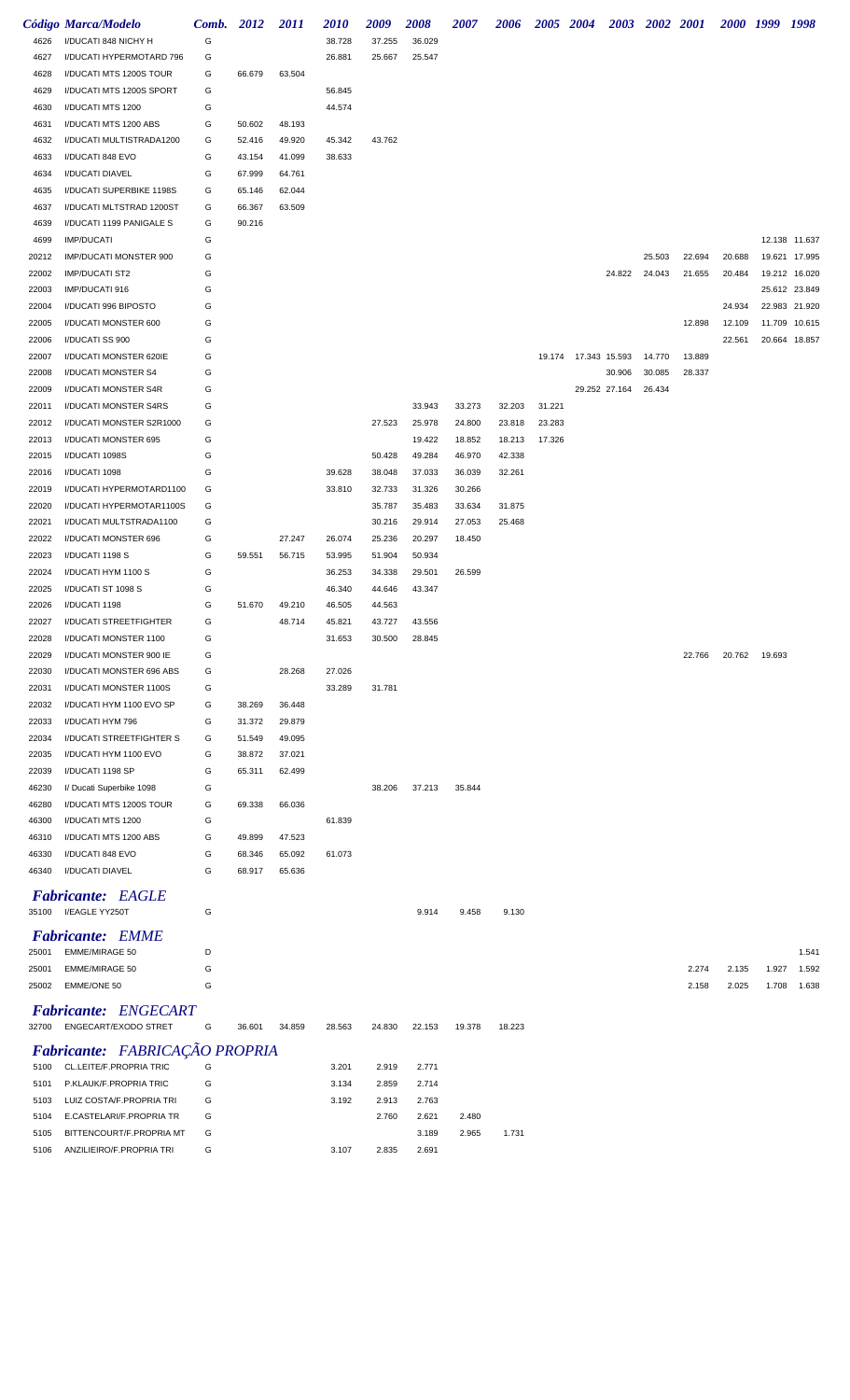|              | <b>Código Marca/Modelo</b>                           | Comb. 2012 | 2011 | <i>2010</i>    | 2009           | <b>2008</b>    | <b>2007</b>    | <b>2006</b> |       | 2005 2004 | 2003 2002 2001 |  | 2000 1999 1998 |  |
|--------------|------------------------------------------------------|------------|------|----------------|----------------|----------------|----------------|-------------|-------|-----------|----------------|--|----------------|--|
| 5107         | M.MENONCIN/F.PROPRIA TRI                             | G          |      | 3.121          | 2.845          | 2.702          |                |             |       |           |                |  |                |  |
| 5108         | PRI.BORGES/F.PROPRIA TRI                             | G          |      |                | 2.795          | 2.652          | 2.510          |             |       |           |                |  |                |  |
| 5109         | S.IVAN/F.PROPRIA TRIC                                | G          |      |                |                | 3.113          | 2.896          | 1.690       |       |           |                |  |                |  |
| 5110         | C.GARDIM/F.PROPRIA TRIC                              | G          |      |                | 2.804          | 2.663          | 2.520          |             |       |           |                |  |                |  |
| 5111         | O.CARVALHO/F.PROPRIA TRI                             | G          |      | 3.357          | 3.062          | 2.909          |                |             |       |           |                |  |                |  |
| 5112         | A.PELOZZO/F.PROPRIA TRIC                             | G          |      | 3.399          | 3.099          | 2.943          |                |             |       |           |                |  |                |  |
| 5113         | FER.JAIR/F.PROPRIA TRIC                              | G          |      | 3.388          | 3.091          | 2.935          |                |             |       |           |                |  |                |  |
| 5114         | BARCELLOS/F.PROPRIA MOTO                             | G          |      | 3.199          | 2.919          | 2.769          |                |             |       |           |                |  |                |  |
| 5115<br>5116 | P.ADELASIO/F.PROPRIA TRI                             | G<br>G     |      |                | 3.730<br>2.903 | 3.591<br>2.755 | 3.485<br>2.608 |             |       |           |                |  |                |  |
| 5117         | GB.CORREA/F.PROPRIA TRIC<br>P.OLIVEIRA/F.PROPRIA TRI | G          |      |                | 3.506          | 3.327          | 3.178          |             |       |           |                |  |                |  |
| 5118         | AND.EDER/F.PROPRIA TRIC                              | G          |      |                | 3.095          | 2.939          | 2.780          |             |       |           |                |  |                |  |
| 5119         | FER.CESAR/F.PROPRIA TRIC                             | G          |      | 3.384          | 3.088          | 2.931          |                |             |       |           |                |  |                |  |
| 5120         | GIL.BUSS/F.PROPRIA BUSS                              | G          |      | 4.091          | 3.848          | 3.653          |                |             |       |           |                |  |                |  |
| 5121         | ESPINDOLA/F.PROPRIA TRIC                             | G          |      | 3.210          | 2.929          | 2.780          |                |             |       |           |                |  |                |  |
| 5122         | J.HORACID/F.PROPRIA TRIC                             | G          |      |                |                | 3.664          | 3.410          | 1.989       |       |           |                |  |                |  |
| 5123         | ALC.DORNER/F.PROPRIA TRI                             | G          |      | 3.157          | 2.880          | 2.733          |                |             |       |           |                |  |                |  |
| 5124         | F.JANUIR/F.PROPRIA TRIC                              | G          |      | 3.149          | 2.873          | 2.726          |                |             |       |           |                |  |                |  |
| 5125         | J.ACELINO/F.PROPRIA TRIC                             | G          |      | 3.805          | 3.581          | 3.399          |                |             |       |           |                |  |                |  |
| 5126         | RG.SILVA/F.PROPRIA TRIC                              | G          |      | 3.134          | 2.858          | 2.713          |                |             |       |           |                |  |                |  |
| 5127         | W.BARATTO/F.PROPRIA TRIC                             | G          |      | 3.892          | 3.662          | 3.477          |                |             |       |           |                |  |                |  |
| 5128         | J.LEOCADIO/F.PROPRIA TRI                             | G          |      |                |                |                | 2.518          | 2.409       | 2.289 |           |                |  |                |  |
| 5130         | R.FELICID/F.PROPRIA TRIC                             | G          |      |                |                |                | 2.493          | 2.304       | 2.191 |           |                |  |                |  |
| 5131         | HAYASHIDA/F.PROPRIA MOTO                             | G          |      | 3.516          | 3.309          | 3.141          |                |             |       |           |                |  |                |  |
| 5132         | W.MASSARO/F.PROPRIA MOTO                             | G          |      | 3.517          | 3.309          | 3.141          |                |             |       |           |                |  |                |  |
| 5133         | G.ARRUDA/F.PROPRIA TRIC                              | G          |      |                | 3.694          | 3.557          | 3.448          |             |       |           |                |  |                |  |
| 5134         | P.VICENTE/F.PROPRIA TRIC                             | G          |      |                | 3.713          | 3.576          | 3.466          |             |       |           |                |  |                |  |
| 5135         | J.BAPTISTA/F.PROPRIA TRI                             | G          |      | 4.516          | 4.246          | 4.036          |                |             |       |           |                |  |                |  |
| 5136         | J.TAVARES/F.PROPRIA TRIC                             | G          |      | 4.653          | 4.087          | 3.446          |                |             |       |           |                |  |                |  |
| 5137         | ABDALLAH/F.PROPRIA TRIC                              | G          |      | 4.650          | 4.087          | 3.445          |                |             |       |           |                |  |                |  |
| 5138         | RIC.BISOL/F.PROPRIA TRIC                             | G          |      | 4.652          | 4.087          | 3.445          |                |             |       |           |                |  |                |  |
| 5139         | VIV.CELES/F.PROPRIA TRIC                             | G          |      | 4.090          | 3.849          | 3.655          |                |             |       |           |                |  |                |  |
| 5140<br>5141 | R.CHARKOSKI/F.PROPRIA TR<br>L.VASCON/F.PROPRIA TRIC  | G<br>G     |      | 4.386<br>4.090 | 3.853<br>3.848 | 3.247<br>3.653 |                |             |       |           |                |  |                |  |
| 5142         | C.NEHRING/F.PROPRIA TRIC                             | G          |      | 3.892          | 3.662          | 3.479          |                |             |       |           |                |  |                |  |
| 5143         | SER.ZAPE/F.PROPRIA TRIC                              | G          |      | 3.893          | 3.663          | 3.479          |                |             |       |           |                |  |                |  |
| 5144         | HER.ALVES/F.PROPRIA TRIC                             | G          |      | 4.774          | 4.195          | 3.536          |                |             |       |           |                |  |                |  |
| 5145         | E.LONGARAY/F.PROPRIA TRI                             | G          |      | 4.259          | 4.007          | 3.842          | 3.458          |             |       |           |                |  |                |  |
| 5146         | C.GALLAS/F.PROPRIA TRIC                              | G          |      |                |                |                |                | 2.033       | 1.929 | 1.834     |                |  |                |  |
| 5147         | S.CLAUDIR/F.PROPRIA TRIC                             | G          |      | 4.033          | 3.795          | 3.603          |                |             |       |           |                |  |                |  |
| 5148         | ED.OLSEN/F.PROPRIA TRIC                              | G          |      |                | 3.821          | 3.682          | 3.568          |             |       |           |                |  |                |  |
| 5149         | M.MURARA/F.PROPRIA TRIC                              | G          |      |                |                |                | 3.172          | 3.078       | 2.969 |           |                |  |                |  |
| 5150         | WOLLINGER/F.PROPRIA TRIC                             | G          |      |                | 3.770          | 3.576          | 3.416          |             |       |           |                |  |                |  |
| 5151         | VALDIR.SIL/F.PROPRIA TRI                             | G          |      | 4.220          | 3.973          | 3.771          |                |             |       |           |                |  |                |  |
| 5152         | J.BISOGNIN/F.PROPRIA TRI                             | G          |      | 4.172          | 3.925          | 3.727          |                |             |       |           |                |  |                |  |
| 5153         | M.CANTADOR/F.PROPRIA TRI                             | G          |      | 4.216          | 3.968          | 3.765          |                |             |       |           |                |  |                |  |
| 5154         | SID.ROSA/F.PROPRIA TRIC                              | G          |      |                | 3.891          | 3.692          | 3.526          |             |       |           |                |  |                |  |
| 5155         | LF.AMARAL/F.PROPRIA TRIC                             | G          |      |                | 4.199          | 3.895          | 3.506          |             |       |           |                |  |                |  |
| 5156         | LC.OLIV/F.PROPRIA TRIC                               | G          |      | 4.715          | 4.141          | 3.490          |                |             |       |           |                |  |                |  |
| 5157         | EDER ANDR/F.PROPRIA TRIC                             | G          |      | 4.388          | 3.853          | 3.248          |                |             |       |           |                |  |                |  |
| 5158         | D.PANISSON/F.PROPRIA TRI                             | G          |      | 4.230          | 3.981          | 3.776          |                |             |       |           |                |  |                |  |
| 5159         | CL.AUGUSTO/F.PROPRIA TRI                             | G          |      | 4.388          | 3.853          | 3.247          |                |             |       |           |                |  |                |  |
| 5160         | E.MALLMANN/F.PROPRIA TRI                             | G          |      | 4.414          | 4.152          | 3.944          |                |             |       |           |                |  |                |  |
| 5161<br>5162 | H.WEIMER/F.PROPRIA TRIC<br>QUINTIERE/F.PROPRIA TRIC  | G<br>G     |      | 4.426          | 4.164<br>2.885 | 3.952<br>2.737 | 2.613          |             |       |           |                |  |                |  |
| 5163         | RIC.ROCHA/F.PROPRIA TRIC                             | G          |      | 4.414          | 4.155          | 3.945          |                |             |       |           |                |  |                |  |
| 5164         | ANT.FUSCO/F.PROPRIA TRIC                             | G          |      | 4.504          | 4.240          | 4.022          |                |             |       |           |                |  |                |  |
| 5165         | PR.CASAL/F.PROPRIA TRIC                              | G          |      | 4.221          | 3.972          | 3.770          |                |             |       |           |                |  |                |  |
| 5166         | WAG.FARIA/F.PROPRIA TRIC                             | G          |      | 4.387          | 3.853          | 3.247          |                |             |       |           |                |  |                |  |
| 5167         | J.CORREIA/F.PROPRIA TRIC                             | G          |      |                |                | 3.643          | 3.477          | 3.329       |       |           |                |  |                |  |
| 5168         | RJ.CERON/F.PROPRIA TRIC                              | G          |      | 4.387          | 3.854          | 3.248          |                |             |       |           |                |  |                |  |
| 5169         | CL.DEPAULA/F.PROPRIA TRI                             | G          |      | 4.323          | 4.068          | 3.863          |                |             |       |           |                |  |                |  |
| 5170         | C.PEIXOTO/F.PROPRIA TRIC                             | G          |      |                | 3.366          | 3.242          | 3.142          |             |       |           |                |  |                |  |
| 5171         | L.PETRILLO/F.PROPRIA TRI                             | G          |      |                |                |                | 3.012          | 2.879       | 2.734 |           |                |  |                |  |
| 5173         | P.FERREIRA/F.PROPRIA MT                              | G          |      | 4.515          | 4.247          | 4.032          |                |             |       |           |                |  |                |  |
| 5174         | CLAMOROSKA/F.PROPRIA TRI                             | G          |      | 4.712          | 4.141          | 3.489          |                |             |       |           |                |  |                |  |
| 5175         | WAL.JUSTO/F.PROPRIA TRIC                             | G          |      | 4.386          | 3.854          | 3.248          |                |             |       |           |                |  |                |  |
| 5176         | PS.FERREIRA/F.PROPRIA MT                             | G          |      |                | 3.672          | 3.536          | 3.429          |             |       |           |                |  |                |  |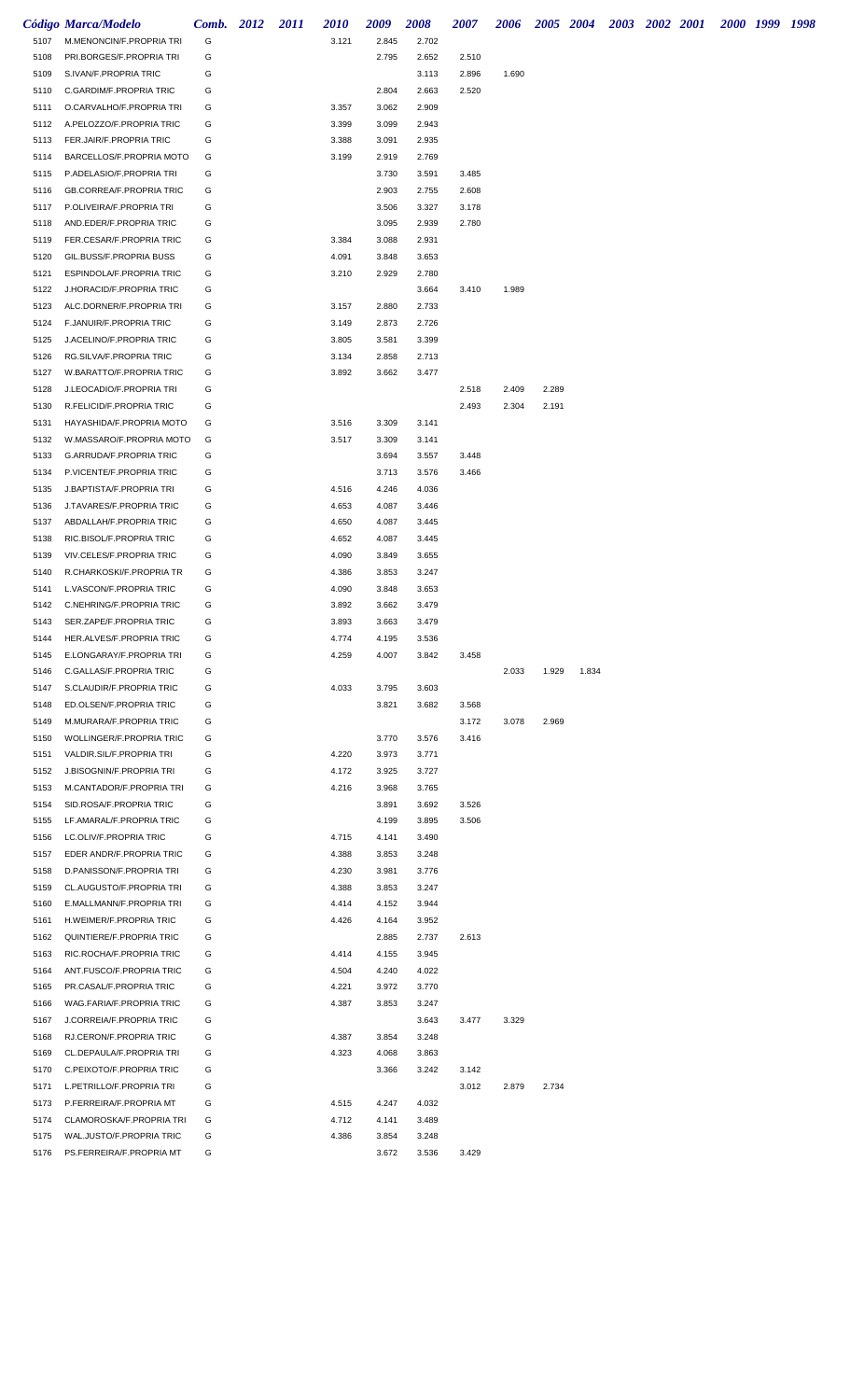|                | <b>Código Marca/Modelo</b>                           | Comb. 2012 |                | 2011  | <b>2010</b>    | 2009           | <b>2008</b>    | <b>2007</b> | 2006  |       | 2005 2004 | 2003 2002 2001 |  | 2000 1999 1998 |  |
|----------------|------------------------------------------------------|------------|----------------|-------|----------------|----------------|----------------|-------------|-------|-------|-----------|----------------|--|----------------|--|
| 5177           | DZ.MUZI/F.PROPRIA TRIC                               | G          |                |       |                | 3.365          | 3.243          | 3.143       |       |       |           |                |  |                |  |
| 5178           | L.RIBAS/F.PROPRIA TRIC 1                             | G          |                |       | 4.713          | 4.141          | 3.490          |             |       |       |           |                |  |                |  |
| 5179           | I.RUMIATTO/F.PROPRIA TRI                             | G          |                |       | 4.772          | 4.196          | 3.536          |             |       |       |           |                |  |                |  |
| 5180           | E.CONSOLIN/F.PROPRIA TRI                             | G          |                |       | 4.652          | 4.086          | 3.445          |             |       |       |           |                |  |                |  |
| 5182           | C.H.PASE/F.PROPRIA TRIC                              | G          |                |       |                |                |                |             | 2.966 | 2.860 | 2.756     |                |  |                |  |
| 5183           | R.S.GOMES/F.PROPRIA TRIC                             | G          |                |       | 4.713          | 4.141          | 3.491          |             |       |       |           |                |  |                |  |
| 5184           | ANAC.RIOS/F.PROPRIA TRIC                             | G          |                |       |                |                | 3.878          |             |       |       |           |                |  |                |  |
| 5185           | D.CARVALHO/F.PROPRIA TRI                             | G          |                |       | 4.386          | 3.853          | 3.247          |             |       |       |           |                |  |                |  |
| 5186           | CL.BRUZ/F.PROPRIA TRIC                               | G          |                |       | 4.385          | 3.853          | 3.248          |             |       |       |           |                |  |                |  |
| 5187           | MAG.CABRAL/F.PROPRIA TRI                             | G          |                |       | 4.387          | 3.854          | 3.247          |             |       |       |           |                |  |                |  |
| 5188<br>5189   | DE.ULYSSEA/F.PROPRIA TRI                             | G<br>G     |                |       | 4.695<br>4.386 | 4.124<br>3.855 | 3.475<br>3.247 |             |       |       |           |                |  |                |  |
| 5190           | JM.OLIVEIRA/F.PROPRIA TR<br>A.MAGRIN/F.PROPRIA TRIC  | G          |                |       | 4.713          | 4.142          | 3.489          |             |       |       |           |                |  |                |  |
| 5191           | LUC.AGUIAR/F.PROPRIA MOT                             | G          |                |       |                | 5.233          |                |             |       |       |           |                |  |                |  |
| 5192           | ROG.MENDES/F.PROPRIA T                               | G          |                |       |                | 5.158          |                |             |       |       |           |                |  |                |  |
| 5193           | C.CHESSMAN/F.PROPRIA TRI                             | G          |                |       | 4.713          | 4.142          | 3.489          |             |       |       |           |                |  |                |  |
| 5194           | ROB.PASSOS/F.PROPRIA TRI                             | G          |                |       | 4.385          | 3.854          | 3.248          |             |       |       |           |                |  |                |  |
| 5195           | LMND.SILVA/F.PROPRIA TRI                             | G          | 5.822          | 5.545 | 4.519          | 3.474          |                |             |       |       |           |                |  |                |  |
| 5196           | SF.MORAIS2/F.PROPRIA TRI                             | G          |                |       | 4.713          | 4.142          | 3.490          |             |       |       |           |                |  |                |  |
| 5197           | A.FREGONESE/F.PROPRIA T                              | G          | 5.450          | 5.191 | 4.228          | 3.252          |                |             |       |       |           |                |  |                |  |
| 5198           | ILY.PERUAYTE/F.PROPRIA T                             | G          | 5.903          | 5.622 | 4.581          | 3.521          |                |             |       |       |           |                |  |                |  |
| 12300          | ROGERIO.G/F.PROPRIA TRI                              | G          | 5.878          | 5.598 | 4.563          | 3.507          |                |             |       |       |           |                |  |                |  |
| 12301          | GC.ARANTES/F.PROPRIA TRI                             | G          | 5.903          | 5.622 | 4.581          | 3.522          |                |             |       |       |           |                |  |                |  |
| 12302          | IR.BARETTA/F.PROPRIA TRI                             | G          | 5.781          | 5.506 | 4.488          | 3.450          |                |             |       |       |           |                |  |                |  |
| 12303          | JS.DONIZ/F.PROPRIA TRIC                              | G          | 5.903          | 5.622 | 4.580          | 3.522          |                |             |       |       |           |                |  |                |  |
| 12307          | J.PAZETTO/F.PROPRIA TRIC                             | G          | 5.781          | 5.506 | 4.487          | 3.449          |                |             |       |       |           |                |  |                |  |
| 12308          | DORGIL/F.PROPRIA TRIC                                | G          |                |       | 4.386          | 3.854          | 3.248          |             |       |       |           |                |  |                |  |
| 12309          | <b>GABRIEL CL/F.PROPRIA TRI</b>                      | G          |                |       | 4.409          |                |                |             |       |       |           |                |  |                |  |
| 12310          | G.COMBIN/F.PROPRIA TRIC                              | G          |                |       |                | 3.591          |                |             |       |       |           |                |  |                |  |
| 12311          | AL.BARONIO/F.PROPRIA TRI                             | G          |                |       |                |                |                |             | 3.276 |       |           |                |  |                |  |
| 12312          | R.MENDONCA/F.PROPRIA TRI                             | G          |                |       |                | 4.754          |                |             |       |       |           |                |  |                |  |
| 12313          | MAT.HERZER/F.PROPRIA TRI                             | G          |                |       |                | 4.159          |                |             |       |       |           |                |  |                |  |
| 12314          | GER.BORNIA/F.PROPRIA MOT                             | G          |                |       | 4.379          |                |                |             |       |       |           |                |  |                |  |
| 12315          | BENACCHIO/F.PROPRIA MOTO                             | G          |                |       |                |                | 3.708          |             |       |       |           |                |  |                |  |
| 12316          | J.ALAIR/F.PROPRIA TRIC                               | G          |                |       |                | 4.308          |                |             |       |       |           |                |  |                |  |
| 12317          | C.FEDRE/F.PROPRIA TRIC                               | G          |                |       | 4.399          |                |                |             |       |       |           |                |  |                |  |
| 12319          | APARECIDO/F.PROPRIA MOTO                             | G          |                |       |                | 3.829          |                |             |       |       |           |                |  |                |  |
| 12320          | DINAMICA/F.PROPRIA TRIC                              | G          |                |       |                |                | 4.751          |             |       |       |           |                |  |                |  |
| 12321          | AND.AILTIS/F.PROPRIA TRI                             | G          |                |       |                |                | 3.997          |             |       |       |           |                |  |                |  |
| 12322          | RIC.CANAN/F.PROPRIA TRIC                             | G          |                |       | 5.240          |                |                |             |       |       |           |                |  |                |  |
| 12323          | ANT.LINO/F.PROPRIA TRIC                              | G          |                |       |                |                |                | 3.691       |       |       |           |                |  |                |  |
| 12327          | MW.MAZZON/F.PROPRIA TRIC                             | G          |                |       |                |                |                |             | 3.487 |       |           |                |  |                |  |
| 12328          | JARBAS JR/F.PROPRIA TRIC                             | G          |                |       |                | 4.238          |                |             |       |       |           |                |  |                |  |
| 12329          | JANI.SENA/F.PROPRIA MOTO                             | G          |                |       | 3.792          |                |                |             |       |       |           |                |  |                |  |
| 12330          | RL.GOMES/F.PROPRIA TRIC                              | G          |                |       | 5.029          |                |                |             |       |       |           |                |  |                |  |
| 12331          | EJ.PINHEIRO/F.PROPRIA TR                             | G          |                |       | 5.358          |                |                |             |       |       |           |                |  |                |  |
| 12332          | A.CARDOSO/F.PROPRIA TRIC                             | G          |                |       | 4.800          |                |                |             |       |       |           |                |  |                |  |
| 12334<br>12335 | S.A.ANDRA/F.PROPRIA TRIC<br>ADA.SANTOS/F.PROPRIA TRI | G<br>G     |                |       | 4.917          | 4.938          |                |             |       |       |           |                |  |                |  |
| 12336          | PC.FARIAS/F.PROPRIA TRIC                             | G          |                |       | 4.508          |                |                |             |       |       |           |                |  |                |  |
| 12338          | LP.SANTOS/F.PROPRIA TRIC                             | G          |                |       |                | 3.556          |                |             |       |       |           |                |  |                |  |
|                |                                                      |            |                |       |                |                |                |             |       |       |           |                |  |                |  |
| 12339          | C.LEON/F.PROPRIA TRIC                                | G          |                |       | 4.568          |                |                |             |       |       |           |                |  |                |  |
| 12340          | Q.LAREDO/F.PROPRIA TRI                               | G          |                |       |                |                | 3.555          |             |       |       |           |                |  |                |  |
| 12341          | L.ANDRIOLLI/F.PROPRIA TR                             | G          |                |       | 4.469          |                |                |             |       |       |           |                |  |                |  |
| 12342          | ROG.SILVA/F.PROPRIA TRIC                             | G          |                |       | 4.654          |                |                |             |       |       |           |                |  |                |  |
| 12343          | MARC.ADRI/F.PROPRIA TRIC                             | G          |                |       | 4.866          |                |                |             |       |       |           |                |  |                |  |
| 12344          | ALD.CERON/F.PROPRIA TRIC                             | G          |                |       |                | 4.109          |                |             |       |       |           |                |  |                |  |
| 12345<br>12346 | OD.BONANI/F.PROPRIA TRIC<br>JL.BASTOS/F.PROPRIA TRIC | G<br>G     |                |       | 5.122<br>4.952 |                |                |             |       |       |           |                |  |                |  |
| 12349          | AP.CARDOSO/F.PROPRIA TRI                             | G          |                | 4.304 |                |                |                |             |       |       |           |                |  |                |  |
| 12350          | V.DORNELLAS/F.PROPRIA TR                             | G          | 4.519<br>4.647 | 4.426 |                |                |                |             |       |       |           |                |  |                |  |
| 12351          | HEULER.RIB/F.PROPRIA TRI                             | G          |                |       | 3.847          |                |                |             |       |       |           |                |  |                |  |
| 12352          | ADAO REIS/F.PROPRIA TRIC                             | G          |                |       |                |                |                |             | 3.005 |       |           |                |  |                |  |
| 12353          | FR.ASSIS/F.PROPRIA TRIC                              | G          |                |       | 4.671          |                |                |             |       |       |           |                |  |                |  |
| 12355          | U.LOFFREDO/F.PROPRIA TRI                             | G          |                |       | 9.119          |                |                |             |       |       |           |                |  |                |  |
| 12356          | <b>U.RIBAS/F.PROPRIA TRIC</b>                        | G          |                |       | 3.546          |                |                |             |       |       |           |                |  |                |  |
| 12357          | V.BEUTER/F.PROPRIA TRIC                              | G          | 4.344          | 4.138 |                |                |                |             |       |       |           |                |  |                |  |
| 12358          | M.FUKUDA/F.PROPRIA TRIC                              | G          | 4.511          | 4.297 |                |                |                |             |       |       |           |                |  |                |  |
|                |                                                      |            |                |       |                |                |                |             |       |       |           |                |  |                |  |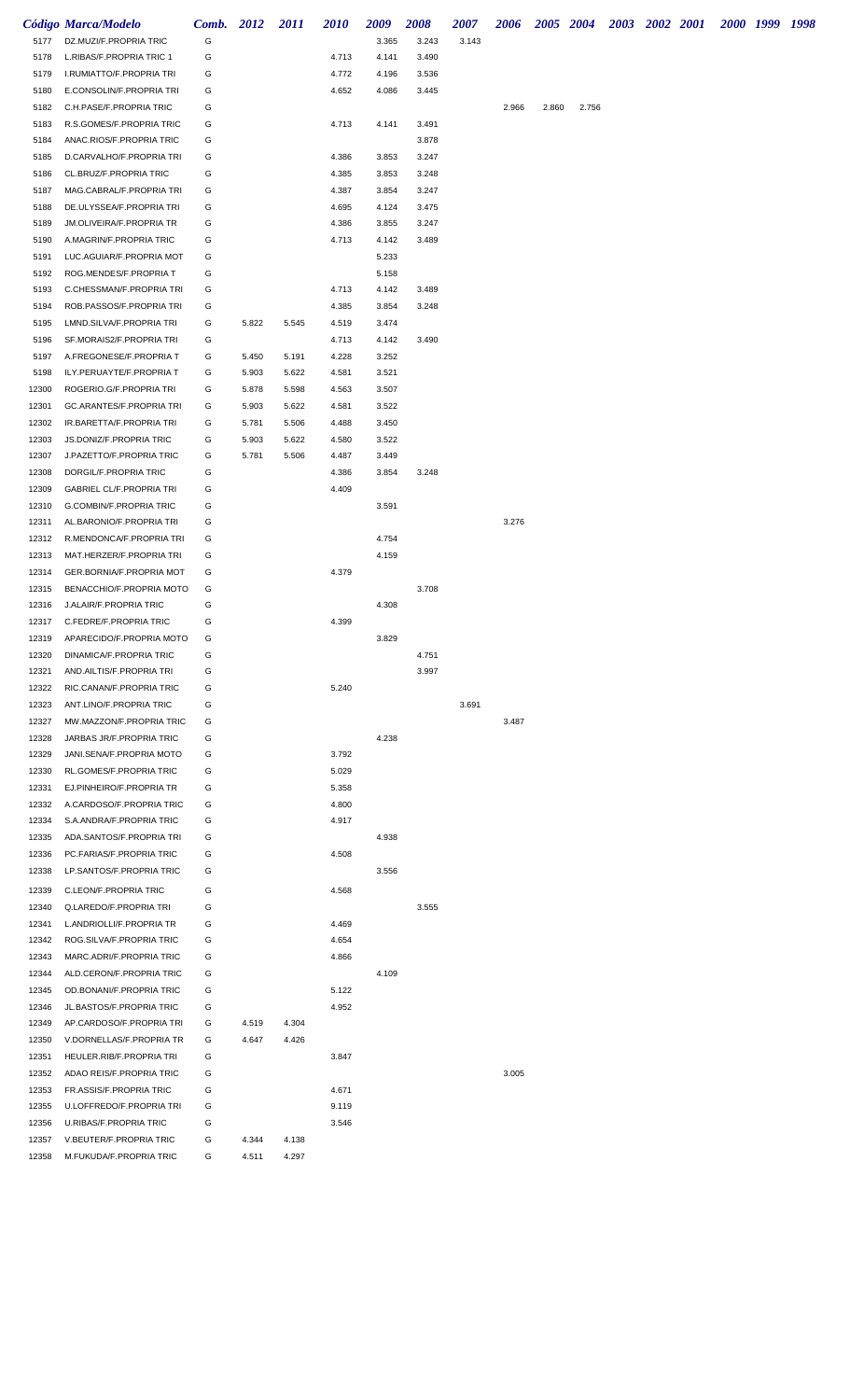|                | Código Marca/Modelo                                 | Comb.  | 2012             | <i>2011</i>      | <i>2010</i> | 2009  | 2008 | <i><b>2007</b></i> | <b>2006</b> |                | 2005 2004 |                            | 2003 2002 2001 |       |       | 2000 1999 1998 |     |
|----------------|-----------------------------------------------------|--------|------------------|------------------|-------------|-------|------|--------------------|-------------|----------------|-----------|----------------------------|----------------|-------|-------|----------------|-----|
| 12359          | O.GACHET/F.PROPRIA TRIC                             | G      |                  |                  |             | 3.247 |      |                    |             |                |           |                            |                |       |       |                |     |
| 12360          | C.BAZZI/F.PROPRIA TRIC                              | G      | 4.703            | 4.480            |             |       |      |                    |             |                |           |                            |                |       |       |                |     |
| 12361          | JRODRIGUES/F.PROPRIA TRI                            | G      |                  |                  | 3.608       |       |      |                    |             |                |           |                            |                |       |       |                |     |
| 12362          | F.CORDEIRO/F.PROPRIA TRI                            | G      |                  |                  | 3.758       |       |      |                    |             |                |           |                            |                |       |       |                |     |
| 12363          | M.HERZER/F.PROPRIA TRIC                             | G      |                  |                  |             | 3.639 |      |                    |             |                |           |                            |                |       |       |                |     |
| 12364          | P.CASAL/F.PROPRIA TRIC                              | G      |                  |                  | 3.937       |       |      |                    |             |                |           |                            |                |       |       |                |     |
| 12365          | J.LIMA/F.PROPRIA TRIC                               | G      |                  |                  | 10.086      |       |      |                    |             |                |           |                            |                |       |       |                |     |
| 12367          | A.OLIVEIRA/F.PROPRIA TRI                            | G      | 11.030           | 10.556           |             |       |      |                    |             |                |           |                            |                |       |       |                |     |
| 12368          | AP.SOBRINHO/F.PROPRIA TR                            | G      | 10.905           | 10.436           |             |       |      |                    |             |                |           |                            |                |       |       |                |     |
| 12369          | O.SOUZA/F.PROPRIA TRIC                              | G      |                  |                  | 9.842       |       |      |                    |             |                |           |                            |                |       |       |                |     |
| 12370          | AC OLIVEIRA/F.PROPRIA TR                            | G      | 11.685           | 11.182           |             |       |      |                    |             |                |           |                            |                |       |       |                |     |
| 12371          | M.LOPES/F.PROPRIA TRI                               | G      |                  |                  |             | 2.883 |      |                    |             |                |           |                            |                |       |       |                |     |
| 12372          | GARCIA/F.PROPRIA MOTO                               | G      | 10.891           | 10.423           |             |       |      |                    |             |                |           |                            |                |       |       |                |     |
| 12374          | CC.NETO/F.PROPRIA TRIC                              | G      | 11.705           | 11.201           |             |       |      |                    |             |                |           |                            |                |       |       |                |     |
| 12375          | A.PINHO/F.PROPRIA TRIC                              | G      | 11.005           | 10.532           |             |       |      |                    |             |                |           |                            |                |       |       |                |     |
| 12376          | PC CRUZ/F.PROPRIA TRIC                              | G      | 11.165           | 10.685           |             |       |      |                    |             |                |           |                            |                |       |       |                |     |
| 12377          | AC.PAULA/F.PROPRIA TRIC                             | G      | 11.131           | 10.652           |             |       |      |                    |             |                |           |                            |                |       |       |                |     |
| 12383          | LEONTINO/F.PROPRIA TRIC                             | G      |                  |                  | 8.897       |       |      |                    |             |                |           |                            |                |       |       |                |     |
| 12384          | RG.SILVA/F.PROPRIA TRI                              | G      | 10.905           | 10.436           |             |       |      |                    |             |                |           |                            |                |       |       |                |     |
| 12385          | J.MEDEIROS/F.PROPRIA TRI                            | G      | 11.165           | 10.685           |             |       |      |                    |             |                |           |                            |                |       |       |                |     |
| 12387          | SE.NETO/F.PROPRIA TRI                               | G      | 11.471           | 10.978           |             |       |      |                    |             |                |           |                            |                |       |       |                |     |
| 12388          | VL.FRANCO/F.PROPRIA TRI                             | G      | 11.132           | 10.653           |             |       |      |                    |             |                |           |                            |                |       |       |                |     |
| 12389          | PERASSOLI/F.PROPRIA TRI                             | G      | 11.464           | 10.971           |             |       |      |                    |             |                |           |                            |                |       |       |                |     |
| 12390          | R.ATAIDE/F.PROPRIA MOTO                             | G      | 11.420           | 10.929           |             |       |      |                    |             |                |           |                            |                |       |       |                |     |
| 12394          | F.DALVI/F.PROPRIA MOTO                              | G      | 11.823           | 11.314           |             |       |      |                    |             |                |           |                            |                |       |       |                |     |
| 12395          | CF SILVA/F.PROPRIA TRIC                             | G      | 10.918           | 10.448           |             |       |      |                    |             |                |           |                            |                |       |       |                |     |
| 12396          | M.ALECRIM/F.PROPRIA TRI<br>A.SILVA/F.PROPRIA TRI    | G<br>G | 10.925<br>11.030 | 10.455<br>10.556 |             |       |      |                    |             |                |           |                            |                |       |       |                |     |
| 12397<br>20000 | MOTO/FABRIC.PROPRIA                                 | G      |                  |                  |             |       |      |                    |             | 2.020          | 1.796     | 1.744                      | 1.230          | 1.174 | 1.095 | 874            | 679 |
| 20002          | RUIZ/F.PROPRIA GULA                                 | G      |                  |                  |             |       |      |                    |             |                |           | 1.798                      | 1.182          | 1.135 |       |                |     |
| 20003          | ACEDO/F.PROPRIA TITO                                | G      |                  |                  |             |       |      |                    |             | 2.101          | 1.862     | 1.662                      | 1.099          | 1.053 | 903   | 864            | 655 |
| 20004          | JERIEL/F.PROPRIA TRICICL                            | G      |                  |                  |             |       |      |                    |             |                |           | 1.812                      | 1.193          | 1.144 |       |                |     |
| 20005          | EDSON/F.PROPRIA TRICICLO                            | G      |                  |                  |             |       |      |                    |             |                |           | 1.677                      | 1.104          | 1.059 |       |                |     |
| 20006          | VILELA/F.PROPRIA TRICICL                            | G      |                  |                  |             |       |      |                    |             |                | 1.834     | 1.790                      | 1.176          | 1.129 | 1.007 |                |     |
| 20007          | DJALMA/F.PROPRIA TRICICL                            | G      |                  |                  |             |       |      |                    |             |                |           | 1.824                      | 1.201          | 1.151 |       |                |     |
| 20008          | <b>TETZNER/F.PROPRIA TRICIC</b>                     | G      |                  |                  |             |       |      |                    |             |                |           | 1.849 1.805                | 1.188          |       |       |                |     |
| 20009          | PORTO/F.PROPRIA FARAH                               | G      |                  |                  |             |       |      |                    |             |                |           |                            | 1.081          | 1.038 | 926   |                |     |
| 20010          | SANTOS/F.PROPRIA EDUARDO                            | G      |                  |                  |             |       |      |                    |             |                |           | 1.831 1.786                | 1.176          |       |       |                |     |
| 20011          | FERNANDES/F.PROPRIA TRIC                            | G      |                  |                  |             |       |      |                    |             |                |           | 1.822                      | 1.198          | 1.150 |       |                |     |
| 20012          | MARTUSCELLI/F.PROPRIA TR                            | G      |                  |                  |             |       |      |                    |             |                |           | 1.848 1.803                | 1.187          |       |       |                |     |
| 20013          | RESTITUTI/F.PROPRIA TRIC                            | G      |                  |                  |             |       |      |                    |             |                | 1.851     | 1.807                      | 1.189          |       |       |                |     |
| 20014          | HERACLIDES/F.PROPRIA TRI                            | G      |                  |                  |             |       |      |                    |             |                |           | 1.847 1.803                | 1.186          |       |       |                |     |
| 20015          | LIPPEL/F.PROPRIA TRICICL                            | G      |                  |                  |             |       |      |                    |             |                |           | 1.857 1.813                | 1.193          |       |       |                |     |
| 20016          | PANEQUE/F.PROPRIA MOTO                              | G      |                  |                  |             |       |      |                    |             |                | 1.829     | 1.784                      | 1.174          |       |       |                |     |
| 20017          | ARAUJO/F.PROPRIA MOTO                               | G      |                  |                  |             |       |      |                    |             |                |           | 1.840 1.797                | 1.182          |       |       |                |     |
| 20018          | FINOTELI/F.PROPRIA TRICI                            | G      |                  |                  |             |       |      |                    |             |                | 1.861     | 1.816                      | 1.195          |       |       |                |     |
| 20019          | <b>ENKE/F.PROPRIA TRICICLO</b>                      | G      |                  |                  |             |       |      |                    |             |                |           | 1.854 1.810                | 1.190          |       |       |                |     |
| 20020          | <b>BIASOLI/F.PROPRIA TRICI</b>                      | G      |                  |                  |             |       |      |                    |             |                |           | 1.667                      | 1.096          | 1.052 |       |                |     |
| 20021          | NOVO/F.PROPRIA TRICICLO                             | G      |                  |                  |             |       |      |                    |             | 1.939          |           | 1.835 1.792                | 1.179          | 1.132 |       |                |     |
| 20022          | CABRAL/F.PROPRIA TRICICL                            | G      |                  |                  |             |       |      |                    |             |                |           | 1.847 1.803                | 1.186          |       |       |                |     |
| 20023          | <b>FALIOLI/F.PROPRIA TRIC</b>                       | G      |                  |                  |             |       |      |                    |             | 1.940          | 1.838     | 1.793                      |                |       |       |                |     |
| 20024          | ANTUNES/F.PROPRIA                                   | G      |                  |                  |             |       |      |                    |             | 1.927          |           | 1.823 1.780                |                |       |       |                |     |
| 20025          | BENGUELLA/F.PROPRIA TRIC                            | G      |                  |                  |             |       |      |                    |             | 1.944          |           | 1.843 1.797                |                |       |       |                |     |
| 20026          | GARCIA/F.PROPRIA TRIC                               | G      |                  |                  |             |       |      |                    |             |                |           | 1.849 1.804                | 1.188          |       |       |                |     |
| 20027          | KUGLER/F.PROPRIA TRIC                               | G      |                  |                  |             |       |      |                    |             |                |           | 1.855 1.812                | 1.192          |       |       |                |     |
| 20028          | DAMASCENO/F.PROPRIA TRIC                            | G      |                  |                  |             |       |      |                    |             |                |           | 1.810                      | 1.191          | 1.144 |       |                |     |
| 20029          | CAPRIGLIONE/F. PROPRIA T                            | G      |                  |                  |             |       |      |                    |             | 1.495          |           | 1.435 1.393                |                |       |       |                |     |
| 20030          | JUNIOR/F.PROPRIA TRIC                               | G<br>G |                  |                  |             |       |      |                    |             | 1.938          |           | 1.834 1.791                |                |       |       |                |     |
| 20031<br>20032 | SCHWARTZ/F.PROPRIA TRIC<br>ESTRADIOTO/F.PROPRIA TRI | G      |                  |                  |             |       |      |                    |             | 1.936<br>1.938 |           | 1.831 1.788<br>1.833 1.789 |                |       |       |                |     |
| 20033          | HISSANO/F.PROPRIA TRIC                              | G      |                  |                  |             |       |      |                    |             | 1.940          |           | 1.838 1.793                |                |       |       |                |     |
| 20035          | ARAUJO/F.PROPRIA TRIC                               | G      |                  |                  |             |       |      |                    |             | 1.938          |           | 1.832 1.789                |                |       |       |                |     |
| 20036          | TOYOTO/F.PROPRIA TRIC                               | G      |                  |                  |             |       |      |                    |             | 1.941          |           | 1.836 1.793                |                |       |       |                |     |
| 20037          | HISSANO/F.PROPRIA TRIC                              | G      |                  |                  |             |       |      |                    |             | 1.942          |           | 1.839 1.795                |                |       |       |                |     |
| 20038          | FERREIRA/F.PROPRIA TRIC                             | G      |                  |                  |             |       |      |                    |             | 1.847          |           | 1.748 1.707                |                |       |       |                |     |
| 20039          | SCHWARTZ/F.PROPRIA TRIC                             | G      |                  |                  |             |       |      |                    |             | 1.948          |           | 1.842 1.800                |                |       |       |                |     |
| 20040          | PATRICK/F.PROPRIA TRIC                              | G      |                  |                  |             |       |      |                    |             | 1.945          |           | 1.841 1.798                |                |       |       |                |     |
| 20041          | GONCALVES/F.PROPRIA TRIC                            | G      |                  |                  |             |       |      |                    |             | 1.934          |           | 1.830 1.787                |                |       |       |                |     |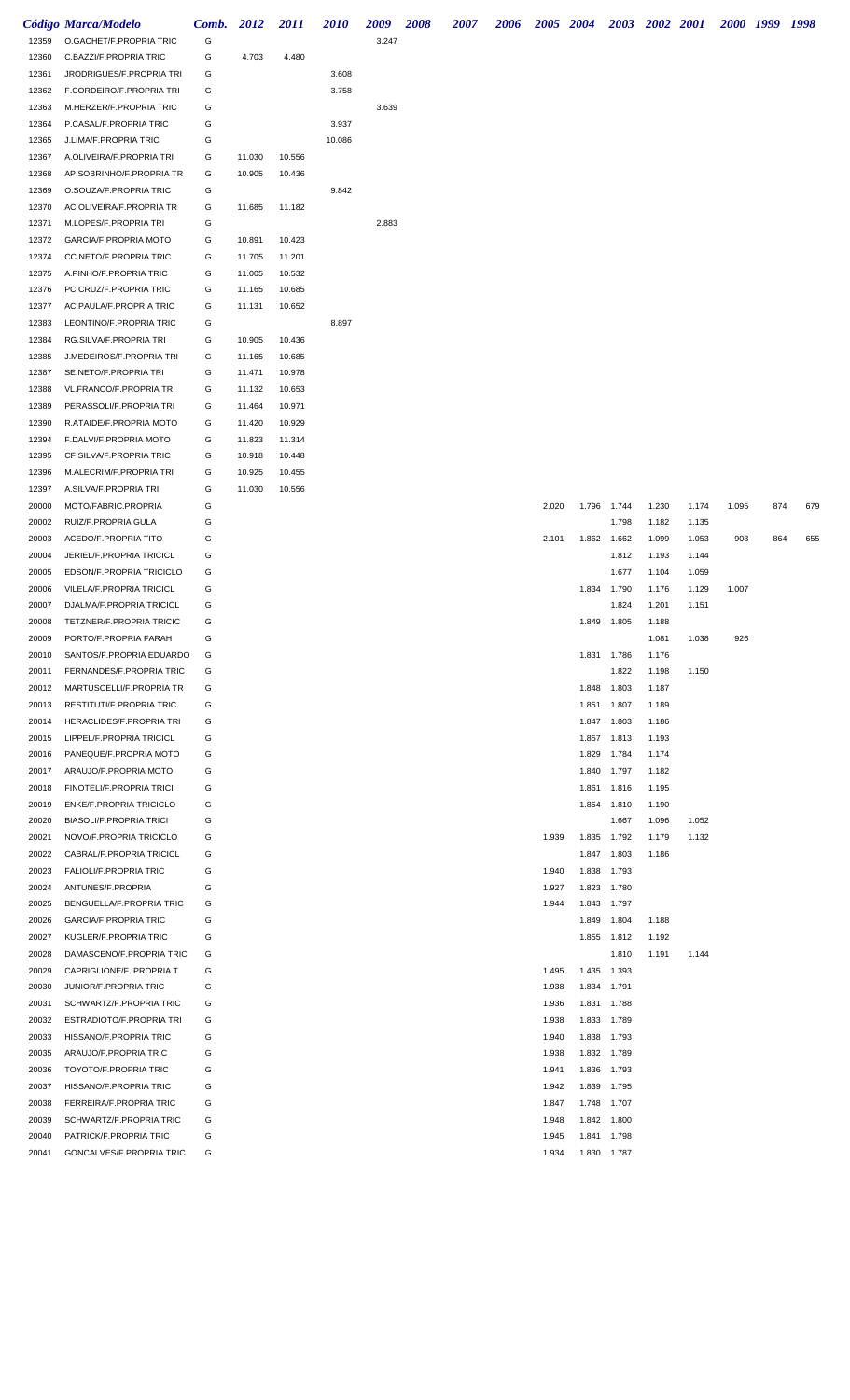|                | Código Marca/Modelo                                          | Comb. 2012 |       | <i>2011</i> | <i>2010</i> | 2009  | 2008  | <i><b>2007</b></i> | 2006  | <b>2005</b>    | <b>2004</b>    | <b>2003</b>                | 2002 2001 |       | 2000 1999 |       | 1998  |
|----------------|--------------------------------------------------------------|------------|-------|-------------|-------------|-------|-------|--------------------|-------|----------------|----------------|----------------------------|-----------|-------|-----------|-------|-------|
| 20042          | <b>CUNHA/F.PROPRIA TRIC</b>                                  | G          |       |             |             |       |       |                    |       | 1.936          | 1.831          | 1.788                      |           |       |           |       |       |
| 20043          | CHIEMICCI/F.PROPRIA MOTO                                     | G          |       |             |             |       |       |                    |       | 1.922          | 1.819          | 1.777                      |           |       |           |       |       |
| 20044          | SILVA/F.PROPRIA TRIC                                         | G          |       |             |             |       |       |                    |       | 1.991          | 1.885          | 1.840                      |           |       |           |       |       |
| 20045          | LEDES/F.PROPRIA TRIC                                         | G          |       |             |             |       |       |                    |       | 1.930          | 1.827          | 1.783                      |           |       |           |       |       |
| 20046          | ROMANHUKI/F.PROPRIA TRIC                                     | G          |       |             |             |       |       |                    |       | 1.937          | 1.832          | 1.788                      |           |       |           |       |       |
| 20047          | ALVES/F.PROPRIA TRIC                                         | G          |       |             |             |       |       |                    |       | 1.933          | 1.830          | 1.786                      |           |       |           |       |       |
| 20048          | BRANDALIZE/F.PROPRIA TRI                                     | G          |       |             |             |       |       |                    |       | 1.939          | 1.835          | 1.792                      |           |       |           |       |       |
| 20049          | RODRIGUES/F.PROPRIA TRIC                                     | G          |       |             |             |       |       |                    |       | 1.940          | 1.836          | 1.793                      | 1.710     | 1.639 | 1.541     | 1.469 | 1.387 |
| 20050          | PUNDRICH/F.PROPRIA TRIC                                      | G          |       |             |             |       |       |                    |       | 1.930          | 1.827          | 1.782                      |           |       |           |       |       |
| 20051<br>20052 | GENOVEZ/F.PROPRIA TRIC<br>PEREIRA/F.PROPRIA TRIC             | G<br>G     |       |             |             |       |       |                    |       | 1.944<br>1.832 | 1.841<br>1.735 | 1.797<br>1.693             |           |       |           |       |       |
| 20054          | POMIM/F.PROPRIA TRIC                                         | G          |       |             |             |       |       |                    |       | 1.930          | 1.826          | 1.782                      |           |       |           |       |       |
| 20055          | ZONTA/F.PROPRIA TRIC                                         | G          |       |             |             |       |       |                    |       | 1.942          | 1.839          | 1.795                      |           |       |           |       |       |
| 20056          | ZANINI/F.PROPRIA TRIC                                        | G          |       |             |             |       |       |                    |       | 1.937          | 1.832          | 1.789                      |           |       |           |       |       |
| 20057          | GONCALVES/F.PROPRIA TRIC                                     | G          |       |             |             |       |       |                    |       | 1.943          | 1.839          | 1.796                      |           |       |           |       |       |
| 20058          | STELMAK/F.PROPRIA TRIC                                       | G          |       |             |             |       |       |                    |       |                | 1.860          | 1.816                      | 1.195     |       |           |       |       |
| 20059          | BESTEL/F.PROPRIA TRIC                                        | G          |       |             |             |       |       |                    |       | 1.938          | 1.835          | 1.790                      |           |       |           |       |       |
| 20060          | CATINO/F.PROPRIA MOTO                                        | G          |       |             |             |       |       |                    |       |                | 1.826          | 1.784                      | 1.175     |       |           |       |       |
| 20061          | PRESOTO/F.PROPRIA TRIC                                       | G          |       |             |             |       |       |                    |       | 1.939          | 1.835          | 1.792                      |           |       |           |       |       |
| 20062          | KUDLAKE/F.PROPRIA MOTO                                       | G          |       |             |             |       |       |                    |       | 1.918          | 1.815          | 1.771                      |           |       |           |       |       |
| 20063          | BERTOLDO/F.PROPRIA TRIC                                      | G          |       |             |             |       |       |                    |       | 1.948          | 1.844          | 1.800                      |           |       |           |       |       |
| 20064          | AMANTINO/F.PROPRIA TRIC                                      | G          |       |             |             |       |       |                    |       | 1.929          | 1.825          | 1.781                      |           |       |           |       |       |
| 20065          | SILVA/F.PROPRIA MOTO                                         | G          |       |             |             |       |       |                    |       | 1.993          | 1.886          | 1.843                      | 1.219     | 1.169 | 996       | 955   | 724   |
| 20067          | UBIRAJARA/F.PROPRIA TRIC                                     | G          |       |             |             |       |       |                    |       | 1.943          | 1.840          | 1.795                      |           |       |           |       |       |
| 20068          | FERMAN/F.PROPRIA TRIC                                        | G          |       |             |             |       |       |                    |       | 1.945          | 1.840          | 1.797                      |           |       |           |       |       |
| 20069          | LOPES/F.PROPRIA TRIC                                         | G          | 2.791 | 2.659       | 2.532       | 2.412 | 2.297 | 2.189              | 2.085 | 1.987          | 1.880          | 1.834                      |           |       |           |       |       |
| 20070          | <b>IDALGO/F.PROPRIA TRIC</b>                                 | G          |       |             |             | 2.693 | 2.555 | 2.419              | 1.733 | 1.648          | 1.569          | 1.523                      |           |       |           |       |       |
| 20071          | AVILA/F.PROPRIA MOTO                                         | G          |       |             |             |       |       |                    |       | 1.924          | 1.822          | 1.777                      |           |       |           |       |       |
| 20072          | NEHRING/F.PROPRIA TRIC                                       | G          |       |             |             |       |       |                    |       | 1.948          | 1.842          | 1.799                      |           |       |           |       |       |
| 20073          | HENKES/F.PROPRIA TRIC                                        | G          |       |             |             |       |       |                    |       | 1.940          | 1.836          | 1.793                      |           |       |           |       |       |
| 20074          | <b>GUARDA/F.PROPRIA TRIC</b>                                 | G          |       |             |             |       |       |                    |       | 1.942          | 1.837          | 1.793                      |           |       |           |       |       |
| 20075          | MENDES/F.PROPRIA TRIC                                        | G          |       |             |             |       |       |                    |       | 1.939          | 1.834          | 1.791                      |           |       |           |       |       |
| 20076          | MARTINS/F.PROPRIA TRIC                                       | G          |       |             |             |       |       |                    |       |                | 1.853          | 1.808                      | 1.189     |       |           |       |       |
| 20077          | LEITE/F.PROPRIA TRIC                                         | G          |       |             |             |       |       |                    |       | 1.934          | 1.831          | 1.787                      |           |       |           |       |       |
| 20078          | SIMOES/F.PROPRIA TRIC                                        | G          |       |             |             |       |       |                    |       | 1.931          | 1.829          | 1.785                      |           |       |           |       |       |
| 20079          | PICHORIN/F.PROPRIA TRIC                                      | G          |       |             |             |       |       |                    |       | 1.849          | 1.748          | 1.708                      |           |       |           |       |       |
| 20080          | STRAUDE/F.PROPRIA TRIC                                       | G          |       |             |             |       |       |                    |       | 1.938          |                | 1.834 1.789                |           |       |           |       |       |
| 20081          | SCHIMIDT/F.PROPRIA TRIC                                      | G          |       |             |             |       |       |                    |       | 1.943          |                | 1.839 1.796                |           |       |           |       |       |
| 20082          | NEHRER/F.PROPRIA TRIC                                        | G          |       |             |             |       |       |                    |       | 1.930          | 1.825          | 1.782                      |           |       |           |       |       |
| 20083          | ARRAES/F.PROPRIA TRIC                                        | G          |       |             |             |       |       |                    |       | 2.029          | 1.920          | 1.874                      |           |       |           |       |       |
| 20084          | IVANOSKI/F.PROPRIA TRIC                                      | G          |       |             |             |       |       |                    |       | 1.929          |                | 1.824 1.783                |           |       |           |       |       |
| 20085          | MONTEIRO/F.PROPRIA TRIC                                      | G          |       |             |             |       |       |                    |       | 1.940          |                | 1.837 1.793                |           |       |           |       |       |
| 20086          | PONTES/F.PROPRIA TRIC                                        | G          |       |             |             |       |       |                    |       | 1.932          |                | 1.827 1.783                |           |       |           |       |       |
| 20087          | MACHADO/F.PROPRIA TRIC                                       | G          |       |             |             |       |       | 2.163              | 2.060 | 1.963          | 1.856          | 1.813                      |           |       |           |       |       |
| 20088          | MAGRON/F.PROPRIA TRIC                                        | G          |       |             |             |       |       |                    |       | 1.936          |                | 1.831 1.788                |           |       |           |       |       |
| 20089          | FIGUEIREDO/F.PROPRIA TRI                                     | G          |       |             |             |       |       |                    |       |                |                | 1.851 1.807                | 1.188     |       |           |       |       |
| 20090          | HONDA/BIZ 125 EX                                             | G          | 6.247 | 5.951       | 5.813       |       |       |                    |       |                |                |                            |           |       |           |       |       |
| 20091          | PEREIRA/F.PROPRIA TRIC                                       | G          |       |             |             |       |       |                    |       | 1.717          |                | 1.646 1.599                |           |       |           |       |       |
| 20092          | ALBERTI/F.PROPRIA TRIC                                       | G          |       |             |             |       |       |                    |       | 1.938          |                | 1.834 1.790                |           |       |           |       |       |
| 20093          | ALBERTINO/F.PROPRIA TRIC                                     | G          |       |             |             |       |       |                    |       | 1.936          |                | 1.832 1.789                |           |       |           |       |       |
| 20094          | ECKERT/F.PROPRIA MOTO                                        | G          |       |             |             |       |       |                    |       | 1.923          |                | 1.820 1.776                |           |       |           |       |       |
| 20095          | FERNANDES/F.PROPRIA TRIC                                     | G          |       |             |             |       |       |                    |       | 2.149          |                | 2.034 1.987                |           |       |           |       |       |
| 20096          | RIBAS/F.PROPRIA TRIC                                         | G          |       |             |             |       |       |                    |       | 1.943          |                | 1.839 1.795                |           |       |           |       |       |
| 20097          | <b>JUSTINO/F.PROPRIA TRIC</b>                                | G<br>G     |       |             |             |       |       |                    |       | 1.934<br>1.929 |                | 1.831 1.787<br>1.825 1.783 |           |       |           |       |       |
| 20098          | <b>JESUS/F.PROPRIA TRIC</b><br><b>BIGHETI/F.PROPRIA TRIC</b> | G          |       |             |             |       |       |                    |       |                |                |                            |           |       |           |       |       |
| 20100<br>20102 | <b>IHLENFFELDT/F.PROPRIA TR</b>                              | G          |       |             |             |       |       |                    | 2.137 | 1.932<br>1.854 | 1.753          | 1.828 1.786                |           |       |           |       |       |
| 20103          | <b>FAKRI/F.PROPRIA TRIC</b>                                  | G          |       |             |             |       |       |                    |       | 1.938          |                | 1.833 1.790                |           |       |           |       |       |
|                | SCHWEDER/F.PROPRIA TRIC                                      | G          |       |             |             |       |       |                    |       | 1.933          |                |                            |           |       |           |       |       |
| 20104<br>20105 | <b>FRITSCH/F.PROPRIA TRIC</b>                                | G          |       |             |             |       | 3.235 | 3.007              | 2.229 | 1.947          |                | 1.830 1.787<br>1.842 1.799 |           |       |           |       |       |
| 20106          | ANDRADE/F.PROPRIA TRIC                                       | G          |       |             |             |       |       |                    |       | 1.939          |                | 1.835 1.791                |           |       |           |       |       |
| 20107          | MARTINS/F.PROPRIA TRIC                                       | G          |       |             |             |       |       |                    |       | 1.937          |                | 1.833 1.788                |           |       |           |       |       |
| 20108          | <b>BUSSADORI/F.PROPRIA TRIC</b>                              | G          |       |             |             |       |       |                    |       | 1.932          |                | 1.827 1.785                |           |       |           |       |       |
| 20109          | CLAUDETE/F.PROPRIA TRIC                                      | G          |       |             |             |       |       |                    |       | 1.945          |                | 1.843 1.797                |           |       |           |       |       |
| 20110          | SANTOS/F.PROPRIA TRIC                                        | G          |       |             |             |       |       |                    |       | 1.943          |                | 1.840 1.796                |           |       |           |       |       |
| 20111          | MENDES/F.PROPRIA TRIC                                        | G          |       |             |             |       |       |                    |       | 1.931          |                | 1.827 1.784                |           |       |           |       |       |
| 20112          | COUTO/F.PROPRIA TRIC                                         | G          |       |             |             |       |       |                    |       | 1.937          | 1.832          | 1.789                      |           |       |           |       |       |
| 20113          | HUNKA/F.PROPRIA TRIC                                         | G          |       |             |             |       |       |                    |       | 1.928          |                | 1.829 1.793                |           |       |           |       |       |
|                |                                                              |            |       |             |             |       |       |                    |       |                |                |                            |           |       |           |       |       |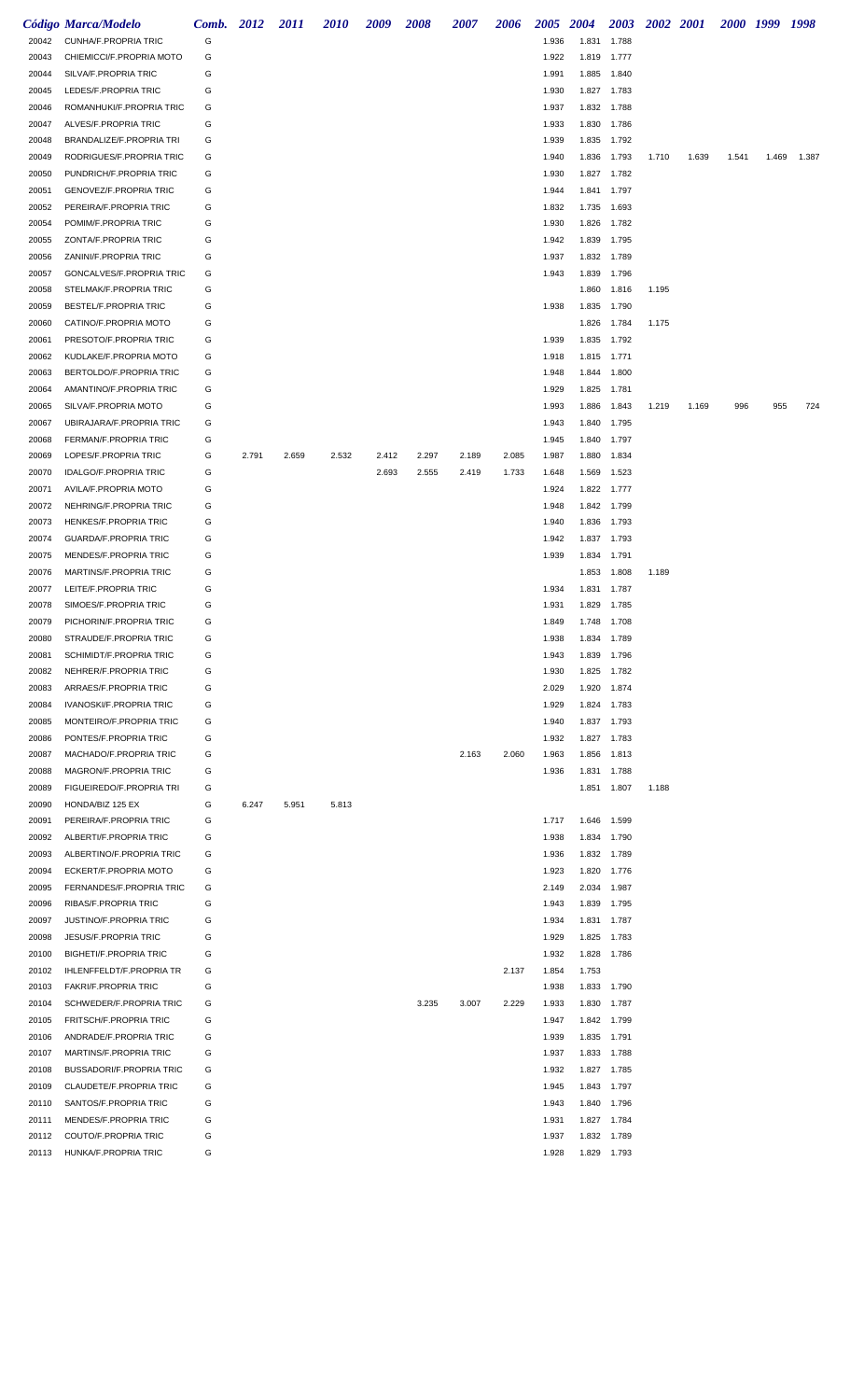|                | Código Marca/Modelo                                      | Comb. 2012 | 2011 | <i>2010</i> | 2009 | 2008 | 2007 | 2006           | 2005 2004      |                | 2003                 | 2002 2001 |  | 2000 1999 1998 |  |
|----------------|----------------------------------------------------------|------------|------|-------------|------|------|------|----------------|----------------|----------------|----------------------|-----------|--|----------------|--|
| 20114          | FREIRES/F.PROPRIA TRIC                                   | G          |      |             |      |      |      |                | 1.942          | 1.839          | 1.796                |           |  |                |  |
| 20115          | ZAVATSKI/F.PROPRIA TRIC                                  | G          |      |             |      |      |      | 2.206          | 1.919          | 1.814          |                      |           |  |                |  |
| 20116          | TOLEDO/F.PROPRIA TRIC                                    | G          |      |             |      |      |      |                | 1.931          | 1.826          | 1.783                |           |  |                |  |
| 20117          | FACCIO/F.PROPRIA TRIC                                    | G          |      |             |      |      |      |                | 1.946          | 1.842 1.797    |                      |           |  |                |  |
| 20118          | LUCENA/F.PROPRIA TRIC                                    | G          |      |             |      |      |      |                | 1.935          | 1.831 1.788    |                      |           |  |                |  |
| 20119          | WOELLNER/F.PROPRIA TRIC                                  | G          |      |             |      |      |      |                | 1.939          | 1.835 1.792    |                      |           |  |                |  |
| 20120          | DIOMELIS/F.PROPRIA TRIC                                  | G          |      |             |      |      |      | 2.153          | 1.871          | 1.770          |                      |           |  |                |  |
| 20121          | ROSCONI/F.PROPRIA MOTO                                   | G          |      |             |      |      |      |                | 1.914          | 1.811 1.769    |                      |           |  |                |  |
| 20122<br>20125 | CORDEIRO/F.PROPRIA TRIC<br>RINKE/F.PROPRIA MOTO          | G<br>G     |      |             |      |      |      |                | 1.931          | 1.826          | 1.784<br>1.843 1.800 | 1.184     |  |                |  |
| 20126          | KRZYZANOWSKI/F.PROPRIA M                                 | G          |      |             |      |      |      |                | 1.922          | 1.817 1.775    |                      |           |  |                |  |
| 20127          | GUALBERTO/F.PROPRIA TRIC                                 | G          |      |             |      |      |      |                | 2.019          | 1.912 1.866    |                      |           |  |                |  |
| 20128          | MILANEZ/F.PROPRIA TRIC                                   | G          |      |             |      |      |      |                |                | 1.848          | 1.804                | 1.187     |  |                |  |
| 20129          | MARTINS/F.PROPRIA TRIC                                   | G          |      |             |      |      |      |                | 1.937          | 1.832 1.790    |                      |           |  |                |  |
| 20130          | DE LARA/F.PROPRIA TRIC                                   | G          |      |             |      |      |      | 2.132          | 1.853          | 1.753          |                      |           |  |                |  |
| 20131          | <b>GALLIARDI/F.PROPRIA TRIC</b>                          | G          |      |             |      |      |      |                | 2.008          | 1.900          | 1.855                |           |  |                |  |
| 20132          | AGNALDO/F.PROPRIA TRIC                                   | G          |      |             |      |      |      | 2.452          | 2.131          | 2.017          |                      |           |  |                |  |
| 20133          | PAIXAO/F.PROPRIA TRIC                                    | G          |      |             |      |      |      |                | 1.939          | 1.835 1.791    |                      |           |  |                |  |
| 20134          | MAUROSSO/F.PROPRIA TRIC                                  | G          |      |             |      |      |      |                | 1.942          | 1.838          | 1.795                |           |  |                |  |
| 20135          | FONSECA/F.PROPRIA TRIC                                   | G          |      |             |      |      |      |                | 1.856          | 1.756 1.714    |                      |           |  |                |  |
| 20136          | DORNELLES/F.PROPRIA TRIC                                 | G          |      |             |      |      |      | 2.131          | 1.853          | 1.753          |                      |           |  |                |  |
| 20137          | EDESIO/F.PROPRIA TRIC                                    | G          |      |             |      |      |      | 2.196          | 1.910          | 1.806          |                      |           |  |                |  |
| 20138          | EDISON/F.PROPRIA TRIC                                    | G          |      |             |      |      |      | 2.075          | 1.803          | 1.708          |                      |           |  |                |  |
| 20139          | PEDRO/F.PROPRIA TRIC                                     | G          |      |             |      |      |      | 2.129          | 1.850          | 1.752          |                      |           |  |                |  |
| 20140          | FELIX/F.PROPRIA TRIC                                     | G          |      |             |      |      |      | 2.206          | 1.917          | 1.814          |                      |           |  |                |  |
| 20141          | RENATO/F.PROPRIA TRIC                                    | G          |      |             |      |      |      | 2.124          | 1.847          | 1.748          |                      |           |  |                |  |
| 20142          | ANTONIO/F.PROPRIA TRIC                                   | G          |      |             |      |      |      | 2.089          | 1.816          | 1.719          |                      |           |  |                |  |
| 20143          | DORGIVAL/F.PROPRIA TRIC                                  | G          |      |             |      |      |      | 2.213          | 1.925          | 1.822          |                      |           |  |                |  |
| 20144          | JOSE/F.PROPRIA TRICICLO                                  | G          |      |             |      |      |      | 2.128          | 1.848          | 1.750          |                      |           |  |                |  |
| 20145          | SAMUEL/F.PROPRIA TRIC                                    | G          |      |             |      |      |      | 2.186          | 1.900          | 1.798          |                      |           |  |                |  |
| 20146          | PAULO/F.PROPRIA TRICICLO                                 | G          |      |             |      |      |      | 2.200          | 1.912          | 1.808          |                      |           |  |                |  |
| 20147          | <b>GELMO/F.PROPRIA TRICICLO</b><br>MOACIR/F.PROPRIA TRIC | G<br>G     |      |             |      |      |      | 2.202          | 1.915<br>1.941 | 1.812<br>1.837 |                      |           |  |                |  |
| 20148<br>20149 | SEBASTIAO/F.PROPRIA TRIC                                 | G          |      |             |      |      |      | 2.124          | 1.846          | 1.747          | 1.793                |           |  |                |  |
| 20150          | JOSELUIZ/F.PROPRIA TRIC                                  | G          |      |             |      |      |      | 2.124          | 1.846          | 1.747          |                      |           |  |                |  |
| 20151          | MAIKE/F.PROPRIA TRIC                                     | G          |      |             |      |      |      | 2.121          | 1.843          | 1.745          |                      |           |  |                |  |
| 20152          | HAMILTON/F.PROPRIA TRIC                                  | G          |      |             |      |      |      | 2.196          | 1.908          | 1.805          |                      |           |  |                |  |
| 20153          | HARCO/F.PROPRIA TRIC                                     | G          |      |             |      |      |      |                | 2.018          | 1.911 1.865    |                      |           |  |                |  |
| 20154          | VIRGILIO/F.PROPRIA TRIC                                  | G          |      |             |      |      |      | 2.187          | 1.901          | 1.798          |                      |           |  |                |  |
| 20155          | VIRGILIO/F.PROPRIA TRIC2                                 | G          |      |             |      |      |      | 2.217          | 1.928          | 1.824          |                      |           |  |                |  |
| 20156          | CARLOS/F.PROPRIA TRIC                                    | G          |      |             |      |      |      | 2.296          | 1.997          | 1.890          |                      |           |  |                |  |
| 20157          | WASHINGTON/F.PROPRIA TRI                                 | G          |      |             |      |      |      | 2.127          | 1.848          | 1.749          |                      |           |  |                |  |
| 20158          | JUSCELINO/F.PROPRIA TRIC                                 | G          |      |             |      |      |      | 2.465          | 2.143          | 2.027          |                      |           |  |                |  |
| 20159          | C.EDUARDO/F.PROPRIA TRIC                                 | G          |      |             |      |      |      | 2.456          | 2.134          | 2.019          |                      |           |  |                |  |
| 20160          | ILBE/F.PROPRIA MOTO                                      | G          |      |             |      |      |      | 2.203          | 1.916          | 1.813          |                      |           |  |                |  |
| 20161          | VALMI/F.PROPRIA TRICICLO                                 | G          |      |             |      |      |      | 2.131          | 1.851          | 1.753          |                      |           |  |                |  |
| 20162          | A.DJANIRO/F.PROPRIA TRIC                                 | G          |      |             |      |      |      | 2.177          | 1.892          | 1.791          |                      |           |  |                |  |
| 20163          | L.CARLOS/F.PROPRIA TRIC                                  | G          |      |             |      |      |      | 2.232          | 1.940          | 1.836          |                      |           |  |                |  |
| 20164          | <b>WELINGTON/F.PROPRIA TRIC</b>                          | G          |      |             |      |      |      | 2.211          | 1.921          | 1.817          |                      |           |  |                |  |
| 20165          | AGOSTINHO/F.PROPRIA TRIC                                 | G          |      |             |      |      |      | 2.142          | 1.861          | 1.761          |                      |           |  |                |  |
| 20166          | J.ROBERTO/F.PROPRIA TRIC                                 | G          |      |             |      |      |      | 2.147          | 1.865          | 1.765          |                      |           |  |                |  |
| 20167<br>20168 | CHARLES/F.PROPRIA TRIC<br>SERGIOLUIS/F.PROPRIA TRI       | G<br>G     |      |             |      |      |      | 2.094<br>2.133 | 1.819<br>1.854 | 1.723<br>1.753 |                      |           |  |                |  |
| 20169          | N.PINZON/F.PROPRIA TRIC                                  | G          |      |             |      |      |      | 2.132          | 1.852          | 1.753          |                      |           |  |                |  |
| 20170          | MIGUELIECK/F.PROPRIA TRI                                 | G          |      |             |      |      |      | 2.123          | 1.845          | 1.747          |                      |           |  |                |  |
| 20171          | G.PINHO/F.PROPRIA TRIC                                   | G          |      |             |      |      |      | 2.224          | 1.932          | 1.828          |                      |           |  |                |  |
| 20172          | VAN DYCK/F.PROPRIA TRIC                                  | G          |      |             |      |      |      | 2.185          | 1.899          | 1.798          |                      |           |  |                |  |
| 20173          | NORMANDES/F.PROPRIA TRIC                                 | G          |      |             |      |      |      | 2.221          | 1.930          | 1.826          |                      |           |  |                |  |
| 20174          | CASATRICICLO/F.PROPRIA T                                 | G          |      |             |      |      |      | 2.228          | 1.936          | 1.832          |                      |           |  |                |  |
| 20175          | R.SANTOS/F.PROPRIA TRIC                                  | G          |      |             |      |      |      | 2.204          | 1.914          | 1.811          |                      |           |  |                |  |
| 20176          | NILTONVIEIRA/F.PROPRIA T                                 | G          |      |             |      |      |      |                | 1.998          | 1.892          | 1.846                |           |  |                |  |
| 20177          | A.GONZALEZ/F.PROPRIA TRI                                 | G          |      |             |      |      |      | 2.232          | 1.939          | 1.835          |                      |           |  |                |  |
| 20178          | A.SOBRINHO/F.PROPRIA TRI                                 | G          |      |             |      |      |      | 2.145          | 1.864          | 1.763          |                      |           |  |                |  |
| 20179          | HERMINIO/F.PROPRIA MOTO                                  | G          |      |             |      |      |      | 2.127          | 1.849          | 1.748          |                      |           |  |                |  |
| 20180          | HILDO ARAUJO/F.PROPRIA T                                 | G          |      |             |      |      |      | 2.181          | 1.895          | 1.793          |                      |           |  |                |  |
| 20181          | A.DAMBROSKI/F.PROPRIA T                                  | G          |      |             |      |      |      | 2.186          | 1.899          | 1.798          |                      |           |  |                |  |
| 20182          | WELITON CRUZ/F.PROPRIA T                                 | G          |      |             |      |      |      |                |                | 1.843          | 1.800                | 1.184     |  |                |  |
| 20183          | CEMIM/F.PROPRIA TRIC                                     | G          |      |             |      |      |      | 2.217          | 1.925          | 1.822          |                      |           |  |                |  |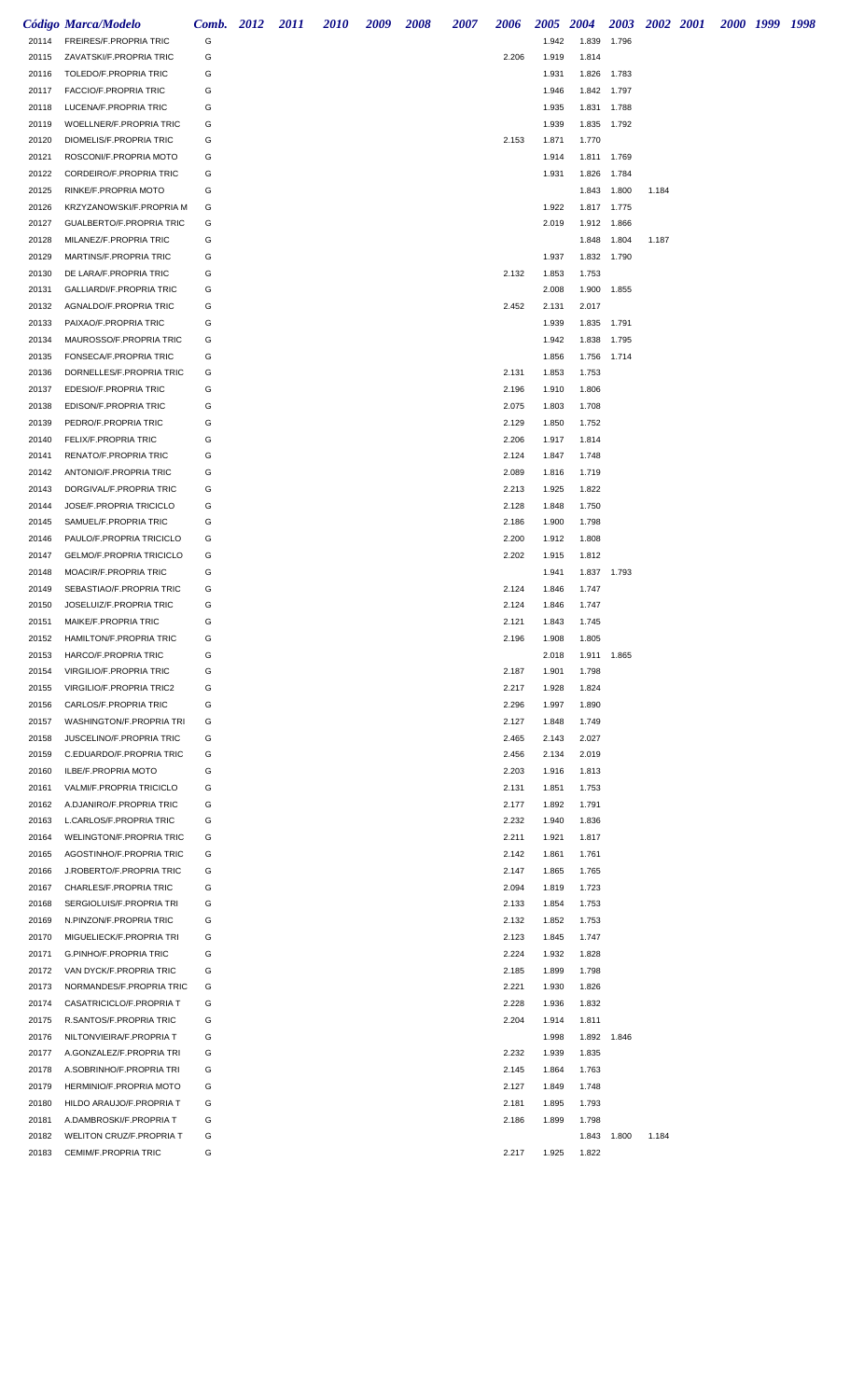|                | Código Marca/Modelo                                 | Comb. 2012 |        | 2011   | <i>2010</i> | 2009 | 2008 | 2007  | 2006           | <i><b>2005</b></i> | 2004           | 2003        | 2002 2001 |       | 2000 1999 1998 |  |
|----------------|-----------------------------------------------------|------------|--------|--------|-------------|------|------|-------|----------------|--------------------|----------------|-------------|-----------|-------|----------------|--|
| 20184          | VOSS/F.PROPRIA TRIC                                 | G          |        |        |             |      |      |       | 2.190          | 1.903              | 1.801          |             |           |       |                |  |
| 20185          | BALDISSERA/F.PROPRIA TRI                            | G          |        |        |             |      |      |       | 2.195          | 1.908              | 1.805          |             |           |       |                |  |
| 20186          | E.SARGON/F.PROPRIA MOTO                             | G          |        |        |             |      |      | 2.863 | 2.123          | 1.841              |                |             |           |       |                |  |
| 20187          | ARIBALDO/F.PROPRIA MOTO                             | G          |        |        |             |      |      |       | 2.197          | 1.910              | 1.807          |             |           |       |                |  |
| 20188          | V.CHELONI/F.PROPRIA TRIC                            | G          |        |        |             |      |      |       | 2.115          | 1.837              | 1.741          |             |           |       |                |  |
| 20189          | THESEU LOPES/F.PROPRIA T                            | G          |        |        |             |      |      |       | 2.198          | 1.910              | 1.808          |             |           |       |                |  |
| 20190          | JESSE KLANN/F.PROPRIA TR                            | G          |        |        |             |      |      |       | 2.204          | 1.916              | 1.813          |             |           |       |                |  |
| 20191          | ALDO GOBBO/F.PROPRIA TRI                            | G          |        |        |             |      |      |       | 2.233          | 1.942              | 1.837          |             |           |       |                |  |
| 20192          | H.MATTOSCH/F.PROPRIA TRI                            | G          |        |        |             |      |      |       | 2.186          | 1.899              | 1.798          |             |           |       |                |  |
| 20193          | G.ROLDAO/F.PROPRIA TRIC                             | G          |        |        |             |      |      |       | 2.200          | 1.911              | 1.808          |             |           |       |                |  |
| 20194          | IHLENFFELDT/F.PROPRIA TR                            | G          |        |        |             |      |      | 3.275 | 2.427          | 2.106              |                |             |           |       |                |  |
| 20195          | ROQUE MOOS/F.PROPRIA TRI                            | G          |        |        |             |      |      |       | 2.209          | 1.920              | 1.816          |             |           |       |                |  |
| 20196          | R.GOMES/F.PROPRIA MOTO                              | G          |        |        |             |      |      | 3.153 | 2.336          | 2.026              |                |             |           |       |                |  |
| 20197          | R.VIEIRA/F.PROPRIA MOTO                             | G          |        |        |             |      |      |       | 2.207          | 1.918              | 1.815          |             |           |       |                |  |
| 20198          | UEMERSON/F.PROPRIA TRIC                             | G          |        |        |             |      |      |       | 1.770          | 1.694              | 1.624          |             |           |       |                |  |
| 25900          | L.RIZZARDI/F.PROPRIA TRI                            | G          | 11.278 | 10.793 |             |      |      |       |                |                    |                |             |           |       |                |  |
| 25901          | S.COSTA/F.PROPRIA TRI                               | G          | 11.305 | 10.819 |             |      |      |       |                |                    |                |             |           |       |                |  |
| 25902          | AF.SILVA/F.PROPRIA TRI                              | G          | 11.456 | 10.963 |             |      |      |       |                |                    |                |             |           |       |                |  |
| 25904          | J.RESENDE/F.PROPRIA TRI                             | G          | 11.705 | 11.201 |             |      |      |       |                |                    |                |             |           |       |                |  |
| 25917          | SA.ANDRADE/F.PROPRIA TRI                            | G          | 11.279 | 10.794 |             |      |      |       |                |                    |                |             |           |       |                |  |
| 25919          | NIEDZIEJKO/F.PROPRIA TRI                            | G          | 11.805 | 11.191 |             |      |      |       |                |                    |                |             |           |       |                |  |
| 25920          | L.ROCHA/F.PROPRIA TRI                               | G          | 11.503 | 10.903 |             |      |      |       |                |                    |                |             |           |       |                |  |
| 27017          | G.MORTARI/F.PROPRIA TRI                             | G          | 10.926 | 10.456 |             |      |      |       |                |                    |                |             |           |       |                |  |
| 30500          | GODOI/F.PROPRIA TRIC                                | G          |        |        |             |      |      |       |                | 1.930              |                | 1.825 1.783 |           |       |                |  |
| 30501          | <b>BUENO/F.PROPRIA TRIC</b>                         | G          |        |        |             |      |      |       |                | 1.939              |                | 1.836 1.792 |           |       |                |  |
| 30502          | VASCONCELOS/F.PROPRIA TR                            | G          |        |        |             |      |      |       | 2.212          | 1.920              | 1.812          |             |           |       |                |  |
| 30503          | CARLINI/F.PROPRIA TRIC                              | G          |        |        |             |      |      |       |                |                    |                | 1.859 1.814 | 1.194     |       |                |  |
| 30504          | KERSCHER/F.PROPRIA TRIC                             | G          |        |        |             |      |      |       |                |                    |                | 1.813       | 1.193     | 1.144 |                |  |
| 30505          | CAETANO/F.PROPRIA MOTO                              | G          |        |        |             |      |      |       |                | 2.016              | 1.909          | 1.863       |           |       |                |  |
| 30506          | DONIZETE/F.PROPRIA TRIC                             | G          |        |        |             |      |      |       | 2.212          | 1.922              | 1.818          |             |           |       |                |  |
| 30507          | DANIEL/F.PROPRIA TRIC                               | G<br>G     |        |        |             |      |      |       | 2.200          | 1.913              | 1.808          |             |           |       |                |  |
| 30508<br>30509 | NALVA/F.PROPRIA TRIC<br><b>CERON/F.PROPRIA TRIC</b> | G          |        |        |             |      |      |       | 2.136<br>2.206 | 1.863<br>1.919     | 1.760<br>1.808 |             |           |       |                |  |
| 30510          | CRESTANI/F.PROPRIA TRIC                             | G          |        |        |             |      |      |       |                | 1.931              | 1.828          | 1.791       |           |       |                |  |
| 30511          | CLECI/F.PROPRIA TRIC                                | G          |        |        |             |      |      |       | 2.116          | 1.836              | 1.739          |             |           |       |                |  |
| 30512          | MAGRIN/F.PROPRIA TRIC                               | G          |        |        |             |      |      |       | 2.115          | 1.838              | 1.750          |             |           |       |                |  |
|                | 30513 ZARDO/F.PROPRIA TRIC                          | G          |        |        |             |      |      |       |                | 1.933              | 1.828 1.789    |             |           |       |                |  |
| 30514          | HISSANO/F.PROPRIA TRIC                              | G          |        |        |             |      |      |       |                | 1.934              | 1.823 1.764    |             |           |       |                |  |
| 30515          | YOSHIHITO/F.PROPRIA TRIC                            | G          |        |        |             |      |      |       |                | 1.930              |                | 1.837 1.794 |           |       |                |  |
| 30516          | ZAKIA/F.PROPRIA TRIC                                | G          |        |        |             |      |      |       |                | 1.928              |                | 1.838 1.777 |           |       |                |  |
| 30517          | CASASANTA/F.PROPRIA TRIC                            | G          |        |        |             |      |      |       |                | 1.922              |                | 1.831 1.779 |           |       |                |  |
| 30518          | YOSHIMUNE/F.PROPRIA TRIC                            | G          |        |        |             |      |      |       |                | 1.939              |                | 1.835 1.792 |           |       |                |  |
| 30519          | ALZIRO/F.PROPRIA TRIC                               | G          |        |        |             |      |      |       |                | 1.943              |                | 1.832 1.792 |           |       |                |  |
| 30520          | EVANGELISTA/F.PROPRIA TR                            | G          |        |        |             |      |      |       |                | 1.940              |                | 1.823 1.780 |           |       |                |  |
| 30521          | SANTA ROSA/F.PROPRIA TRI                            | G          |        |        |             |      |      |       |                | 1.937              |                | 1.833 1.793 |           |       |                |  |
| 30522          | BOHRER/F.PROPRIA TRIC                               | G          |        |        |             |      |      |       |                | 1.941              |                | 1.832 1.783 |           |       |                |  |
| 30523          | MELLO/F.PROPRIA TRIC                                | G          |        |        |             |      |      |       |                | 1.947              |                | 1.843 1.799 |           |       |                |  |
| 30524          | EIS/F.PROPRIA MOTO                                  | G          |        |        |             |      |      |       | 2.112          | 1.841              | 1.735          |             |           |       |                |  |
| 30525          | <b>FARIAS/F.PROPRIA TRIC</b>                        | G          |        |        |             |      |      |       |                | 1.931              |                | 1.823 1.785 |           |       |                |  |
| 30526          | <b>IVAN/F.PROPRIA TRIC</b>                          | G          |        |        |             |      |      |       | 2.117          | 1.844              | 1.734          |             |           |       |                |  |
| 30527          | VALDENIR/F.PROPRIA TRIC                             | G          |        |        |             |      |      |       | 2.084          | 1.805              | 1.717          |             |           |       |                |  |
| 30528          | KRUEGER/F.PROPRIA TRIC                              | G          |        |        |             |      |      |       | 2.127          | 1.834              | 1.753          |             |           |       |                |  |
| 30529          | VALDENIR/F.PROPRIA TRIC2                            | G          |        |        |             |      |      |       | 2.076          | 1.815              | 1.709          |             |           |       |                |  |
| 30530          | CASTELLARI/F.PROPRIA TRI                            | G<br>G     |        |        |             |      |      |       | 2.107          | 1.938<br>1.997     | 1.898          | 1.833 1.790 |           |       |                |  |
| 30531<br>30532 | ADAIR/F.PROPRIA TRIC<br>HILDEBRANDO/F.PROPRIA TR    | G          |        |        |             |      |      |       |                | 2.008              |                | 1.899 1.855 |           |       |                |  |
| 30533          | GIARETTON/F.PROPRIA TRIC                            | G          |        |        |             |      |      |       | 2.280          | 1.983              | 1.877          |             |           |       |                |  |
| 30534          | EVERTON/F.PROPRIA TRIC                              | G          |        |        |             |      |      |       | 2.207          | 1.919              | 1.815          |             |           |       |                |  |
| 30535          | CELSO/F.PROPRIA TRIC                                | G          |        |        |             |      |      |       |                | 2.000              |                | 1.893 1.847 |           |       |                |  |
| 30536          | GALINDRO/F.PROPRIA TRIC                             | G          |        |        |             |      |      |       | 2.266          | 1.972              | 1.864          |             |           |       |                |  |
| 30537          | CARIONI/F.PROPRIA TRIC                              | G          |        |        |             |      |      |       | 2.199          | 1.911              | 1.808          |             |           |       |                |  |
| 30538          | <b>ISAAC/F.PROPRIA TRIC</b>                         | G          |        |        |             |      |      |       | 2.182          | 1.895              | 1.793          |             |           |       |                |  |
| 30539          | STEUMBACH/PROPRIA TRIC                              | G          |        |        |             |      |      |       | 2.354          | 2.084              | 1.998          |             |           |       |                |  |
| 30540          | FONTANA/F.PROPRIA TRIC                              | G          |        |        |             |      |      |       | 2.182          | 1.897              | 1.795          |             |           |       |                |  |
| 30541          | <b>CREMA/F.PROPRIA TRIC</b>                         | G          |        |        |             |      |      |       | 2.315          | 2.013              | 1.903          |             |           |       |                |  |
| 30542          | TARSO/F.PROPRIA TRIC                                | G          |        |        |             |      |      |       | 2.193          | 1.905              | 1.803          |             |           |       |                |  |
| 30543          | ALEXANDRE/F.PROPRIA MOTO                            | G          |        |        |             |      |      |       | 2.117          | 1.840              | 1.741          |             |           |       |                |  |
| 30544          | FIORIO/F.PROPRIA TRIC                               | G          |        |        |             |      |      |       | 2.117          | 1.847              | 1.743          |             |           |       |                |  |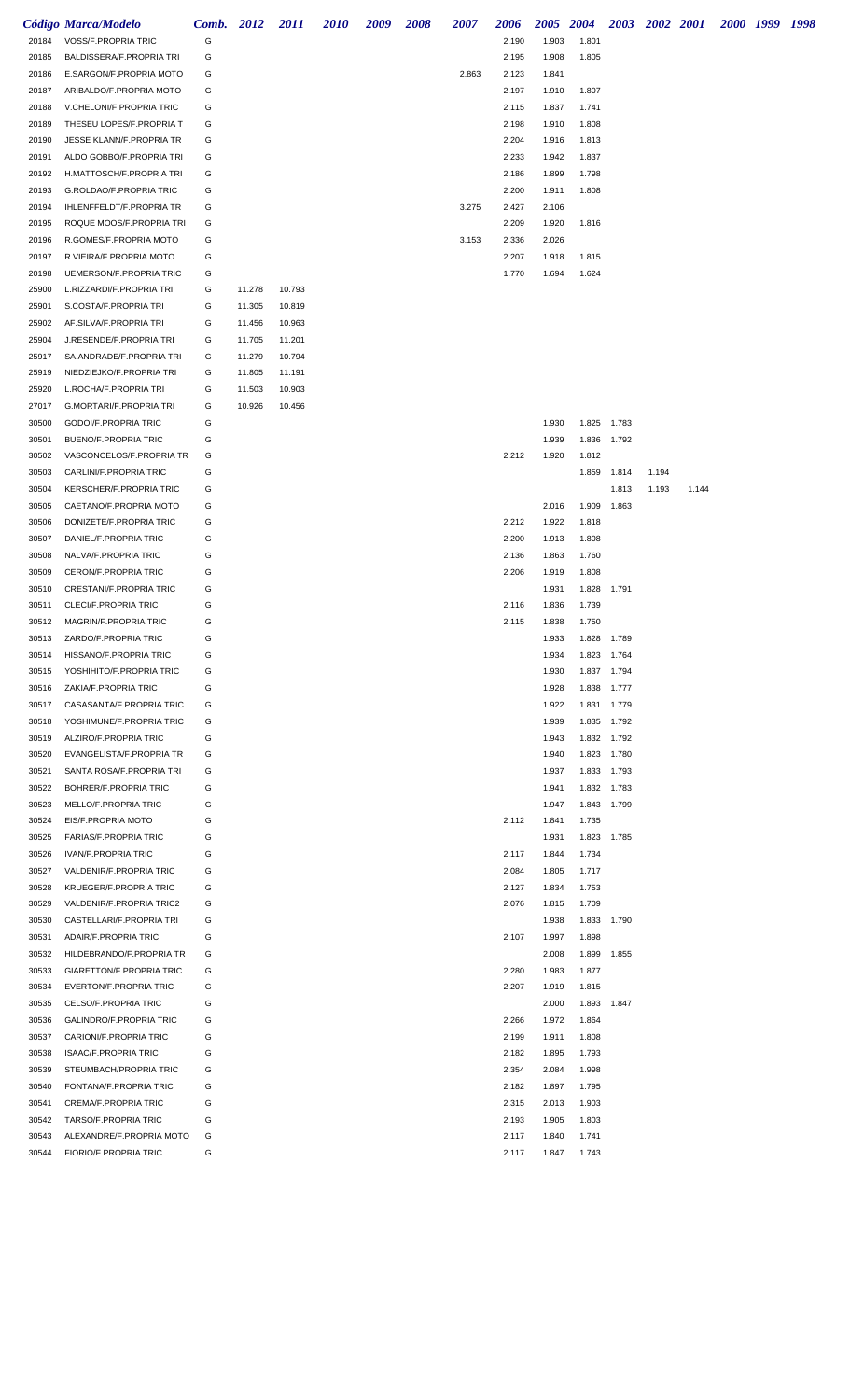|                | Código Marca/Modelo                              | Comb. 2012 | 2011 | <i>2010</i> | 2009 | 2008 | 2007  | 2006           |                | 2005 2004      |       | 2003 2002 2001 |  | 2000 1999 1998 |  |
|----------------|--------------------------------------------------|------------|------|-------------|------|------|-------|----------------|----------------|----------------|-------|----------------|--|----------------|--|
| 30545          | SCHIEFELBEIN/F.PROPRIA T                         | G          |      |             |      |      |       | 2.117          | 1.841          | 1.748          |       |                |  |                |  |
| 30546          | STEINMETZ/F.PROPRIA TRIC                         | G          |      |             |      |      |       | 2.085          | 1.815          | 1.705          |       |                |  |                |  |
| 30547          | KAZMIERSKI/F.PROPRIA TRI                         | G          |      |             |      |      |       | 2.111          | 1.844          | 1.742          |       |                |  |                |  |
| 30548          | TAMOYO/F.PROPRIA TRIC                            | G          |      |             |      |      |       | 2.109          | 1.842          | 1.749          |       |                |  |                |  |
| 30549          | EDICARLOS/F.PROPRIA TRIC                         | G          |      |             |      |      |       | 2.079          | 1.806          | 1.708          |       |                |  |                |  |
| 30550          | <b>BIRKHAN/F.PROPRIA TRIC</b>                    | G          |      |             |      |      |       | 2.114          | 1.843          | 1.745          |       |                |  |                |  |
| 30551          | MOURA/F.PROPRIA TRIC                             | G          |      |             |      |      |       | 2.197          | 1.910          | 1.807          |       |                |  |                |  |
| 30552          | MEDEIROS/F.PROPRIA TRIC                          | G          |      |             |      |      |       | 2.174          | 1.887          | 1.788          |       |                |  |                |  |
| 30553<br>30554 | ELBER/F.PROPRIA TRIC<br>PRADO/F.PROPRIA TRIC     | G<br>G     |      |             |      |      |       | 2.190          | 2.028<br>1.903 | 1.920<br>1.801 | 1.874 |                |  |                |  |
| 30555          | SANTANA/F.PROPRIA TRIC                           | G          |      |             |      |      |       | 2.291          | 1.993          | 1.885          |       |                |  |                |  |
| 30556          | CLEMENTE/F.PROPRIA TRIC                          | G          |      |             |      |      |       | 2.113          | 1.836          | 1.739          |       |                |  |                |  |
| 30557          | MASCHIO/F.PROPRIA TRIC                           | G          |      |             |      |      |       | 2.124          | 1.847          | 1.748          |       |                |  |                |  |
| 30558          | KLAUMANN/F.PROPRIA TRIC                          | G          |      |             |      |      |       | 2.207          | 1.917          | 1.815          |       |                |  |                |  |
| 30559          | ROLIM/F.PROPRIA TRIC                             | G          |      |             |      |      |       | 2.749          | 2.389          | 2.261          |       |                |  |                |  |
| 30560          | JANDIR/F.PROPRIA MOTO                            | G          |      |             |      |      |       | 2.183          | 1.897          | 1.795          |       |                |  |                |  |
| 30561          | POMPEU/F.PROPRIA TRIC                            | G          |      |             |      |      |       | 2.550          | 2.217          | 2.098          |       |                |  |                |  |
| 30562          | COSTA/F.PROPRIA TRIC.                            | G          |      |             |      |      |       | 2.214          | 1.924          | 1.821          |       |                |  |                |  |
| 30563          | LARA/F.PROPRIA TRIC                              | G          |      |             |      |      |       | 2.091          | 1.816          | 1.721          |       |                |  |                |  |
| 30564          | <b>FABRI/F.PROPRIA TRIC</b>                      | G          |      |             |      |      |       | 2.146          | 1.866          | 1.765          |       |                |  |                |  |
| 30565          | VANZ/F.PROPRIA TRIC                              | G          |      |             |      |      |       |                | 2.003          | 1.896          | 1.850 |                |  |                |  |
| 30566          | PALHARES/F.PROPRIA TRIC                          | G          |      |             |      |      |       |                | 1.990          | 1.883          | 1.838 |                |  |                |  |
| 30567          | FORTINI/F.PROPRIA TRIC                           | G          |      |             |      |      |       | 2.141          | 1.860          | 1.761          |       |                |  |                |  |
| 30568          | SILVIO/F.PROPRIA TRIC                            | G          |      |             |      |      |       |                | 2.016          | 1.910 1.864    |       |                |  |                |  |
| 30569          | STUEPP/F.PROPRIA TRIC                            | G          |      |             |      |      |       | 2.181          | 1.898          | 1.795          |       |                |  |                |  |
| 30570          | TABANEZ/F.PROPRIA TRIC                           | G          |      |             |      |      |       | 2.460          | 2.136          | 2.021          |       |                |  |                |  |
| 30571          | FOGUESATTO/F.PROPRIA TRI                         | G          |      |             |      |      |       | 2.077          | 1.805          | 1.708          |       |                |  |                |  |
| 30572          | CLEO/F.PROPRIA TRIC                              | G          |      |             |      |      |       | 2.125          | 1.845          | 1.748          |       |                |  |                |  |
| 30573          | <b>BRANDT/F.PROPRIA TRIC</b>                     | G          |      |             |      |      |       | 2.217          | 1.925          | 1.823          |       |                |  |                |  |
| 30574<br>30575 | DOS REIS/F.PROPRIA TRIC<br>SPIESS/F.PROPRIA TRIC | G<br>G     |      |             |      |      |       | 2.079<br>2.206 | 1.808<br>1.917 | 1.711<br>1.815 |       |                |  |                |  |
| 30576          | ACLESIO/F.PROPRIA TRIC                           | G          |      |             |      |      |       | 2.181          | 1.895          | 1.794          |       |                |  |                |  |
| 30577          | <b>EMILIANO/F.PROPRIA TRIC</b>                   | G          |      |             |      |      |       | 2.114          | 1.837          | 1.739          |       |                |  |                |  |
| 30579          | RUDNICKI/F.PROPRIA MOTO                          | G          |      |             |      |      |       |                | 1.912          | 1.808          | 1.765 |                |  |                |  |
| 30580          | FILETTI/F.PROPRIA TRIC                           | G          |      |             |      |      |       |                | 2.002          | 1.894          | 1.850 |                |  |                |  |
| 30581          | EVANGELISTA/F.PROPRIA TR                         | G          |      |             |      |      |       | 2.217          | 1.925          | 1.823          |       |                |  |                |  |
| 30583          | HANSEN/F.PROPRIA TRIC                            | G          |      |             |      |      |       | 2.208          | 1.919          | 1.816          |       |                |  |                |  |
| 30584          | LUSTRE/F.PROPRIA TRIC                            | G          |      |             |      |      |       |                | 2.011          | 1.904 1.859    |       |                |  |                |  |
| 30585          | RONEI/F.PROPRIA TRIC                             | G          |      |             |      |      |       |                | 2.020          | 1.913 1.867    |       |                |  |                |  |
| 30586          | VICTALINO/F.PROPRIA TRIC                         | G          |      |             |      |      |       | 2.210          | 1.921          | 1.817          |       |                |  |                |  |
| 30587          | BAPTISTA/F.PROPRIA TRIC                          | G          |      |             |      |      |       |                | 1.941          | 1.838          | 1.794 |                |  |                |  |
| 30588          | LIMA FARIA/F.PROPRIA TRI                         | G          |      |             |      |      |       | 2.191          | 1.905          | 1.802          |       |                |  |                |  |
| 30589          | ZAVATSKI/F.PROPRIA TRIC                          | G          |      |             |      |      |       | 2.208          | 1.920          | 1.816          |       |                |  |                |  |
| 30590          | SCALZER/F.PROPRIA TRIC                           | G          |      |             |      |      |       | 2.211          | 1.922          | 1.818          |       |                |  |                |  |
| 30591          | EVALDO/F.PROPRIA TRIC                            | G          |      |             |      |      | 3.274 | 2.426          | 2.105          |                |       |                |  |                |  |
| 30592          | BOTELHO/F.PROPRIA TRIC                           | G          |      |             |      |      |       | 2.216          | 1.926          | 1.823          |       |                |  |                |  |
| 30593          | OJUARA/F.PROPRIA TRIC                            | G          |      |             |      |      |       | 2.214          | 1.924          | 1.821          |       |                |  |                |  |
| 30594<br>30595 | AGNALDO/F.PROPRIA TRIC<br>PEREIRA/F.PROPRIA TRIC | G<br>G     |      |             |      |      | 3.568 | 2.590<br>2.644 | 2.248<br>2.294 | 2.130          |       |                |  |                |  |
| 30596          | BRUGNOLO/F.PROPRIA TRIC                          | G          |      |             |      |      |       | 2.204          | 1.915          | 1.812          |       |                |  |                |  |
| 30597          | CHALUSNHAK/F.PROPRIA TRI                         | G          |      |             |      |      | 3.289 | 2.439          | 2.115          |                |       |                |  |                |  |
| 30598          | RAMIRES/F.PROPRIA TRIC                           | G          |      |             |      |      |       |                | 1.931          | 1.827 1.784    |       |                |  |                |  |
| 31400          | PROKOP/F.PROPRIA TRIC                            | G          |      |             |      |      |       |                | 1.941          | 1.837 1.793    |       |                |  |                |  |
| 31401          | HOMRICH/F.PROPRIA TRIC                           | G          |      |             |      |      |       | 2.112          | 1.836          | 1.738          |       |                |  |                |  |
| 31402          | TERRA/F.PROPROA TRIC                             | G          |      |             |      |      | 3.770 | 2.794          | 2.426          |                |       |                |  |                |  |
| 31403          | BEZERRA/F.PROPRIA TRIC                           | G          |      |             |      |      | 3.573 | 2.647          | 2.297          |                |       |                |  |                |  |
| 31404          | CAVALCANTE/F.PROPRIA TRI                         | G          |      |             |      |      | 3.538 | 2.623          | 2.275          |                |       |                |  |                |  |
| 31405          | TESSAROLO/F.PROPRIA TRIC                         | G          |      |             |      |      |       | 2.145          | 1.865          | 1.763          |       |                |  |                |  |
| 31406          | M.FAUST/F.PROPRIA TRIC                           | G          |      |             |      |      |       | 2.125          | 1.846          | 1.746          |       |                |  |                |  |
| 31407          | C.STIVAL/F.PROPRIA TRIC                          | G          |      |             |      |      | 2.935 | 2.174          | 1.887          |                |       |                |  |                |  |
| 31408          | DAL PONT/F.PROPRIA TRIC                          | G          |      |             |      |      | 3.439 | 2.550          | 2.212          |                |       |                |  |                |  |
| 31409          | LUIZ FONTANA/F.PROPRIA T                         | G          |      |             |      |      |       |                |                | 1.761 1.721    |       | 1.130          |  |                |  |
| 31410          | A.PEREIRA/F.PROPRIA TRIC                         | G          |      |             |      |      | 3.263 | 2.419          | 2.099          |                |       |                |  |                |  |
| 31411          | GILNEI VEIGA/F.PROPRIA T                         | G          |      |             |      |      | 2.853 | 2.115          | 1.835          |                |       |                |  |                |  |
| 31412          | V.SCHWARTZ/F.PROPRIA TRI                         | G          |      |             |      |      | 2.940 | 2.180          | 1.890          |                |       |                |  |                |  |
| 31413          | LUIZ ADUR/F.PROPRIA TRIC                         | G          |      |             |      |      | 2.932 | 2.173          | 1.885          |                |       |                |  |                |  |
| 31414          | RULIANA/F.PROPRIA TRIC                           | G          |      |             |      |      | 3.258 | 2.417          | 2.096          |                |       |                |  |                |  |
| 31415          | J.AGUIAR/F.PROPRIA TRIC                          | G          |      |             |      |      |       | 2.208          | 1.920          | 1.815          |       |                |  |                |  |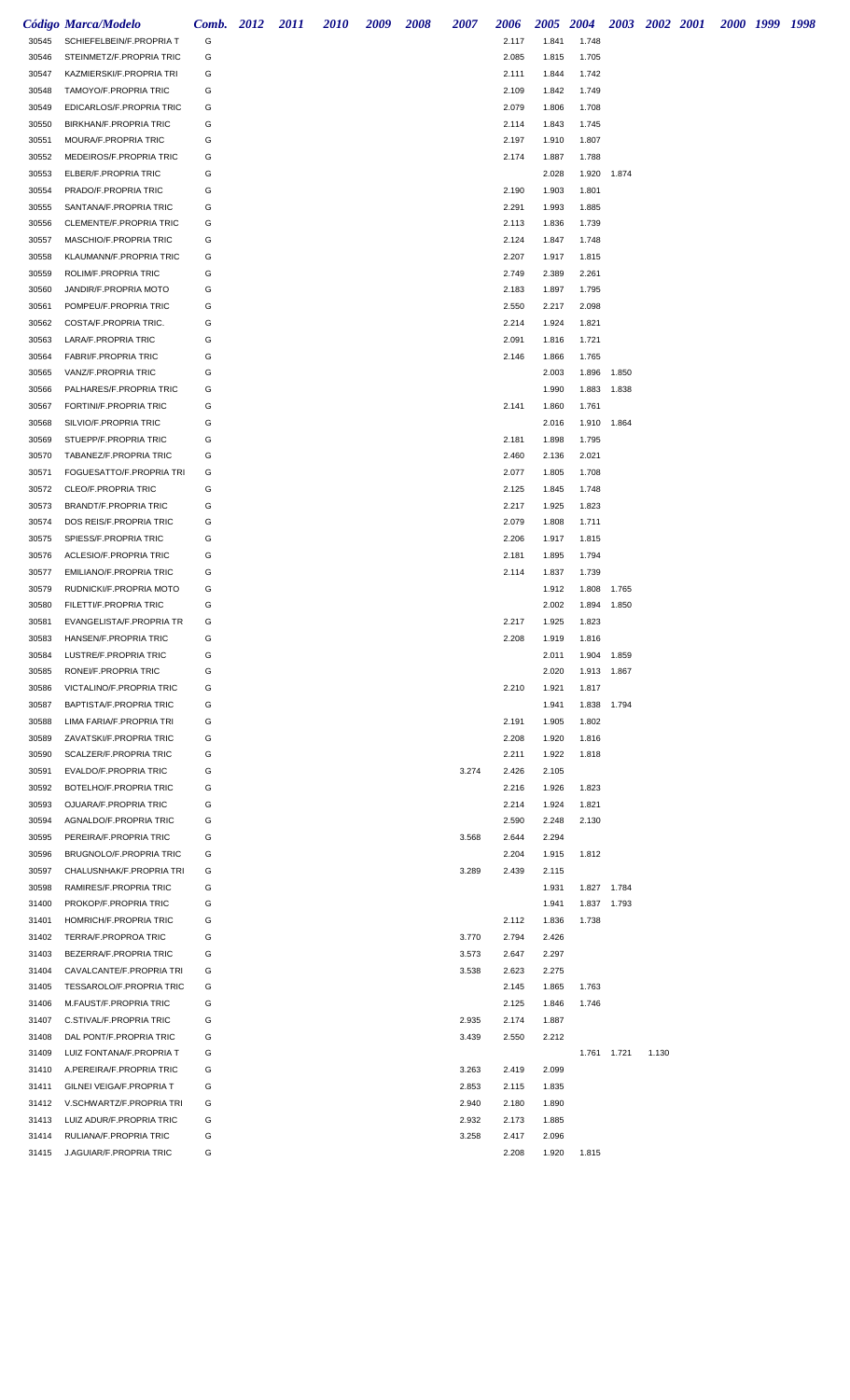|                | Código Marca/Modelo                                         | Comb. 2012 | 2011 | 2010 | 2009 | 2008 | 2007           | 2006           | 2005 2004      |       | 2003        |       | 2002 2001 | 2000 1999 1998 |  |
|----------------|-------------------------------------------------------------|------------|------|------|------|------|----------------|----------------|----------------|-------|-------------|-------|-----------|----------------|--|
| 31416          | JAIR JOSE/F.PROPRIA TRIC                                    | G          |      |      |      |      |                |                |                | 1.915 | 1.868       | 1.228 |           |                |  |
| 31417          | D.DAYRELL/F.PROPRIA TRIC                                    | G          |      |      |      |      | 3.068          | 2.273          | 1.973          |       |             |       |           |                |  |
| 31418          | D.MORAES/F.PROPRIA TRIC                                     | G          |      |      |      |      |                | 2.199          | 1.910          | 1.807 |             |       |           |                |  |
| 31419          | C.RODRIGUES/F.PROPRIA TR                                    | G          |      |      |      |      |                | 2.190          | 1.903          | 1.800 |             |       |           |                |  |
| 31420          | D.GUALBERTO/F.PROPRIA TR                                    | G          |      |      |      |      | 2.944          | 2.183          | 1.893          |       |             |       |           |                |  |
| 31421          | DEANGELLIS/F.PROPRIA TRI                                    | G          |      |      |      |      | 3.327          | 2.465          | 2.140          |       |             |       |           |                |  |
| 31422          | JOSMAR LIMA/F.PROPRIA TR                                    | G          |      |      |      |      | 3.256          | 2.415          | 2.093          |       |             |       |           |                |  |
| 31423          | WOSHINGTON/F.PROPRIA TRI                                    | G          |      |      |      |      | 3.572          | 2.649          | 2.296          |       |             |       |           |                |  |
| 31424          | ROSIMERI/F.PROPRIA TRIC                                     | G          |      |      |      |      | 3.546          | 2.628          | 2.279          |       |             |       |           |                |  |
| 31425<br>31426 | L.NIEMEYER/F.PROPRIA TRI<br>ROSANO CUNHA/F.PROPRIA T        | G<br>G     |      |      |      |      | 3.529          | 2.616<br>2.098 | 2.268<br>1.825 | 1.727 |             |       |           |                |  |
| 31427          | L.TEIXEIRA/F.PROPRIA TRI                                    | G          |      |      |      |      |                | 2.193          | 1.907          | 1.805 |             |       |           |                |  |
| 31428          | SANDRA SILVA/F.PROPRIA T                                    | G          |      |      |      |      | 3.359          | 2.434          | 2.121          |       |             |       |           |                |  |
| 31429          | R.GARCIA/F.PROPRIA TRIC                                     | G          |      |      |      |      | 3.073          | 2.277          | 1.977          |       |             |       |           |                |  |
| 31430          | ALEX JUNIO/F.PROPRIA TRI                                    | G          |      |      |      |      |                | 2.282          | 1.984          | 1.876 |             |       |           |                |  |
| 31431          | R.TARCIA/F.PROPRIA TRIC                                     | G          |      |      |      |      |                | 2.186          | 1.899          | 1.798 |             |       |           |                |  |
| 31432          | EDVALTER/F.PROPRIA TRIC                                     | G          |      |      |      |      |                | 2.198          | 1.909          | 1.807 |             |       |           |                |  |
| 31433          | R.HECKMANN/F.PROPRIA TRI                                    | G          |      |      |      |      | 3.187          | 2.362          | 2.050          |       |             |       |           |                |  |
| 31434          | A.FAUST/F.PROPRIA TRIC                                      | G          |      |      |      |      |                | 2.293          | 1.994          | 1.888 |             |       |           |                |  |
| 31435          | JAIR ELI/F.PROPRIA TRIC                                     | G          |      |      |      |      | 3.039          | 2.253          | 1.956          |       |             |       |           |                |  |
| 31436          | M.LOTHER/F.PROPRIA TRIC                                     | G          |      |      |      |      |                | 2.216          | 1.927          | 1.822 |             |       |           |                |  |
| 31437          | H.PEREIRA/F.PROPRIA TRIC                                    | G          |      |      |      |      | 3.278          | 2.429          | 2.107          |       |             |       |           |                |  |
| 31438          | J.FOGACA/F.PROPRIA TRIC                                     | G          |      |      |      |      |                | 2.107          | 1.998          | 1.900 |             |       |           |                |  |
| 31439          | C.LELES/F.PROPRIA TRIC                                      | G          |      |      |      |      |                | 2.196          | 1.909          | 1.805 |             |       |           |                |  |
| 31440          | E.MACIEL/F.PROPRIA TRIC                                     | G          |      |      |      |      | 3.323          | 3.177          | 3.018          |       |             |       |           |                |  |
| 31441          | WANDEIR/F.PROPRIA TRIC                                      | G          |      |      |      |      |                | 2.203          | 1.914          | 1.811 |             |       |           |                |  |
| 31442          | G. DO COUTO/F.PROPRIA TR                                    | G          |      |      |      |      |                | 2.299          | 1.998          | 1.891 |             |       |           |                |  |
| 31443          | R.ALVES/F.PROPRIA TRIC                                      | G          |      |      |      |      |                | 2.592          | 2.252          | 2.133 |             |       |           |                |  |
| 31444          | OSVALDIR/F.PROPRIA TRIC                                     | G          |      |      |      |      | 3.314          | 2.455          | 2.129          |       |             |       |           |                |  |
| 31445<br>31446 | F.FRANCA/F.PROPRIA TRIC<br>O.VALVERDE/F.PROPRIA TRI         | G<br>G     |      |      |      |      | 3.247<br>3.213 | 2.407<br>3.071 | 2.088<br>2.921 |       |             |       |           |                |  |
| 31447          | ANA VALERIO/F.PROPRIA TR                                    | G          |      |      |      |      |                | 2.200          | 1.912          | 1.809 |             |       |           |                |  |
| 31448          | G.CANUTO/F.PROPRIATRI                                       | G          |      |      |      |      | 3.230          | 3.062          | 2.935          |       |             |       |           |                |  |
| 31449          | C.SCHERER/F.PROPRIA TRIC                                    | G          |      |      |      |      | 3.057          | 2.923          | 2.777          |       |             |       |           |                |  |
| 31450          | E.GOMES/F.PROPRIA TRIC                                      | G          |      |      |      |      | 3.352          | 3.203          | 3.046          |       |             |       |           |                |  |
| 31451          | M.FONSECA/F.PROPRIA TRIC                                    | G          |      |      |      |      | 3.110          | 1.815          | 1.738          |       |             |       |           |                |  |
| 31452          | A.SANGALI/F.PROPRIA TRIC                                    | G          |      |      |      |      |                | 2.775          |                |       |             |       |           |                |  |
| 31453          | RINALDI REIS/F.PROPRIA T                                    | G          |      |      |      |      | 3.432          | 2.543          | 2.206          |       |             |       |           |                |  |
| 31454          | J.SCHWARTZ/F.PROPRIA TRI                                    | G          |      |      |      |      | 3.153          | 3.013          | 2.866          |       |             |       |           |                |  |
| 31455          | LUIZ RABELO/F.PROPRIA TR                                    | G          |      |      |      |      | 3.463          | 2.566          | 2.227          |       |             |       |           |                |  |
| 31456          | W.CARDOSO/F.PROPRIA TRIC                                    | G          |      |      |      |      |                | 2.290          | 1.993          | 1.884 |             |       |           |                |  |
| 31457          | A.COLLARINO/F.PROPRIA TR                                    | G          |      |      |      |      | 3.416          | 3.263          | 3.101          |       |             |       |           |                |  |
| 31458          | <b>VOLNEI BUSS/F.PROPRIA TR</b>                             | G          |      |      |      |      | 2.928          | 2.797          | 2.660          |       |             |       |           |                |  |
| 31459          | COPRUCHINSKI/F.PROPRIA T                                    | G          |      |      |      |      | 3.025          | 2.890          | 2.747          |       |             |       |           |                |  |
| 31460          | W.JUSTO/F.PROPRIA TRICIC                                    | G          |      |      |      |      | 3.539          | 2.624          | 2.276          |       |             |       |           |                |  |
| 31461          | CLAUDEIR/F.PROPRIA TRIC<br>M.DALDEGAN/F.PROPRIA TRI         | G<br>G     |      |      |      |      | 3.428<br>3.071 | 3.276<br>2.276 | 3.115<br>1.975 |       |             |       |           |                |  |
| 31462<br>31463 | M.NOBREGA/F.PROPRIA TRIC                                    | G          |      |      |      |      | 3.218          | 3.075          | 2.923          | 2.776 |             |       |           |                |  |
| 31464          | <b>BANAK WEISS/F.PROPRIA TR</b>                             | G          |      |      |      |      | 3.402          | 3.249          | 3.089          |       |             |       |           |                |  |
| 31465          | M.CHARKOSKI/F.PROPRIA TR                                    | G          |      |      |      |      | 3.286          | 3.141          | 2.985          |       |             |       |           |                |  |
| 31466          | DAL PRA/F.PROPRIA TRIC                                      | G          |      |      |      |      | 3.395          | 3.246          | 3.084          |       |             |       |           |                |  |
| 31467          | CASTIGLIONI/F.PROPRIA TR                                    | G          |      |      |      |      | 3.088          | 2.288          | 1.986          |       |             |       |           |                |  |
| 31468          | S.SINOTI/F.PROPRIA TRIC                                     | G          |      |      |      |      |                | 2.200          | 1.912          | 1.808 |             |       |           |                |  |
| 31469          | O.RODELLA/F.PROPRIA TRIC                                    | G          |      |      |      |      | 3.215          | 3.072          | 2.920          |       |             |       |           |                |  |
| 31470          | MAIONE/F.PROPRIA TRIC                                       | G          |      |      |      |      | 3.387          | 2.509          | 2.178          |       |             |       |           |                |  |
| 31471          | D.BENGUELLA/F.PROPRIA TR                                    | G          |      |      |      |      |                | 2.451          | 2.323          | 2.209 |             |       |           |                |  |
| 31472          | H.MELO/F.PROPRIA TRIC                                       | G          |      |      |      |      |                |                | 2.100          | 1.993 | 1.935       |       |           |                |  |
| 31473          | M.BENGUELLA/F.PROPRIA TR                                    | G          |      |      |      |      |                |                | 2.387          |       | 2.264 2.200 |       |           |                |  |
| 31474          | A.EUSTAQUIO/F.PROPRIA TR                                    | G          |      |      |      |      | 3.419          | 2.533          | 2.199          |       |             |       |           |                |  |
| 31475          | V.CORRADI/F.PROPRIA TRIC                                    | G          |      |      |      |      | 3.071          | 2.277          | 1.977          |       |             |       |           |                |  |
| 31476          | A.FRAGA/F.PROPRIA TRICIC                                    | G          |      |      |      |      | 3.094          | 2.293          | 1.991          |       |             |       |           |                |  |
| 31477          | A.FELISOLA/F.PROPRIA TRI                                    | G          |      |      |      |      | 3.545          | 2.629          | 2.279          |       |             |       |           |                |  |
| 31478          | ARISTIDES/F.PROPRIA TRIC                                    | G          |      |      |      |      | 3.071          | 2.276          | 1.977          |       |             |       |           |                |  |
| 31479          | CLAUDINEI/F.PROPRIA TRIC                                    | G          |      |      |      |      | 3.177          | 3.035          | 2.888          |       |             |       |           |                |  |
| 31480<br>31481 | <b>UELTON SILVA/F.PROPRIA T</b><br>M.TOCHETTO/F.PROPRIA TRI | G<br>G     |      |      |      |      | 3.058<br>3.069 | 2.267<br>2.931 | 1.967<br>2.786 |       |             |       |           |                |  |
| 31482          | M.ARAUJO/F.PROPRIA MOTO                                     | G          |      |      |      |      |                |                | 2.019          |       | 1.911 1.866 |       |           |                |  |
| 31483          | F.MASSARO/F.PROPRIA MOTO                                    | G          |      |      |      |      | 3.270          | 3.124          | 2.971          |       |             |       |           |                |  |
|                |                                                             |            |      |      |      |      |                |                |                |       |             |       |           |                |  |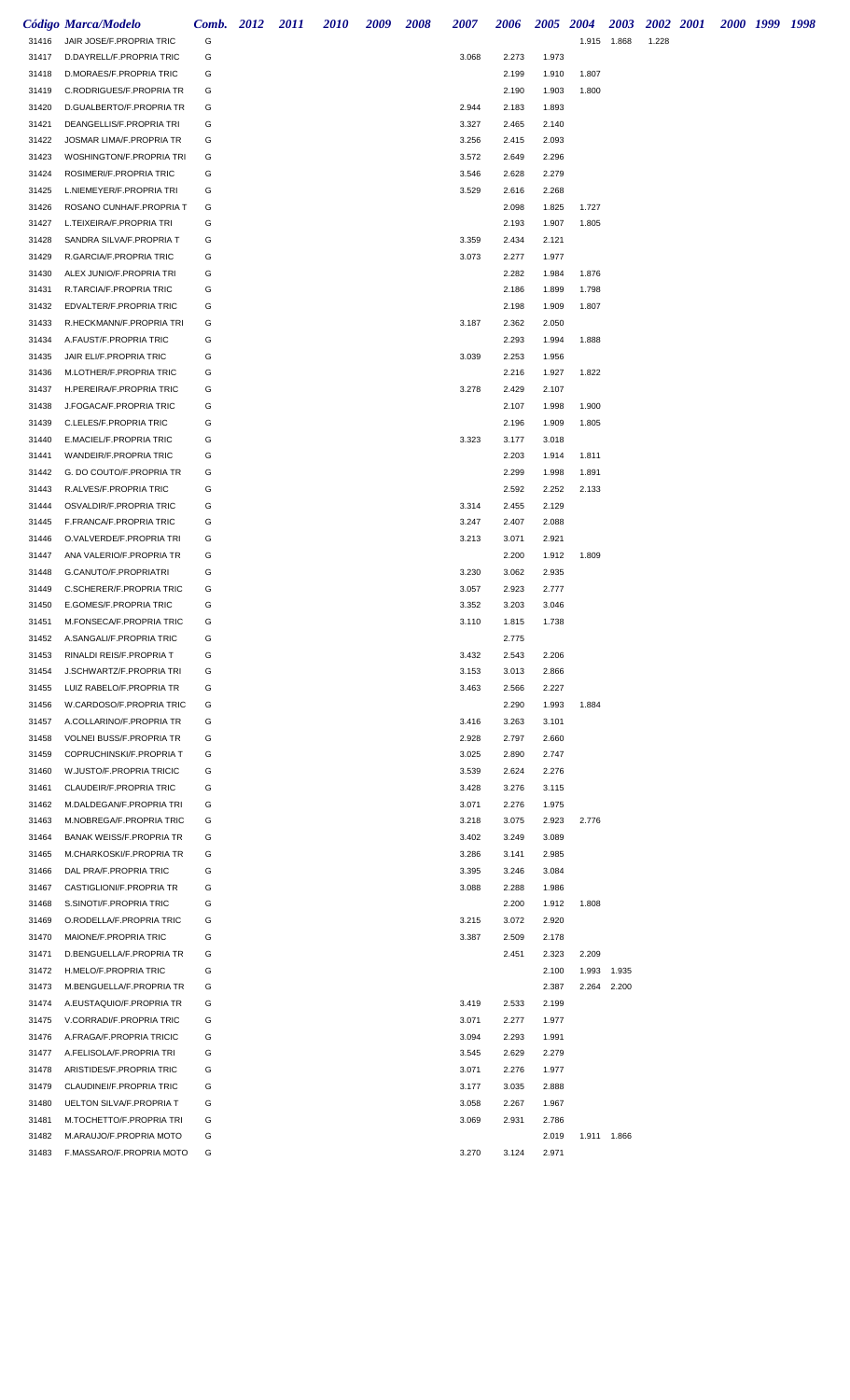|                | Código Marca/Modelo                              | Comb. 2012 | 2011 | 2010 | 2009 | 2008  | 2007           | 2006  | 2005 2004 |       | 2003        | 2002 2001 |  | 2000 1999 1998 |  |
|----------------|--------------------------------------------------|------------|------|------|------|-------|----------------|-------|-----------|-------|-------------|-----------|--|----------------|--|
| 31484          | LUIZ SILVA/F.PROPRIA MOT                         | G          |      |      |      |       | 3.422          | 3.269 | 3.108     |       |             |           |  |                |  |
| 31485          | NELSON SILVA/F.PROPRIA T                         | G          |      |      |      |       | 3.212          | 2.382 | 2.065     |       |             |           |  |                |  |
| 31486          | VILAS BOAS/F.PROPRIA TRI                         | G          |      |      |      |       | 3.380          | 2.506 | 2.173     |       |             |           |  |                |  |
| 31487          | JOFRE ARALDI/F.PROPRIA T                         | G          |      |      |      |       | 3.069          | 2.932 | 2.786     |       |             |           |  |                |  |
| 31488          | NEIMAR SENRA/F.PROPRIA T                         | G          |      |      |      |       | 3.247          | 2.406 | 2.087     |       |             |           |  |                |  |
| 31489          | VICTOR COHEN/F.PROPRIA T                         | G          |      |      |      |       | 3.376          | 3.225 | 3.066     |       |             |           |  |                |  |
| 31490          | A.TEIXEIRA/F.PROPRIA TRI                         | G          |      |      |      |       | 3.209          | 2.378 | 2.062     |       |             |           |  |                |  |
| 31491          | J.FINATTO/F.PROPRIA TRIC                         | G          |      |      |      |       | 3.242          | 2.403 | 2.085     |       |             |           |  |                |  |
| 31492          | ELIAS MOTA/F.PROPRIA TRI                         | G          |      |      |      |       | 3.074          | 2.940 | 2.795     |       |             |           |  |                |  |
| 31493          | MARILENE/F.PROPRIA TRIC                          | G          |      |      |      |       | 3.447          | 2.554 | 2.216     |       |             |           |  |                |  |
| 31494          | E.ALMEIDA/F.PROPRIA TRIC                         | G          |      |      |      |       | 3.076          | 2.279 | 1.978     |       |             |           |  |                |  |
| 31495          | U.CHICRALA/F.PROPRIA TRI                         | G          |      |      |      |       | 3.425          | 2.537 | 2.202     |       |             |           |  |                |  |
| 31496          | EDSON KANIG/F.PROPRIA TR                         | G          |      |      |      |       | 3.368          | 2.497 | 2.167     |       |             |           |  |                |  |
| 31497          | IVAN DIAS/F.PROPRIA TRIC                         | G          |      |      |      |       | 3.223          | 2.389 | 2.072     |       |             |           |  |                |  |
| 31498          | S.LEONEL/F.PROPRIA TRIC<br>VILMAR/F.PROPRIA TRIC | G<br>G     |      |      |      |       | 3.061<br>3.396 | 2.268 | 1.969     |       |             |           |  |                |  |
| 32800<br>32801 | A.SILVA/F.PROPRIA MOTO                           | G          |      |      |      |       |                | 2.517 | 2.183     | 1.734 | 1.693       | 1.114     |  |                |  |
| 32802          | S.DOBELIN/F.PROPRIA TRIC                         | G          |      |      |      |       | 3.245          | 2.405 | 2.086     |       |             |           |  |                |  |
| 32803          | STOPACHOLI/F.PROPRIA TRI                         | G          |      |      |      |       | 3.433          | 3.280 | 3.118     |       |             |           |  |                |  |
| 32804          | CASELLAS/F.PROPRIA TRIC                          | G          |      |      |      |       | 3.075          | 2.938 | 2.792     |       |             |           |  |                |  |
| 32805          | E.TABORDA/F.PROPRIA TRIC                         | G          |      |      |      |       | 3.083          | 2.946 | 2.801     |       |             |           |  |                |  |
| 32806          | <b>B.MAYER/F.PROPRIA TRICIC</b>                  | G          |      |      |      |       | 3.196          | 3.052 | 2.901     |       |             |           |  |                |  |
| 32807          | PEDRO FRAGA/F.PROPRIA TR                         | G          |      |      |      |       | 3.211          | 2.380 | 2.065     |       |             |           |  |                |  |
| 32808          | V.CABRINI/F.PROPRIA MOTO                         | G          |      |      |      |       | 3.019          | 2.887 | 2.744     |       |             |           |  |                |  |
| 32809          | DELLA SENTA/F.PROPRIA TR                         | G          |      |      |      |       | 3.440          | 2.550 | 2.212     |       |             |           |  |                |  |
| 32810          | L.BRUSTOLIN/F.PROPRIA TR                         | G          |      |      |      | 3.567 | 3.318          | 2.461 |           |       |             |           |  |                |  |
| 32811          | F.ZIEMER/F.PROPRIA TRIC                          | G          |      |      |      |       | 3.080          | 2.945 | 2.798     |       |             |           |  |                |  |
| 32812          | S.ANDRADE/F.PROPRIA TRIC                         | G          |      |      |      |       |                | 2.319 | 2.198     | 2.091 |             |           |  |                |  |
| 32813          | RAMAO BETIM/F.PROPRIA TR                         | G          |      |      |      |       | 3.358          | 3.208 | 3.051     |       |             |           |  |                |  |
| 32814          | ALAN AFONSO/F.PROPRIA TR                         | G          |      |      |      |       | 3.018          | 2.884 | 2.740     |       |             |           |  |                |  |
| 32815          | A.BONILHA/F.PROPRIA TRIC                         | G          |      |      |      | 3.382 | 3.226          | 3.091 |           |       |             |           |  |                |  |
| 32816          | J.RAMIRES/F.PROPRIA TRIC                         | G          |      |      |      |       | 3.346          | 3.196 | 3.038     |       |             |           |  |                |  |
| 32817          | C.GURAL/F.PROPRIA TRICIC                         | G          |      |      |      |       | 3.017          | 2.884 | 2.742     |       |             |           |  |                |  |
| 32818          | E.CZELUJINSKI/F.PROPRIA                          | G          |      |      |      | 3.769 | 3.599          | 3.445 |           |       |             |           |  |                |  |
| 32819          | A.ALBUQUERQUE/F.PROPRIA                          | G          |      |      |      | 3.394 | 3.155          | 2.338 |           |       |             |           |  |                |  |
| 32820          | ADAO FILHO/F.PROPRIA TRI                         | G          |      |      |      |       |                | 2.440 | 2.120     | 2.005 |             |           |  |                |  |
| 32821          | A.CASTELLEN/F.PROPRIA TR                         | G          |      |      |      |       | 3.431          | 2.542 | 2.207     |       |             |           |  |                |  |
| 32822          | ANTONIO DIAS/F.PROPRIA T                         | G          |      |      |      | 3.436 | 3.195          | 2.368 |           |       |             |           |  |                |  |
| 32823          | C.GUADAGNIN/F.PROPRIA TR                         | G          |      |      |      |       | 3.061          | 2.268 | 1.968     |       |             |           |  |                |  |
| 32824          | S.CARNEIRO/F.PROPRIA TRI                         | G          |      |      |      | 3.678 | 3.509          | 3.363 |           |       |             |           |  |                |  |
| 32825          | ILDEFONSO/F.PROPRIA TRIC                         | G          |      |      |      | 3.706 | 3.532          | 3.387 |           |       |             |           |  |                |  |
| 32826          | L.SIQUEIRA/F.PROPRIA TRI                         | G          |      |      |      | 3.898 | 3.716          | 3.562 |           |       |             |           |  |                |  |
| 32827          | NICOMEDES/F.PROPRIA TRIC                         | G          |      |      |      |       | 3.198          | 2.369 | 2.055     |       |             |           |  |                |  |
| 32828          | A.SILVEIRA/F.PROPRIA TRI                         | G          |      |      |      |       | 3.255          | 2.413 | 2.094     |       |             |           |  |                |  |
| 32829          | ADELI ASSIS/F.PROPRIA TR                         | G          |      |      |      | 3.845 | 3.577          | 2.649 |           |       |             |           |  |                |  |
| 32830          | J. DE LIMA/F.PROPRIA TRI                         | G          |      |      |      |       | 3.090          | 2.938 | 2.806     |       |             |           |  |                |  |
| 32831          | C.ZEQUIM/F.PROPRIA TRIC                          | G          |      |      |      |       | 3.071          | 2.935 | 2.790     |       |             |           |  |                |  |
| 32832          | OJUARA LTDA/F.PROPRIA TR                         | G          |      |      |      | 3.406 | 3.168          | 2.347 |           |       |             |           |  |                |  |
| 32833          | P.MACHADO/F.PROPRIA TRIC                         | G          |      |      |      | 3.681 | 3.425          | 2.537 |           |       |             |           |  |                |  |
| 32834          | R.ALEM/F.PROPRIA TRICIC                          | G          |      |      |      | 3.580 | 3.331          | 2.468 |           |       |             |           |  |                |  |
| 32835          | M.FREITAS/F.PROPRIA TRIC                         | G          |      |      |      | 3.410 | 3.264          | 3.116 |           |       |             |           |  |                |  |
| 32836          | JADILSON/F.PROPRIA TRIC                          | G          |      |      |      | 3.583 | 3.416          | 3.272 |           |       |             |           |  |                |  |
| 32837          | ALCIVIO/F.PROPRIA TRICIC                         | G          |      |      |      |       | 3.769          | 2.795 | 2.424     |       |             |           |  |                |  |
| 32838          | J.VARDIRON/F.PROPRIA TR                          | G          |      |      |      | 3.436 | 3.197          | 2.367 |           |       |             |           |  |                |  |
| 32839          | M.ARANTES/F.PROPRIA TRIC                         | G          |      |      |      |       |                |       | 2.079     |       | 1.972 1.917 |           |  |                |  |
| 32840          | LUCIA RETKA/F.PROPRIA TR                         | G          |      |      |      | 3.566 | 3.401          | 3.258 |           |       |             |           |  |                |  |
| 32841          | SILMAR SOUZA/F.PROPRIA T                         | G          |      |      |      | 3.851 | 3.579          | 2.654 |           |       |             |           |  |                |  |
| 32842          | M.CASTILHO/F.PROPRIA TRI                         | G          |      |      |      | 3.786 | 3.611          | 3.460 |           |       |             |           |  |                |  |
| 32843          | J.JACINTHO/F.PROPRIA TRI                         | G          |      |      |      | 3.387 | 3.149          | 2.333 |           |       |             |           |  |                |  |
| 32844          | ADAIR FARIA/F.PROPRIA TR                         | G          |      |      |      | 3.884 | 3.611          | 2.676 |           |       |             |           |  |                |  |
| 32845          | AIRO SILVA/F.PROPRIA TRI                         | G          |      |      |      |       | 3.039          | 2.251 | 1.954     |       |             |           |  |                |  |
| 32846          | F.FRANCA/F.PROPRIA TRICI                         | G          |      |      |      | 3.632 | 3.378          | 2.503 |           |       |             |           |  |                |  |
| 32847          | C. DA SILVA/F.PROPRIA TR                         | G          |      |      |      | 3.612 | 3.359          | 2.491 |           |       |             |           |  |                |  |
| 32848          | LECINO/F.PROPRIA TRICIC                          | G          |      |      |      |       | 3.437          | 2.547 | 2.210     |       |             |           |  |                |  |
| 32849          | J.FERREIRA/F.PROPRIA TRI                         | G          |      |      |      |       | 3.227          | 3.083 | 2.932     |       |             |           |  |                |  |
| 32850          | J.WESLEI/F.PROPRIA TRIC                          | G          |      |      |      | 3.782 | 3.609          | 3.458 |           |       |             |           |  |                |  |
| 32851          | N.LYRA/F.PROPRIA TRICIC                          | G          |      |      |      |       |                |       | 2.135     |       | 2.019 1.972 |           |  |                |  |
| 32852          | A.LOBO/F.PROPRIA TRICIC                          | G          |      |      |      |       |                |       | 2.014     |       | 1.908 1.862 |           |  |                |  |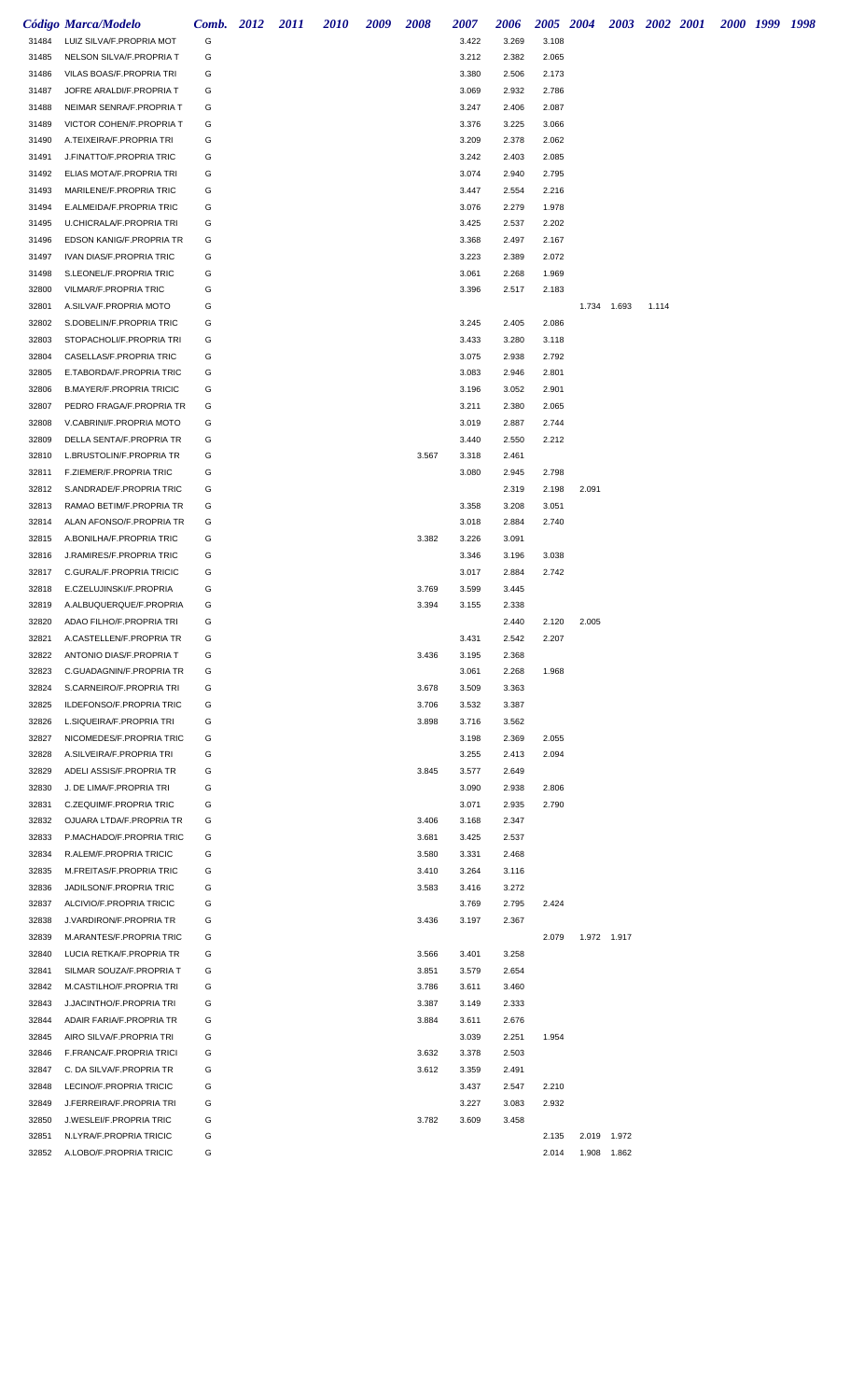|                | Código Marca/Modelo                                  | Comb. 2012 | <i>2011</i> | <b>2010</b> | 2009 | 2008           | 2007           | 2006           | 2005 2004 |       |             | 2003 2002 2001 |       |       | 2000 1999 1998 |     |
|----------------|------------------------------------------------------|------------|-------------|-------------|------|----------------|----------------|----------------|-----------|-------|-------------|----------------|-------|-------|----------------|-----|
| 32853          | J.OLIVEIRA/F.PROPRIA TR                              | G          |             |             |      |                | 3.199          | 3.072          | 2.923     |       |             |                |       |       |                |     |
| 32854          | A.SOBRINHO/F.PROPRIA TR                              | G          |             |             |      | 3.678          | 3.510          | 3.361          |           |       |             |                |       |       |                |     |
| 32855          | M.CHAVES/F.PROPRIA MOTO                              | G          |             |             |      | 3.396          | 3.159          | 2.340          |           |       |             |                |       |       |                |     |
| 32856          | R.COELHO/F.PROPRIA TRIC                              | G          |             |             |      |                | 3.560          | 2.641          | 2.290     |       |             |                |       |       |                |     |
| 32857          | L.FRANCO/F.PROPRIA TRIC                              | G          |             |             |      | 3.713          | 3.541          | 3.393          |           |       |             |                |       |       |                |     |
| 32858          | AMORELINO/F.PROPRIA TRIC                             | G          |             |             |      |                | 3.578          | 2.653          | 2.302     |       |             |                |       |       |                |     |
| 32859          | L.ZENATTO/F.PROPRIA TRIC                             | G          |             |             |      | 3.767          | 3.595          | 3.444          |           |       |             |                |       |       |                |     |
| 32860          | A.SILVA/F.PROPRIA TRIC                               | G          |             |             |      | 3.565          | 3.374          | 3.268          |           |       |             |                |       |       |                |     |
| 32861          | A.PAULA/F.PROPRIA TRIC                               | G          |             |             |      | 3.772          | 3.599          | 3.449          |           |       |             |                |       |       |                |     |
| 32862          | G.BONIFACIO/F.PROPRIA M                              | G          |             |             |      | 3.796          | 3.622          | 3.472          |           |       |             |                |       |       |                |     |
| 32863          | J.MARTINS/F.PROPRIA TRIC                             | G          |             |             |      | 3.687          | 3.518          | 3.371          |           |       |             |                |       |       |                |     |
| 32864          | V.SILVA/F.PROPRIA TRIC                               | G          |             |             |      | 3.789          | 3.522          | 2.610          |           |       |             |                |       |       |                |     |
| 32865          | C.VALENTINO/F.PROPRIA T                              | G          |             |             |      |                | 2.948          | 2.797          | 2.667     |       |             |                |       |       |                |     |
| 32866          | R.GEORGII/F.PROPRIA TRIC                             | G          |             |             |      |                |                | 2.324          | 2.204     | 2.095 |             |                |       |       |                |     |
| 32867          | M.TANZAWA/F.PROPRIA MOTO                             | G          |             |             |      | 3.085          | 2.944          | 2.820          |           |       |             |                |       |       |                |     |
| 32868          | D.BASILIO/F.PROPRIA TRIC                             | G          |             |             |      |                |                | 2.404          | 2.280     | 2.167 |             |                |       |       |                |     |
| 32869          | A.MARIANI/F.PROPRIA TRIC                             | G          |             |             |      |                |                | 2.309          | 2.190     | 2.082 |             |                |       |       |                |     |
| 32870          | S.LEITE/F.PROPRIA TRIC                               | G          |             |             |      | 3.090          | 2.949          | 2.825          |           |       |             |                |       |       |                |     |
| 32871          | S.SILVA/F.PROPRIA TRIC                               | G          |             |             |      | 3.276          | 3.125          | 2.992          |           |       |             |                |       |       |                |     |
| 32872          | N.CASTRO/F.PROPRIA TRIC                              | G          |             |             |      |                | 3.229          | 3.083          | 2.932     |       |             |                |       |       |                |     |
| 32873          | R.SANTANA/F.PROPRIA TRIC                             | G          |             |             |      | 3.389          | 3.244          | 3.093          |           |       |             |                |       |       |                |     |
| 32874          | A.BIAZUS/F.PROPRIA TRIC                              | G          |             |             |      | 3.492          | 3.332          | 3.192          |           |       |             |                |       |       |                |     |
| 32875          | A.ARAUJO/F.PROPRIA TRIC                              | G          |             |             |      |                |                |                | 2.242     |       | 2.124 2.072 | 1.369          | 1.313 | 1.128 | 1.081          | 819 |
| 32876          | E.ARONIS/ F.PROPRIA TRIC                             | G          |             |             |      | 3.272          | 3.121          | 2.990          |           |       |             |                |       |       |                |     |
| 32877          | A.GLITZ/ F.PROPRIA TRIC                              | G          |             |             |      | 3.770          | 3.598          | 3.447          |           |       |             |                |       |       |                |     |
| 32878          | A.MACHADO/F.PROPRIA TRIC                             | G          |             |             |      | 3.942          | 3.665          | 2.718          |           |       |             |                |       |       |                |     |
| 32879          | E.QUINI/ F.PROPRIA TRIC                              | G          |             |             |      | 3.309          | 3.158          | 3.025          |           |       |             |                |       |       |                |     |
| 32880          | HUPALOVSKI/F.PROPRIA TRI                             | G          |             |             |      | 3.767          | 3.595          | 3.443          |           |       |             |                |       |       |                |     |
| 32881          | CARAVELO/ F.PROPRIA TRIC                             | G          |             |             |      | 3.668          | 3.498          | 3.351          |           |       |             |                |       |       |                |     |
| 32882          | ANESIO.F/ F.PROPRIA TRIC                             | G          |             |             |      | 3.998          | 3.718          | 2.755          |           |       |             |                |       |       |                |     |
| 32883          | CHAPISCA/ F.PROPRIA TRIC                             | G          |             |             |      |                | 3.159          | 3.019          | 2.869     |       |             |                |       |       |                |     |
| 32884          | A.LASS/ F.PROPRIA TRIC                               | G          |             |             |      | 3.359          | 3.208          | 3.072          |           |       |             |                |       |       |                |     |
| 32885          | F.ALBERS/ F.PROPRIA TRIC                             | G          |             |             |      | 3.641          | 3.475          | 3.328          |           |       |             |                |       |       |                |     |
| 32886          | E.VINHAES/ F.PROPRIA TRI                             | G          |             |             |      | 3.285          | 3.134          | 3.000          |           |       |             |                |       |       |                |     |
| 32887          | ELIANDRO/ F.PROPRIA TRIC                             | G          |             |             |      | 3.747          | 3.573          | 3.424          |           |       |             |                |       |       |                |     |
| 32888          | G.VIEIRA/ F.PROPRIA TRIC                             | G          |             |             |      | 3.749          | 3.576          | 3.428          |           |       |             |                |       |       |                |     |
| 32889          | I.ELOI/ F.PROPRIA TRIC                               | G          |             |             |      | 3.755          | 3.582          | 3.430          |           |       |             |                |       |       |                |     |
| 32890          | P.HANDA/ F.PROPRIA TRIC                              | G          |             |             |      | 3.861          | 3.683          | 3.529          |           |       |             |                |       |       |                |     |
| 32891          | D.NOGUEI/ F.PROPRIA TRIC                             | G          |             |             |      |                |                | 2.338          | 2.218     | 2.108 |             |                |       |       |                |     |
| 32892          | STASCZYZ/ F.PROPRIA TRIC                             | G          |             |             |      |                |                |                | 2.135     |       | 2.024 1.967 |                |       |       |                |     |
| 32893          | NAISINGER/ F.PROPRIA TRI                             | G          |             |             |      | 3.687          | 3.516          | 3.369          |           |       |             |                |       |       |                |     |
| 32894          | J.MATULA/ F.PROPRIA MOTO                             | G          |             |             |      | 3.716          | 3.545          | 3.395          |           |       |             |                |       |       |                |     |
| 32895          | P.COELHO/ F.PROPRIA TRIC                             | G          |             |             |      | 3.888          | 3.708          | 3.552          |           |       |             |                |       |       |                |     |
| 32896          | J.JENSEN/ F.PROPRIA TRIC                             | G          |             |             |      | 3.564          | 3.401          | 3.258          |           |       |             |                |       |       |                |     |
| 32897          | R.ABREU/ F.PROPRIA TRIC                              | G          |             |             |      | 3.741          | 3.567          | 3.418          |           |       |             |                |       |       |                |     |
| 32898          | J.BERNAR/ F.PROPRIA TRIC                             | G          |             |             |      | 3.732          | 3.560          | 3.412          |           |       |             |                |       |       |                |     |
| 35800          | F.MESSIAS/ F.PROPRIA MOT<br>A.BALSANI/ F.PROPRIA MOT | G<br>G     |             |             |      | 3.704<br>3.513 | 3.532          | 3.387<br>3.212 |           |       |             |                |       |       |                |     |
| 35801<br>35802 | J.BRENNER/ F.PROPRIA TRI                             | G          |             |             |      |                | 3.352<br>3.500 | 2.043          | 1.955     |       |             |                |       |       |                |     |
| 35803          | L.VARGAS/ F.PROPRIA TRIC                             | G          |             |             |      | 4.008          | 3.729          | 2.763          |           |       |             |                |       |       |                |     |
| 35804          | W,COSTA/ F.PROPRIA TRIC                              | G          |             |             |      | 3.992          | 3.716          | 2.752          |           |       |             |                |       |       |                |     |
| 35805          | D.SANTOS/ F.PROPRIA TRIC                             | G          |             |             |      | 3.411          | 3.251          | 3.115          |           |       |             |                |       |       |                |     |
| 35806          | G.ROMAO/ F.PROPRIA TRIC                              | G          |             |             |      | 3.848          | 3.580          | 2.653          |           |       |             |                |       |       |                |     |
| 35807          | S.BETES/ F.PROPRIA TRIC                              | G          |             |             |      | 3.687          | 3.517          | 3.371          |           |       |             |                |       |       |                |     |
| 35808          | J.SILVA/ F.PROPRIA TRIC                              | G          |             |             |      | 3.647          | 3.478          | 3.331          |           |       |             |                |       |       |                |     |
| 35809          | CHIQUINATO/ F.PROPRIA TR                             | G          |             |             |      | 3.633          | 3.466          | 3.318          |           |       |             |                |       |       |                |     |
| 35810          | L.SANTOS/ F.PROPRIA TRIC                             | G          |             |             |      | 3.892          | 3.710          | 3.556          |           |       |             |                |       |       |                |     |
| 35811          | J.DUARTE/ F.PROPRIA TRIC                             | G          |             |             |      | 3.714          | 3.542          | 3.394          |           |       |             |                |       |       |                |     |
| 35812          | A.CLERIS/ F.PROPRIA TRIC                             | G          |             |             |      | 3.861          | 3.682          | 3.529          |           |       |             |                |       |       |                |     |
| 35813          | CL.LIMA/ F.PROPRIA TRIC                              | G          |             |             |      | 3.536          | 3.373          | 3.232          |           |       |             |                |       |       |                |     |
| 35814          | R.DOSREIS/ F.PROPRIA TRI                             | G          |             |             |      | 3.781          | 3.517          | 2.607          |           |       |             |                |       |       |                |     |
| 35815          | <b>J.BARROS/ F.PROPRIA TRIC</b>                      | G          |             |             |      | 3.709          | 3.539          | 3.391          |           |       |             |                |       |       |                |     |
| 35816          | V.FRANCO/ F.PROPRIA TRIC                             | G          |             |             |      | 3.527          | 3.366          | 3.225          |           |       |             |                |       |       |                |     |
| 35817          | S.ARAUJO/ F.PROPRIA TRIC                             | G          |             |             |      | 3.679          | 3.509          | 3.363          |           |       |             |                |       |       |                |     |
| 35818          | BORINELLI/ F.PROPRIA TRI                             | G          |             |             |      | 3.534          | 3.370          | 3.231          |           |       |             |                |       |       |                |     |
| 35819          | <b>G.FREITAS/ F.PROPRIA TRI</b>                      | G          |             |             |      | 3.625          | 3.455          | 3.310          |           |       |             |                |       |       |                |     |
| 35820          | P.CRUZ/ F.PROPRIA TRIC                               | G          |             |             |      | 3.871          | 3.693          | 3.538          |           |       |             |                |       |       |                |     |
| 35821          | HIROYUKI/ F.PROPRIA MOTO                             | G          |             |             |      | 3.724          | 3.553          | 3.403          |           |       |             |                |       |       |                |     |
|                |                                                      |            |             |             |      |                |                |                |           |       |             |                |       |       |                |     |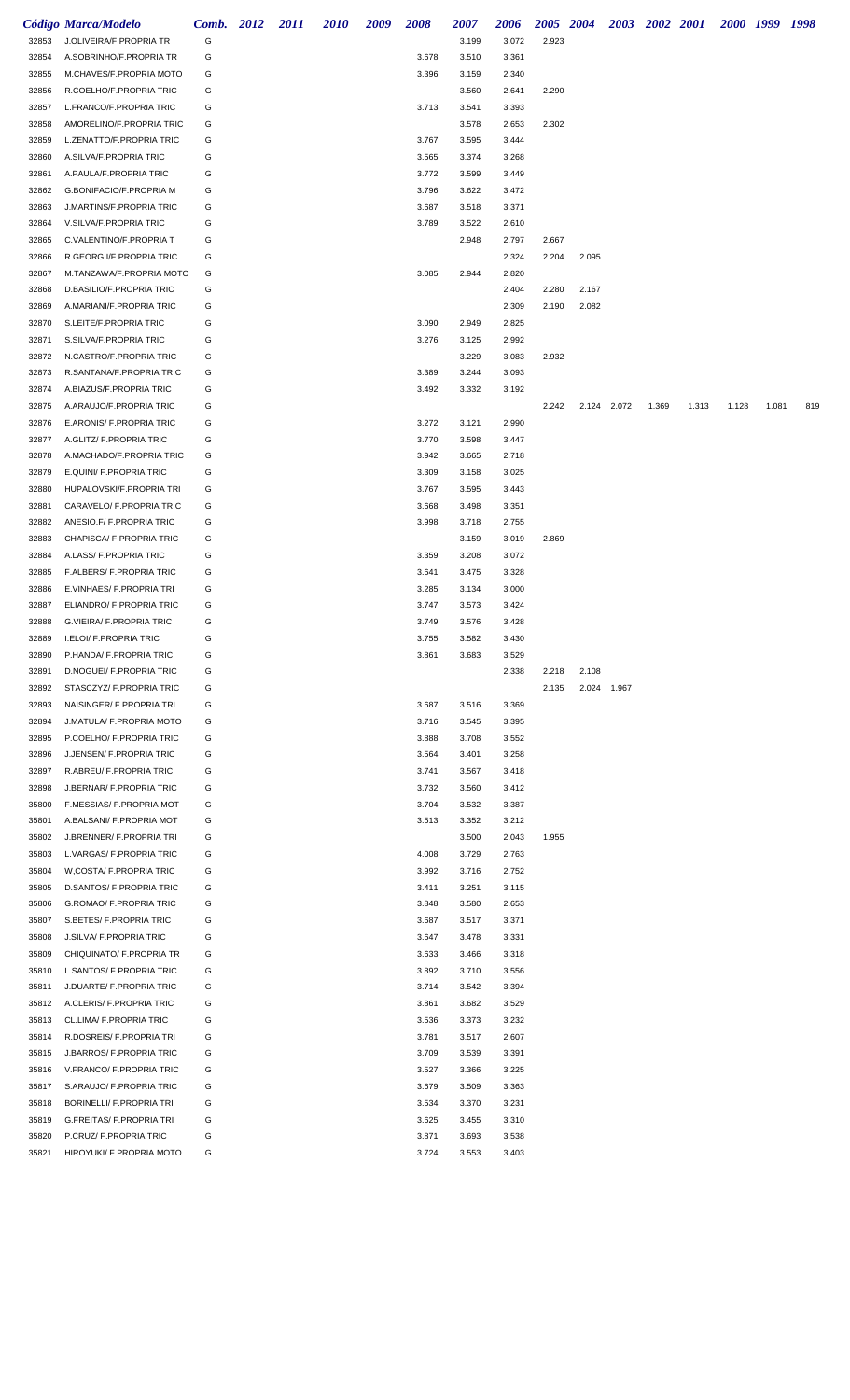|                | <b>Código Marca/Modelo</b>                          | Comb. 2012 | 2011 | <b>2010</b> | 2009  | 2008           | 2007           | 2006           | 2005 2004 |       |             | 2003 2002 2001 |  | 2000 1999 1998 |  |
|----------------|-----------------------------------------------------|------------|------|-------------|-------|----------------|----------------|----------------|-----------|-------|-------------|----------------|--|----------------|--|
| 35822          | P.HANDA2/ F.PROPRIA TRIC                            | G          |      |             |       | 3.678          | 3.508          | 3.361          |           |       |             |                |  |                |  |
| 35823          | W.PASSOS/ F.PROPRIA TRIC                            | G          |      |             |       | 3.757          | 3.494          | 2.590          |           |       |             |                |  |                |  |
| 35824          | E.SASSO/ F.PROPRIA TRIC                             | G          |      |             |       |                | 3.047          | 2.912          | 2.766     |       |             |                |  |                |  |
| 35825          | RIC.ANT/ F.PROPRIA TRIC                             | G          |      |             |       | 4.012          | 3.732          | 2.765          |           |       |             |                |  |                |  |
| 35826          | PEDR.ANT/ F.PROPRIA TRIC                            | G          |      |             |       | 3.793          | 3.617          | 3.466          |           |       |             |                |  |                |  |
| 35827          | PRESTUPA/ F.PROPRIA TRIC                            | G          |      |             |       | 3.997          | 3.719          | 2.755          |           |       |             |                |  |                |  |
| 35828          | A.PUGIOLI/ F.PROPRIA TRI                            | G          |      |             |       | 3.467          | 3.307          | 3.168          |           |       |             |                |  |                |  |
| 35829          | LAZZARI/ F.PROPRIA TRIC                             | G          |      |             |       | 37.946         | 36.210         | 34.686         |           |       |             |                |  |                |  |
| 35830          | J.BIAZUS/ F.PROPRIA TRIC                            | G          |      |             |       | 3.697          | 3.524          | 3.375          |           |       |             |                |  |                |  |
| 35831          | CAPPELARO/ F.PROPRIA TRI                            | G          |      |             |       | 3.963          | 3.687          | 2.732          |           |       |             |                |  |                |  |
| 35832          | A.BIAZUS/F.PROPRIA TRIC2                            | G          |      |             |       | 3.656          | 3.400          | 2.520          |           |       |             |                |  |                |  |
| 35833          | J.TUROLA/ F.PROPRIA TRIC                            | G          |      |             |       | 3.756          | 3.494          | 2.590          |           |       |             |                |  |                |  |
| 35834          | E.BOECHEL/ F.PROPRIA TRI                            | G          |      |             |       | 3.358          | 3.125          | 2.317          |           |       |             |                |  |                |  |
| 35835          | R.CESIUK/ F.PROPRIA TRIC                            | G          |      |             |       | 3.547          | 3.383          | 3.241          |           |       |             |                |  |                |  |
| 35836          | E.GUEDES/ F.PROPRIA TRIC                            | G          |      |             |       | 3.606          | 3.442          | 3.296          |           |       |             |                |  |                |  |
| 35837          | A.BEAL/ F.PROPRIA TRIC                              | G          |      |             |       | 3.207          | 3.058          | 2.931          |           |       |             |                |  |                |  |
| 35838          | J.SEBOLD/ F.PROPRIA MOTO                            | G          |      |             |       | 3.427          | 3.270          | 3.133          |           |       |             |                |  |                |  |
| 35839          | J.MOELLER/ F.PROPRIA MOT                            | G          |      |             |       | 3.720          | 3.548          | 3.399          |           |       |             |                |  |                |  |
| 35841          | CLA.SOUZA/ F.PROPRIA TRI                            | G          |      |             |       | 4.591          | 4.379          | 4.196          |           |       |             |                |  |                |  |
| 35842          | SOLDATELI/F.PROPRIA MOTO                            | G          |      |             |       | 3.358          | 3.124          | 2.315          |           |       |             |                |  |                |  |
| 35843          | ROVILSON/ F.PROPRIA TRIC                            | G          |      |             |       | 3.456          | 3.213          | 1.874          |           |       |             |                |  |                |  |
| 35844          | R.QUADROS/ F.PROPRIA TRI                            | G          |      |             |       |                | 3.549          | 2.630          | 2.282     |       |             |                |  |                |  |
| 35845          | A.DALLA/ F.PROPRIA TRIC                             | G          |      |             |       | 3.231          | 3.081          | 2.951          |           |       |             |                |  |                |  |
| 35846          | MJ.SOUZA/ F.PROPRIA TRIC                            | G          |      |             |       |                | 3.552          | 2.633          | 2.285     |       |             |                |  |                |  |
| 35847          | A.BOSCO/ F.PROPRIA TRIC                             | G          |      |             |       | 4.105          | 3.819          | 2.830          |           |       |             |                |  |                |  |
| 35848          | J.FREIRES/ F.PROPRIA MOT                            | G          |      |             |       | 2.297          | 2.192          | 2.100          |           |       |             |                |  |                |  |
| 35849          | A.NERY/ F.PROPRIA MOTO                              | G          |      |             |       | 3.431          | 3.193          | 2.367          |           |       |             |                |  |                |  |
| 35850          | W.FRANCO/ F.PROPRIA TRIC                            | G          |      |             |       | 3.997          | 3.719          | 2.755          |           |       |             |                |  |                |  |
| 35851          | M.HELMANN/ F.PROPRIA TRI                            | G          |      |             |       | 3.839          | 3.569          | 2.646          |           |       |             |                |  |                |  |
| 35852          | H.RENZ/ F.PROPRIA MOTO                              | G          |      |             |       | 3.434          | 3.195          | 2.368          |           |       |             |                |  |                |  |
| 35853          | PINZON.N/ F.PROPRIA TRIC                            | G          |      |             |       | 3.853          | 3.582          | 2.656          |           |       |             |                |  |                |  |
| 35855          | V.JAQUES/ F.PROPRIA TRIC                            | G          |      |             |       |                |                | 2.157          | 2.044     | 1.944 |             |                |  |                |  |
| 35856          | M.GUSE/ F.PROPRIA TRIC                              | G          |      |             |       |                |                | 2.085          | 1.979     | 1.881 |             |                |  |                |  |
| 35858          | J.MARTINI/ F.PROPRIA TRI                            | G          |      |             |       | 3.706          | 3.533          | 3.386          |           |       |             |                |  |                |  |
| 35859          | R.SALOMAO/ F.PROPRIA TRI                            | G          |      |             |       | 3.769          | 3.505          | 2.045          |           |       |             |                |  |                |  |
| 35860          | GET.MELO/ F.PROPRIA TRIC                            | G          |      |             |       | 4.010          | 3.730          | 2.764          |           |       |             |                |  |                |  |
| 35861          | J.MAZETI/ F.PROPRIA MOTO                            | G          |      |             |       | 3.488          | 3.245          | 2.404          |           |       |             |                |  |                |  |
| 35862          | W.POMNITZ/ F.PROPRIA TRI                            | G          |      |             |       | 3.435          | 3.277          | 3.140          |           |       |             |                |  |                |  |
| 35863          | CASTELARI/ F.PROPRIA TRI                            | G          |      |             |       | 3.446          | 3.208          | 2.376          |           |       |             |                |  |                |  |
| 35865          | ERI.OLI/ F.PROPRIA TRIC                             | G          |      |             |       |                |                |                | 2.159     |       | 2.043 1.995 |                |  |                |  |
| 35866          | I.BAUELS/ F.PROPRIA TRIC<br>CLAUDINO/F.PROPRIA TRIC | G<br>G     |      |             |       | 4.128<br>3.799 | 3.937          | 3.773          |           |       |             |                |  |                |  |
| 35867          | A.GUICO/ F.PROPRIA TRIC                             | G          |      |             |       | 3.815          | 3.535<br>3.549 | 2.619<br>2.629 |           |       |             |                |  |                |  |
| 35868          | E.BELLEMO/ F.PROPRIA TRI                            | G          |      |             |       | 3.465          | 3.222          | 2.388          |           |       |             |                |  |                |  |
| 35869<br>35870 | G.BARAN/ F.PROPRIA TRIC                             | G          |      |             |       | 4.016          | 3.737          | 2.767          |           |       |             |                |  |                |  |
| 35871          | <b>J.GOIS/ F.PROPRIA TRIC</b>                       | G          |      |             |       | 3.768          | 3.504          | 2.598          |           |       |             |                |  |                |  |
| 35872          | J.MANFRIN/ F.PROPRIA TRI                            | G          |      |             |       |                |                |                | 2.131     |       | 2.016 1.969 |                |  |                |  |
| 35873          | L.RIBAS/ F.PROPRIA TRIC                             | G          |      |             |       | 4.025          | 3.745          | 2.774          |           |       |             |                |  |                |  |
| 35874          | I.TEODORO/ F.PROPRIA TRI                            | G          |      | 4.452       | 4.241 | 4.039          | 3.758          | 2.785          |           |       |             |                |  |                |  |
| 35875          | HECKMANN/ F.PROPRIA TRIC                            | G          |      |             |       | 3.752          | 3.490          | 2.587          |           |       |             |                |  |                |  |
| 35876          | PARREIRAS/ F.PROPRIA TRI                            | G          |      |             |       |                | 3.580          | 2.654          | 2.302     |       |             |                |  |                |  |
| 35877          | ROB.PINTO/ F.PROPRIA TRI                            | G          |      |             |       |                |                | 2.441          | 2.120     | 2.006 |             |                |  |                |  |
| 35878          | LADISLAU/F.PROPRIA TRIC                             | G          |      |             |       | 3.997          | 3.718          | 2.755          |           |       |             |                |  |                |  |
| 35879          | E.GASPAR/F.PROPRIA TRIC                             | G          |      |             |       | 3.993          | 3.649          | 3.496          |           |       |             |                |  |                |  |
| 35880          | OSMAR SAN/F.PROPRIA TRIC                            | G          |      |             |       | 3.758          | 3.496          | 2.590          |           |       |             |                |  |                |  |
| 35881          | A.ATAIDES/F.PROPRIA TRIC                            | G          |      |             |       | 3.769          | 3.505          | 2.598          |           |       |             |                |  |                |  |
| 35883          | E.A.GOMES/F.PROPRIA TRIC                            | G          |      |             |       | 3.273          | 3.045          | 2.257          |           |       |             |                |  |                |  |
| 35884          | HERMES.L/F.PROPRIA TRIC                             | G          |      |             |       | 3.782          | 3.517          | 2.607          |           |       |             |                |  |                |  |
| 35885          | D.PANCOTTI/F.PROPRIA TRI                            | G          |      |             |       | 3.815          | 3.551          | 2.631          |           |       |             |                |  |                |  |
| 35886          | C.REY/F.PROPRIA TRIC                                | G          |      |             |       | 3.283          | 3.055          | 2.263          |           |       |             |                |  |                |  |
| 35887          | GILEADE B./F.PROPRIA TRI                            | G          |      |             |       |                | 3.550          | 2.071          | 1.981     |       |             |                |  |                |  |
| 35888          | DALMONIR/F.PROPRIA TRIC                             | G          |      |             |       | 4.120          | 3.766          | 3.608          |           |       |             |                |  |                |  |
| 35889          | HIL GOMES/F.PROPRIA TRIC                            | G          |      |             |       | 3.973          | 3.697          | 2.740          |           |       |             |                |  |                |  |
| 35890          | M.AURELIO/F.PROPRIA TRIC                            | G          |      |             |       | 4.016          | 3.738          | 2.769          |           |       |             |                |  |                |  |
| 35891          | NAIR PAES/F.PROPRIA TRIC                            | G          |      |             |       | 3.805          | 3.478          | 3.331          |           |       |             |                |  |                |  |
| 35892          | C.R.KUGLER/F.PROPRIA TRI                            | G          |      |             |       | 3.282          | 3.052          | 2.262          |           |       |             |                |  |                |  |
| 35893          | E.ANDRADE/F.PROPRIA TRIC                            | G          |      |             |       | 3.500          | 3.256          | 2.413          |           |       |             |                |  |                |  |
| 35894          | M.DOMINGOS/F.PROPRIA TRI                            | G          |      |             |       | 3.760          | 3.498          | 2.592          |           |       |             |                |  |                |  |
|                |                                                     |            |      |             |       |                |                |                |           |       |             |                |  |                |  |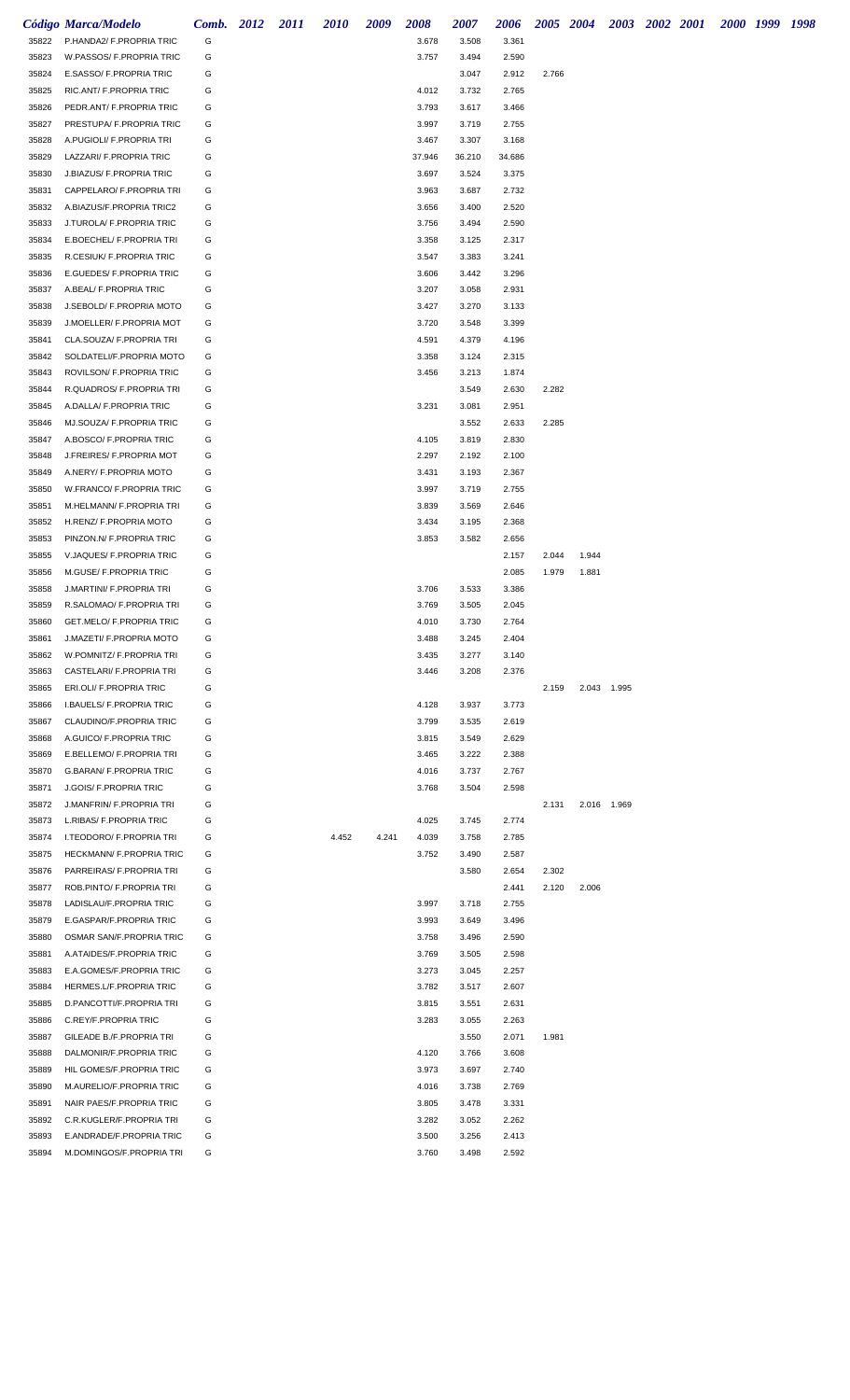|                | Código Marca/Modelo                                | <b>Comb.</b> 2012 | 2011 | <b>2010</b> | 2009  | <b>2008</b>    | 2007           | 2006  |       | 2005 2004 |             | 2003 2002 2001 | 2000 1999 1998 |  |
|----------------|----------------------------------------------------|-------------------|------|-------------|-------|----------------|----------------|-------|-------|-----------|-------------|----------------|----------------|--|
| 35895          | ADRALTO/F.PROPRIA TRIC                             | G                 |      |             | 3.312 | 3.144          | 2.976          |       |       |           |             |                |                |  |
| 35896          | JOSE SOUZA/F.PROPRIA TRI                           | G                 |      |             |       | 3.752          | 3.491          | 2.586 |       |           |             |                |                |  |
| 35897          | M.CRESTANI/F.PROPRIA TRI                           | G                 |      |             |       | 3.780          | 3.513          | 2.604 |       |           |             |                |                |  |
| 35898          | HERLON.R/F.PROPRIA TRIC                            | G                 |      |             |       | 3.780          | 3.513          | 2.604 |       |           |             |                |                |  |
| 37800          | ODAIR.S/F.PROPRIA TRIC                             | G                 |      |             |       | 3.799          | 3.533          | 2.619 |       |           |             |                |                |  |
| 37801          | M.RIBAS/F.PROPRIA TRIC                             | G                 |      |             | 3.053 | 2.898          | 2.743          |       |       |           |             |                |                |  |
| 37802          | A.FONSECA/F.PROPRIA TRIC                           | G                 |      |             | 3.051 | 2.894          | 2.740          |       |       |           |             |                |                |  |
| 37803          | C.DEMARCHI/F.PROPRIA TRI                           | G                 |      |             | 3.080 | 2.924          | 2.768          |       |       |           |             |                |                |  |
| 37804          | VALNEMER/F.PROPRIA TRIC                            | G                 |      |             |       | 3.753          | 3.492          | 2.588 |       |           |             |                |                |  |
| 37805          | SALUSTIANO/F.PROPRIA TRI                           | G                 |      |             | 3.354 | 3.184          | 3.014          |       |       |           |             |                |                |  |
| 37806          | DIVINO R./F.PROPRIA TRIC                           | G                 |      |             | 3.354 | 3.184          | 3.013          |       |       |           |             |                |                |  |
| 37807          | S.GISMAIR/F.PROPRIA TRIC                           | G                 |      |             | 3.069 | 2.914          | 2.758          |       |       |           |             |                |                |  |
| 37808          | C.ELISIO/F.PROPRIA TRIC                            | G                 |      |             | 3.491 | 3.312          | 3.134          |       |       |           |             |                |                |  |
| 37809          | SOCRATES/F.PROPRIA TRIC                            | G                 |      |             |       |                |                | 2.576 | 2.240 | 2.119     |             |                |                |  |
| 37810          | ROB.HECK/F.PROPRIA TRIC                            | G                 |      |             |       | 3.710          | 3.451          | 2.557 |       |           |             |                |                |  |
| 37811<br>37812 | JOSE TEX/F.PROPRIA TRI<br>A.QUEIROZ/F.PROPRIA TRIC | G<br>G            |      |             |       | 3.191<br>2.893 | 2.968<br>2.740 | 1.733 |       |           |             |                |                |  |
| 37814          | L.SELOIR/F.PROPRIA TRIC                            | G                 |      |             | 4.185 | 3.968          | 3.793          |       |       |           |             |                |                |  |
| 37815          | BLENISMAR/F.PROPRIA TRIC                           | G                 |      |             |       | 3.846          | 3.574          | 2.651 |       |           |             |                |                |  |
| 37816          | LIMA.F/F.PROPRIA TRIC                              | G                 |      |             | 3.193 | 3.027          | 2.868          |       |       |           |             |                |                |  |
| 37817          | CLA.BORGES/F.PROPRIA TRI                           | G                 |      |             |       |                | 3.232          | 3.087 | 2.936 |           |             |                |                |  |
| 37818          | V.MALARDO/F.PROPRIA TRIC                           | G                 |      |             |       |                | 3.755          | 2.784 | 2.415 |           |             |                |                |  |
| 37819          | CLO.LIMA/F.PROPRIA TRIC                            | G                 |      |             | 3.886 | 3.685          | 3.522          |       |       |           |             |                |                |  |
| 37820          | VALTERSON/F.PROPRIA TRIC                           | G                 |      |             | 3.157 | 2.997          | 2.835          |       |       |           |             |                |                |  |
| 37821          | C.RIZZON/F.PROPRIA TRIC                            | G                 |      |             | 3.607 | 3.421          | 3.268          |       |       |           |             |                |                |  |
| 37822          | SANTONINO/F.PROPRIA TRIC                           | G                 |      |             |       | 3.924          | 3.584          | 3.433 |       |           |             |                |                |  |
| 37823          | S.ELENO/F.PROPRIA TRIC                             | G                 |      |             | 3.087 | 2.930          | 2.773          |       |       |           |             |                |                |  |
| 37824          | H.MADER/F.PROPRIA TRIC                             | G                 |      |             |       | 3.882          | 3.550          | 3.402 |       |           |             |                |                |  |
| 37826          | VALTUR/F.PROPRIA TRIC                              | G                 |      |             | 3.556 | 3.370          | 3.224          |       |       |           |             |                |                |  |
| 37827          | WERETYCKI/F.PROPRIA TRIC                           | G                 |      |             | 4.217 | 3.997          | 3.820          |       |       |           |             |                |                |  |
| 37828          | S.NALVA/F.PROPRIA TRIC                             | G                 |      |             | 3.664 | 3.473          | 3.320          |       |       |           |             |                |                |  |
| 37829          | FR.COSTA/F.PROPRIA TRIC                            | G                 |      |             | 3.071 | 2.915          | 2.758          |       |       |           |             |                |                |  |
| 37830          | G.VALMIR/F.PROPRIA TRIC                            | G                 |      |             |       | 3.433          | 3.193          | 1.865 |       |           |             |                |                |  |
| 37831          | J.ROSA/F.PROPRIA TRIC                              | G                 |      |             | 4.330 | 4.104          | 3.925          |       |       |           |             |                |                |  |
| 37832          | J.GONCA/F.PROPRIA MOTO                             | G                 |      |             | 3.881 | 3.679          | 3.518          |       |       |           |             |                |                |  |
| 37833          | L.BRISOLA/F.PROPRIA TRIC                           | G                 |      |             | 4.218 | 3.997          | 3.819          |       |       |           |             |                |                |  |
| 37834          | C.FEDRIGO/F.PROPRIA TRIC                           | G                 |      |             |       |                | 3.385          | 3.234 | 3.074 |           |             |                |                |  |
| 37835          | A.GIRARDI/F.PROPRIA TRIC                           | G                 |      |             | 3.801 | 3.601          | 3.443          |       |       |           |             |                |                |  |
| 37836          | S.MESSIAS/F.PROPRIA TRIC                           | G                 |      |             |       | 3.313          | 3.161          | 3.028 |       |           |             |                |                |  |
| 37837          | A.CONTE/F.PROPRIA TRIC                             | G                 |      |             |       |                |                |       | 2.165 |           | 2.054 1.998 |                |                |  |
| 37838          | <b>GR.SILVA/F.PROPRIA TRIC</b>                     | G                 |      |             |       |                |                | 2.453 | 2.324 | 2.211     |             |                |                |  |
| 37839          | MARANGONI/F.PROPRIA TRIC                           | G                 |      |             | 3.923 | 3.721          | 3.556          |       |       |           |             |                |                |  |
| 37840          | M.ANTES/F.PROPRIA TRIC                             | G                 |      |             | 3.579 | 3.397          | 3.245          |       |       |           |             |                |                |  |
| 37841          | J.ARRAES/F.PROPRIA TRIC                            | G                 |      |             |       |                | 3.348          | 3.199 | 3.040 |           |             |                |                |  |
| 37842          | CR.ALMEIDA/F.PROPRIA TRI                           | G                 |      |             |       | 3.907          | 3.569          | 3.423 |       |           |             |                |                |  |
| 37843          | FR.CAMPOS/F.PROPRIA TRIC                           | G                 |      |             | 4.250 | 4.026          | 3.852          |       |       |           |             |                |                |  |
| 37844          | VOL.BUSS/F.PROPRIA TRIC                            | G                 |      |             | 3.773 | 3.574          | 3.420          |       |       |           |             |                |                |  |
| 37845          | PAULO CRUZ/F.PROPRIA TRI                           | G                 |      |             | 3.802 | 3.605          | 3.446          |       |       |           |             |                |                |  |
| 37846          | A.CAIXETA/F.PROPRIA TRIC                           | G                 |      |             |       | 4.071          | 3.882          | 3.721 |       |           |             |                |                |  |
| 37847          | M.FUSCO/F.PROPRIA TRIC                             | G                 |      |             | 3.902 | 3.699          | 3.537          |       |       |           |             |                |                |  |
| 37848          | EDV.ROMERA/F.PROPRIA TRI                           | G                 |      |             |       |                |                |       | 1.769 |           | 1.698 1.649 |                |                |  |
| 37849          | WESTPHALEN/F.PROPRIA TRI                           | G                 |      |             | 4.320 | 4.095          | 3.918          |       |       |           |             |                |                |  |
| 37850          | E.GOUVEIA/F.PROPRIA TRIC                           | G                 |      |             | 3.920 | 3.715          | 3.552          |       |       |           |             |                |                |  |
| 37851          | A.VALOES/F.PROPRIA TRIC                            | G                 |      |             | 3.956 | 3.748          | 3.586          |       |       |           |             |                |                |  |
| 37852          | M.R.SILVA/F.PROPRIA TRIC                           | G                 |      |             | 3.900 | 3.696          | 3.535          |       |       |           |             |                |                |  |
| 37853          | A.JUCELIA/F.PROPRIA TRIC                           | G                 |      |             | 3.866 | 3.664          | 3.505          |       |       |           |             |                |                |  |
| 37854          | JS.MENDES/F.PROPRIA TRIC                           | G                 |      |             |       | 3.495          | 3.337          | 3.193 |       |           |             |                |                |  |
| 37855          | GL.LACERDA/F.PROPRIA TRI                           | G                 |      |             |       | 3.032          |                |       |       |           |             |                |                |  |
| 37856          | M.HENRIQUE/F.PROPRIA MOT                           | G                 |      |             | 3.789 | 3.593          | 3.436          |       |       |           |             |                |                |  |
| 37857          | T.LOURIVAL/F.PROPRIA TRI                           | G                 |      |             | 3.081 | 2.925          | 2.767          |       |       |           |             |                |                |  |
| 37858          | S.EZIO/F.PROPRIA TRIC                              | G                 |      |             | 2.810 | 2.669          | 2.525          |       |       |           |             |                |                |  |
| 37859          | O.WALMOR/F.PROPRIA TRIC                            | G                 |      |             | 4.176 | 3.957          | 3.783          |       |       |           |             |                |                |  |
| 37860          | C.CARLINI/F.PROPRIA TRIC                           | G                 |      |             |       | 3.421          | 3.261          | 2.856 |       |           |             |                |                |  |
| 37861          | S.AILTIS/F.PROPRIA TRIC                            | G                 |      |             |       | 3.501          | 3.339          | 3.201 |       |           |             |                |                |  |
| 37862          | MAXIMILIO/F.PROPRIA TRIC                           | G                 |      |             | 3.867 | 3.666          | 3.506          |       |       |           |             |                |                |  |
| 37863          | C.MORAES/F.PROPRIA TRIC                            | G                 |      |             | 3.110 | 2.952          | 2.793          |       |       |           |             |                |                |  |
| 37864          | C.OLIVEIRA/F.PROPRIA TRI                           | G                 |      |             | 4.021 | 3.810          | 3.643          |       |       |           |             |                |                |  |
| 37865          | I.BRANDT/F.PROPRIA TRIC                            | G                 |      |             |       | 3.755          | 3.584          | 3.433 |       |           |             |                |                |  |
|                |                                                    |                   |      |             |       |                |                |       |       |           |             |                |                |  |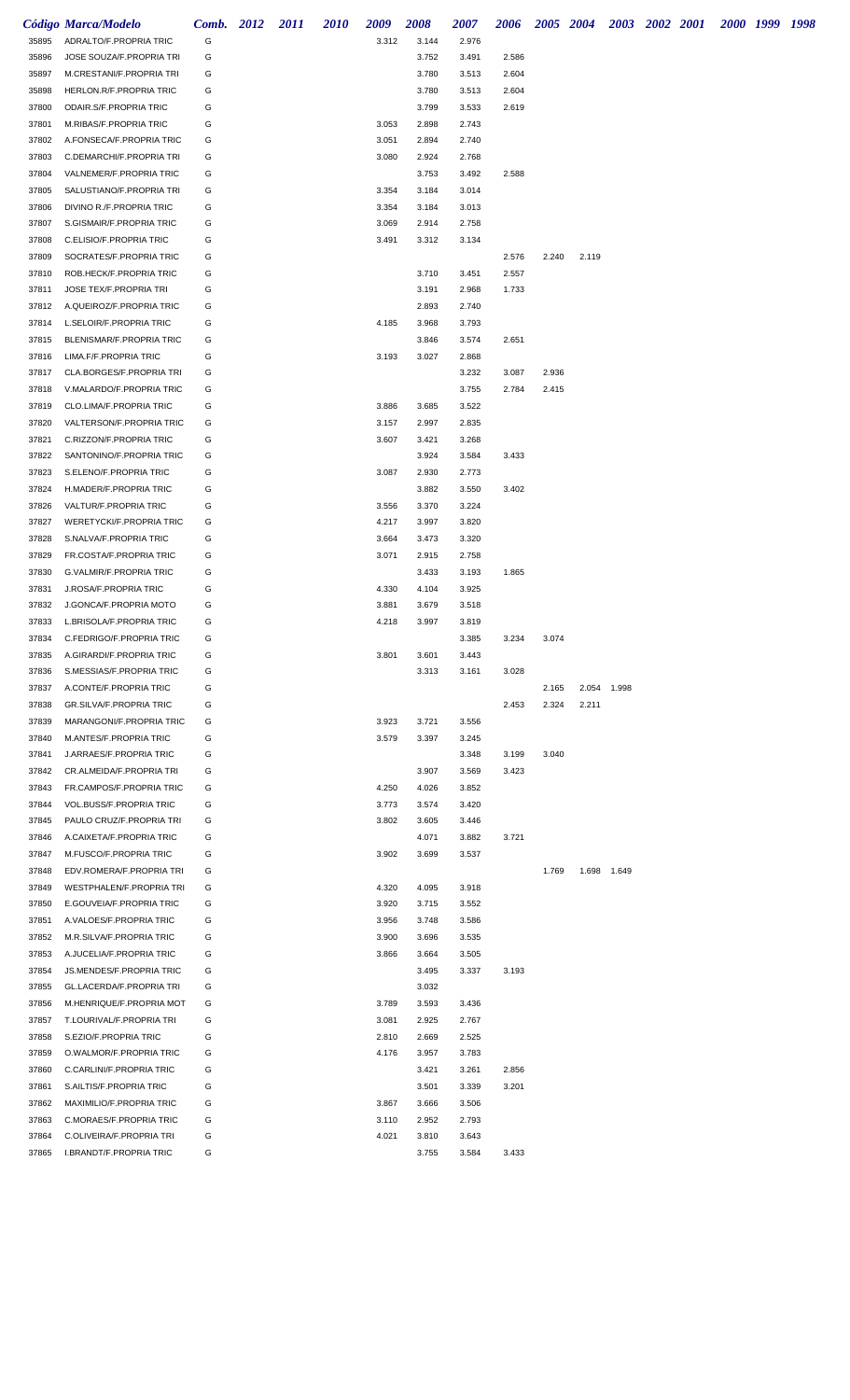|       | Código Marca/Modelo                          | Comb. 2012 |        | 2011   | 2010   | 2009   | 2008   | 2007   | 2006  |       | 2005 2004 | 2003        | 2002 2001 |       |       | 2000 1999 1998 |       |
|-------|----------------------------------------------|------------|--------|--------|--------|--------|--------|--------|-------|-------|-----------|-------------|-----------|-------|-------|----------------|-------|
| 37866 | A.MARCON/F.PROPRIA TRIC                      | G          |        |        |        | 8.662  | 8.210  | 7.851  |       |       |           |             |           |       |       |                |       |
| 37867 | INIVALDO/F.PROPRIA TRIC                      | G          |        |        |        |        |        | 3.152  | 2.424 | 1.759 |           |             |           |       |       |                |       |
| 37868 | HECKMANN1/F.PROPRIA TRIC                     | G          |        |        |        | 3.076  | 2.921  | 2.764  |       |       |           |             |           |       |       |                |       |
| 37869 | S.FABRI/F.PROPRIA TRIC                       | G          |        |        |        | 3.085  | 2.927  | 2.770  |       |       |           |             |           |       |       |                |       |
| 37870 | ADR.SILVA/F.PROPRIA TRIC                     | G          |        |        |        | 3.101  | 2.944  | 2.785  |       |       |           |             |           |       |       |                |       |
| 37871 | RIC.ARAUJO/F.PROPRIA MOT                     | G          |        |        |        | 2.203  | 2.090  | 1.979  |       |       |           |             |           |       |       |                |       |
| 37872 | ROG.GOMES/F.PROPRIA TRIC                     | G          |        |        |        | 4.545  | 4.309  | 4.120  |       |       |           |             |           |       |       |                |       |
| 37873 | JUL.SOUZA/F.PROPRIA TRIC                     | G          |        |        |        |        | 3.142  | 2.923  | 1.706 |       |           |             |           |       |       |                |       |
| 37874 | G.ALVARO/F.PRPPRIA TRIC                      | G          |        |        |        | 3.795  | 3.604  | 3.447  |       |       |           |             |           |       |       |                |       |
| 37875 | EL.SOUZA/F.PROPRIA TRIC                      | G          |        |        |        |        | 3.143  | 2.925  | 1.706 |       |           |             |           |       |       |                |       |
| 37876 | DIO.FUCHS/F.PROPRIA TRIC                     | G          |        |        |        | 2.822  | 2.679  | 2.534  |       |       |           |             |           |       |       |                |       |
| 37877 | R.IVAIR/F.PROPRIA TRIC                       | G          |        |        |        | 2.827  | 2.685  | 2.540  |       |       |           |             |           |       |       |                |       |
| 37878 | HG.ARAUJO/F.PROPRIA TRIC                     | G          |        |        |        | 2.808  | 2.666  | 2.523  |       |       |           |             |           |       |       |                |       |
| 37879 | AR.PACHECO/F.PROPRIA TRI                     | G          |        |        |        | 3.095  | 2.938  | 2.780  |       |       |           |             |           |       |       |                |       |
| 37880 | C.ARI/F.PROPRIA TRIC                         | G          |        |        |        | 3.112  | 2.955  | 2.795  |       |       |           |             |           |       |       |                |       |
| 37881 | LC.ANTUNES/F.PROPRIA TRI                     | G          |        |        |        | 3.065  | 2.911  | 2.755  |       |       |           |             |           |       |       |                |       |
| 37882 | ADROALDO/F.PROPRIA TRIC                      | G          |        |        |        | 3.043  | 2.886  | 2.731  |       |       |           |             |           |       |       |                |       |
| 37883 | PALKOWSKI/F.PROPRIA TRIC                     | G          |        |        |        | 3.032  | 2.877  | 2.723  |       |       |           |             |           |       |       |                |       |
| 37884 | J.FURTADO/F.PROPRIA TRIC                     | G          |        |        |        |        | 3.661  | 3.405  | 1.988 |       |           |             |           |       |       |                |       |
| 37885 | MAR.COSTA/F.PROPRIA TRIC                     | G          |        |        |        | 3.041  | 2.887  | 2.733  |       |       |           |             |           |       |       |                |       |
| 37886 | FRANCISMAR/F.PROPRIA TRI                     | G          |        |        |        |        |        | 3.467  | 2.022 | 1.935 |           |             |           |       |       |                |       |
| 37887 | PA.ARAUJO/F.PROPRIA TRIC                     | G          |        |        |        | 3.058  | 2.903  | 2.747  |       |       |           |             |           |       |       |                |       |
| 37888 | ED.THEISS/F.PROPRIA TRIC                     | G          |        |        |        | 3.051  | 2.895  | 2.738  |       |       |           |             |           |       |       |                |       |
| 37889 | JCN.PANAO/F.PROPRIA TRIC                     | G          |        |        |        | 3.053  | 2.901  | 2.744  |       |       |           |             |           |       |       |                |       |
| 37890 | C.ZELITO/F.PROPRIA TRIC                      | G          |        |        |        | 3.083  | 2.926  | 2.768  |       |       |           |             |           |       |       |                |       |
| 37891 | ME.GOMES/F.PROPRIA TRIC                      | G          |        |        |        | 3.055  | 2.901  | 2.747  |       |       |           |             |           |       |       |                |       |
| 37892 | S.ANIBAL/F.PROPRIA TRIC                      | G          |        |        |        |        |        | 3.495  | 2.039 | 1.950 |           |             |           |       |       |                |       |
| 37893 | SF.MORAIS/F.PROPRIA TRIC                     | G          |        |        |        | 3.091  | 2.934  | 2.775  |       |       |           |             |           |       |       |                |       |
| 37894 | ROB.LEITE/F.PROPRIA TRIC                     | G          |        |        |        |        | 3.097  |        |       |       |           |             |           |       |       |                |       |
| 37895 | FRAN.SOUZA/F.PROPRIA TRI                     | G          |        |        |        |        | 3.048  | 2.907  | 2.786 |       |           |             |           |       |       |                |       |
| 37896 | L.V.FILHO/F.PROPRIA TRIC                     | G          |        |        |        |        | 2.917  |        |       |       |           |             |           |       |       |                |       |
| 37897 | A.AILTIS/F.PROPRIA TRIC                      | G          |        |        |        |        | 3.415  | 3.174  | 1.852 |       |           |             |           |       |       |                |       |
| 37898 | V.FANTINEL/F.PROPRIA TRI                     | G          |        |        |        | 3.077  | 2.922  | 2.764  |       |       |           |             |           |       |       |                |       |
|       |                                              |            |        |        |        |        |        |        |       |       |           |             |           |       |       |                |       |
|       | <b>Fabricante: FASPIDER</b>                  |            |        |        |        |        |        |        |       |       |           |             |           |       |       |                |       |
| 38101 | I/FASPIDER KYNRO KN125 S                     | G          |        |        | 2.867  | 2.670  | 2.302  | 2.202  |       |       |           |             |           |       |       |                |       |
| 38102 | I/FASPIDER KYNRO KN50 S                      | G          |        |        | 2.426  | 2.252  | 2.135  | 2.074  |       |       |           |             |           |       |       |                |       |
|       | <b>Fabricante: FBM</b>                       |            |        |        |        |        |        |        |       |       |           |             |           |       |       |                |       |
| 1899  | <b>FBM</b>                                   | G          |        |        |        |        |        |        |       |       |           |             |           |       |       | 872            | 656   |
| 1901  | FBM/MZ 250 RS                                | G          |        |        |        |        |        |        |       |       |           | 4.813       | 4.565     | 4.431 | 4.131 | 3.904          | 3.721 |
| 1902  | FBM/MZ 250 RSJ                               | G          |        |        |        |        |        |        | 5.369 | 5.108 |           | 4.910 4.814 | 4.566     | 4.431 | 4.132 | 3.905          | 3.720 |
| 1999  | FBM/MZ 250                                   | G          |        |        |        |        |        |        |       |       |           |             |           |       |       | 4.143          | 3.948 |
|       |                                              |            |        |        |        |        |        |        |       |       |           |             |           |       |       |                |       |
|       | <b>Fabricante: FELZA</b>                     |            |        |        |        |        |        |        |       |       |           |             |           |       |       |                |       |
|       | 36100 FELZA/LUG 2.0                          | G          | 30.007 | 28.836 | 25.444 | 22.351 | 19.728 | 17.253 |       |       |           |             |           |       |       |                |       |
|       | <b>Fabricante:</b> FENIX                     |            |        |        |        |        |        |        |       |       |           |             |           |       |       |                |       |
|       | 12900 FENIX/TRICICLO TURISMO                 | G          | 9.114  | 8.681  | 7.453  | 7.024  |        |        |       |       |           |             |           |       |       |                |       |
|       |                                              |            |        |        |        |        |        |        |       |       |           |             |           |       |       |                |       |
| 22457 | <b>Fabricante:</b> FLASH<br>FLASH/MV TEEN 50 | G          | 2.955  | 2.814  |        |        |        |        |       |       |           |             |           |       |       |                |       |
| 22458 | FLASH/MV CITY 150                            | G          | 3.992  | 3.802  |        |        |        |        |       |       |           |             |           |       |       |                |       |
|       |                                              | G          |        |        |        |        |        |        |       |       |           |             |           |       |       |                |       |
| 22459 | FLASH/MV ACTION 150                          |            | 4.096  | 3.902  |        |        |        |        |       |       |           |             |           |       |       |                |       |
| 22460 | FLASH/MV POWER 2000                          | G          | 3.939  | 3.751  |        |        |        |        |       |       |           |             |           |       |       |                |       |
| 22461 | FLASH/MV ING 110                             | G          | 3.106  | 2.959  |        |        |        |        |       |       |           |             |           |       |       |                |       |
|       | <b>Fabricante: FLIGHT</b>                    |            |        |        |        |        |        |        |       |       |           |             |           |       |       |                |       |
| 38600 | I/FLIGHT JS200ZH                             | G          |        |        |        | 7.854  | 7.407  | 7.087  |       |       |           |             |           |       |       |                |       |
| 38601 | I/FLIGHT JS200ZH A                           | G          |        |        |        | 8.147  | 7.689  | 7.349  |       |       |           |             |           |       |       |                |       |
|       |                                              |            |        |        |        |        |        |        |       |       |           |             |           |       |       |                |       |
|       | <b>Fabricante:</b> FONTA                     |            |        |        |        |        |        |        |       |       |           |             |           |       |       |                |       |
|       | 34002 I/FONTA FT125T 3                       | G          |        |        |        |        | 3.222  | 3.123  | 2.976 |       |           |             |           |       |       |                |       |
|       | <b>Fabricante:</b> FOSHAN                    |            |        |        |        |        |        |        |       |       |           |             |           |       |       |                |       |
|       | 14520 I/FOSHAN FT50QT-32 50                  | G          |        |        | 2.441  |        |        |        |       |       |           |             |           |       |       |                |       |
|       |                                              |            |        |        |        |        |        |        |       |       |           |             |           |       |       |                |       |
|       | <b>Fabricante:</b> FOSTI                     |            |        |        |        |        |        |        |       |       |           |             |           |       |       |                |       |
|       | 23801 IMP/FOSTI FT125 A                      | G          |        |        |        |        |        |        |       |       |           | 2.660 2.524 | 2.334     | 2.171 | 1.982 | 1.659          | 1.581 |
|       | <b>Fabricante:</b> FOTON                     |            |        |        |        |        |        |        |       |       |           |             |           |       |       |                |       |
| 20770 | I/FOTON BJ1020V2AV3 S                        | D          |        |        | 44.131 |        |        |        |       |       |           |             |           |       |       |                |       |
|       | 39500 I/FOTON FT200ZH-6                      | G          |        |        | 10.991 |        |        |        |       |       |           |             |           |       |       |                |       |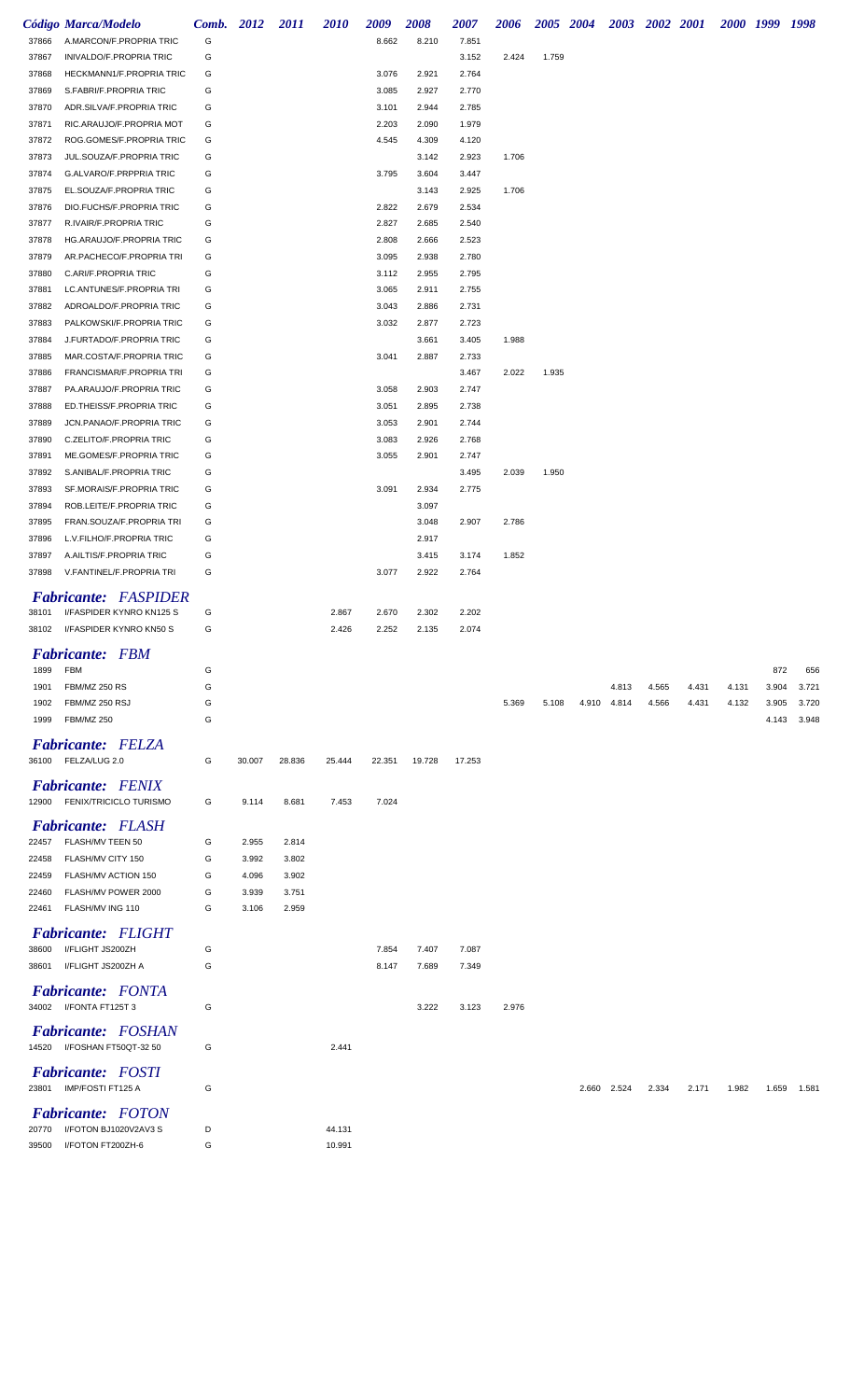|                | Código Marca/Modelo                                         | Comb. 2012 |       | 2011  | 2010   | 2009  | 2008           | 2007           | 2006           | 2005 2004      |                      |             | 2003 2002 2001  |                |                | 2000 1999 | 1998        |
|----------------|-------------------------------------------------------------|------------|-------|-------|--------|-------|----------------|----------------|----------------|----------------|----------------------|-------------|-----------------|----------------|----------------|-----------|-------------|
|                | <b>Fabricante: FUTONG</b>                                   |            |       |       |        |       |                |                |                |                |                      |             |                 |                |                |           |             |
| 33900          | I/FUTONG FT1252                                             | G          |       |       |        | 3.157 | 2.995          | 2.863          |                |                |                      |             |                 |                |                |           |             |
| 33901          | I/FUTONG FT150 2                                            | G          |       |       |        | 3.827 | 3.557          | 3.401          |                |                |                      |             |                 |                |                |           |             |
| 33902          | I/FUTONG FT150T 4                                           | G          |       |       |        | 5.232 | 4.991          | 4.772          |                |                |                      |             |                 |                |                |           |             |
| 33903          | I/FUTONG FT200GY 2                                          | G          |       |       |        | 4.180 | 3.969          | 3.722          |                |                |                      |             |                 |                |                |           |             |
|                | Fabricante: FUXING                                          |            |       |       |        |       |                |                |                |                |                      |             |                 |                |                |           |             |
| 35900          | I/FUXING HAOBAO HB 110-3                                    | G          |       |       |        | 2.418 | 2.293          | 2.097          | 2.009          |                |                      |             |                 |                |                |           |             |
| 35901          | I/FUXING HAOBAO HB 150T                                     | G          |       |       |        |       | 3.573          | 3.215          | 3.120          |                |                      |             |                 |                |                |           |             |
|                | <b>Fabricante:</b> FYM                                      |            |       |       |        |       |                |                |                |                |                      |             |                 |                |                |           |             |
| 32300          | I/FYM FY1503                                                | G          |       |       |        | 2.869 | 2.768          | 2.618          | 2.460          | 2.351          |                      |             |                 |                |                |           |             |
| 32301          | I/FYM FY250                                                 | G          |       |       | 6.868  | 6.482 | 5.393          | 5.199          | 4.883          | 4.737          |                      |             |                 |                |                |           |             |
| 32302          | I/FYM FY125 20                                              | G          |       |       |        |       | 5.541          | 4.662          | 4.410          | 4.265          |                      |             |                 |                |                |           |             |
| 32303<br>32304 | I/FYM FY125T 15<br>I/FYM FY125 19                           | G<br>G     |       |       |        | 2.540 | 2.451          | 2.494<br>2.340 | 2.345<br>2.228 | 2.156<br>2.121 |                      |             |                 |                |                |           |             |
| 32305          | I/FYM FY100 10A                                             | G          |       |       |        | 2.240 | 1.951          | 1.889          | 1.795          | 1.737          |                      |             |                 |                |                |           |             |
| 32307          | I/FYM FY125Y3                                               | G          |       |       |        |       | 5.231          | 4.783          | 4.561          |                |                      |             |                 |                |                |           |             |
| 32308          | I/FYM FY150T 18                                             | G          |       |       |        | 3.141 | 3.002          | 2.835          | 2.716          |                |                      |             |                 |                |                |           |             |
| 32310          | I/FYM FY125T-13A                                            | G          |       | 5.124 |        |       |                |                |                |                |                      |             |                 |                |                |           |             |
|                | Fabricante: GANGTIAN                                        |            |       |       |        |       |                |                |                |                |                      |             |                 |                |                |           |             |
| 2011           | HONDA/BIZ 100 KS                                            | G          | 3.872 |       |        |       |                |                |                |                |                      |             |                 |                |                |           |             |
| 26401          | I/GANGTIAN GT100 H                                          | G          |       |       |        |       |                |                | 1.708          | 1.611          |                      | 1.553 1.514 | 1.471           | 1.408          | 1.212          | 1.145     | 1.058       |
| 26402          | I/GANGTIAN GT100 KS                                         | G          |       |       |        |       |                |                |                |                |                      |             |                 |                | 1.176          |           | 1.111 1.027 |
|                | <b>Fabricante: GARINNI</b>                                  |            |       |       |        |       |                |                |                |                |                      |             |                 |                |                |           |             |
| 30105          | BRAMONT/GARINI GR125 T3                                     | G          |       |       |        |       | 3.287          | 3.187          | 3.038          | 2.797          |                      |             |                 |                |                |           |             |
| 31000          | BRAMONT/GARINI GR150 T3                                     | G          |       |       |        |       | 3.900          | 3.422          | 3.295          | 3.136          |                      |             |                 |                |                |           |             |
| 31001          | BRAMONT/GARINI GR150 U                                      | G          |       |       |        |       | 2.812          | 2.732          | 2.544          | 2.378          |                      |             |                 |                |                |           |             |
| 31002          | BRAMONT/GARINI GR125 Z                                      | G          |       |       |        |       | 2.954          | 2.811          | 2.662          | 2.466          |                      |             |                 |                |                |           |             |
| 31003          | BRAMONT/GARINI GR08 T4                                      | G          |       |       |        |       | 2.760          | 2.601          | 2.410          | 2.246          |                      |             |                 |                |                |           |             |
| 31004<br>31031 | BRAMONT/GARINI GR150 P<br>BRAMONT/GARINI GR125 U2           | G<br>G     |       |       |        | 2.673 | 4.068<br>2.525 | 3.568<br>2.218 | 3.436<br>2.120 | 3.240          |                      |             |                 |                |                |           |             |
| 37600          | GARINNI/GR125 T3                                            | G          |       |       | 3.739  | 3.534 | 3.243          | 3.091          |                |                |                      |             |                 |                |                |           |             |
| 37601          | GARINNI/GR125 Z                                             | G          |       |       | 3.370  | 3.269 | 2.914          | 2.729          |                |                |                      |             |                 |                |                |           |             |
| 37602          | GARINNI/GR125 S                                             | G          |       |       | 2.848  | 2.762 | 2.497          | 2.348          |                |                |                      |             |                 |                |                |           |             |
| 37603          | GARINNI/GR250 T3                                            | G          |       |       | 10.296 | 9.706 | 8.910          | 8.288          |                |                |                      |             |                 |                |                |           |             |
| 37604          | GARINNI/GR125 ST                                            | G          | 3.353 | 3.194 | 3.158  | 3.063 | 2.766          | 2.602          |                |                |                      |             |                 |                |                |           |             |
| 37605          | GARINNI/GR150 ST                                            | G          | 3.977 | 3.787 | 3.617  | 3.414 | 3.109          | 2.914          |                |                |                      |             |                 |                |                |           |             |
| 37606          | GARINNI/GR150 TI                                            | G          |       |       | 4.580  | 4.272 | 3.873          | 3.346          |                |                |                      |             |                 |                |                |           |             |
| 37607          | GARINNI/GR125 SD                                            | G          |       |       | 2.643  | 2.503 |                |                |                |                |                      |             |                 |                |                |           |             |
|                | <b>Fabricante: GAS GAS</b>                                  |            |       |       |        |       |                |                |                |                |                      |             |                 |                |                |           |             |
| 26601          | I/GAS GAS ENDUCROSS 250                                     | G          |       |       |        |       |                |                |                |                |                      |             | 10.286          | 9.429          | 7.914          | 7.197     |             |
| 26602<br>26603 | I/GAS GAS ENDUCROSS 300<br>I/GAS GAS ENDUCROSS 200          | G<br>G     |       |       |        |       |                |                |                |                |                      | 11.432      | 10.740<br>9.754 | 9.995<br>8.766 | 8.521<br>7.354 | 7.692     |             |
| 27500          | GAS GAS/ENDUCROSS 250                                       | G          |       |       |        |       | 15.902         | 13.964         | 13.085         |                | 12.466 11.566 10.690 |             | 10.207          | 9.361          |                |           |             |
| 27501          | GAS GAS/EC 400 FSE                                          | G          |       |       |        |       |                |                |                |                |                      | 14.382      | 13.370          | 12.703         |                |           |             |
| 27502          | GAS GAS/ENDUCROSS EC 450                                    | G          |       |       |        |       | 19.708         | 18.096         | 16.615         | 14.791         | 13.861               |             |                 |                |                |           |             |
|                | <b>Fabricante: GILERA</b>                                   |            |       |       |        |       |                |                |                |                |                      |             |                 |                |                |           |             |
|                | 5002 I/GILERA NEXUS 500                                     | G          |       |       |        |       | 17.763         | 16.412         | 16.014         |                |                      |             |                 |                |                |           |             |
|                |                                                             |            |       |       |        |       |                |                |                |                |                      |             |                 |                |                |           |             |
| 34501          | <b>Fabricante: GLOBALSTRONG</b><br>I/GLOBALSTRONG GSC03 CHP | G          |       |       |        |       |                | 3.127          |                |                |                      |             |                 |                |                |           |             |
| 35212          | I/GLOBALSTRONG BP200 WC                                     | G          |       |       |        |       | 8.923          | 8.476          | 8.196          |                |                      |             |                 |                |                |           |             |
| 35213          | I/GLOBALSTRONG KC119 WC                                     | G          |       |       |        |       |                | 7.509          |                |                |                      |             |                 |                |                |           |             |
|                | <b>Fabricante: GUANGYU</b>                                  |            |       |       |        |       |                |                |                |                |                      |             |                 |                |                |           |             |
|                | 11901 I/GUANGYU KAMAX 150                                   | G          |       |       | 6.446  |       |                |                |                |                |                      |             |                 |                |                |           |             |
|                |                                                             |            |       |       |        |       |                |                |                |                |                      |             |                 |                |                |           |             |
| 36200          | <b>Fabricante: GUANGZHOU</b><br>I/GUANGZHOU FMM125T 26A     | G          |       |       |        |       | 2.593          | 2.319          | 2.244          |                |                      |             |                 |                |                |           |             |
| 36201          | I/GUANGZHOU FMM110 2EEC                                     | G          |       |       |        |       | 1.902          | 1.836          | 1.773          |                |                      |             |                 |                |                |           |             |
| 36202          | I/GUANGZHOU FMM125T 28                                      | G          |       |       |        |       | 2.559          | 2.290          | 2.215          |                |                      |             |                 |                |                |           |             |
|                |                                                             |            |       |       |        |       |                |                |                |                |                      |             |                 |                |                |           |             |
| 35700          | <b>Fabricante: GUOWEI</b><br>I/GUOWEI OMOTO HTR150          | G          |       |       |        |       | 5.327          | 5.132          | 4.654          |                |                      |             |                 |                |                |           |             |
| 35701          | I/GUOWEI OMOTO HT150 R                                      | G          |       |       |        |       | 3.263          | 3.070          | 2.934          |                |                      |             |                 |                |                |           |             |
|                |                                                             |            |       |       |        |       |                |                |                |                |                      |             |                 |                |                |           |             |
| 28203          | <b>Fabricante: GUZZI</b><br>I/GUZZI CALIFORNIA SPORT        | G          |       |       |        |       |                |                |                |                |                      |             | 25.244          | 22.475         | 18.705         |           |             |
| 28204          | I/GUZZI CALIF. SPORT JAC                                    | G          |       |       |        |       |                |                |                |                |                      |             | 21.004          | 19.642         | 18.534         |           |             |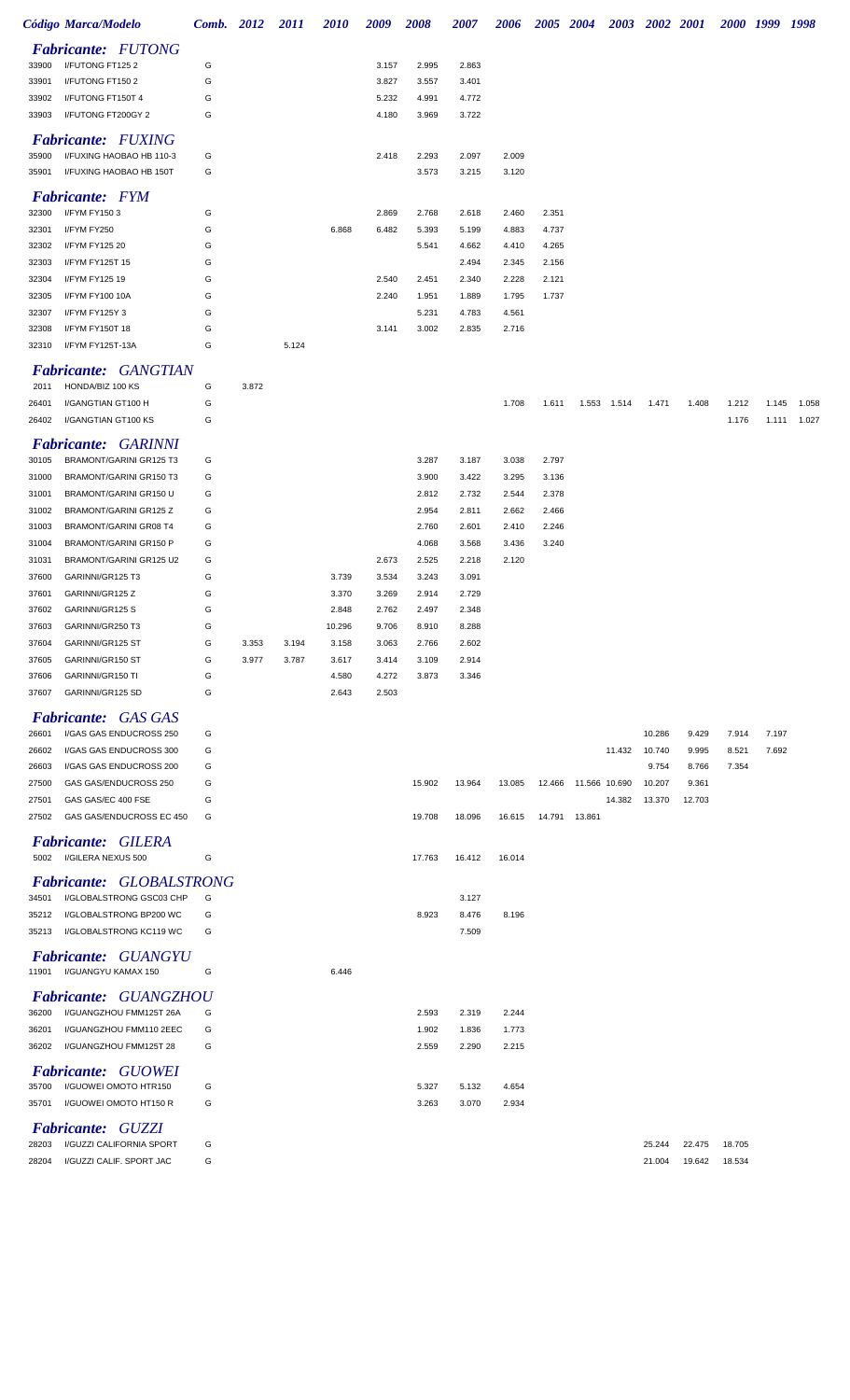| 28205 | Código Marca/Modelo<br>I/GUZZI CALIF, SPORT SPE | Comb.<br>G | 2012  | <i>2011</i> | <b>2010</b> | 2009  | 2008  | 2007  | 2006  | 2005 | 2004 | 2003 | <b>2002</b><br>25.623 | <b>2001</b><br>22.808 | <i>2000</i><br>18.975 | 1999 | 1998 |
|-------|-------------------------------------------------|------------|-------|-------------|-------------|-------|-------|-------|-------|------|------|------|-----------------------|-----------------------|-----------------------|------|------|
|       | <b>Fabricante: HAOBAO</b>                       |            |       |             |             |       |       |       |       |      |      |      |                       |                       |                       |      |      |
| 35300 | HAOBAO/HB 110-3                                 | G          | 3.268 | 3.113       | 2.672       | 2.516 | 2.202 | 2.126 | 2.094 |      |      |      |                       |                       |                       |      |      |
| 35301 | HAOBAO/HB 125-9                                 | G          | 4.162 | 3.964       | 3.400       | 3.203 | 2.641 | 2.536 | 2.524 |      |      |      |                       |                       |                       |      |      |
| 35302 | HAOBAO/HB 150-T                                 | G          | 4.589 | 4.371       | 3.748       | 3.536 | 3.106 | 2.993 | 2.979 |      |      |      |                       |                       |                       |      |      |
| 35303 | HAOBAO/HB 150                                   | G          | 4.423 | 4.213       | 3.614       | 3.410 | 2.993 | 2.814 |       |      |      |      |                       |                       |                       |      |      |
| 35304 | HAOBAO/HB50Q                                    | G          | 2.859 | 2.724       | 2.575       |       |       |       |       |      |      |      |                       |                       |                       |      |      |
|       | <b>Fabricante: HAOJIN</b>                       |            |       |             |             |       |       |       |       |      |      |      |                       |                       |                       |      |      |
| 35500 | I/HAOJIN HJ1259                                 | G          |       |             |             |       | 2.890 | 2.704 | 2.627 |      |      |      |                       |                       |                       |      |      |
| 35501 | I/HAOJIN HJ1108                                 | G          |       |             |             |       | 2.378 | 2.267 | 2.193 |      |      |      |                       |                       |                       |      |      |
| 35502 | I/HAOJIN HJ100T A                               | G          |       |             |             |       | 2.174 | 2.098 | 2.026 |      |      |      |                       |                       |                       |      |      |
| 35503 | I/HAOJIN HJ125 7B                               | G          |       |             |             | 3.313 | 3.140 | 2.888 | 2.767 |      |      |      |                       |                       |                       |      |      |
| 36710 | I/HAOJIAN BRAVAX BX150                          | G          |       | 3.747       |             |       |       |       |       |      |      |      |                       |                       |                       |      |      |
| 36711 | <b>I/HAOJIAN BRAVAX BX125</b>                   | G          |       | 3.576       |             |       |       |       |       |      |      |      |                       |                       |                       |      |      |

## *Fabricante: HARLEY-DAVIDSON*

| 4700 | I/H.DAVIDSON MRE CGPI                     | G      |        |        | 17.096 |        |        | 15.261 | 14.757 14.196 | 13.573 | 13.235 | 12.586 | 11.990 11.491 |        |
|------|-------------------------------------------|--------|--------|--------|--------|--------|--------|--------|---------------|--------|--------|--------|---------------|--------|
| 4701 | IMP/H.DAVIDSON FXSTC SC                   | G      |        |        |        |        |        |        |               |        |        |        | 20.877 20.147 |        |
| 4702 | IMP/H.DAVIDSON FXSTS SS                   | G      |        |        |        |        |        |        |               |        | 33.927 | 29.125 | 27.825 26.636 |        |
| 4704 | IMP/H.DAVIDSON FXDS DRC                   | G      |        |        |        |        |        |        |               |        |        |        |               | 21.284 |
| 4705 | IMP/H.DAVIDSON FXDWG DWG                  | G      |        |        |        |        |        |        |               |        |        | 34.271 | 24.184 22.052 |        |
| 4706 | IMP/H.DAVIDSON FXD DSG                    | G      |        |        |        |        |        |        |               |        | 28.122 | 24.189 | 20.908 19.354 |        |
| 4707 | IMP/H.DAVIDSON FXDL DR                    | G      |        |        |        |        |        |        |               |        |        |        | 28.948 21.409 |        |
| 4708 | IMP/H.DAVIDSON FLHTCU UG                  | G      |        |        |        |        |        |        |               |        | 33.353 | 30.958 | 27.209 25.830 |        |
| 4709 | IMP/H.DAVIDSON FLHR EGRK                  | G      |        |        |        |        |        |        |               |        |        |        | 21.951 21.076 |        |
| 4710 | IMP/H.DAVIDSON FLHT EG                    | G      |        |        |        |        |        |        |               |        |        |        | 24.835 21.465 |        |
| 4711 | IMP/H.DAVIDSON FLSTF FB                   | G      |        |        |        |        |        |        |               |        |        | 21.657 | 20.676 19.946 |        |
| 4712 | IMP/H.DAVIDSON FLSTC HSC                  | G      |        |        |        |        |        |        |               | 23.175 | 22.572 | 21.619 | 20.641 19.921 |        |
| 4713 | IMP/H.DAVIDSON FLSTN HSS                  | G      |        |        |        |        |        |        |               |        |        |        |               | 21.255 |
| 4714 | IMP/H.DAVIDSON XLH S883                   | G      |        |        |        |        |        |        |               |        |        | 12.182 | 11.646 11.219 |        |
| 4715 | IMP/H.DAVIDSON XLH S883H                  | G      |        |        |        |        |        |        |               |        |        | 15.329 | 14.680 13.978 |        |
| 4716 | IMP/H.DAVIDSON XLH 1200S                  | G      |        |        |        |        |        |        |               |        |        |        | 20.690 18.747 |        |
| 4717 | IMP/H DAVIDSON FLSTS HS                   | G      |        |        |        |        |        |        |               |        |        | 29.136 | 27.809 26.632 |        |
| 4718 | IMP/H.DAVIDSON XL 1200 S                  | G      |        |        |        |        |        |        |               |        |        | 19.768 | 18.939        | 18.331 |
| 4719 | IMP/H.DAVIDSON FLHRCI                     | G      |        |        |        |        |        |        |               |        | 33.137 | 30.227 | 26.475 25.127 |        |
| 4720 | IMP/H.DAVIDSON FLHP.                      | G      |        | 35.269 | 34.757 | 32.648 | 31.498 | 30.337 | 28.819 26.910 | 25.895 | 24.635 | 23.375 | 16.798        | 16.047 |
| 4721 | IMP/H.DAVIDSON XLH 1200                   | G      |        |        |        |        |        |        |               |        |        |        | 20.528 16.951 |        |
| 4722 | IMP/H.DAVIDSON XL 1200 C                  | G      |        |        |        |        |        |        |               |        |        |        | 20.997 19.305 |        |
| 4723 | IMP/H.DAVIDSON FXSTB                      | G      |        |        |        |        |        |        |               |        |        |        | 21.641 20.801 |        |
| 4724 | I/H.DAVIDSON FXD WG Z                     | G      |        |        |        |        |        |        |               |        |        | 25.641 | 23.565 21.794 |        |
| 4725 | I/H.DAVIDSON FXD XZ                       | G      |        |        |        |        |        |        |               |        |        |        | 21.353 19.652 |        |
| 4726 | I/H.DAVIDSON FXD Z                        | G      |        |        |        |        |        |        |               |        |        | 22.614 | 20.264 19.071 |        |
| 4727 | I/H.DAVIDSON FLHRCI Z                     | G      |        |        |        |        |        |        |               |        |        |        | 21.282 19.356 |        |
| 4728 | I/H.DAVIDSON XLH 883                      | G      |        |        |        |        |        |        | 14.571 13.994 | 13.533 | 13.209 | 12.623 | 12.072 11.626 |        |
| 4729 | I/H.DAVIDSON XLH 883 C                    | G      |        |        |        |        |        |        |               |        | 15.628 | 14.859 | 14.222 13.549 |        |
| 4730 | I/H.DAVIDSON FLHTCUI                      | G      |        |        |        |        |        |        |               | 29.933 | 29.231 | 27.083 | 25.760        |        |
| 4731 | I/H.DAVIDSON VRSCA                        | G      |        |        |        | 38.184 | 36.106 | 34.595 | 32.311 31.200 | 29.366 | 26.054 |        |               |        |
| 4732 | I/H.DAVIDSON XL 883 C                     | G      |        |        | 20.750 | 18.975 | 18.337 | 17.663 | 16.781 15.802 | 14.626 |        |        |               |        |
| 4733 | I/H.DAVIDSON XL 883                       | G      |        |        | 17.715 | 16.765 | 16.252 | 15.673 | 15.032 14.443 | 13.962 |        |        |               |        |
| 4734 | I/H.DAVIDSON VRSCB                        | G      |        |        |        |        | 42.454 | 39.778 | 38.160 34.880 | 33.585 |        |        |               |        |
| 4735 | I/H.DAVIDSON XL 883L                      | G      |        |        |        | 16.358 | 15.861 | 15.299 | 14.676        |        |        |        |               |        |
| 4736 | I/H.DAVIDSON FLHTCSE                      | G      |        |        |        |        | 60.990 | 57.265 | 55.099        |        |        |        |               |        |
| 4737 | I/H.DAVIDSON FLSTFSE                      | G      |        |        |        |        | 55.668 | 48.962 | 46.273        |        |        |        |               |        |
| 4738 | I/H.DAVIDSON VRSCSE                       | G      |        |        |        | 48.114 | 45.675 | 43.339 | 40.515        |        |        |        |               |        |
| 4739 | I/H.DAVIDSON VRSCR                        | G      |        |        | 35.290 | 30.734 | 29.641 |        | 25.258 23.967 |        |        |        |               |        |
| 4740 | I/H.DAVIDSON XL 883R                      | G      |        |        | 18.878 | 17.522 | 16.924 |        | 15.730 14.445 |        |        |        |               |        |
| 4741 | I/H.DAVIDSON VTP                          | G      |        |        |        |        |        |        |               |        |        |        |               | 11.678 |
| 4742 | I/H.DAVIDSON FLHTCUSE                     | G      |        |        |        |        | 64.324 |        | 57.390 55.233 |        |        |        |               |        |
| 4743 | I/H.DAVIDSON FXSTSSE                      | G      |        |        | 66.130 | 61.623 | 59.237 |        |               |        |        |        |               |        |
| 4744 | I/H.DAVIDSON FLHRSE3                      | G      |        |        |        | 62.334 | 59.449 | 55.769 |               |        |        |        |               |        |
| 4745 | I/H.DAVIDSON FLHTCUSE2                    | G      |        |        |        |        | 68.177 | 64.842 |               |        |        |        |               |        |
| 4746 |                                           | G      |        | 27.547 |        |        | 23.395 | 22.312 |               |        |        |        |               |        |
|      | I/H.DAVIDSON VRSCAW                       |        |        |        | 26.936 | 24.661 |        |        |               |        |        |        |               |        |
| 4747 | I/H.DAVIDSON VRSCDX<br>I/H.DAVIDSON VRSCD | G<br>G | 43.622 | 41.993 | 41.542 | 39.711 | 37.380 |        |               |        |        |        |               |        |
| 4748 |                                           | G      |        |        | 45.563 | 43.366 | 40.782 |        |               |        |        |        |               |        |
| 4749 | I/H.DAVIDSON VRSCX                        | G      |        |        | 52.722 | 49.435 | 45.258 |        |               |        |        |        |               |        |
| 4750 | I/H.DAVIDSON FXST                         |        |        |        |        | 25.134 | 24.398 | 23.645 |               |        |        |        |               |        |
| 4754 | I/H.DAVIDSON VRSCAWA                      | G      |        | 44.450 | 43.390 | 39.493 | 37.309 |        |               |        |        |        |               |        |
| 4755 | I/H.DAVIDSON FXSTSSE2                     | G      |        |        | 29.665 | 27.531 | 26.516 |        |               |        |        |        |               |        |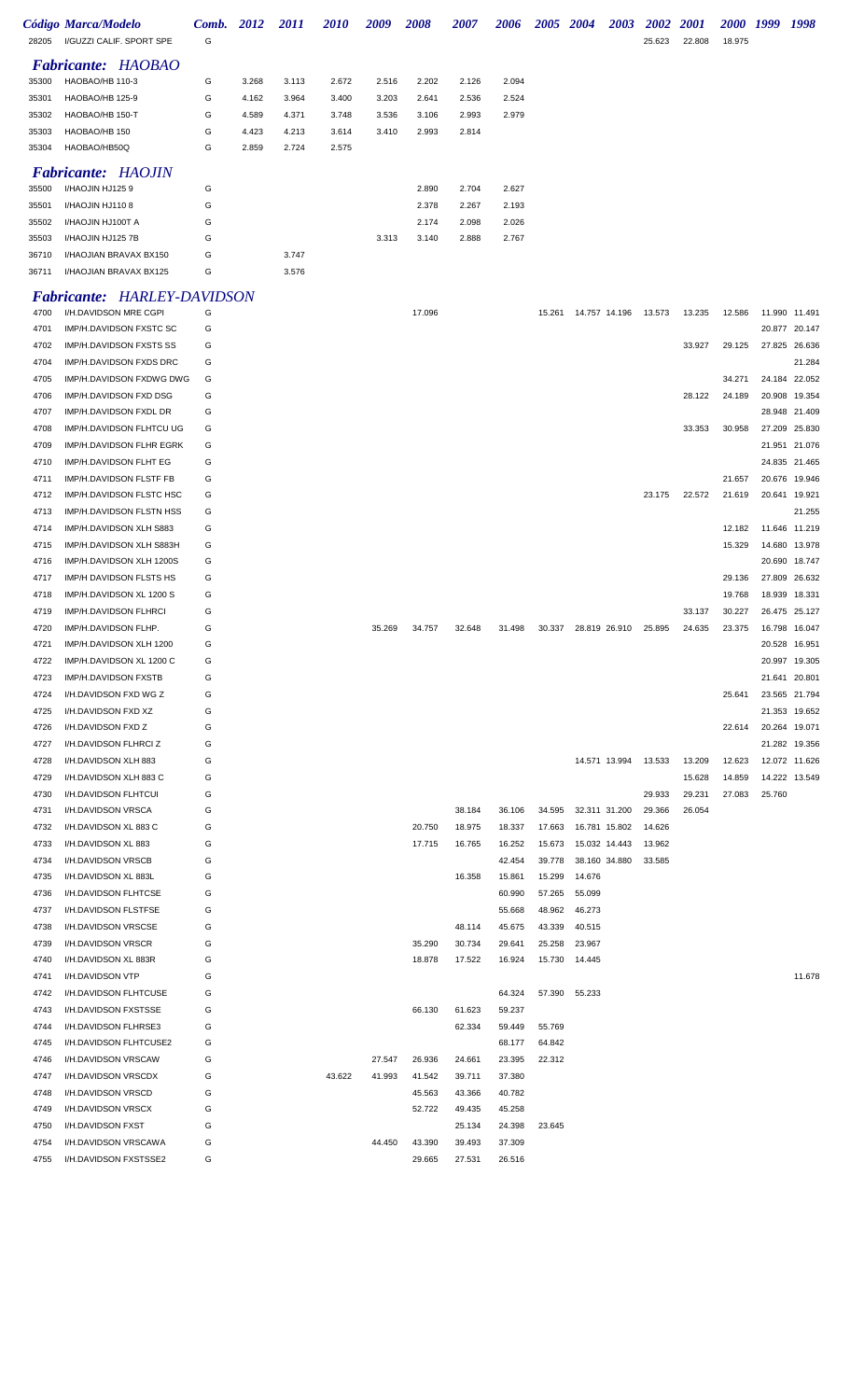|       | Código Marca/Modelo            | Comb. 2012 |        | <i>2011</i> | <i>2010</i> | 2009   | 2008   | <i><b>2007</b></i> | 2006   |        | 2005 2004     |               | 2003 2002 2001 |        |        | 2000 1999 1998 |               |
|-------|--------------------------------|------------|--------|-------------|-------------|--------|--------|--------------------|--------|--------|---------------|---------------|----------------|--------|--------|----------------|---------------|
| 4756  | I/H.DAVIDSON FXDC              | G          |        |             |             |        | 24.352 | 21.576             | 20.663 |        |               |               |                |        |        |                |               |
| 4757  | I/H.DAVIDSON FXD               | G          |        |             |             |        | 25.653 | 22.769             | 21.817 |        |               |               |                |        |        |                |               |
| 4758  | I/H.DAVIDSON FLHTCUSE3         | G          |        |             | 80.388      | 75.916 | 70.946 | 66.683             | 64.324 |        |               |               |                |        |        |                |               |
| 4759  | I/H.DAVIDSON FLHRSE4           | G          |        |             |             |        | 72.937 | 68.936             | 63.787 |        |               |               |                |        |        |                |               |
| 4760  | I/H.DAVIDSON VRSCDXA           | G          |        |             |             | 46.356 | 45.845 | 43.832             | 41.283 |        |               |               |                |        |        |                |               |
| 4762  | I/H.DAVIDSON FLHTCUSE4         | G          |        |             |             | 76.073 | 70.946 | 66.683             |        |        |               |               |                |        |        |                |               |
| 4763  | I/H.DAVIDSON VRSCF             | G          |        |             |             | 38.829 | 37.365 | 34.974             |        |        |               |               |                |        |        |                |               |
| 4764  | I/H.DAVIDSON XL1200N           | G          |        |             |             |        | 22.719 | 21.459             | 20.557 |        |               |               |                |        |        |                |               |
| 4766  | I/H.DAVIDSON VRSC V-ROD        | G          | 69.861 | 66.534      | 54.543      | 51.574 | 50.260 |                    |        |        |               |               |                |        |        |                |               |
| 4767  | I/H.DAVIDSON FXCWC             | G          | 47.664 | 45.395      | 37.169      | 35.557 | 35.118 |                    |        |        |               |               |                |        |        |                |               |
| 4768  | I/H.DAVIDSON XL883N            | G          |        |             | 21.848      | 20.743 | 20.335 |                    |        |        |               |               |                |        |        |                |               |
| 4769  | I/H.DAVIDSON FLSTFB            | G          |        |             | 33.180      | 31.634 | 31.397 |                    |        |        |               |               |                |        |        |                |               |
| 4770  | I/H.DAVIDSON XR 1200X          | G          |        |             |             | 26.157 |        |                    |        |        |               |               |                |        |        |                |               |
| 4771  | I/H.DAVIDSON FLHXSE            | G          |        |             | 22.686      | 21.684 | 21.451 |                    |        |        |               |               |                |        |        |                |               |
| 4774  | HARLEY DAVIDSON/FLSTN          | G          |        |             |             |        | 33.843 |                    |        |        |               |               |                |        |        |                |               |
| 4776  | HARLEY DAVIDSON/FLSTF          | G          | 40.068 | 37.337      | 34.362      | 32.300 | 30.055 | 28.680             | 27.764 |        |               |               |                |        |        |                |               |
| 4777  | I/H.DAVIDSON FLHTCUSE5         | G          |        |             | 82.380      | 78.788 | 70.946 |                    |        |        |               |               |                |        |        |                |               |
| 4778  | I/H.DAVIDSON FLSTSE            | G          |        |             | 35.066      | 33.591 | 33.172 |                    |        |        |               |               |                |        |        |                |               |
| 4779  | HARLEY DAVIDSON/VRSCF          | G          | 44.925 | 41.402      | 39.739      | 38.829 |        |                    |        |        |               |               |                |        |        |                |               |
| 4780  | HARLEY DAVIDSON/VRSCDX         | G          | 64.722 | 61.641      | 50.484      | 48.591 |        |                    |        |        |               |               |                |        |        |                |               |
| 4781  | HARLEY DAVIDSON/FLSTFB         | G          | 43.351 | 41.287      | 34.095      | 31.525 |        |                    |        |        |               |               |                |        |        |                |               |
| 4785  | I/H.DAVIDSON IRON 883          | G          |        |             | 23.806      |        |        |                    |        |        |               |               |                |        |        |                |               |
| 4791  | I/H.DAVIDSON RKING CLASS       | G          |        |             | 44.920      |        |        |                    |        |        |               |               |                |        |        |                |               |
| 4792  | HARLEY DAVIDSON/VRSCDX A       | G          | 47.041 | 44.801      |             |        |        |                    |        |        |               |               |                |        |        |                |               |
| 4793  | I/H.DAVIDSON FLHTCUSE7         | G          | 51.612 |             |             |        |        |                    |        |        |               |               |                |        |        |                |               |
| 4799  | IMP/H.DAVIDSON                 | G          |        |             |             |        |        |                    |        |        |               |               |                | 12.878 | 12.255 |                | 11.667 11.181 |
| 4993  | HARLEY DAVIDSON/FXDF           | G          | 34.859 | 33.017      |             |        |        |                    |        |        |               |               |                |        |        |                |               |
| 4994  | <b>HARLEY DAVIDSON/FXS</b>     | G          | 37.714 | 36.393      |             |        |        |                    |        |        |               |               |                |        |        |                |               |
| 11201 | HARLEY/DAVIDSON FXSTB          | G          |        |             |             | 33.171 | 31.404 | 29.160             | 28.091 | 26.928 |               | 25.838 24.682 | 23.446         | 22.991 | 21.760 |                | 20.799 19.985 |
| 11202 | HARLEY/DAVIDSON FLSTF          | G          | 40.265 | 38.348      | 31.205      | 29.813 | 29.562 | 28.205             | 27.313 | 26.517 |               | 25.097 24.219 | 23.308         | 22.716 | 21.747 |                | 20.769 20.038 |
| 11203 | HARLEY/DAVIDSON FLSTF Y        | G          |        |             |             |        |        |                    |        |        |               | 24.016        | 23.098         | 22.506 | 21.564 |                | 20.581 19.861 |
| 11204 | <b>HARLEY/DAVIDSON FXST Y</b>  | G          |        |             |             |        |        |                    |        |        |               | 20.480        | 19.581         | 19.184 | 18.191 | 17.415         |               |
| 11205 | HARLEY/DAVIDSON FXSTB Y        | G          |        |             |             |        |        |                    |        |        |               | 26.075        | 24.599         | 24.038 | 22.751 |                | 21.751 20.902 |
| 11206 | <b>HARLEY/DAVIDSON FXSTD Y</b> | G          |        |             |             |        |        |                    |        |        |               | 25.877        | 24.750         | 23.946 | 21.777 | 18.098         |               |
| 11207 | HARLEY/DAVIDSON FLSTC Y        | G          |        |             |             |        |        |                    |        |        |               | 25.910        | 24.874         | 23.913 | 22.748 |                | 21.327 20.523 |
| 11208 | <b>HARLEY DAVID/FLHRCI</b>     | G          |        |             |             |        |        | 32.632             | 31.476 | 30.323 |               | 28.789 26.877 | 25.883         | 24.620 | 23.360 | 22.325         |               |
| 11209 | HARLEY DAVID/FLHT              | G          |        |             |             |        |        |                    |        |        |               | 30.999        | 27.788         | 25.924 | 23.860 | 21.080         |               |
| 11210 | HARLEY DAVIDSON/FLSTFI         | G          |        |             |             |        |        | 28.065             | 27.181 | 26.393 |               | 24.976 24.103 | 23.200         | 22.593 |        |                |               |
| 11211 | HARLEY DAVIDSON/FLHTC          | G          |        |             | 41.131      | 36.579 | 35.903 | 30.253             | 29.253 | 28.263 |               | 27.091 25.829 | 24.764         | 23.657 | 21.941 |                | 21.015 20.111 |
| 11212 | HARLEY DAVIDSON/FLSTCI         | G          |        |             |             |        |        | 29.689             | 28.681 | 27.617 |               | 26.655 25.632 | 24.599         | 23.665 |        |                |               |
| 11213 | HARLEY DAVIDSON/FXSTI          | G          |        |             |             |        |        |                    | 25.291 | 23.965 |               | 22.575 21.775 | 20.820         |        |        |                |               |
| 11214 | HARLEY DAVIDSON/FXSTDI         | G          |        |             |             |        |        |                    | 30.869 | 28.332 | 27.127 26.151 |               | 25.017         |        |        |                |               |
| 11215 | HARLEY DAVIDSON/FLHTCUI        | G          |        |             |             |        |        | 37.268             | 34.839 | 33.494 |               | 32.180 31.164 | 29.886         |        |        |                |               |
| 11216 | HARLEY DAVIDSON/FXSTBI         | G          |        |             |             |        |        | 29.582             | 28.508 | 27.322 |               | 26.228 25.318 |                |        |        |                |               |
| 11217 | HARLEY DAVIDSON/FLHRSI         | G          |        |             |             |        |        | 33.383             | 32.210 | 31.016 |               | 29.459 27.508 | 26.469         |        |        |                |               |
| 11218 | I/H.DAVIDSON FLHPI             | G          |        |             |             |        |        |                    |        | 28.948 |               | 27.707 26.074 |                |        |        |                |               |
| 11219 | HARLEY DAVIDSON/FLHTCI         | G          |        |             |             |        |        | 30.870             | 29.846 | 28.824 |               | 27.613 26.348 |                |        |        |                |               |
| 11220 | HARLEY DAVIDSON/XL 883         | G          |        |             |             | 20.179 | 18.788 | 17.826             | 16.982 |        |               |               |                |        |        |                |               |
| 11222 | HARLEY DAVIDSON/XL 883 C       | G          |        |             |             |        |        |                    | 18.469 | 17.267 | 16.205        |               |                |        |        |                |               |
| 11223 | HARLEY DAVIDSON/FLSTNI         | G          |        |             | 35.139      | 32.688 | 31.824 | 29.861             | 27.922 | 26.921 | 24.476 23.521 |               |                |        |        |                |               |
| 11224 | HARLEY DAVIDSON/XL883 R        | G          | 26.570 | 25.305      | 20.754      | 19.824 | 19.115 | 17.743             | 17.135 |        |               |               |                |        |        |                |               |
| 11225 | HARLEY DAVIDSON/FLSTI          | G          |        |             |             |        |        | 24.400             | 23.223 | 21.322 | 20.070        |               |                |        |        |                |               |
| 11226 | HARLEY DAVIDSON/FLSTC          | G          | 42.800 | 40.762      | 33.533      | 32.215 | 31.859 | 30.264             | 29.226 | 28.153 |               | 27.163 26.130 | 25.077         | 24.117 | 22.983 |                | 21.807 21.127 |
| 11227 | HARLEY DAVIDSON/FLHTCU         | G          | 57.197 | 54.473      | 45.092      | 42.731 | 41.174 | 35.847             | 33.538 | 32.247 |               |               |                |        |        |                |               |
| 11228 | HARLEY DAVIDSON/FLHRS          | G          |        |             |             |        | 36.065 | 33.606             | 32.421 | 31.212 |               |               |                |        |        |                |               |
| 11229 | HARLEY DAVIDSON/FLHRC          | G          | 48.240 | 45.944      | 37.782      | 36.229 | 35.815 | 33.356             | 32.185 | 31.005 |               |               |                |        |        |                |               |
| 11230 | <b>HARLEY DAVIDSON/FXST</b>    | G          |        |             |             | 27.729 | 25.868 | 23.676             | 23.005 | 22.262 |               | 20.962 20.227 | 19.338         | 18.943 | 17.956 |                | 17.197 16.351 |
| 11231 | <b>HARLEY DAVIDSON/FLSTN</b>   | G          | 43.966 | 41.872      | 34.304      | 32.650 | 31.793 | 29.817             | 27.894 | 26.887 |               |               |                |        |        |                |               |
| 11232 | HARLEY DAVIDSON/FLST           | G          | 36.068 | 34.351      | 28.900      | 27.205 | 26.920 | 24.402             | 23.382 |        |               |               |                |        |        |                |               |
| 11233 | HARLEY DAVIDSON/FXDC           | G          | 33.421 | 31.830      | 26.777      | 25.210 | 24.940 | 22.648             |        |        |               |               |                |        |        |                |               |
| 11234 | <b>HARLEY DAVIDSON/FXD</b>     | G          | 32.046 | 30.520      | 25.000      | 23.910 | 23.637 | 22.117             |        |        |               |               |                |        |        |                |               |
| 11236 | <b>HARLEY DAVIDSON/FXCW</b>    | G          |        |             | 31.517      | 30.282 | 29.978 | 28.487             |        |        |               |               |                |        |        |                |               |
| 11237 | HARLEY DAVIDSON/XL 1200N       | G          |        |             | 26.897      | 24.964 | 24.423 | 23.428             |        |        |               |               |                |        |        |                |               |
| 11238 | HARLEY DAVIDSON/VRSCAW         | G          | 52.165 | 49.681      | 48.009      | 44.289 | 43.245 |                    |        |        |               |               |                |        |        |                |               |
| 11239 | HARLEY DAVIDSON/XR 1200        | G          |        |             | 24.825      | 23.499 | 23.062 | 21.670             |        |        |               |               |                |        |        |                |               |
| 11240 | HARLEY DAVIDSON/XR 1200X       | G          | 33.039 | 31.467      | 26.510      | 24.886 |        |                    |        |        |               |               |                |        |        |                |               |
| 11242 | HARLEY DAVIDSON/FLHTK          | G          | 61.704 | 58.766      |             |        |        |                    |        |        |               |               |                |        |        |                |               |
| 11244 | HARLEY DAVIDSON/XL883N         | G          | 25.879 | 24.647      | 20.774      | 19.728 |        |                    |        |        |               |               |                |        |        |                |               |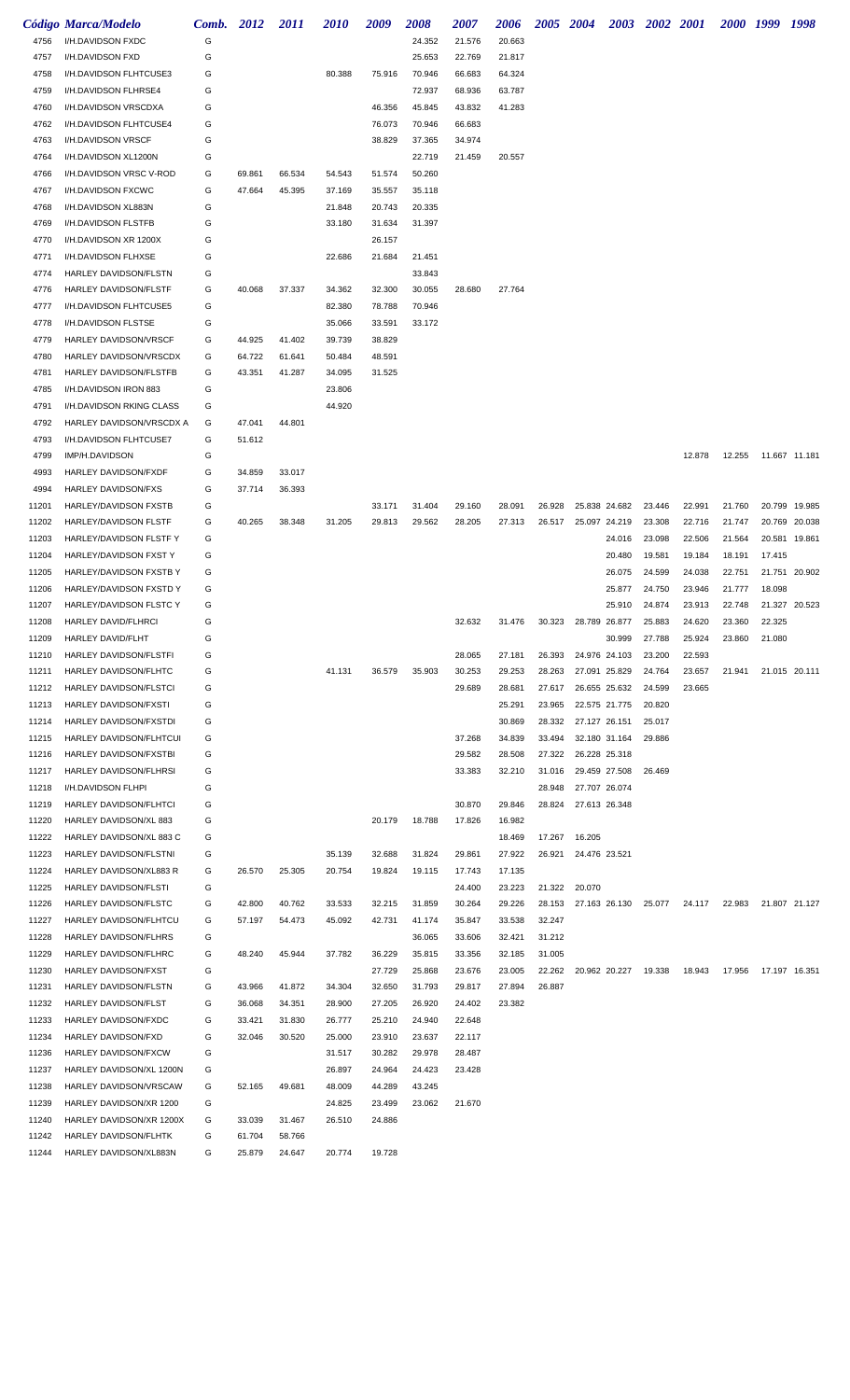|       | <b>Código Marca/Modelo</b>                  | Comb. | 2012   | <i>2011</i> | <i><b>2010</b></i> | 2009   | <i><b>2008</b></i> | <i><b>2007</b></i> | <i><b>2006</b></i> | 2005 2004 |                                | <b>2003</b> | 2002 2001 |        | 2000 1999 |       | 1998          |
|-------|---------------------------------------------|-------|--------|-------------|--------------------|--------|--------------------|--------------------|--------------------|-----------|--------------------------------|-------------|-----------|--------|-----------|-------|---------------|
| 11245 | HARLEY DAVIDSON/FXCWC                       | G     | 46.494 | 44.281      | 36.209             | 34.519 |                    |                    |                    |           |                                |             |           |        |           |       |               |
| 11246 | HARLEY DAVIDSON/FLHX                        | G     | 53.796 | 51.234      |                    |        |                    |                    |                    |           |                                |             |           |        |           |       |               |
| 11247 | HARLEY DAVIDSON/XL 1200C                    | G     | 29.277 | 27.884      |                    |        |                    |                    |                    |           |                                |             |           |        |           |       |               |
| 11248 | <b>HARLEY DAVIDSON/FLD</b>                  | G     | 37.524 | 35.110      |                    |        |                    |                    |                    |           |                                |             |           |        |           |       |               |
| 47700 | I/H.DAVIDSON XR 1200X                       | G     |        |             | 27.704             | 26.508 |                    |                    |                    |           |                                |             |           |        |           |       |               |
| 47740 | <b>HARLEY DAVIDSON/FLSTN</b>                | G     |        |             |                    |        | 33.160             |                    |                    |           |                                |             |           |        |           |       |               |
|       |                                             |       |        |             |                    |        |                    |                    |                    |           |                                |             |           |        |           |       |               |
|       | <b>Fabricante: HARTFORD</b>                 |       |        |             |                    |        |                    |                    |                    |           |                                |             |           |        |           |       |               |
| 20213 | IMP/HARTFORD LEGION 125                     | D     |        |             |                    |        |                    |                    |                    |           |                                |             |           |        |           | 2.066 | 1.951         |
| 20213 | IMP/HARTFORD LEGION 125                     | G     |        |             |                    |        |                    |                    |                    |           |                                |             |           |        | 2.212     | 2.021 | 1.867         |
| 24901 | IMP/HARTFORD LEGION 125                     | G     |        |             |                    |        |                    |                    |                    |           | 3.029                          | 2.874       | 2.658     | 2.474  | 2.213     | 2.019 | 1.868         |
|       | <b>Fabricante: HER</b>                      |       |        |             |                    |        |                    |                    |                    |           |                                |             |           |        |           |       |               |
| 23003 | IMP/HER CHEE CAT CT125B                     | G     |        |             |                    |        |                    |                    |                    |           |                                |             |           |        |           |       | 1.345         |
| 23004 | IMP/HER CHEE CAT CT125D                     | G     |        |             |                    |        |                    |                    |                    |           |                                |             |           |        |           |       | 1.345         |
| 23005 | IMP/HER CHEE CAT CT125S                     | G     |        |             |                    |        |                    |                    |                    |           |                                |             |           |        |           |       | 1.345         |
| 23006 | IMP/HER CHEE TB100                          | G     |        |             |                    |        |                    |                    |                    |           |                                |             |           |        |           |       | 938           |
| 23007 | IMP/HER CHEE TB 50                          | G     |        |             |                    |        |                    |                    |                    |           |                                |             |           |        |           |       | 585           |
|       |                                             |       |        |             |                    |        |                    |                    |                    |           |                                |             |           |        |           |       |               |
|       | <b>Fabricante: HERO</b><br>IMP/HERO PUCH 65 | G     |        |             |                    |        |                    |                    | 956                | 907       | 860                            | 833         | 820       | 789    | 713       |       |               |
| 18101 |                                             | G     |        |             |                    |        |                    |                    |                    |           |                                |             |           |        |           | 665   | 631           |
| 18102 | IMP/HERO ANKUR 50                           |       |        |             |                    |        |                    |                    |                    |           |                                |             | 1.133     | 1.052  | 955       | 882   | 842           |
| 18103 | IMP/HERO STREAM 50                          | G     |        |             |                    |        |                    |                    |                    | 1.542     | 1.461                          | 1.398       | 1.316     | 1.169  | 910       | 801   | 700           |
| 18104 | I/HERO PUCH 50                              | G     |        |             |                    |        |                    |                    |                    |           | 1.128                          | 1.092       | 1.000     | 933    | 737       | 637   | 570           |
| 18199 | <b>IMP/HERO PUCH</b>                        | G     |        |             |                    |        |                    |                    |                    |           |                                | 1.176       | 985       | 917    | 724       | 626   | 604           |
|       | <b>Fabricante: HGL</b>                      |       |        |             |                    |        |                    |                    |                    |           |                                |             |           |        |           |       |               |
| 15601 | IMP/HGL 1000                                | G     |        |             |                    |        |                    |                    |                    |           |                                |             |           |        |           |       | 14.715        |
|       | <b>Fabricante: HIGHWAY</b>                  |       |        |             |                    |        |                    |                    |                    |           |                                |             |           |        |           |       |               |
|       |                                             | G     |        |             |                    |        |                    |                    |                    |           |                                |             |           |        |           |       |               |
| 33800 | I/HIGHWAY SEVEN CUST 113                    |       |        |             |                    |        | 60.748             | 56.593             | 53.285             |           |                                |             |           |        |           |       |               |
| 33801 | I/HIGHWAY SEVEN CUST 96                     | G     |        |             |                    |        | 39.635             | 37.949             | 35.104             |           |                                |             |           |        |           |       |               |
|       | <b>Fabricante: HONDA</b>                    |       |        |             |                    |        |                    |                    |                    |           |                                |             |           |        |           |       |               |
| 2001  | HONDA/C100 DREAM                            | G     |        |             |                    |        |                    |                    | 2.268              | 2.179     | 2.105                          | 2.033       | 1.950     | 1.886  | 1.794     | 1.757 | 1.678         |
| 2002  | HONDA/C100 BIZ                              | G     |        |             |                    |        | 3.349              | 3.220              | 2.981              | 2.522     | 2.394                          | 2.236       | 2.133     | 2.062  | 1.948     | 1.808 | 1.710         |
| 2003  | HONDA/C100 BIZ ES                           | G     |        |             |                    | 4.223  | 3.789              | 3.645              | 3.112              | 2.919     | 2.732                          | 2.607       | 2.407     | 2.291  | 2.165     | 2.106 | 1.846         |
| 2004  | HONDA/C100 BIZ MAIS                         | G     |        |             |                    |        | 4.013              | 3.857              | 3.496              | 3.311     | 3.043                          | 2.763       | 2.648     | 2.399  | 2.093     | 1.929 | 1.770         |
| 2005  | HONDA/BIZ 125 KS                            | G     | 5.486  | 5.225       | 4.545              | 4.253  | 3.869              | 3.528              | 3.306              | 2.827     | 2.681                          | 2.556       | 2.419     | 2.310  |           |       |               |
| 2006  | HONDA/BIZ 125 ES                            | G     | 5.780  | 5.610       | 4.929              | 4.632  | 3.975              | 3.750              | 3.359              | 3.151     | 3.046                          |             |           |        |           |       |               |
| 2007  | HONDA/BIZ 125 MAIS                          | G     | 5.943  | 5.660       | 5.058              | 4.644  | 4.219              | 4.068              | 3.527              | 3.181     | 3.058                          |             |           |        |           |       |               |
| 2008  | HONDA/LEAD 110                              | G     | 5.732  | 5.459       | 4.493              | 4.380  | 4.035              |                    |                    |           |                                |             |           |        |           |       |               |
| 2009  | HONDA/BIZ 125 EX                            | G     | 6.225  | 5.929       | 5.731              |        |                    |                    |                    |           |                                |             |           |        |           |       |               |
| 2010  | HONDA/BIZ 100 ES                            | G     | 4.538  |             |                    |        |                    |                    |                    |           |                                |             |           |        |           |       |               |
| 2099  | <b>HONDA</b>                                | G     |        |             |                    |        |                    | 2.385              | 2.263              | 2.173     |                                | 2.096 2.027 | 1.943     | 1.881  | 1.790     | 1.751 | 1.673         |
| 2199  | HONDA/125                                   | G     |        |             |                    |        |                    |                    |                    |           |                                | 2.493       | 2.379     | 2.134  | 2.017     | 1.945 | 1.841         |
| 2299  | HONDA/150                                   | G     |        |             |                    |        |                    |                    |                    | 3.437     |                                | 3.260 3.015 | 2.868     | 2.747  | 2.590     | 2.498 | 2.331         |
| 2602  | HONDA/CB600F HORNET                         | G     | 31.332 | 29.840      | 26.775             | 24.994 | 23.814             | 20.924             | 19.715             | 18.991    | 17.956 17.179                  |             |           |        |           |       |               |
| 2702  | HONDA/CB 450 E                              | G     |        |             |                    |        |                    |                    |                    |           |                                |             |           |        |           | 7.762 | 7.326         |
| 2709  | HONDA/CB500                                 | G     |        |             |                    |        |                    | 19.221             | 17.926             |           | 16.130  15.157  14.472  13.584 |             |           | 13.078 | 12.189    |       | 11.442 10.557 |
| 2710  | HONDA/CB 300R                               | G     | 11.281 | 10.744      | 9.185              | 8.711  | 8.287              |                    |                    |           |                                |             |           |        |           |       |               |
| 2711  | I/HONDA FURY                                | G     | 50.602 | 48.193      | 41.798             | 39.741 |                    |                    |                    |           |                                |             |           |        |           |       |               |
| 2772  | I/HONDA DN-01 NSA700A                       | G     |        |             |                    | 49.753 |                    |                    |                    |           |                                |             |           |        |           |       |               |
| 2799  | HONDA/CB 450                                | G     |        |             |                    |        |                    |                    |                    |           | 14.411 13.199                  |             | 12.363    | 11.562 | 10.403    | 9.722 | 8.922         |
| 2801  | HONDA/CG 125 CARGO                          | G     |        |             | 4.727              | 4.561  | 4.158              | 4.026              | 3.552              | 2.669     |                                | 2.546 2.421 | 2.320     | 2.180  | 2.032     | 1.920 | 1.859         |
| 2802  | HONDA/CG 125 TODAY                          | G     |        |             |                    |        |                    |                    |                    | 2.763     |                                | 2.679 2.519 | 2.327     | 2.203  | 2.148     | 2.045 | 1.991         |
| 2803  | HONDA/CG 125 TITAN                          | G     |        |             |                    |        | 4.276              | 4.145              | 3.654              | 3.261     |                                | 2.615 2.438 | 2.336     | 2.193  | 2.046     | 1.932 | 1.872         |
| 2804  | HONDA/CG 125 TITAN ES                       | G     |        |             |                    |        | 4.191              | 4.061              | 3.657              | 3.249     |                                | 3.121 2.905 | 2.807     | 2.638  | 2.311     | 2.213 | 2.142         |
| 2805  | HONDA/CG 125 TITAN KS                       | G     |        |             |                    |        | 3.719              | 3.604              | 3.179              | 2.896     | 2.781                          | 2.591       | 2.407     | 2.279  | 2.232     | 2.119 | 1.778         |
| 2806  | HONDA/CG 125 TITAN KSE                      | G     |        |             |                    |        |                    | 4.173              | 3.680              | 3.411     |                                | 3.295 3.130 | 2.942     | 2.654  | 2.442     | 2.338 | 2.263         |
| 2807  | HONDA/CG 150 TITAN KS                       | G     |        |             | 5.032              | 4.591  | 3.927              | 3.630              | 3.483              | 3.207     | 3.039                          | 2.953       | 2.522     | 2.410  | 2.271     | 2.226 | 2.097         |
| 2808  | HONDA/CG 150 TITAN ES                       | G     |        |             | 5.118              | 4.685  | 4.014              | 3.748              | 3.547              | 3.347     | 3.136                          | 2.950       | 2.785     | 2.662  |           |       |               |
| 2809  | HONDA/CG 150 TITAN ESD                      | G     | 5.934  | 5.881       | 5.616              | 5.127  | 4.558              | 4.323              | 4.040              | 3.824     |                                | 3.565 3.390 | 3.207     | 3.063  | 2.874     | 2.776 | 2.615         |
| 2810  | HONDA/CG 150 JOB                            | G     |        |             | 5.153              | 4.702  | 4.020              | 3.716              | 3.565              | 3.282     |                                | 3.113 2.958 | 2.794     |        |           |       |               |
| 2811  | HONDA/CG 125 FAN                            | G     | 5.286  | 5.035       | 4.511              | 4.007  | 3.469              | 3.301              | 3.012              | 2.879     |                                | 2.792 2.633 | 2.376     | 2.198  | 2.126     | 2.022 | 1.944         |
|       |                                             | G     |        |             |                    |        |                    |                    |                    |           |                                |             |           |        |           |       |               |
| 2812  | HONDA/CG 150 SPORT                          |       |        |             | 5.555              | 5.199  | 4.752              | 4.433              | 4.031              | 3.575     |                                | 3.309 3.278 |           |        |           |       |               |
| 2813  | HONDA/NXR125 BROS CARGO                     | G     |        |             |                    |        |                    |                    | 3.914              | 3.547     | 3.411                          |             |           |        |           |       |               |
| 2814  | HONDA/CG 125 FAN JOB KS                     | G     |        |             |                    | 4.072  | 3.521              | 3.352              | 3.065              | 2.887     | 2.772                          |             |           |        |           |       |               |
| 2815  | HONDA/NXR150BROS CARGO K                    | G     | 6.904  | 6.617       | 6.356              | 6.055  | 5.108              | 4.891              | 4.345              | 4.110     | 3.611                          |             |           |        |           |       |               |
| 2816  | HONDA/SHADOW 750                            | G     | 28.307 | 26.960      | 23.458             | 22.268 | 20.101             | 19.138             | 18.017             | 16.174    | 15.534                         |             |           |        |           |       |               |
| 2817  | HONDA/JPC TRICICLO                          | G     | 8.518  | 8.113       | 7.237              | 6.808  | 6.405              | 6.075              | 5.669              | 5.172     | 4.600                          | 4.290       | 3.996     | 3.764  | 3.430     | 3.246 | 2.985         |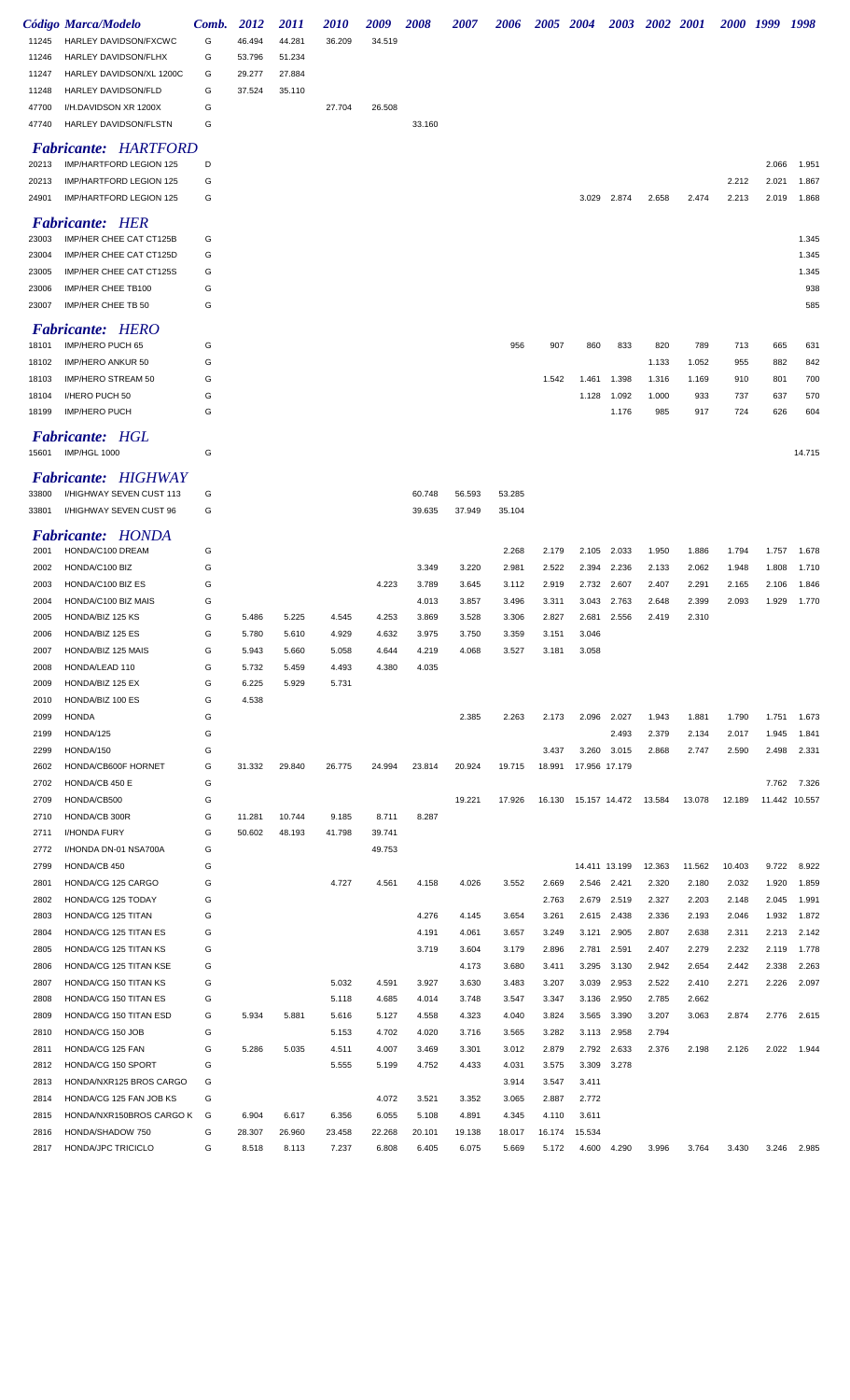|      | Código Marca/Modelo      | Comb. | 2012   | 2011   | <i>2010</i> | 2009   | 2008   | 2007  | 2006  | 2005  | 2004  | 2003        | 2002  | <b>2001</b> |       | 2000 1999 1998 |       |
|------|--------------------------|-------|--------|--------|-------------|--------|--------|-------|-------|-------|-------|-------------|-------|-------------|-------|----------------|-------|
| 2819 | HONDA/BRAZCAR CARGO 150  | G     | 12.479 | 11.885 | 10.605      | 9.718  | 8.247  | 7.739 | 7.308 | 6.797 | 6.456 | 6.124       | 5.811 | 5.569       | 5.174 |                |       |
| 2820 | HONDA/CG150 SPECIAL ED   | G     |        |        |             |        | 4.770  | 4.593 | 4.224 | 4.037 |       |             |       |             |       |                |       |
| 2821 | HONDA/150 NISSEI T-CARGO | G     |        |        |             | 8.593  | 8.246  | 7.671 | 6.863 | 6.429 |       |             |       |             |       |                |       |
| 2822 | HONDA/125 NISSEI T-CARGO | G     |        |        |             | 7.846  | 7.502  | 6.977 | 6.242 | 5.846 | 5.646 | 5.383       | 5.094 | 4.862       | 4.566 | 4.412          | 4.155 |
| 2823 | HONDA/METAINOX KATUNY MS | G     |        |        |             | 8.802  | 8.417  | 8.126 | 7.627 | 7.276 |       | 6.985 6.690 | 6.064 | 5.683       | 5.150 | 4.730          |       |
| 2824 | HONDA/POP100             | G     | 3.575  | 3.519  | 3.088       | 2.887  | 2.640  | 2.238 | 2.065 | 1.994 | 1.899 | 1.811       | 1.713 | 1.635       |       |                |       |
| 2825 | HONDA/ENGECART TRICAR    | G     | 8.234  | 7.842  | 6.997       | 6.581  | 6.179  | 5.845 | 5.527 | 5.111 | 4.901 | 4.619       | 4.346 | 3.844       | 3.607 | 3.386          | 3.187 |
| 2826 | HONDA/SOLMAK CG 150 CFF  | G     | 13.086 | 12.464 | 10.958      | 10.024 | 8.596  | 8.021 | 7.596 | 7.163 | 6.711 | 6.547       |       |             |       |                |       |
| 2827 | HONDA/SOLMAK CG 150 CFT  | G     | 12.380 | 11.791 | 10.367      | 9.452  | 8.087  | 7.473 | 7.172 | 6.602 | 6.256 | 6.057       |       |             |       |                |       |
| 2828 | HONDA/SOLMAK CG 150 CA   | G     | 8.015  | 7.634  | 6.712       | 6.129  | 5.449  | 5.169 | 4.828 | 4.569 | 4.259 | 4.155       |       |             |       |                |       |
| 2829 | HONDA/FUSCO CARGO 125A   | G     | 10.796 | 10.282 | 8.924       | 7.807  | 7.010  | 6.554 | 6.189 | 5.865 |       | 5.615 5.357 | 5.066 | 4.840       |       |                |       |
| 2830 | HONDA/FUSCO CARGO 150A   | G     | 11.980 | 11.410 | 10.180      | 9.328  | 7.917  | 7.427 | 7.014 | 6.527 | 6.196 | 5.823       | 5.474 | 5.146       | 4.830 | 4.546          | 4.272 |
| 2831 | HONDA/FUSCO CARGO 125F   | G     | 11.246 | 10.712 | 9.298       | 8.133  | 7.304  | 6.824 | 6.447 | 6.109 | 5.856 | 5.583       | 4.622 | 4.415       |       |                |       |
| 2832 | HONDA/FUSCO CARGO 150F   | G     | 13.041 | 12.421 | 11.081      | 10.191 | 8.667  | 8.209 | 7.649 | 7.291 | 6.926 |             |       |             |       |                |       |
| 2833 | HONDA/CG DJC TRIDEAL F12 | G     |        |        |             | 10.012 | 9.499  | 9.029 | 8.293 | 7.941 |       |             |       |             |       |                |       |
| 2834 | HONDA/CG DJC TRIDEAL A12 | G     |        |        |             |        | 8.732  | 8.126 | 7.266 | 6.805 | 6.537 | 6.232       | 5.896 | 5.632       |       |                |       |
| 2835 | HONDA/CG DJC TRIDEAL F15 | G     |        |        |             |        | 9.677  | 9.202 | 8.447 | 8.088 |       | 7.708 7.354 |       |             |       |                |       |
| 2836 | HONDA/CG DJC TRIDEAL A15 | G     |        |        |             |        |        | 7.395 | 6.983 | 6.495 |       |             |       |             |       |                |       |
| 2837 | HONDA/KATUNY GUARA CF    | G     | 8.492  | 8.087  | 7.213       | 6.784  | 6.297  | 5.962 | 5.335 | 4.774 |       |             |       |             |       |                |       |
| 2838 | HONDA/KATUNY COIOTE CA   | G     | 10.995 | 10.473 | 9.089       | 7.950  | 7.140  | 6.675 | 6.302 | 5.976 |       | 5.724 5.460 |       |             |       |                |       |
| 2839 | HONDA/BRAZCAR CARGO 160  | G     | 11.742 | 11.184 | 9.977       | 9.386  | 9.002  | 8.377 |       |       |       |             |       |             |       |                |       |
| 2841 | HONDA/BRAZCAR 125 CA     | G     | 11.751 | 11.193 | 9.719       | 8.500  | 7.634  | 7.131 | 6.740 | 6.334 | 5.955 | 5.834       | 5.484 |             |       |                |       |
| 2842 | HONDA/BRAZCAR 125 CF     | G     | 11.095 | 10.567 | 9.185       | 8.726  | 8.229  | 7.849 | 7.343 | 6.955 |       | 5.966 5.692 | 5.388 | 5.133       |       |                |       |
| 2843 | HONDA/CG 125 FAN ES      | G     | 5.839  | 5.561  | 4.846       | 4.546  | 4.133  | 4.022 |       |       |       |             |       |             |       |                |       |
| 2844 | HONDA/CG 125 FAN KS      | G     | 5.529  | 5.266  | 4.651       | 4.134  | 3.578  | 3.404 |       |       |       |             |       |             |       |                |       |
| 2845 | HONDA/CG 125 CARGO KS    | G     | 4.781  | 4.554  | 3.956       | 3.816  | 3.343  | 3.255 | 2.937 | 2.796 | 2.699 | 2.592       | 2.487 | 2.342       | 2.265 |                |       |
| 2846 | HONDA/CG 125 CARGO ES    | G     | 5.585  | 5.319  | 4.599       | 4.339  | 3.943  |       |       |       |       |             |       |             |       |                |       |
| 2847 | HONDA/CG150 TITAN MIXESD | G     | 6.935  | 6.605  | 5.922       | 5.529  | 5.213  | 4.977 |       |       |       |             |       |             |       |                |       |
| 2848 | HONDA/CG150 TITAN MIX ES | G     | 6.607  | 6.293  | 5.472       | 5.200  | 4.905  | 4.677 |       |       |       |             |       |             |       |                |       |
| 2849 | HONDA/CG150 TITAN MIX KS | G     | 6.529  | 6.219  | 5.574       | 4.977  | 4.691  | 4.476 |       |       |       |             |       |             |       |                |       |
| 2850 | HONDA/DALCAR 150 FECHADA | G     | 12.182 | 11.602 |             | 10.950 | 9.318  | 8.826 |       |       |       |             |       |             |       |                |       |
| 2851 | HONDA/DALCAR150 ABERTA   | G     | 14.224 | 13.546 | 12.084      | 11.087 | 9.782  | 9.419 |       |       |       |             |       |             |       |                |       |
| 2852 | HONDA/KATUNY CHITA CP    | G     | 10.365 | 9.872  |             |        |        |       |       |       |       |             |       |             |       |                |       |
| 2853 | HONDA/CG 150 TITAN EX    | G     | 6.593  | 6.374  | 6.170       |        |        |       |       |       |       |             |       |             |       |                |       |
| 2854 | HONDA/CG150 TITAN MIX EX | G     | 7.369  | 7.018  | 6.058       | 5.718  | 5.073  |       |       |       |       |             |       |             |       |                |       |
| 2855 | HONDA/CG 150 FAN ESI     | G     | 5.882  | 5.710  | 4.745       | 4.470  | 4.229  |       |       |       |       |             |       |             |       |                |       |
| 2856 | HONDA/BRAZCAR CG150 WIND | G     | 13.910 | 13.247 | 11.502      | 10.266 | 9.756  | 9.307 |       |       |       |             |       |             |       |                |       |
| 2857 | HONDA/MDF CG150 MAXXI CA | G     | 14.361 | 13.678 | 11.875      | 10.597 | 9.960  | 9.362 | 8.754 | 8.117 |       |             |       |             |       |                |       |
| 2858 | HONDA/MDF CG150 MAXXI CF | G     | 14.512 | 13.822 | 12.002      | 10.708 | 10.099 | 9.462 | 8.923 |       |       |             |       |             |       |                |       |
| 2859 | HONDA/MDF CG125 MAXXI CF | G     | 12.254 | 11.672 | 10.136      | 8.863  |        |       |       |       |       |             |       |             |       |                |       |
| 2860 | HONDA/MDF CG125 MAXXI CA | G     | 9.771  | 9.306  | 8.357       | 7.868  | 7.619  | 7.320 | 7.011 | 6.646 |       | 6.330 5.950 | 5.592 | 5.258       | 4.940 | 4.641          |       |
| 2861 | HONDA/CG125 TRITECNO     | G     |        |        | 4.631       |        |        |       |       |       |       |             |       |             |       |                |       |
| 2863 | HONDA/CG150 FAN ESDI     | G     | 5.976  | 5.919  | 5.659       |        |        |       |       |       |       |             |       |             |       |                |       |
| 2865 | HONDA/CG150 AGAR THOR CA | G     | 6.421  | 6.115  | 5.746       | 5.403  | 5.079  | 4.770 | 4.482 | 4.183 | 3.884 |             |       |             |       |                |       |
| 2866 | HONDA/CG150 AGAR THOR CF | G     | 7.070  | 6.734  | 6.329       | 5.951  | 5.577  | 5.189 | 4.830 |       |       |             |       |             |       |                |       |
| 2867 | HONDA/CG 125 SOLMAK TRCF | G     | 6.481  | 6.173  |             |        |        |       |       |       |       |             |       |             |       |                |       |
| 2868 | HONDA/CG 125 SOLMAK TRCA | G     | 6.536  | 6.226  | 5.846       | 5.500  | 5.179  |       |       |       |       |             |       |             |       |                |       |
| 2869 | HONDA/CG150 ROPERCAN GR  | G     | 6.739  | 6.474  | 5.927       | 5.750  | 5.434  | 5.135 | 4.852 | 4.585 | 4.333 |             |       |             |       |                |       |
| 2870 | HONDA/CGPR 150FAN ESI    | G     | 6.997  | 6.665  | 6.264       |        |        |       |       |       |       |             |       |             |       |                |       |
| 2871 | HONDA/CG150 TRICARGO CF  | G     | 11.844 | 11.280 |             |        |        |       |       |       |       |             |       |             |       |                |       |
| 2873 | HONDA/CG150 TRICARGO CA  | G     | 11.917 | 11.350 | 10.657      | 9.940  | 9.427  | 8.715 |       |       |       |             |       |             |       |                |       |
| 2874 | HONDA/CG 150ESTRUTURAL A | G     |        |        |             |        |        |       |       | 3.779 |       |             |       |             |       |                |       |
| 2875 | HONDA/NC 700X            | G     | 26.080 |        |             |        |        |       |       |       |       |             |       |             |       |                |       |
| 2876 | HONDA/CG ESTRUTURAL 125A | G     | 5.137  | 4.780  | 4.591       | 4.155  | 3.930  | 3.736 | 3.293 | 3.171 | 2.997 | 2.832       | 2.677 | 2.529       | 2.390 | 2.258          | 2.134 |
| 2877 | HONDA/CG ESTRUTURAL 150F | G     |        |        |             |        |        |       |       |       | 3.331 |             |       |             |       |                |       |
| 2899 | HONDA/CG 125             | G     |        |        |             |        |        |       |       | 2.691 | 2.626 | 2.446       | 2.345 | 2.202       | 2.054 | 1.940          | 1.879 |
| 2999 | HONDA/FS 125             | G     |        |        |             |        |        |       |       |       |       |             |       |             | 1.997 | 1.926          | 1.822 |
| 3199 | HONDA/TURUNA 125         | G     |        |        |             |        |        |       |       |       |       |             | 2.377 | 2.133       | 2.016 | 1.944          | 1.840 |
| 3201 | HONDA/XL 125 S           | G     |        |        |             |        |        | 4.645 | 4.533 | 4.284 | 4.071 | 3.618       | 3.251 | 3.094       | 2.884 | 2.737          | 2.632 |
| 3202 | HONDA/XL 125 DUTY        | G     |        |        |             |        |        | 4.491 | 4.382 | 4.144 | 3.936 | 3.524       | 3.168 | 3.012       | 2.808 | 2.666          | 2.563 |
| 3203 | HONDA/XLS 125            | G     |        |        |             |        |        |       |       |       |       |             |       |             |       | 2.615          | 2.490 |
| 3204 | HONDA/XLR 125            | G     |        |        |             |        | 5.090  | 4.643 | 4.532 | 4.282 | 4.068 | 3.416       | 3.072 | 2.922       | 2.724 | 2.585          | 2.487 |
| 3205 | HONDA/XLR 125 ES         | G     |        |        |             |        |        | 4.164 | 4.064 | 3.840 | 3.648 | 3.575       | 3.213 | 3.057       | 2.851 | 2.706          | 2.602 |
| 3206 | HONDA/XL 700V TRANSALP   | G     | 29.708 | 28.293 | 27.070      |        |        |       |       |       |       |             |       |             |       |                |       |
| 3299 | HONDA/XL 125             | G     |        |        |             |        |        |       |       |       |       | 3.618       | 3.251 | 3.093       | 2.883 | 2.738          | 2.633 |
| 3501 | HONDA/XLX 250 R          | G     |        |        |             |        |        |       |       |       |       |             |       |             |       |                | 3.208 |
| 3502 | HONDA/XLX 350 R          | G     |        |        |             |        |        |       |       |       |       |             |       |             | 6.818 | 5.674          | 5.444 |
| 3503 | HONDA/XRE 300            | G     | 12.923 | 12.483 | 10.653      | 10.525 | 9.823  |       |       |       |       |             |       |             |       |                |       |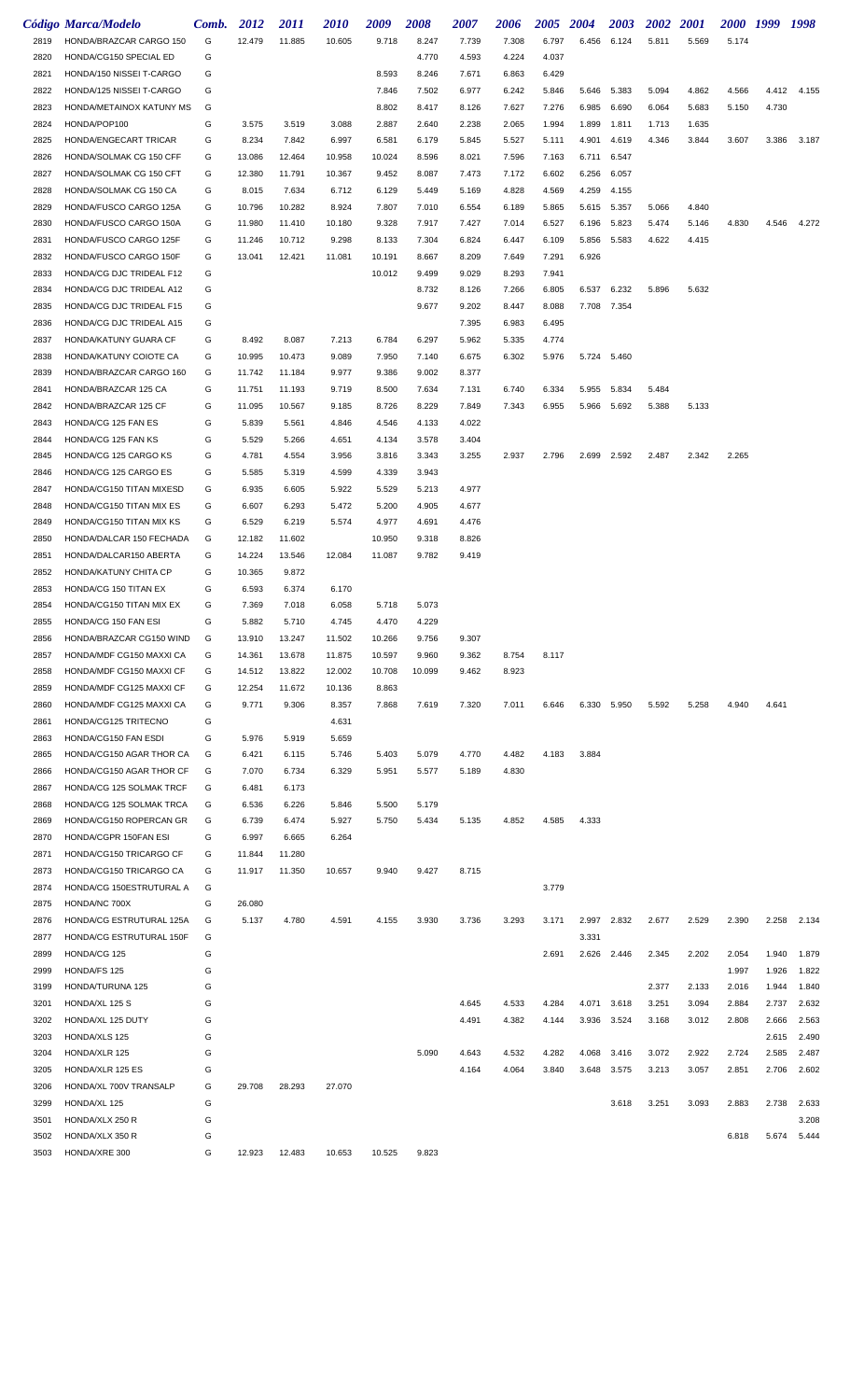|              | <b>Código Marca/Modelo</b>                            | Comb.  | 2012   | <i>2011</i> | <i>2010</i> | 2009   | <i><b>2008</b></i> | <i><b>2007</b></i> | 2006   | 2005 2004 |                        | <b>2003</b>   | 2002 2001 |        | 2000 1999 |        | 1998          |
|--------------|-------------------------------------------------------|--------|--------|-------------|-------------|--------|--------------------|--------------------|--------|-----------|------------------------|---------------|-----------|--------|-----------|--------|---------------|
| 3504         | HONDA/XRE 300 SITNEI AMB                              | G      | 12.752 | 11.913      | 11.537      |        |                    |                    |        |           |                        |               |           |        |           |        |               |
| 4801         | IMP/HONDA NX 650 DOMINAT                              | G      |        |             |             |        |                    |                    |        |           |                        | 43.774 41.622 | 22.372    | 21.026 | 18.769    | 18.379 | 17.249        |
| 4802         | IMP/HONDA SHADOW 600                                  | G      |        |             |             |        |                    |                    |        |           |                        |               |           |        |           | 10.041 | 9.609         |
| 4803         | I/HONDA SHADOW 1100                                   | G      |        |             |             |        |                    |                    |        |           |                        |               | 23.015    | 22.298 | 20.772    | 19.834 | 18.940        |
| 4804         | IMP/HONDA GOLD WING 1500                              | G      |        |             |             |        |                    |                    |        |           |                        |               |           | 40.928 | 36.466    | 34.882 | 32.598        |
| 4805         | IMP/HONDA MAGNA 750                                   | G      |        |             |             |        |                    |                    |        |           |                        |               | 22.069    | 20.368 | 17.114    | 16.533 | 15.523        |
| 4807         | I/HONDA VALKIRIE                                      | G      |        |             |             |        | 63.725             | 58.845             | 53.180 | 50.495    |                        | 47.116 45.018 | 42.653    | 40.434 | 38.380    | 37.543 | 36.064        |
| 4808         | IMP/HONDA CBR 1100XX                                  | G      |        |             |             |        |                    |                    | 33.925 | 29.951    |                        | 28.547 26.738 | 26.051    | 24.769 | 23.128    | 21.646 | 20.543        |
| 4809         | IMP/HONDA VTR 1000 F                                  | G      |        |             |             |        |                    |                    |        |           |                        |               |           | 21.636 | 19.352    | 17.799 | 16.655        |
| 4810         | I/HONDA SHADOW 750                                    | G      |        |             |             |        | 29.830             | 28.376             | 26.478 | 25.024    |                        | 23.777 22.603 | 19.703    | 19.017 | 18.395    | 17.296 | 15.784        |
| 4811         | I/HONDA VFR 800                                       | G      |        |             |             |        |                    |                    |        |           |                        |               |           | 20.292 | 18.172    |        | 17.749 17.144 |
| 4813         | I/HONDA CBR 900RRY ED                                 | G      |        |             |             |        |                    |                    |        |           |                        |               | 26.152    | 25.339 | 23.712    | 21.717 |               |
| 4814         | I/HONDA VARADERO                                      | G      |        |             |             |        |                    |                    |        |           |                        |               | 26.683    | 25.148 | 23.762    |        | 22.280 21.069 |
| 4816         | I/HONDA HORNET                                        | G      |        |             |             |        |                    |                    |        |           |                        |               |           | 4.472  | 4.126     | 3.955  |               |
| 4817         | I/HONDA VALKYRIE GL 1500                              | G      |        |             |             |        |                    |                    |        |           |                        |               | 40.575    | 38.458 | 36.527    |        | 35.725 34.333 |
| 4818         | I/HONDA XL1000V VARADERO                              | G      |        |             | 38.432      | 35.296 | 33.567             | 32.178             | 28.954 | 27.358    |                        | 26.409 25.208 | 23.913    | 22.889 | 21.314    |        |               |
| 4820         | I/HONDA GOLDWING GL 1800                              | G      |        |             |             | 72.593 | 68.896             | 61.350             | 57.985 | 50.993    |                        | 47.920 45.794 | 43.479    | 41.908 | 39.647    | 38.053 |               |
| 4821         | I/HONDA VT 1100                                       | G      |        |             |             |        |                    |                    |        |           |                        |               | 30.155    | 28.141 | 25.873    |        | 24.055 20.492 |
| 4822         | I/HONDA ST 1100 ABS II                                | G      |        |             |             |        |                    |                    |        |           |                        |               |           | 24.025 | 21.929    | 20.614 |               |
| 4823         | I/HONDA VTX 1800                                      | G      |        |             |             |        |                    |                    |        | 30.258    |                        | 28.126 27.340 | 26.008    | 24.645 | 20.883    | 19.658 |               |
| 4824         | I/HONDA VTX 1800C                                     | G      |        |             |             |        | 37.222             | 33.946             | 32.556 | 30.534    |                        | 28.328 27.696 | 26.253    | 25.121 | 24.050    |        |               |
| 4825         | I/HONDA CB900F                                        | G      |        |             |             |        |                    |                    |        |           |                        | 29.897        | 26.881    | 24.692 | 22.589    | 21.969 | 20.228        |
| 4826         | I/HONDA VT1100C3                                      | G<br>G |        |             |             |        |                    |                    |        |           |                        | 33.120        | 30.533    | 28.747 |           |        |               |
| 4828         | I/HONDA SH 150                                        |        |        |             |             |        |                    |                    |        |           |                        |               | 7.832     | 7.064  | 6.400     |        |               |
| 4829<br>4831 | I/HONDA CB400 SUPER FOUR<br>I/HONDA GOLDWING GL 1800A | G<br>G |        |             |             |        |                    |                    | 46.034 | 42.639    |                        | 40.359 36.141 | 32.367    |        |           |        | 5.069         |
| 4833         | I/HONDA CBR 1000RR4 BR                                | G      |        |             |             |        |                    |                    | 31.660 | 30.307    |                        |               |           |        |           |        |               |
| 4834         |                                                       | G      |        |             |             |        |                    |                    |        | 49.785    | 28.583 25.351          |               |           |        |           |        |               |
| 4835         | I/HONDA VALKYRIE RUNE<br>I/HONDA VTX 1300             | G      |        |             |             |        |                    | 29.813             | 27.519 | 22.786    | 21.759 20.566          | 46.484 44.417 |           |        |           |        |               |
| 4838         | I/HONDA VALKYRIE CUSTON                               | G      |        |             |             |        |                    |                    |        |           |                        |               |           |        |           |        | 38.538 37.120 |
| 4839         | I/HONDA GL1800 GOLD WING                              | G      | 88.844 | 83.598      | 77.765      | 72.340 | 67.013             | 63.862             | 57.825 | 52.995    | 49.358                 |               |           |        |           |        |               |
| 4843         | I/HONDA PAN-EUROPEAN                                  | G      |        |             |             |        |                    | 52.801             | 49.909 | 43.859    |                        |               |           |        |           |        |               |
| 4844         | I/HONDA SILVER WING                                   | G      |        |             |             |        |                    | 17.360             | 16.347 | 15.122    |                        | 14.428 13.989 | 13.465    |        |           |        |               |
| 4845         | I/HONDA XL650V TRANSALP                               | G      |        |             |             |        |                    | 18.607             | 17.722 | 16.878    |                        | 16.237 15.569 |           |        |           |        |               |
| 4846         | I/HONDA ST 1300                                       | G      |        |             |             |        |                    | 52.754             | 49.855 | 43.840    |                        |               |           |        |           |        |               |
| 4848         | I/HONDA CB1300F                                       | G      |        |             |             | 28.178 | 26.879             | 24.746             | 23.487 |           |                        |               |           |        |           |        |               |
| 4850         | <b>I/HONDA SILVER WING ABS</b>                        | G      |        |             |             |        | 26.149             | 23.751             | 20.961 |           |                        |               |           |        |           |        |               |
| 4852         | I/HONDA SCOOTER X8R-S                                 | G      |        |             |             |        |                    |                    |        |           |                        | 5.595         | 5.132     | 4.842  |           |        |               |
| 4854         | <b>I/HONDA INTERCEPTOR VFR</b>                        | G      |        |             |             | 39.247 | 36.014             | 31.258             |        |           |                        |               |           |        |           |        |               |
| 4856         | I/HONDA VTX 1800 NC35                                 | G      |        |             |             |        |                    |                    | 31.024 | 30.051    | 28.232                 |               |           |        |           |        |               |
| 4857         | I/HONDA NRX1800EA RUNE                                | G      |        |             |             |        |                    |                    |        | 56.511    |                        | 53.095 50.755 |           |        |           |        |               |
| 4858         | I/HONDA GOLDWING GL18BM                               | G      |        |             | 72.118      | 66.259 | 62.864             |                    |        |           |                        |               |           |        |           |        |               |
| 4859         | I/HONDA GOLDWING ACN XM                               | G      |        |             |             | 72.013 |                    |                    |        |           |                        |               |           |        |           |        |               |
| 4860         | I/HONDA VFR 1200F                                     | G      | 58.223 | 55.452      | 53.124      |        |                    |                    |        |           |                        |               |           |        |           |        |               |
| 4861         | I/HONDA RUCKUS                                        | G      |        |             | 4.455       |        |                    |                    |        |           |                        |               |           |        |           |        |               |
| 4862         | I/HONDA CB 1000 HORNET                                | G      | 43.246 | 41.188      |             |        |                    |                    |        |           |                        |               |           |        |           |        |               |
| 4899         | <b>IMP/HONDA</b>                                      | G      |        |             |             |        |                    |                    |        |           |                        |               | 5.189     | 4.592  | 4.238     | 4.062  | 3.833         |
| 5099         | IMP/HONDA CB 200                                      | G      |        |             |             |        |                    |                    |        |           |                        |               | 4.176     | 4.046  | 3.824     | 3.614  | 3.415         |
| 5699         | IMP/HONDA CB 500                                      | G      |        |             |             |        |                    |                    |        |           | 15.709  14.961  14.248 |               | 13.570    | 13.193 | 12.145    | 11.376 | 10.536        |
| 5901         | IMP/HONDA XL 600                                      | G      |        |             |             |        |                    |                    |        |           |                        |               |           |        |           | 11.436 | 10.989        |
| 5902         | IMP/HONDA XL 185                                      | G      |        |             |             |        |                    |                    |        |           |                        |               |           |        |           | 6.236  | 5.605         |
| 5903         | IMP/HONDA XR 650 L                                    | G      |        |             |             | 19.802 |                    |                    |        |           |                        |               |           | 12.618 | 12.116    | 11.491 | 8.517         |
| 11101        | HONDA/CBX 750 F INDY                                  | G      |        |             |             |        |                    |                    |        |           |                        | 29.412 26.941 | 25.235    | 23.609 | 21.234    | 19.844 | 18.210        |
| 12499        | IMP/HONDA CB 550                                      | G      |        |             |             |        |                    |                    |        |           |                        |               | 20.808    | 19.723 | 18.695    | 17.721 | 16.796        |
| 14101        | HONDA/CBX 150 AERO                                    | G      |        |             |             |        |                    |                    |        |           |                        |               |           |        | 3.622     | 3.484  | 3.284         |
| 14102        | HONDA/CBX 200 STRADA                                  | G      |        |             |             |        |                    |                    | 4.585  | 4.337     |                        | 4.072 3.611   | 3.203     | 3.081  | 2.847     | 2.769  | 2.647         |
| 14103        | HONDA/CBX 250 TWISTER                                 | G      |        |             |             | 7.016  | 6.709              | 6.493              | 6.065  | 5.450     |                        | 5.163 4.792   | 4.598     | 4.106  | 3.809     | 3.710  |               |
| 14199        | HONDA/CBX 150                                         | G      |        |             |             |        |                    |                    |        |           | 5.057                  | 3.645         | 3.234     | 3.111  | 2.875     | 2.795  | 2.674         |
| 14901        | HONDA/NX 150                                          | G      |        |             |             |        |                    |                    |        | 6.067     |                        | 5.683 5.408   | 4.899     | 3.809  | 3.493     | 3.388  | 3.194         |
| 14902        | HONDA/NX 350 SAHARA                                   | G      |        |             |             |        |                    |                    |        |           |                        |               | 6.914     | 6.282  | 5.868     | 5.308  | 5.017         |
| 14903        | HONDA/NX 200                                          | G      |        |             |             |        |                    | 6.883              | 6.455  | 6.096     |                        | 5.587 5.316   | 4.851     | 3.884  | 3.558     | 3.453  | 3.254         |
| 14904        | IMP/HONDA NX 125                                      | G      |        |             |             |        |                    |                    |        |           |                        |               |           |        |           |        | 5.419         |
| 14905        | HONDA/NX-4 FALCON                                     | G      |        |             |             | 10.601 | 10.354             | 9.581              | 8.862  | 8.521     |                        | 8.071 7.781   | 7.351     | 6.832  | 6.387     | 5.963  | 5.259         |
| 14906        | HONDA/NXR125 BROS KS                                  | G      |        |             |             |        | 4.455              | 4.238              | 3.870  | 3.568     | 3.431                  | 3.256         | 2.981     | 2.747  |           |        |               |
| 14907        | HONDA/NXR125 BROS ES                                  | G      |        |             |             |        | 4.372              | 4.159              | 3.851  | 3.630     |                        | 3.492 3.113   | 2.863     | 2.702  |           |        |               |
| 14908        | HONDA/NXR150 BROS ESD                                 | G      | 8.366  | 7.186       | 6.684       | 6.218  | 5.784              | 5.466              | 5.110  | 4.858     | 4.673                  | 3.956         | 3.811     | 3.626  |           |        |               |
| 14909        | HONDA/NXR150 BROS KS                                  | G      | 7.557  | 7.198       | 6.260       | 5.962  | 5.030              | 4.817              | 4.279  | 3.990     | 3.794                  | 3.604         | 3.424     | 3.252  |           |        |               |
| 14910        | HONDA/NXR150 BROS ES                                  | G      | 7.918  | 7.320       | 6.762       | 6.292  | 5.854              | 5.507              | 4.881  | 4.211     | 3.933                  | 3.507         | 3.339     | 3.207  |           |        |               |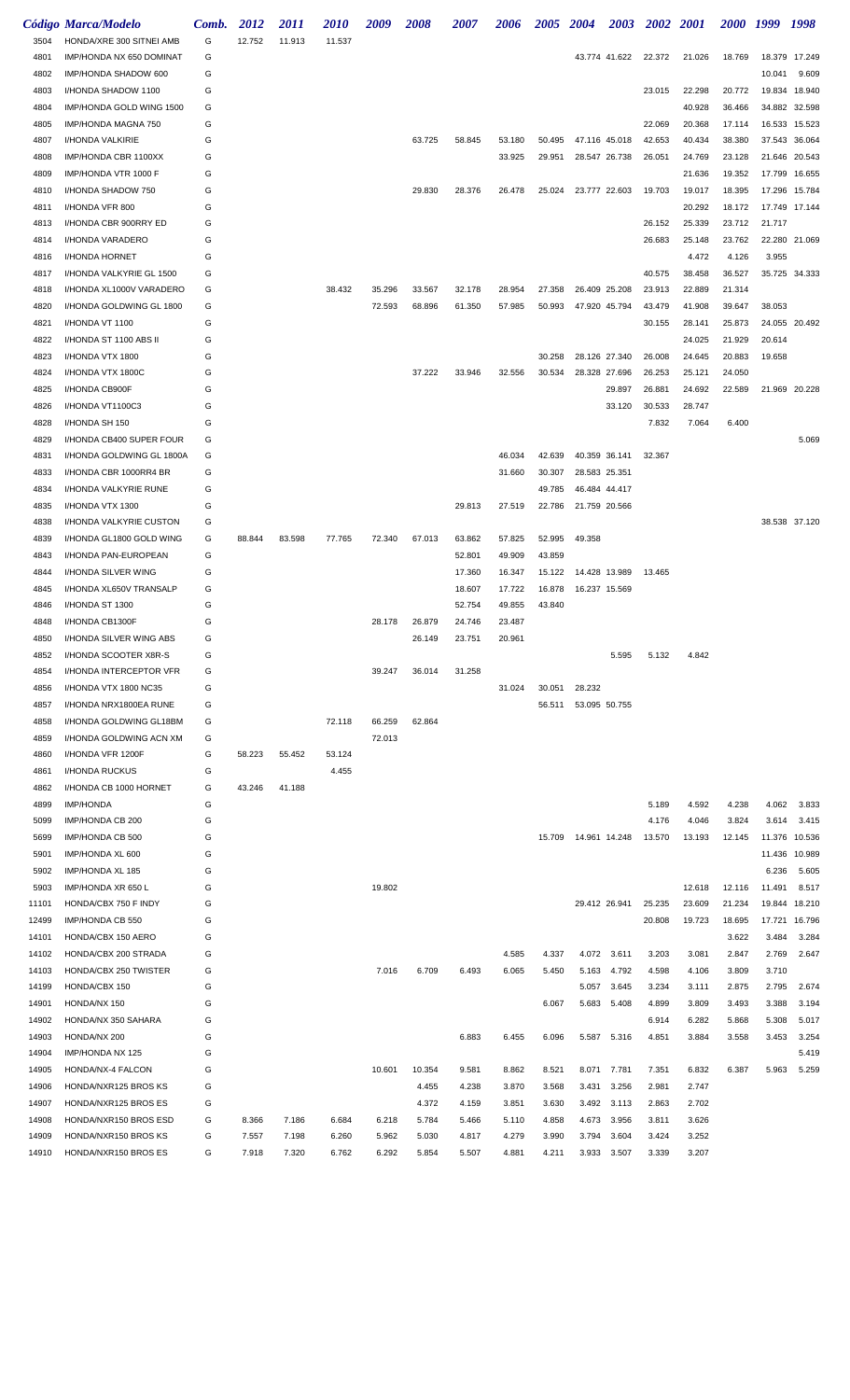|                | <b>Código Marca/Modelo</b>                     | Comb.  | 2012             | 2011             | <i>2010</i>      | 2009             | 2008             | <i><b>2007</b></i> | 2006             | <i><b>2005</b></i> | <b>2004</b>   | <b>2003</b>   | 2002 2001 |        |        | 2000 1999 | 1998          |
|----------------|------------------------------------------------|--------|------------------|------------------|------------------|------------------|------------------|--------------------|------------------|--------------------|---------------|---------------|-----------|--------|--------|-----------|---------------|
| 14911          | HONDA/NXR150BROS CARGO E                       | G      |                  |                  |                  |                  |                  | 7.315              | 6.503            | 6.258              |               |               |           |        |        |           |               |
| 14912          | HONDA/NXR150 BROS MIX KS                       | G      | 7.253            | 6.909            | 5.837            | 5.511            | 5.198            |                    |                  |                    |               |               |           |        |        |           |               |
| 14913          | HONDA/NXR150BROS MIX ESD                       | G      | 8.339            | 7.943            | 6.713            | 6.323            | 5.964            |                    |                  |                    |               |               |           |        |        |           |               |
| 14914          | HONDA/NXR150 BROS MIX ES                       | G      | 8.205            | 7.814            | 6.611            | 6.234            | 5.877            |                    |                  |                    |               |               |           |        |        |           |               |
| 14916          | HONDA/NX 400I FALCON                           | G      | 16.298           |                  |                  |                  |                  |                    |                  |                    |               |               |           |        |        |           |               |
| 14999          | HONDA/NX                                       | G      |                  |                  |                  |                  |                  |                    |                  |                    | 7.618         | 7.348         | 6.939     | 3.809  | 3.491  | 3.386     | 3.193         |
| 15001          | IMP/HONDA CR 250 RK                            | G      |                  |                  |                  |                  |                  |                    |                  |                    |               | 13.144 12.238 | 8.827     | 8.188  | 7.466  | 7.066     | 6.497         |
| 15101          | IMP/HONDA CBR 600F                             | G      |                  |                  |                  |                  |                  |                    |                  |                    |               | 33.676        | 21.718    | 21.033 | 18.774 | 17.683    | 16.745        |
| 15103          | IMP/HONDA CBR 1000F                            | G      |                  |                  |                  |                  |                  |                    |                  |                    |               | 26.573        | 24.435    | 22.433 | 19.828 | 18.193    | 17.082        |
| 15104          | I/HONDA CBR 900RR                              | G      |                  |                  |                  |                  |                  |                    |                  | 32.964             | 31.411        | 27.692        | 25.304    | 24.517 | 22.957 |           | 21.024 20.080 |
| 15105          | I/HONDA CBR 929RR                              | G      |                  |                  |                  |                  |                  |                    |                  |                    |               |               | 26.145    | 25.119 | 22.700 | 21.718    |               |
| 15106          | I/HONDA CBR 600 F4I                            | G      |                  |                  |                  |                  |                  |                    |                  |                    |               | 23.450        | 22.206    | 21.507 | 19.205 |           | 18.079 17.122 |
| 15107          | I/HONDA CBR 954RR                              | G      |                  |                  |                  |                  |                  |                    |                  |                    |               | 28.459        | 26.002    | 25.200 |        |           |               |
| 15108          | I/HONDA CBR 1000R                              | G      | 53.683           | 51.127           | 47.872           |                  |                  |                    | 39.423           |                    |               |               |           |        |        |           |               |
| 15109          | I/HONDA CBR 600RR<br>I/HONDA CBR 1000RR        | G<br>G | 44.213<br>53.538 | 42.108<br>50.989 | 34.957<br>46.236 | 33.128<br>41.869 | 31.248<br>38.584 | 30.468<br>34.243   | 28.177<br>31.652 | 26.998<br>30.295   | 28.583 24.933 | 25.607 24.263 | 23.509    |        |        |           |               |
| 15110<br>15111 | I/HONDA CBR 600 F4                             | G      |                  |                  |                  |                  |                  |                    |                  |                    |               | 24.636 23.062 | 22.210    | 21.498 | 19.200 |           | 18.076 17.114 |
| 15112          | I/HONDA CBR1000RR REPSOL                       | G      |                  |                  | 47.452           | 42.801           | 39.271           | 34.086             | 31.881           |                    |               |               |           |        |        |           |               |
| 15113          | I/HONDA CBR 1000RA                             | G      |                  |                  | 46.347           | 41.953           | 38.696           |                    |                  |                    |               |               |           |        |        |           |               |
| 15114          | I/HONDA CBR 1000RR FB                          | G      |                  |                  |                  |                  | 42.267           |                    |                  |                    |               |               |           |        |        |           |               |
| 15116          | I/HONDA CBR 250R                               | G      | 14.197           | 13.521           |                  |                  |                  |                    |                  |                    |               |               |           |        |        |           |               |
| 15117          | HONDA/CBR 600F                                 | G      | 28.342           | 26.992           |                  |                  |                  |                    |                  |                    |               |               |           |        |        |           |               |
| 15118          | HONDA/CB 1000R                                 | G      | 33.072           | 31.497           |                  |                  |                  |                    |                  |                    |               |               |           |        |        |           |               |
| 15199          | IMP/HONDA CBR 1000                             | G      |                  |                  |                  |                  |                  |                    |                  |                    |               | 29.791        | 27.891    | 26.095 | 23.465 | 21.935    | 20.129        |
| 15401          | IMP/HONDA 1000F                                | G      |                  |                  |                  |                  |                  |                    |                  |                    |               |               |           |        |        |           | 17.604        |
| 16104          | IMP/HONDA SHADOW VT600CD                       | G      |                  |                  |                  |                  |                  |                    |                  |                    |               |               |           |        |        | 10.166    | 9.674         |
| 16901          | IMP/HONDA VFR 700 F                            | G      |                  |                  |                  |                  |                  |                    |                  |                    |               |               |           |        |        |           | 8.308         |
| 17401          | HTA/HONDA C100                                 | G      |                  |                  |                  |                  |                  |                    |                  |                    |               |               | 2.110     | 2.039  | 1.927  | 1.787     | 1.646         |
| 19101          | HONDA/XR 200R                                  | G      |                  |                  |                  |                  |                  |                    | 5.383            | 5.142              | 4.762         | 4.296         | 4.029     | 3.690  | 3.443  | 3.315     | 3.217         |
| 19102          | HONDA/XR 250 TORNADO                           | G      |                  |                  |                  | 8.041            | 7.553            | 6.864              | 6.553            | 6.093              | 5.711         | 5.251         | 5.007     | 4.828  | 4.595  | 4.340     |               |
| 19201          | HTA/HONDA CH 125 SPACY                         | G      |                  |                  |                  |                  |                  |                    |                  |                    | 6.146         | 5.722         | 5.027     | 4.745  | 4.384  | 4.090     | 3.735         |
| 25101          | HONDA/VT600C SHADOW                            | G      |                  |                  |                  |                  |                  | 19.370             | 18.068           | 15.452             | 14.857 14.030 |               | 12.373    | 11.742 | 11.357 | 10.415    | 9.906         |
| 28410          | HONDA/BRAZCAR 125 CA                           | G      | 5.871            | 5.592            |                  |                  |                  |                    |                  |                    |               |               |           |        |        |           |               |
| 28530          | HONDA/CG 150 TITAN EX                          | G      | 7.174            | 6.832            | 6.478            |                  |                  |                    |                  |                    |               |               |           |        |        |           |               |
| 28630          | HONDA/CG150 FAN ESDI                           | G      | 6.263            | 5.966            | 5.708            |                  |                  |                    |                  |                    |               |               |           |        |        |           |               |
| 28660          | HONDA/CG150 AGAR THOR CF                       | G      | 10.091           | 9.611            |                  |                  |                  |                    |                  |                    |               |               |           |        |        |           |               |
| 28670          | HONDA/CG 125 SOLMAK TRCF                       | G      | 5.184            | 4.938            |                  |                  |                  |                    |                  |                    |               |               |           |        |        |           |               |
| 28680          | HONDA/CG 125 SOLMAK TRCA                       | G      | 9.138            | 8.704            |                  |                  |                  |                    |                  |                    |               |               |           |        |        |           |               |
| 30800          | HONDA/CG FUCAM ADVENTURE                       | G      | 5.469            | 5.209            | 4.524            | 3.956            | 3.551            | 3.319              | 3.134            | 2.971              | 2.728         | 2.648         | 2.504     | 2.392  | 2.246  | 2.168     | 2.044         |
| 30801          | HONDA/CG FUCAM ADVTF129                        | G      |                  |                  |                  |                  |                  |                    |                  |                    |               | 6.335         | 5.712     | 5.391  |        |           |               |
| 30802          | HONDA/CG FUCAM ADVT 126                        | G      |                  |                  | 9.836            | 9.397            | 8.691            | 8.231              | 7.203            | 6.837              | 6.628         | 6.306         | 6.057     | 5.705  | 5.521  | 5.251     |               |
| 32060          | HONDA/XL 700V TRANSALP                         | G      | 28.871           | 27.496           | 26.561           |                  |                  |                    |                  |                    |               |               |           |        |        |           |               |
| 38000          | HONDA/IBDT TRI PRATIC                          | G      | 10.910           | 10.391           | 9.038            | 8.578            | 7.869            | 7.506              | 7.022            | 6.653              |               | 5.868 5.597   | 5.300     | 5.046  | 4.568  | 4.381     | 4.162         |
| 48600          | I/HONDA VFR 1200F                              | G      | 59.294           | 56.471           | 53.610           |                  |                  |                    |                  |                    |               |               |           |        |        |           |               |
| 48610          | I/HONDA RUCKUS                                 | G      |                  |                  | 4.455            |                  |                  |                    |                  |                    |               |               |           |        |        |           |               |
| 48620          | I/HONDA CB 1000 HORNET                         | G      | 43.246           | 41.188           |                  |                  |                  |                    |                  |                    |               |               |           |        |        |           |               |
|                |                                                |        |                  |                  |                  |                  |                  |                    |                  |                    |               |               |           |        |        |           |               |
|                | <b>Fabricante: HONGYAN</b><br>I/HONGYAN DRAGON |        |                  |                  |                  |                  |                  |                    |                  |                    |               |               |           |        |        |           |               |
| 39100          | I/HONGYAN TDR 8677Z                            | G      |                  |                  | 2.999            | 2.798            | 2.659            |                    |                  |                    |               |               |           |        |        |           |               |
| 39101          |                                                | G      |                  |                  | 4.043            | 3.738            | 3.550            |                    |                  |                    |               |               |           |        |        |           |               |
|                | <b>Fabricante: HONLING</b>                     |        |                  |                  |                  |                  |                  |                    |                  |                    |               |               |           |        |        |           |               |
| 14200          | I/HONLING HL125T-5                             | G      |                  |                  |                  |                  |                  | 3.169              |                  |                    |               |               |           |        |        |           |               |
| 14201          | I/HONLING HL50QT-11B                           | G      |                  |                  |                  |                  |                  | 2.017              |                  |                    |               |               |           |        |        |           |               |
|                | <b>Fabricante: HUANSONG</b>                    |        |                  |                  |                  |                  |                  |                    |                  |                    |               |               |           |        |        |           |               |
| 25800          | I/HUANSONG 250S                                | G      | 10.762           | 10.250           |                  |                  |                  |                    |                  |                    |               |               |           |        |        |           |               |
| 25801          | I/HUANSONG 250M                                | G      | 10.734           | 10.223           |                  |                  |                  |                    |                  |                    |               |               |           |        |        |           |               |
| 25802          | I/HUANSONG 250R                                | G      | 10.487           | 9.988            |                  |                  |                  |                    |                  |                    |               |               |           |        |        |           |               |
|                |                                                |        |                  |                  |                  |                  |                  |                    |                  |                    |               |               |           |        |        |           |               |
|                | <b>Fabricante: HUARI</b>                       |        |                  |                  |                  |                  |                  |                    |                  |                    |               |               |           |        |        |           |               |
| 27302          | I/HUARI CH200TR-C-S3                           | G      |                  |                  |                  | 4.309            | 4.093            | 3.838              |                  |                    |               |               |           |        |        |           |               |
| 27303          | I/HUARI HS200ZH AUTO                           | G      |                  |                  | 6.218            | 5.834            | 4.985            |                    |                  |                    |               |               |           |        |        |           |               |
| 27304          | I/HUARI HS200ZH                                | G      | 5.491            | 5.230            | 4.992            | 4.688            | 4.297            |                    |                  |                    |               |               |           |        |        |           |               |
| 27305          | I/HUARI MARVA UFO50                            | G      | 2.238            | 2.131            | 2.074            | 1.819            | 1.748            |                    |                  |                    |               |               |           |        |        |           |               |
| 27306          | I/HUARI MARVA HERC HS200                       | G      |                  |                  |                  | 10.060           |                  |                    |                  |                    |               |               |           |        |        |           |               |
| 27307          | I/HUARI MARVA HS150 FIRE                       | G      | 3.869            | 3.685            | 3.510            |                  |                  |                    |                  |                    |               |               |           |        |        |           |               |
| 27308          | I/HUARI HS150TR 3                              | G      |                  |                  | 7.484            |                  |                  |                    |                  |                    |               |               |           |        |        |           |               |
| 27309          | I/HUARI FOX 150X                               | G      | 4.849            | 4.619            |                  |                  |                  |                    |                  |                    |               |               |           |        |        |           |               |
| 27310          | I/HUARI FOX 150R                               | G      | 4.874            | 4.642            |                  |                  |                  |                    |                  |                    |               |               |           |        |        |           |               |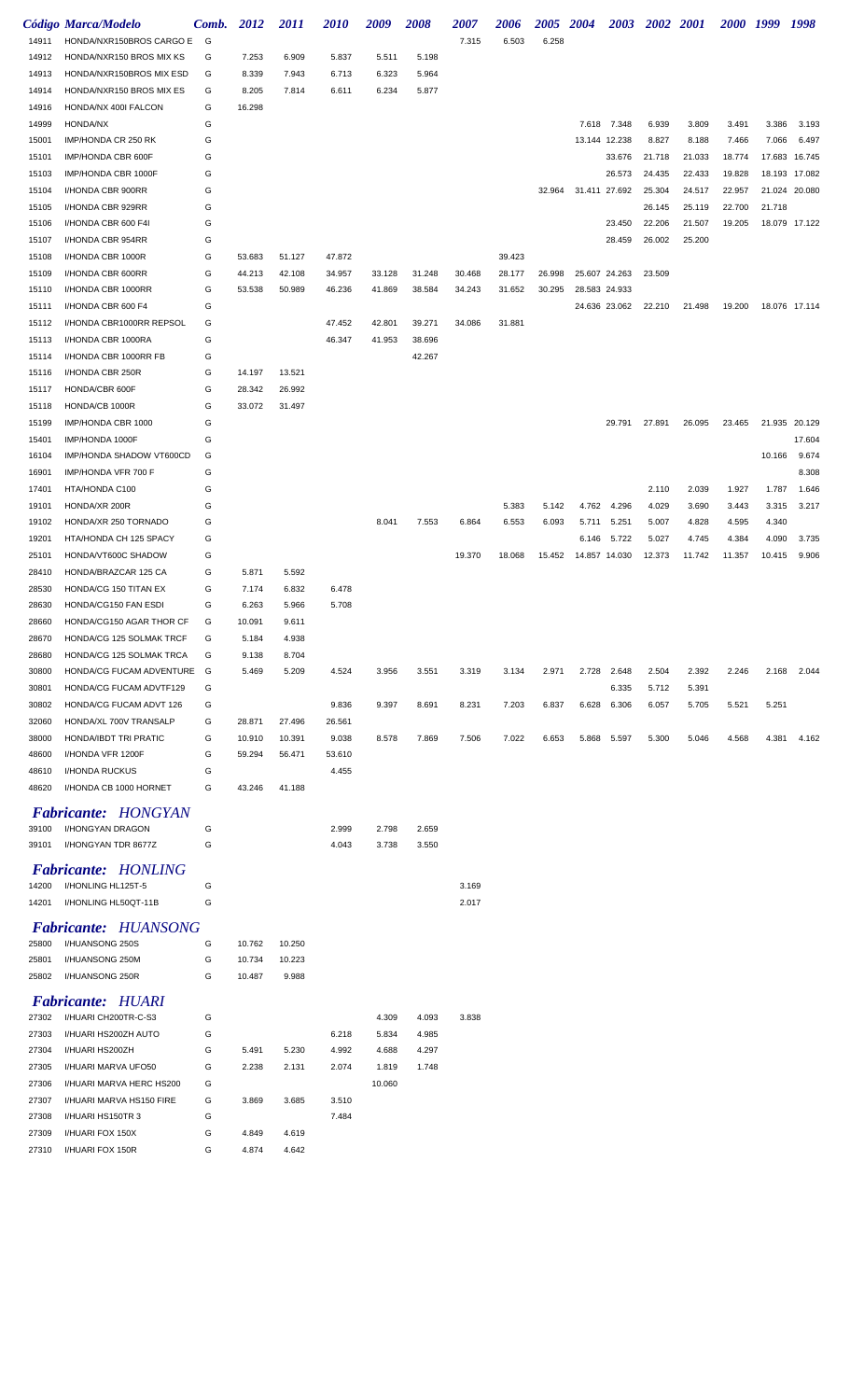|                | Código Marca/Modelo                                   | Comb.  | 2012            | <i>2011</i> | <i><b>2010</b></i> | 2009           | 2008             | <i><b>2007</b></i> | <i><b>2006</b></i> |        | 2005 2004 |             | 2003 2002 2001 |                | 2000 1999      |                | 1998           |
|----------------|-------------------------------------------------------|--------|-----------------|-------------|--------------------|----------------|------------------|--------------------|--------------------|--------|-----------|-------------|----------------|----------------|----------------|----------------|----------------|
| 27311<br>27312 | I/HUARI HS250ZH<br>I/HUARI BRAVAX BVX200              | G<br>G | 4.366           | 4.859       |                    |                |                  |                    |                    |        |           |             |                |                |                |                |                |
|                | <b>Fabricante: HUAWIN</b>                             |        |                 |             |                    |                |                  |                    |                    |        |           |             |                |                |                |                |                |
| 15700          | I/HUAWIN GS HY150T-5                                  | G      |                 |             |                    |                |                  | 2.715              |                    |        |           |             |                |                |                |                |                |
| 15701          | I/HUAWIN HY150T-8                                     | G      |                 |             |                    |                |                  | 2.672              |                    |        |           |             |                |                |                |                |                |
|                | <b>Fabricante: HUSABERG</b>                           |        |                 |             |                    |                |                  |                    |                    |        |           |             |                |                |                |                |                |
| 6412<br>6432   | I/HUSABERG F550 E<br>I/HUSABERG FS 570                | G<br>G | 30.792          | 29.326      |                    | 20.323         | 20.021           | 16.586             | 15.654             | 14.359 | 13.391    |             |                |                |                |                |                |
| 64320          | I/HUSABERG FS 570                                     | G      | 36.786          | 35.035      |                    |                |                  |                    |                    |        |           |             |                |                |                |                |                |
|                | <b>Fabricante: HUSQVARNA</b>                          |        |                 |             |                    |                |                  |                    |                    |        |           |             |                |                |                |                |                |
| 20221          | I/HUSQVARNA TE 610E DUAL                              | G      |                 |             |                    |                |                  |                    |                    |        |           |             |                |                | 11.258         | 9.832          |                |
| 20222          | I/HUSQVARNA TE 410E DUAL                              | G      |                 |             |                    |                |                  |                    |                    |        |           |             |                |                | 8.925          | 7.943          |                |
| 20223          | I/HUSQVARNA SM 610                                    | G      |                 |             |                    |                | 17.252           | 15.841             | 15.405             |        |           |             |                |                | 11.093         | 10.365         |                |
| 20243<br>20245 | I/HUSQVARNA TE 510 IE<br>I/HUSQVARNA TE 450 IE        | G<br>G |                 |             |                    |                | 16.727<br>15.707 | 15.414             |                    |        |           |             |                |                |                |                |                |
| 27001          | IMP/HUSQVARNA 150CC                                   | G      |                 |             |                    |                |                  |                    |                    |        | 7.008     |             |                |                |                |                |                |
|                | <b>Fabricante: HYOSUNG</b>                            |        |                 |             |                    |                |                  |                    |                    |        |           |             |                |                |                |                |                |
| 20901          | IMP/HYOSUNG CAB 50                                    | G      |                 |             |                    |                |                  |                    |                    |        |           |             |                |                | 1.944          | 1.872          | 1.788          |
| 20902          | I/HYOSUNG CRUISE 125                                  | G      |                 |             |                    |                |                  |                    |                    |        |           |             |                |                |                |                | 2.598          |
| 20903          | IMP/HYOSUNG TN 125                                    | G      |                 |             |                    |                |                  |                    |                    |        |           |             |                |                |                | 1.885          | 1.800          |
| 20904          | I/HYOSUNG GV 250                                      | G<br>G | 11.685          | 11.129      | 9.611              | 9.060          | 8.599            | 8.187              | 7.917              | 7.614  |           | 7.328 7.198 | 6.973          | 6.771          |                |                | 2.043          |
| 20906<br>20907 | I/HYOSUNG GF125<br>I/HYOSUNG MIDAS                    | G      |                 |             |                    |                |                  |                    |                    |        | 2.684     | 2.546       | 2.402          | 2.332          | 2.203          | 2.079          | 1.878          |
| 20909          | I/HYOSUNG SENSE                                       | G      |                 |             |                    |                |                  |                    |                    |        |           |             |                |                |                |                | 1.785          |
| 20913          | I/HYOSUNG AQUILA GV650                                | G      |                 |             | 18.962             | 16.616         | 15.772           | 14.981             | 14.019             | 12.899 | 12.039    |             |                |                |                |                |                |
| 20915          | I/HYOSUNG COMET GT650R                                | G      |                 |             | 17.244             | 16.355         | 15.704           | 15.166             | 14.662             | 14.105 | 13.066    |             |                |                |                |                |                |
| 22401<br>22402 | <b>HYOSUNG/CRUISE 125</b><br>HYOSUNG/SUPER CAB 50     | G<br>G |                 |             |                    |                |                  |                    |                    |        |           | 3.904       | 3.326          | 3.063          | 2.892<br>1.989 | 2.778<br>1.914 | 2.597<br>1.827 |
| 22404          | HYOSUNG/CAB 100                                       | G      |                 |             |                    |                |                  |                    |                    |        |           |             |                |                | 2.528          | 2.354          | 2.132          |
| 22405          | HYOSUNG/GF 125 SPEED                                  | G      |                 |             |                    |                |                  |                    | 3.272              | 3.076  |           | 2.956 2.885 | 2.687          | 2.600          | 2.406          | 2.179          | 2.077          |
| 22406          | HYOSUNG/MIDAS 110                                     | G      |                 |             |                    |                |                  |                    |                    |        |           |             |                | 2.251          | 2.126          | 2.007          | 1.814          |
| 10799          | <b>Fabricante: IBRAMOTO</b><br>IBRAMOTO/EUREKA        | G      |                 |             |                    |                |                  |                    |                    |        |           |             |                |                | 944            | 905            | 681            |
| 29400          | Fabricante: INDIAN<br>I/INDIAN CHIEF VINTAGE          | G      | 118.687 113.036 |             | 97.006             | 91.178         |                  |                    |                    |        |           |             |                |                |                |                |                |
|                | <b>Fabricante: IROS</b>                               |        |                 |             |                    |                |                  |                    |                    |        |           |             |                |                |                |                |                |
| 24900          | IROS/ONE 125                                          | G      | 4.068           | 3.875       | 3.543              |                |                  |                    |                    |        |           |             |                |                |                |                |                |
| 30313          | IROS/ONE125 ES                                        | G      |                 | 3.745       | 3.411              |                |                  |                    |                    |        |           |             |                |                |                |                |                |
|                | <b>Fabricante: ITAL</b><br>16502 ITAL/SELVA SPORT     | G      |                 |             |                    |                | 24.347           | 23.164             | 21.982             |        |           |             |                |                |                |                |                |
|                | <b>Fabricante: ITALJET</b>                            |        |                 |             |                    |                |                  |                    |                    |        |           |             |                |                |                |                |                |
| 26201          | IMP/ITALJET FORMULA 125                               | G      |                 |             |                    |                |                  |                    |                    |        |           |             |                |                |                |                | 1.542<br>612   |
| 26202<br>26203 | IMP/ITALJET FORMULA 50<br>IMP/ITALJET FORMULA 50LC    | G<br>G |                 |             |                    |                |                  |                    |                    |        |           |             |                |                |                |                | 613            |
| 26204          | I/ITALJET DRAGSTER 180                                | G      |                 |             |                    |                |                  |                    |                    |        |           |             |                |                | 7.373          | 6.255          | 5.957          |
| 35606          | <b>Fabricante: JIAJUE</b><br>I/JIAJUE ARDOUR JJ150T23 | G      |                 | 5.303       |                    |                |                  |                    |                    |        |           |             |                |                |                |                |                |
|                | <b>Fabricante: JIALING</b>                            |        |                 |             |                    |                |                  |                    |                    |        |           |             |                |                |                |                |                |
| 19401          | IMP/JIALING CJ 50F                                    | G      |                 |             |                    |                |                  |                    |                    |        |           |             |                |                |                | 890            | 852            |
| 19402          | IMP/JIALING JH 50                                     | G      |                 |             |                    |                |                  |                    |                    |        |           |             |                |                |                | 1.137          | 983            |
| 19405          | I/JIALING JH 125L                                     | G      |                 |             |                    |                |                  |                    |                    |        |           |             | 2.784          | 2.540          | 2.343          | 2.163          | 1.825          |
| 19407<br>19408 | I/JIALING JL1103<br>I/JIALING JL1108                  | G<br>G |                 |             |                    |                |                  |                    |                    |        |           |             | 2.244<br>2.244 | 1.523<br>1.512 | 1.312<br>1.312 | 1.230<br>1.232 |                |
| 19409          | I/JIALING JL125G                                      | G      |                 |             |                    |                |                  |                    |                    |        |           |             | 2.988          | 2.098          | 1.842          | 1.754          |                |
| 19410          | I/JIALING JL125T-18                                   | G      |                 |             | 3.565              | 3.268          | 3.148            | 2.645              | 2.506              | 2.390  |           | 2.213 2.176 |                |                |                |                |                |
| 19423          | I/JIALING TRAXXJH125 35A                              | G      |                 |             |                    | 2.906          | 2.787            | 2.651              |                    |        |           |             |                |                |                |                |                |
| 19429          | I/JIALING TRAXX JH250E5                               | G      |                 |             | 6.307              | 5.788          | 5.498            | 5.258              |                    |        |           |             |                |                |                |                |                |
| 19433<br>19434 | I/JIALING JL 125 GY2<br>I/JIALING TRAXX JL50Q 2       | G<br>G | 2.752           | 2.622       | 2.498              | 2.952<br>2.258 | 2.750<br>2.162   | 2.629<br>1.966     |                    |        |           |             |                |                |                |                |                |
| 19435          | I/JIALING TR TDP051Z-HTY                              | G      |                 |             | 3.232              | 2.967          | 2.846            |                    |                    |        |           |             |                |                |                |                |                |
| 19438          | I/JIALING TRAXX JH125F                                | G      | 4.777           | 4.550       | 3.905              | 3.574          | 3.433            |                    |                    |        |           |             |                |                |                |                |                |
| 19440          | I/JIALING TRAXX JL125-9                               | G      | 3.848           | 3.665       | 3.506              |                |                  |                    |                    |        |           |             |                |                |                |                |                |

*Fabricante: JIANGSU*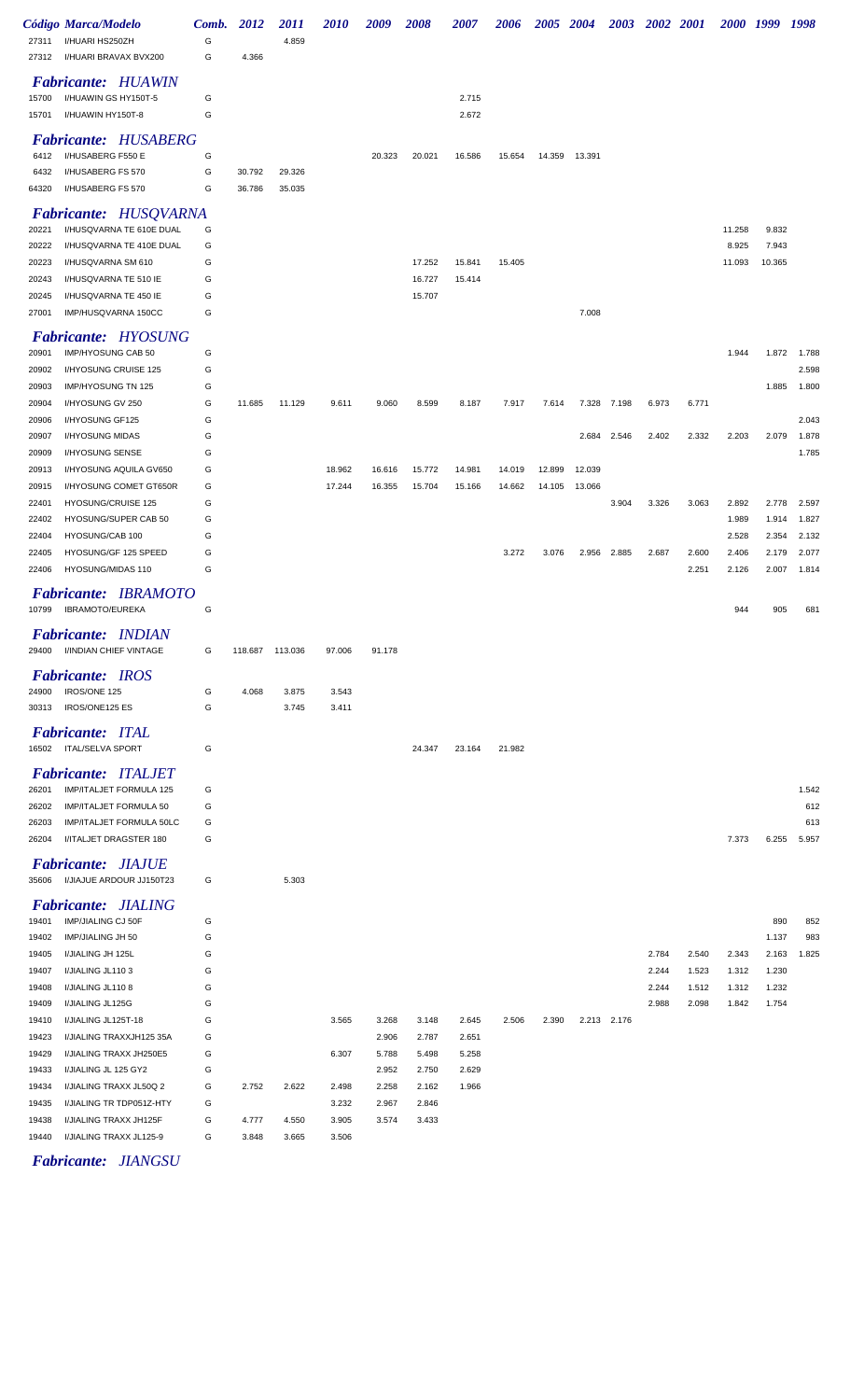|       | Código Marca/Modelo                          | Comb. 2012 |       | <i>2011</i> | <i>2010</i> | 2009   | <b>2008</b> | 2007   | 2006  | 2005 2004 |             | 2003 2002 2001 |       |       | 2000 1999 1998 |       |
|-------|----------------------------------------------|------------|-------|-------------|-------------|--------|-------------|--------|-------|-----------|-------------|----------------|-------|-------|----------------|-------|
| 31600 | I/JIANGSU DM 800 W XSG                       | G          |       |             |             |        | 2.376       | 2.295  | 2.152 | 2.045     |             |                |       |       |                |       |
| 31601 | I/JIANGSU DM 500 W GY                        | G          |       |             |             |        | 2.124       | 2.059  | 1.992 | 1.855     |             |                |       |       |                |       |
| 31602 | I/JIANGSU DM 500 W XGW                       | G          |       |             |             |        | 2.548       | 2.281  | 2.213 | 1.977     |             |                |       |       |                |       |
| 31603 | I/JIANGSU WINER STREET                       | G          |       |             |             |        | 2.926       | 2.647  | 2.546 |           |             |                |       |       |                |       |
| 31604 | I/JIANGSU DM 500 W P10                       | G          |       |             |             |        | 2.599       | 2.325  | 2.248 |           |             |                |       |       |                |       |
| 31605 | I/JIANGSU DM 1000 W P09                      | G          |       |             |             | 3.116  | 2.919       | 2.728  | 2.604 |           |             |                |       |       |                |       |
|       | <b>Fabricante: JIANSHE</b>                   |            |       |             |             |        |             |        |       |           |             |                |       |       |                |       |
| 20302 | IMP/JIANSHE JS50Q 4E                         | G          |       |             |             | 1.883  | 1.719       | 1.534  | 1.441 | 1.368     | 1.291 1.248 | 968            | 910   | 740   | 651            | 616   |
| 20303 | I/JIANSHE HOUSTON 125-6A                     | G          |       |             |             | 4.454  | 4.223       | 4.038  |       |           |             |                |       |       |                |       |
| 20304 | I/JIANSHE HOUSTON 125-28                     | G          |       |             |             | 2.755  | 2.626       | 2.511  |       |           |             |                |       |       |                |       |
| 20305 | I/JIANSHE HOUSTON 110-J                      | G          |       |             |             | 2.897  | 2.685       | 2.560  |       |           |             |                |       |       |                |       |
| 20306 | I/JIANSHE HOUSTON 110-B                      | G          |       |             |             | 3.131  | 2.870       | 2.625  |       |           |             |                |       |       |                |       |
| 20307 | I/JIANSHE PROTORK F100PR                     | G          | 2.897 | 2.772       |             |        |             |        |       |           |             |                |       |       |                |       |
| 20308 | I/JIANSHE PROTORK F100                       | G          | 2.897 | 2.772       |             |        |             |        |       |           |             |                |       |       |                |       |
|       |                                              |            |       |             |             |        |             |        |       |           |             |                |       |       |                |       |
|       | <b>Fabricante: JIAPENG</b>                   |            |       |             |             |        |             |        |       |           |             |                |       |       |                |       |
| 19417 | I/JIAPENG VOLCANO JP150B                     | G          |       |             |             |        | 2.621       | 2.525  | 2.393 |           |             |                |       |       |                |       |
| 19418 | I/JIAPENG VOLCANO JP1104                     | G          |       |             |             |        | 2.256       | 2.175  | 2.060 |           |             |                |       |       |                |       |
|       | <b>Fabricante: JINBAWANG</b>                 |            |       |             |             |        |             |        |       |           |             |                |       |       |                |       |
| 29300 | I/JINBAWANG JBW250                           | G          |       |             |             | 6.583  | 6.173       | 5.877  |       |           |             |                |       |       |                |       |
| 29301 | I/JINBAWANG JBW200 6A                        | G          |       |             |             | 4.714  | 4.323       | 3.912  |       |           |             |                |       |       |                |       |
| 29302 | I/JINBAWANG JBW200 GY                        | G          |       |             |             | 4.236  | 3.822       | 3.477  |       |           |             |                |       |       |                |       |
| 29303 | I/JINBAWANG JBW125T 4A                       | G          |       |             |             | 2.900  | 2.746       | 2.605  |       |           |             |                |       |       |                |       |
|       |                                              |            |       |             |             |        |             |        |       |           |             |                |       |       |                |       |
|       | <b>Fabricante: JINBEI</b>                    |            |       |             |             |        |             |        |       |           |             |                |       |       |                |       |
| 24590 | I/JINBEI SY6483N1LWB                         | G          |       |             |             | 33.595 |             |        |       |           |             |                |       |       |                |       |
|       | <b>Fabricante: JINCHENG</b>                  |            |       |             |             |        |             |        |       |           |             |                |       |       |                |       |
| 23101 | I/JINCHENG CJ 70A                            | G          |       |             |             |        |             |        |       |           |             | 1.357          | 1.297 | 1.235 | 1.163          | 1.112 |
| 23102 | IMP/JINCHENG JC 70C                          | G          |       |             |             |        |             |        |       |           |             |                |       | 1.173 | 1.112          | 1.063 |
| 23104 | IMP/JINCHENG JC 125 7B                       | G          |       |             |             |        |             |        |       |           |             |                |       |       |                | 1.707 |
| 23105 | IMP/JINCHENG JC90                            | G          |       |             |             |        |             |        |       |           | 2.668       | 2.538          | 2.428 | 2.218 | 2.050          | 1.169 |
| 23106 | IMP/JINCHENG JC125                           | G          |       |             |             |        |             |        |       |           | 4.295       | 4.022          | 3.717 | 3.346 | 3.053          | 1.791 |
|       |                                              |            |       |             |             |        |             |        |       |           |             |                |       |       |                |       |
| 23107 | IMP/JINCHENG AX 100<br>IMP/JINCHENG JC 125-8 | G<br>G     |       |             |             |        |             |        |       |           |             |                |       |       |                | 1.580 |
| 23108 |                                              |            |       |             |             |        |             |        |       |           |             |                |       |       |                | 1.840 |
|       | <b>Fabricante: JINJIE</b>                    |            |       |             |             |        |             |        |       |           |             |                |       |       |                |       |
| 38502 | I/JINJIE ZQTD 388-2                          | G          |       |             | 4.405       | 4.146  | 3.941       |        |       |           |             |                |       |       |                |       |
|       | <b>Fabricante: JMSTAR</b>                    |            |       |             |             |        |             |        |       |           |             |                |       |       |                |       |
| 31901 | I/JMSTAR JS150T 19                           | G          |       |             |             |        | 5.213       | 5.043  | 4.804 |           |             |                |       |       |                |       |
| 31902 | I/JMSTAR 150T-3D                             | G          |       |             |             |        | 3.483       | 3.135  | 3.034 |           |             |                |       |       |                |       |
| 31903 | I/JMSTAR JSD150T 19                          | G          |       |             |             | 4.239  | 3.843       | 3.610  |       |           |             |                |       |       |                |       |
|       |                                              |            |       |             |             |        |             |        |       |           |             |                |       |       |                |       |
| 31904 | I/JMSTAR JSD50QT 20                          | G          |       |             |             | 2.273  | 2.154       | 2.059  |       |           |             |                |       |       |                |       |
| 31905 | I/JMSTAR JSD250T 2                           | G          |       |             |             | 7.643  | 6.835       | 6.253  |       |           |             |                |       |       |                |       |
| 31906 | I/JMSTAR YY50QT10 50CC                       | G          |       |             | 5.912       | 5.605  | 5.317       |        |       |           |             |                |       |       |                |       |
| 31907 | I/JMSTAR YY 150T-12                          | G          |       |             |             | 3.686  | 3.427       | 3.276  |       |           |             |                |       |       |                |       |
| 31908 | I/JMSTAR YY 250T-2                           | G          |       |             |             | 6.407  | 6.072       | 5.808  |       |           |             |                |       |       |                |       |
| 31909 | I/JMSTAR NORTHSTAR 250T                      | G          |       |             | 10.836      | 9.949  | 8.813       |        |       |           |             |                |       |       |                |       |
|       | <b>Fabricante: JOHNNY</b>                    |            |       |             |             |        |             |        |       |           |             |                |       |       |                |       |
|       | 13900 I/JOHNNY PAG SPYDER                    | G          |       |             | 17.827      | 16.584 | 15.573      | 14.170 |       |           |             |                |       |       |                |       |
|       |                                              |            |       |             |             |        |             |        |       |           |             |                |       |       |                |       |
|       | <b>Fabricante: JOHNNY PAG</b>                |            |       |             |             |        |             |        |       |           |             |                |       |       |                |       |
| 13901 | I/JOHNNY PAG PRO STREET                      | G          |       |             |             | 13.229 |             |        |       |           |             |                |       |       |                |       |
| 13903 | I/JOHNNY PAG BARHOG                          | G          |       |             | 14.383      |        |             |        |       |           |             |                |       |       |                |       |
|       | <b>Fabricante: JONWAY</b>                    |            |       |             |             |        |             |        |       |           |             |                |       |       |                |       |
| 33000 | I/JONWAY RALLY 150CC                         | G          |       |             |             | 3.543  | 3.379       | 3.230  | 3.118 | 2.928     |             |                |       |       |                |       |
| 33001 | I/JONWAY YY150 T2                            | G          |       |             |             |        |             | 4.425  | 3.949 | 3.724     |             |                |       |       |                |       |
| 33002 | I/JONWAY NEW ADV 150CC                       | G          |       |             |             |        | 4.095       | 3.899  | 3.689 | 3.534     |             |                |       |       |                |       |
| 33003 | I/JONWAY NEW RALLY 150CC                     | G          |       |             |             |        | 3.324       | 3.097  | 2.988 | 2.758     |             |                |       |       |                |       |
| 33004 | I/JONWAY YY150T 4A                           | G          |       |             |             |        |             | 6.749  | 6.437 | 5.963     |             |                |       |       |                |       |
| 33005 | I/JONWAY YY50 QT6                            | G          |       |             |             |        |             | 2.301  | 2.224 | 2.076     |             |                |       |       |                |       |
| 33006 | I/JONWAY JONNY ATLAN 150                     | G          |       |             |             | 5.151  | 4.889       | 4.684  | 4.505 |           |             |                |       |       |                |       |
| 33007 | I/JONWAY JONNY ATLAN 250                     | G          |       |             |             | 8.177  | 7.551       | 7.037  | 6.744 |           |             |                |       |       |                |       |
| 33008 | I/JONWAY YY250I                              | G          |       |             |             | 8.279  | 7.647       | 7.427  |       |           |             |                |       |       |                |       |
| 33009 | I/JONWAY YY50 QT29                           | G          |       |             |             | 2.272  | 2.152       | 2.059  |       |           |             |                |       |       |                |       |
|       |                                              | G          |       |             |             |        |             |        |       |           |             |                |       |       |                |       |
| 33017 | I/JONWAY YY50 QT6C                           |            | 3.169 | 3.018       | 2.886       |        |             |        |       |           |             |                |       |       |                |       |
| 33018 | I/JONWAY YY125 T12                           | G          |       |             |             |        | 5.728       | 5.477  |       |           |             |                |       |       |                |       |

*Fabricante: JUNCHENG*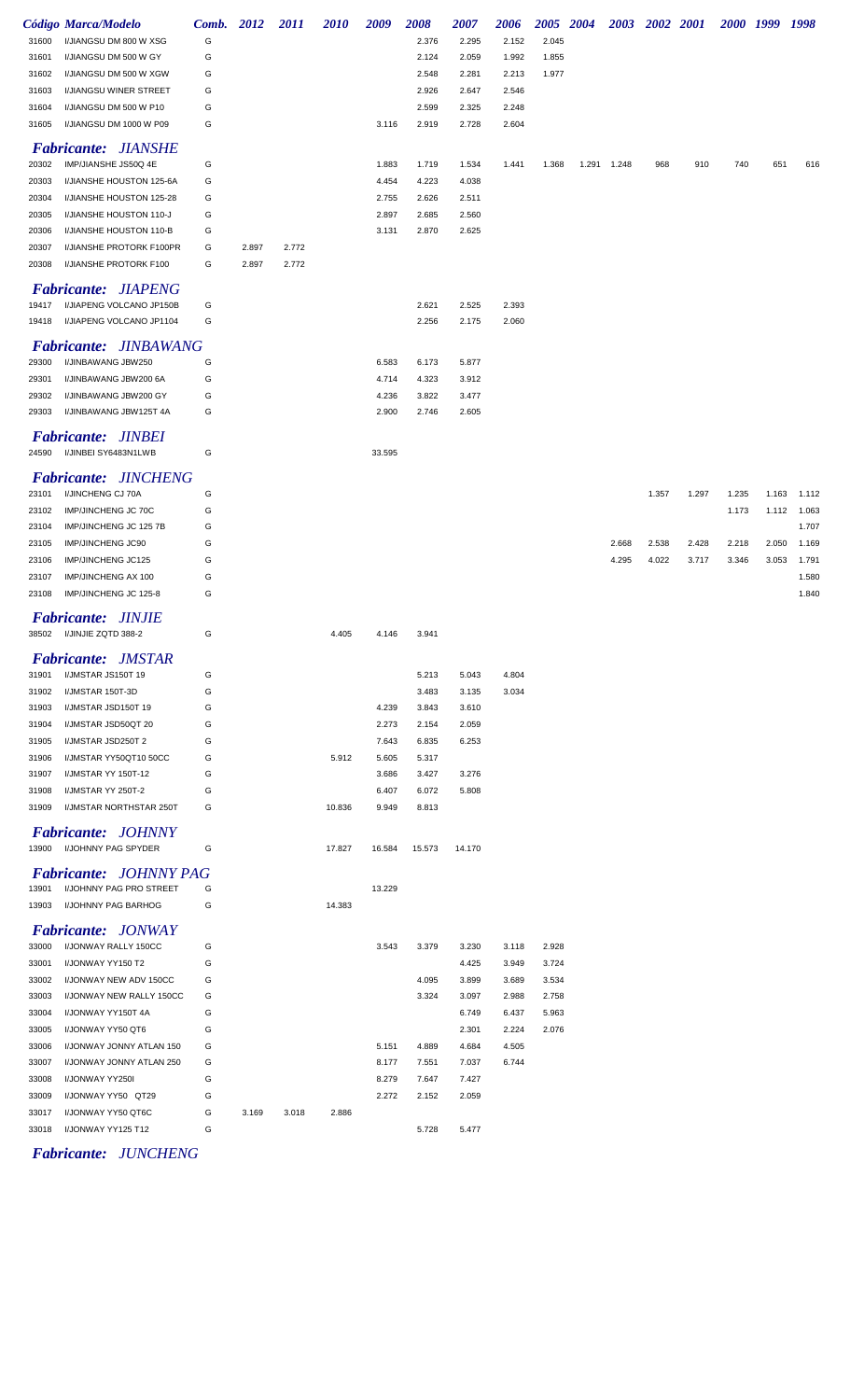| 23109          | Código Marca/Modelo<br>I/JUNCHENG JC 125-2A | Comb.<br>G | 2012   | <i>2011</i> | <i><b>2010</b></i> | 2009   | 2008   | <i><b>2007</b></i> | 2006  | <i><b>2005</b></i> | <b>2004</b> | 2003  | <b>2002</b> | <b>2001</b> | <i>2000</i> | 1999  | 1998<br>1.970 |
|----------------|---------------------------------------------|------------|--------|-------------|--------------------|--------|--------|--------------------|-------|--------------------|-------------|-------|-------------|-------------|-------------|-------|---------------|
|                |                                             |            |        |             |                    |        |        |                    |       |                    |             |       |             |             |             |       |               |
|                | <b>Fabricante: KAHENA</b>                   |            |        |             |                    |        |        |                    |       |                    |             |       |             |             |             |       |               |
| 17101          | TECPAMA/KAHENA LJ-16<br>I/KAHENA 125 TOP    | G          |        |             |                    |        |        |                    |       |                    |             |       |             | 6.940       | 6.342       | 5.463 | 4.937         |
| 32200<br>32205 | I/TIANHENG KAHENA 250DUA                    | G<br>G     |        |             |                    | 7.765  | 7.338  | 2.789              | 2.661 | 2.424              |             |       |             |             |             |       |               |
|                |                                             |            |        |             |                    |        |        |                    |       |                    |             |       |             |             |             |       |               |
|                | <b>Fabricante: KANDI</b>                    |            |        |             |                    |        |        |                    |       |                    |             |       |             |             |             |       |               |
| 38800          | I/KANDI KD250MB2 2009                       | G          |        |             | 6.819              | 6.253  | 5.943  |                    |       |                    |             |       |             |             |             |       |               |
| 38804          | I/KANDI KD250MB                             | G          |        |             | 10.155             | 9.734  |        |                    |       |                    |             |       |             |             |             |       |               |
|                | <b>Fabricante: KANGCHAO</b>                 |            |        |             |                    |        |        |                    |       |                    |             |       |             |             |             |       |               |
| 5304           | I/KANGCHAO D OUTCROS 150                    | G          | 4.159  | 3.962       |                    |        |        |                    |       |                    |             |       |             |             |             |       |               |
|                |                                             |            |        |             |                    |        |        |                    |       |                    |             |       |             |             |             |       |               |
|                | <b>Fabricante: KASINSKI</b>                 |            |        |             |                    |        |        |                    |       |                    |             |       |             |             |             |       |               |
| 22407          | KASINSKI/GF 125                             | G          |        |             |                    |        |        | 3.562              | 3.319 | 3.041              | 2.935       | 2.813 | 2.684       | 2.507       | 2.467       | 2.270 | 2.180         |
| 22408          | KASINSKI/SUPER CAB 50                       | G          |        |             |                    |        |        | 2.785              | 2.709 | 2.619              | 2.446       | 2.324 | 2.136       | 2.113       | 2.042       | 1.940 | 1.864         |
| 22409          | KASINSKI/CRUISE 125                         | G          |        |             |                    |        |        | 4.530              | 4.400 | 4.246              | 4.118       | 3.735 | 3.313       | 3.099       | 2.901       | 2.753 | 2.583         |
| 22410          | KASINSKI/MIDAS FX 110                       | G          |        |             |                    |        |        |                    |       | 3.030              | 2.655       | 2.464 | 2.380       | 2.253       | 2.207       | 2.119 | 1.942         |
| 22411          | KASINSKI/CAB 100                            | G          |        |             |                    |        |        | 3.994              | 3.821 | 3.658              | 3.558       | 3.257 | 2.982       | 2.798       | 2.536       | 2.371 | 2.134         |
| 22412          | <b>KASINSKI/PRIMA</b>                       | G          |        |             |                    |        |        |                    | 2.968 | 2.933              | 2.704       | 2.408 | 2.322       | 2.209       | 2.096       | 2.030 | 1.783         |
| 22413          | <b>KASINSKI/RE4</b>                         | G          |        |             |                    |        | 6.009  | 5.661              | 5.548 |                    |             |       |             |             |             |       |               |
| 22415          | KASINSKI/RX 125                             | G          |        |             |                    |        |        |                    |       |                    | 5.767       | 5.090 | 4.689       | 3.741       | 3.223       | 2.794 | 2.605         |
| 22422          | KASINSKI/MIRAGE 250                         | G          | 13.583 | 12.607      | 11.752             | 10.934 | 10.169 | 9.462              | 8.964 | 8.426              | 7.669       | 7.270 | 6.772       | 6.310       | 5.848       | 5.489 | 5.186         |
| 22423          | KASINSKI/QJ125U                             | G          |        |             |                    |        |        |                    |       |                    | 2.245       | 2.093 | 2.011       | 1.886       | 1.866       |       |               |
| 22424          | KASINSKI/QJ250H                             | G          |        |             |                    |        |        |                    |       |                    | 6.349       | 5.920 | 5.726       | 5.434       | 5.327       |       |               |
| 22425          | KASINSKI/MOTOKAR PICK UP                    | G          |        |             |                    |        | 6.919  | 6.523              | 6.376 | 6.237              | 6.080       | 5.848 | 5.323       | 4.717       | 4.219       | 3.999 |               |
| 22426          | KASINSKI/MOTOKAR FURGAO                     | G          |        |             |                    |        |        |                    |       | 6.267              | 6.135       | 5.861 | 5.333       | 4.742       | 4.465       |       |               |
| 22427          | KASINSKI/MOTOKAR TAXIKAR                    | G          |        |             |                    |        |        |                    |       |                    |             | 6.617 | 6.021       | 5.465       |             |       |               |
| 22432          | KASINSKI/PRIMA RALLY 50                     | G          |        |             |                    |        |        | 3.436              | 3.346 | 3.239              | 3.038       |       |             |             |             |       |               |
| 22433          | KASINSKI/COMET 250                          | G          | 11.226 | 10.692      | 9.597              | 8.279  | 7.793  | 7.176              | 6.719 | 6.481              | 6.317       | 6.150 |             |             |             |       |               |
| 22434          | KASINSKI/FLASH K 150                        | G          |        |             |                    | 2.700  | 2.488  | 2.235              | 2.029 | 1.932              | 1.807       |       |             |             |             |       |               |
| 22435          | KASINSKI/SETA 125                           | G          |        |             | 3.083              | 2.672  | 2.361  | 2.218              | 2.088 | 2.031              |             |       |             |             |             |       |               |
| 22436          | KASINSKI/COMET 250R                         | G          | 12.456 | 11.863      | 10.873             | 9.341  | 8.665  | 7.717              | 7.297 |                    |             |       |             |             |             |       |               |
| 22437          | KASINSKI/SETA 150                           | G          |        |             | 3.368              | 2.918  | 2.625  | 2.490              | 2.401 |                    |             |       |             |             |             |       |               |
| 22438          | KASINSKI/COMET 650R                         | G          | 21.607 | 20.578      | 17.788             | 15.345 | 14.445 |                    |       |                    |             |       |             |             |             |       |               |
| 22439          | KASINSKI/WIN 110 60                         | G          | 3.798  | 3.618       | 3.032              | 2.952  | 2.644  |                    |       |                    |             |       |             |             |             |       |               |
| 22440          | KASINSKI/MIRAGE 150 50                      | G          | 5.153  | 4.908       | 4.171              | 3.785  | 3.213  |                    |       |                    |             |       |             |             |             |       |               |
| 22441          | KASINSKI/COMET 150 70                       | G          | 4.120  | 3.924       | 3.274              | 2.816  |        |                    |       |                    |             |       |             |             |             |       |               |
| 22442          | KASINSKI/CRZ 150 10                         | G          | 5.949  | 5.666       | 4.617              | 4.390  |        |                    |       |                    |             |       |             |             |             |       |               |
| 22443          | KASINSKI/CRZ 150 10 SM                      | G          | 6.206  | 5.911       | 5.120              | 4.759  |        |                    |       |                    |             |       |             |             |             |       |               |
| 22444          | KASINSKI/PRIMA 150                          | G          | 4.938  | 4.703       |                    |        |        |                    |       |                    |             |       |             |             |             |       |               |
| 22445          | KASINSKI/MIRAGE 650                         | G          | 21.703 | 20.670      | 17.794             | 16.111 |        |                    |       |                    |             |       |             |             |             |       |               |
| 22446          | KASINSKI/PRIMA E 2000                       | G          | 4.532  | 4.317       | 3.821              | 3.421  |        |                    |       |                    |             |       |             |             |             |       |               |
| 22447          | KASINSKI/PRIMA E 500                        | G          | 2.674  | 2.547       | 2.358              |        |        |                    |       |                    |             |       |             |             |             |       |               |
| 22453          | KASINSKI/SOFT                               | G          | 3.331  | 3.173       | 3.035              |        |        |                    |       |                    |             |       |             |             |             |       |               |
| 22464          | KASINSKI/WIN ELEKTRA                        | G          | 3.961  |             |                    |        |        |                    |       |                    |             |       |             |             |             |       |               |
| 22543          | <b>KASINSKI/SOFT</b>                        | G          | 3.181  | 3.029       | 2.829              |        |        |                    |       |                    |             |       |             |             |             |       |               |
| 27721          | I/LIFAN KASINSKI LF125-5                    | G          |        |             | 3.010              | 2.779  | 2.257  | 2.040              | 1.959 |                    |             |       |             |             |             |       |               |
|                | Fabricante: KAWASAKI                        |            |        |             |                    |        |        |                    |       |                    |             |       |             |             |             |       |               |

| 2393 | KAWASAKI/NINJA ZX-10R          | G | 52.393 | 49.899 |
|------|--------------------------------|---|--------|--------|
| 6301 | IMP/KAWASAKI VN750             | G |        |        |
| 6302 | IMP/KAWASAKI VN1500            | G |        |        |
| 6303 | IMP/KAWASAKI ZX750             | G |        |        |
| 6304 | IMP/KAWASAKI ZX1100            | G |        |        |
| 6305 | IMP/KAWASAKI ZX600             | G |        |        |
| 6308 | IMP/KAWASAKI EX250             | G |        |        |
| 6310 | IMP/KAWASAKI EN500             | G |        |        |
| 6311 | IMP/KAWASAKI ZX900             | G |        |        |
| 6312 | IMP/KAWASAKI ZG1200            | G |        |        |
| 6313 | IMP/KAWASAKI KLX650            | G |        |        |
| 6314 | I/KAWASAKI VN800               | G |        |        |
| 6316 | IMP/KAWASAKI BAYOU 220         | G |        |        |
| 6318 | <b>IMP/KAWASAKI NINJA ZX7</b>  | G |        |        |
| 6319 | IMP/KAWASAKI NINJA ZX9         | G |        |        |
| 6320 | <b>IMP/KAWASAKI NINJA ZX11</b> | G |        |        |
| 6321 | IMP/KAWASAKI VULCAN 750        | G |        |        |
| 6322 | <b>IMP/KAWASAKI VULCAN 800</b> | G |        |        |
| 6323 | I/KAWASAKI VULCAN 1500         | G |        |        |
| 6326 | IMP/KAWAZAKI ZRX 1100          | G |        |        |
|      |                                |   |        |        |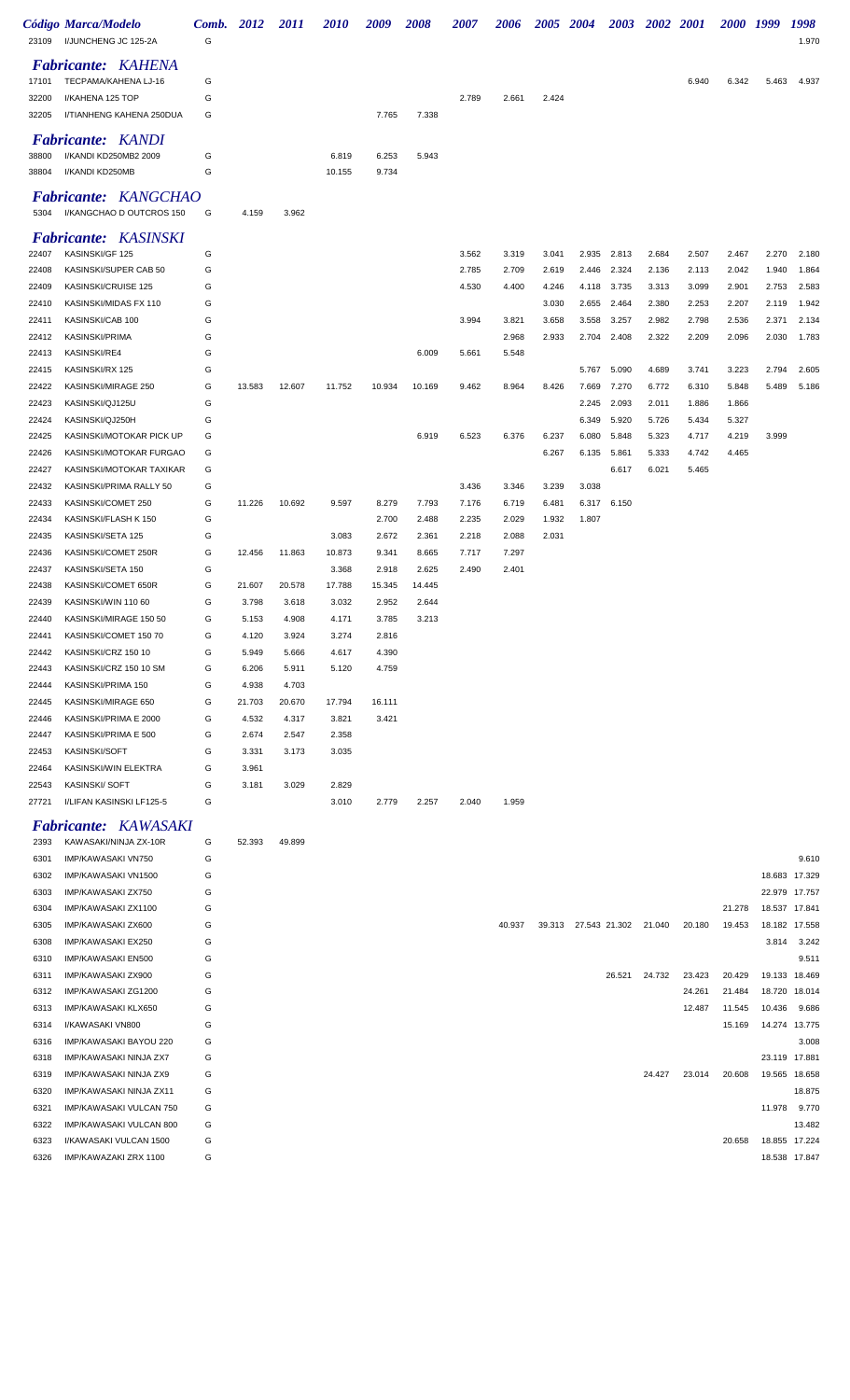|       | Código Marca/Modelo       | Comb. 2012 |        | <i>2011</i> | <i>2010</i> | 2009   | 2008   | 2007   | 2006   | 2005 2004 |                      | <b>2003</b>   | <b>2002</b>                 | <i>2001</i> | <i>2000</i> | 1999          | 1998   |
|-------|---------------------------|------------|--------|-------------|-------------|--------|--------|--------|--------|-----------|----------------------|---------------|-----------------------------|-------------|-------------|---------------|--------|
| 6327  | I/KAWASAKI ZX9 R          | G          |        |             |             |        |        |        |        |           |                      |               |                             | 23.611      | 20.588      | 19.269        | 18.606 |
| 6328  | I/KAWASAKI NINJA ZX 12R   | G          |        |             |             |        |        |        |        |           | 34.707 30.620 26.683 |               | 24.071                      | 22.998      | 22.836      | 20.015        | 18.277 |
| 6329  | I/KAWASAKI KDX 220        | G          |        |             |             |        |        |        |        |           |                      |               |                             |             |             |               | 3.046  |
| 6330  | I/KAWASAKI ZR750          | G          |        |             |             |        |        |        |        |           |                      |               | 24.623                      | 23.148      | 21.348      | 19.902        | 9.759  |
| 6334  | I/KAWASAKI NINJA ZX 10R   | G          | 45.531 | 43.364      | 41.740      | 37.998 | 36.063 | 32.476 | 30.361 | 27.087    | 26.555 23.532        |               |                             |             |             |               |        |
| 6335  | I/KAWASAKI ZX 10R         | G          | 49.957 | 47.578      |             | 42.054 | 38.070 | 33.436 | 29.928 | 27.818    | 27.025               |               |                             |             |             |               |        |
| 6336  | I/KAWASAKI ZX 6R          | G          |        |             | 37.445      | 36.766 | 33.308 | 30.808 | 28.288 | 27.377    | 25.246               |               |                             |             |             |               |        |
| 6337  | I/KAWASAKI VULCAN 2000    | G          |        |             |             |        | 53.785 | 48.358 | 47.164 | 42.874    | 40.020               |               |                             |             |             |               |        |
| 6338  | I/KAWASAKI ZX 14          | G          |        |             |             |        | 40.943 | 37.708 | 35.224 | 34.914    |                      |               |                             |             |             |               |        |
| 6339  | I/KAWASAKI NINJA ZX 14    | G          |        |             |             | 42.680 | 39.268 | 37.108 | 36.213 | 34.738    |                      |               |                             |             |             |               |        |
| 6340  | I/KAWASAKI Z1000          | G          | 45.109 | 42.962      | 36.042      | 31.129 | 29.923 | 27.003 | 26.078 | 25.756    |                      |               | 23.567 21.212 20.747 19.722 |             | 18.793      | 17.512 16.758 |        |
| 6341  | I/KAWASAKI KLR 650        | G          |        |             |             |        |        |        |        |           |                      |               |                             |             |             |               | 10.088 |
| 6342  | I/KAWASAKI NINJA 650 R    | G          |        |             |             |        |        |        | 28.466 | 27.827    | 26.082               |               |                             |             |             |               |        |
| 6343  | I/KAWASAKI CLASSIC 1500   | G          |        |             |             |        |        |        |        |           |                      |               | 21.916                      | 21.044      | 19.933      |               |        |
| 6344  | I/KAWASAKI DRIFTER        | G          |        |             |             |        |        |        |        |           |                      |               |                             | 15.493      | 14.843      | 13.981        |        |
| 6345  | I/KAWASAKI Z 750          | G          | 32.278 | 30.741      | 26.725      | 25.331 | 22.051 | 20.399 | 18.878 |           |                      |               |                             |             |             |               |        |
| 6346  | I/KAWASAKI VN 900         | G          |        |             |             |        | 18.400 | 16.254 | 16.160 |           |                      |               |                             |             |             |               |        |
| 6347  | I/KAWASAKI ZG1400         | G          |        |             |             |        | 37.984 | 34.718 | 34.016 |           |                      |               |                             |             |             |               |        |
| 6348  | I/KAWASAKI ZZR 1400       | G          |        |             |             |        | 39.752 | 36.613 | 34.224 |           |                      |               |                             |             |             |               |        |
| 6349  | I/KAWASAKI CONCOURS 14    | G          |        |             | 52.328      | 49.228 | 46.965 | 42.473 | 41.443 |           |                      |               |                             |             |             |               |        |
| 6350  | I/KAWASAKI NINJA 250R     | G          |        |             | 11.742      | 10.974 | 9.958  | 9.305  |        |           |                      |               |                             |             |             |               |        |
| 6351  | I/KAWASAKI VULCAN 900 CL  | G          |        |             | 23.856      | 22.838 | 21.880 | 18.878 |        |           |                      |               |                             |             |             |               |        |
| 6353  | I/KAWASAKI VULCAN 900 CT  | G          |        | 26.045      | 24.952      | 23.873 | 22.871 |        |        |           |                      |               |                             |             |             |               |        |
| 6354  | I/KAWASAKI CONCOURS14ABS  | G          |        | 69.311      | 50.989      | 48.741 | 47.382 |        |        |           |                      |               |                             |             |             |               |        |
| 6355  | I/KAWASAKI VERSYS ABS     | G          | 32.102 | 30.574      | 26.029      | 24.360 | 23.171 |        |        |           |                      |               |                             |             |             |               |        |
| 6356  | I/KAWASAKI VERSYS         | G          | 29.445 | 28.043      | 24.652      | 23.077 | 21.942 |        |        |           |                      |               |                             |             |             |               |        |
| 6358  | I/KAWASAKI Z1000 ABS      | G          | 41.535 | 39.558      | 34.165      | 32.296 |        |        |        |           |                      |               |                             |             |             |               |        |
| 6359  | KAWASAKI/VULCAN 900 CT    | G          | 28.138 | 26.798      | 25.075      |        |        |        |        |           |                      |               |                             |             |             |               |        |
| 6360  | KAWASAKI/NINJA 650R ABS   | G          | 25.181 | 23.982      | 22.947      |        |        |        |        |           |                      |               |                             |             |             |               |        |
| 6361  | I/KAWASAKI NINJA ZX14ABS  | G          | 50.726 | 48.311      | 41.496      | 39.601 | 38.243 |        |        |           |                      |               |                             |             |             |               |        |
| 6362  | KAWASAKI/VULCAN 900 LT    | G          | 25.960 | 24.724      | 23.396      |        |        |        |        |           |                      |               |                             |             |             |               |        |
| 6363  | KAWASAKI/VULCAN 900 CL    | G          | 27.781 | 26.459      | 25.466      |        |        |        |        |           |                      |               |                             |             |             |               |        |
| 6364  | KAWASAKI/NINJA 650R       | G          | 24.829 | 23.647      | 22.624      |        |        |        |        |           |                      |               |                             |             |             |               |        |
| 6365  | I/KAWASAKI VN 900 BAF CL  | G          |        |             |             | 23.189 |        |        |        |           |                      |               |                             |             |             |               |        |
| 6367  | KAWASAKI/Z1000 ABS        | G          | 45.618 | 43.446      |             |        |        |        |        |           |                      |               |                             |             |             |               |        |
| 6368  | KAWASAKI/VERSYS           | G          | 29.781 | 28.364      |             |        |        |        |        |           |                      |               |                             |             |             |               |        |
| 6369  | KAWASAKI/VERSYS ABS       | G          | 31.067 | 29.588      |             |        |        |        |        |           |                      |               |                             |             |             |               |        |
| 6370  | KAWASAKI/Z1000            | G          | 43.293 | 41.232      |             |        |        |        |        |           |                      |               |                             |             |             |               |        |
| 6371  | <b>KAWASAKI/VERSYS TR</b> | G          | 28.471 | 27.115      |             |        |        |        |        |           |                      |               |                             |             |             |               |        |
| 6372  | KAWASAKI/VERSYS TR ABS    | G          | 32.817 | 31.254      |             |        |        |        |        |           |                      |               |                             |             |             |               |        |
| 6376  | KAWASAKI/VERSYS CITY ABS  | G          | 30.199 |             |             |        |        |        |        |           |                      |               |                             |             |             |               |        |
| 6378  | KAWASAKI/NINJA ZX14R      | G          | 49.391 |             |             |        |        |        |        |           |                      |               |                             |             |             |               |        |
| 6379  | KAWASAKI/NINJA ZX14R ABS  | G          | 45.503 |             |             |        |        |        |        |           |                      |               |                             |             |             |               |        |
| 6381  | KAWASAKI/VERSYS 1000 ABS  | G          | 43.264 |             |             |        |        |        |        |           |                      |               |                             |             |             |               |        |
| 6399  | <b>IMP/KAWASAKI</b>       | G          |        |             |             |        |        |        |        |           |                      |               |                             | 8.488       | 8.076       | 3.770         | 3.520  |
| 11600 | KAWASAKI/NINJA 250R       | G          | 14.526 | 13.835      | 11.533      | 10.776 | 9.185  |        |        |           |                      |               |                             |             |             |               |        |
| 11601 | KAWASAKI/ER-6N            | G          | 23.451 | 22.334      | 19.846      | 17.235 |        |        |        |           |                      |               |                             |             |             |               |        |
| 11602 | KAWASAKI/Z750             | G          | 33.161 | 31.582      | 25.838      | 23.241 | 21.432 |        |        |           |                      |               |                             |             |             |               |        |
| 11603 | KAWASAKI/Z750 ABS         | G          | 34.449 | 32.808      | 26.855      | 24.148 |        |        |        |           |                      |               |                             |             |             |               |        |
| 11604 | KAWASAKI/ER-6N ABS        | G          | 23.454 | 22.337      | 19.847      | 17.243 |        |        |        |           |                      |               |                             |             |             |               |        |
| 22454 | KASINSKI/COMET 650        | G          | 15.723 | 14.975      |             |        |        |        |        |           |                      |               |                             |             |             |               |        |
| 23201 | AVA/AVAJET 100            | G          |        |             |             |        |        |        |        |           |                      |               | 2.790                       | 2.644       | 2.513       | 2.337         | 2.230  |
| 23202 | AVA/AVAJET CLASSIC        | G          |        |             |             |        |        |        |        |           |                      |               | 2.951                       | 2.797       | 2.585       | 2.328         | 2.229  |
| 23901 | AVA/KAWASAKI EN 500       | G          |        |             |             |        |        |        |        |           |                      |               |                             |             |             | 11.051        | 9.573  |
| 23902 | AVA/KAWASAKI VN 750       | G          |        |             |             |        |        |        |        |           |                      |               |                             |             |             | 10.938        | 9.930  |
| 23903 | AVA/KAWASAKI VN 800       | G          |        |             |             |        |        |        |        |           |                      | 17.912        | 15.996                      | 15.371      | 14.542      | 13.660        | 13.197 |
| 23904 | AVA/KAWASAKI VN 1500      | G          |        |             |             |        |        |        |        |           | 29.192 25.894        |               | 22.824                      | 21.919      | 20.766      | 19.230        | 18.315 |
| 23906 | AVA/KAWASAKI BAYOU 220    | G          |        |             |             |        | 4.202  | 4.020  | 3.925  | 3.831     | 3.691                | 3.484         | 3.435                       | 3.311       | 3.199       | 3.019         | 2.930  |
| 23907 | AVA/KAWASAKI ZX 750       | G          |        |             |             |        |        |        |        |           |                      | 25.162        | 23.401                      | 22.278      | 21.262      | 16.156        | 9.720  |
| 23908 | AVA/KAWASAKI ZX 1100      | G          |        |             |             |        |        |        |        |           |                      |               |                             | 24.920      | 21.733      | 18.939        | 18.225 |
| 23909 | AVA/KAWASAKI ZX 600       | G          |        |             |             |        |        |        |        |           |                      | 29.005 21.312 | 21.031                      | 20.181      | 19.458      | 18.176        | 17.558 |
| 23910 | AVA/KAWASAKI ZX 900       | G          |        |             |             |        |        |        |        |           |                      | 26.517        | 24.735                      | 23.434      | 20.440      | 19.130        | 18.472 |
| 23911 | AVA/KAWASAKI MAX II       | G          |        |             |             |        |        |        |        | 2.727     | 2.581                | 2.336         | 2.309                       | 2.160       | 1.892       | 1.728         | 1.631  |
| 23912 | AVA/KAWASAKI ER.5         | G          |        |             |             |        |        |        |        |           |                      |               |                             | 9.053       | 8.665       | 8.401         | 6.831  |
| 23913 | IMP/KAWASAKI NINJA ZX10   | G          |        |             |             | 39.124 | 37.154 | 33.462 | 31.274 | 27.901    | 26.878 23.641        |               | 23.490                      | 22.215      | 21.972      | 19.413        | 18.456 |
| 23914 | AVA/KAWASAKI POLICE 1000  | G          |        |             |             |        | 28.902 | 27.064 | 24.355 | 23.368    | 21.530 19.859        |               | 19.500                      | 18.116      | 17.252      | 16.084        | 15.678 |
| 23916 | AVA/KAWASAKI ZX 1200      | G          |        |             |             |        |        |        |        |           |                      |               | 24.345                      | 23.375      | 22.608      | 19.542        |        |
| 23917 | AVA/KAWASAKI 1000TOURING  | G          |        |             |             |        |        |        |        |           |                      |               | 24.162                      | 21.339      |             |               |        |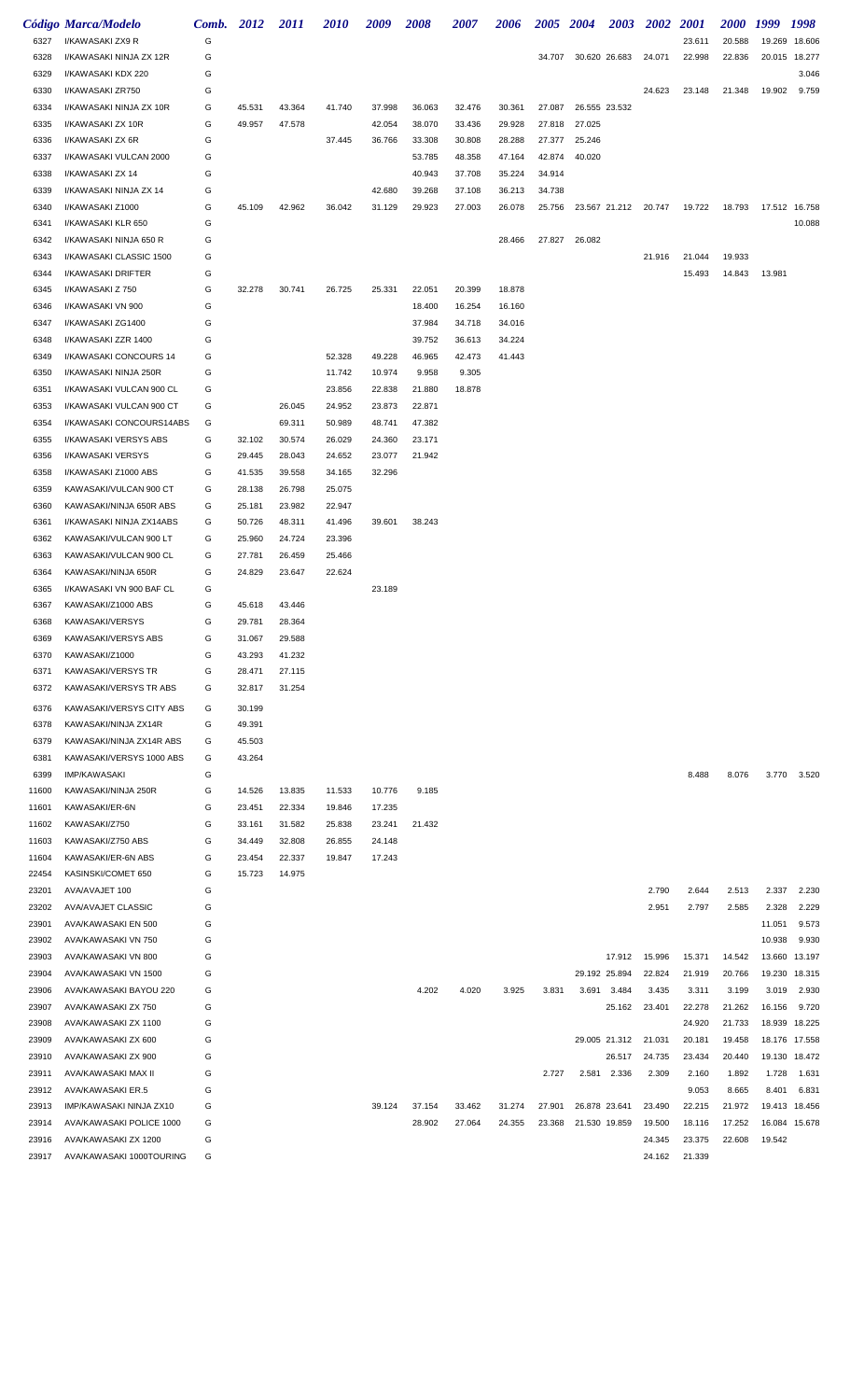|       | Código Marca/Modelo                                                             | Comb. 2012 |        | <i>2011</i> | <i><b>2010</b></i> | 2009   | <i><b>2008</b></i> | <i><b>2007</b></i> | 2006   | <b>2005</b> | <b>2004</b>          | <b>2003</b>   | <b>2002</b> 2001 |                                                |        | 2000 1999 1998 |               |
|-------|---------------------------------------------------------------------------------|------------|--------|-------------|--------------------|--------|--------------------|--------------------|--------|-------------|----------------------|---------------|------------------|------------------------------------------------|--------|----------------|---------------|
| 23919 | AVA/KAWASAKI VN1500 MS                                                          | G          |        |             |                    |        |                    |                    |        | 30.488      |                      | 29.050 25.777 | 22.727           |                                                |        |                |               |
| 23920 | AVA/KAWASAKI ZZR 1200                                                           | G          |        |             |                    |        |                    |                    |        | 33.458      |                      | 33.021 29.499 | 27.606           |                                                |        |                |               |
| 23923 | AVA/KAWASAKI ZX636B                                                             | G          |        |             |                    |        |                    |                    | 27.962 | 27.661      |                      | 25.503 21.764 | 20.917           |                                                |        |                |               |
| 23924 | AVA/KAWASAKI Z1000                                                              | G          |        |             |                    |        |                    |                    | 26.321 | 25.967      |                      | 23.765 20.580 | 19.495           | 18.538                                         | 17.662 |                | 16.459 15.746 |
| 23925 | AVA/KAWASAKI ZX 10R                                                             | G          |        |             |                    |        |                    |                    | 30.431 | 28.286      |                      | 27.058 24.588 |                  |                                                |        |                |               |
| 23926 | AVA/KAWASAKI VN 2000                                                            | G          |        |             |                    |        |                    |                    | 46.231 | 42.345      | 40.229               |               |                  |                                                |        |                |               |
| 23927 | AVA/KAWASAKI VN 1600 MS                                                         | G          |        |             |                    |        |                    | 34.310             | 33.961 | 31.862      | 30.032               |               |                  |                                                |        |                |               |
| 23928 | I/KAWASAKI ZX 6R                                                                | G          |        |             |                    |        |                    | 30.554             | 27.952 | 27.242      | 26.118               |               |                  |                                                |        |                |               |
| 23929 | I/KAWASAKI NINJA ZX 6R                                                          | G          | 42.433 | 40.413      | 35.621             | 33.921 | 31.811             | 30.498             | 28.254 | 27.607      | 26.592               |               |                  |                                                |        |                |               |
| 23930 | I/KAWASAKI NINJA ZX1000                                                         | G          | 52.688 | 50.179      |                    |        |                    | 32.771             | 30.633 | 27.332      |                      |               |                  |                                                |        |                |               |
| 23931 | I/KAWASAKI NINJA EX 650                                                         | G          |        |             |                    |        | 31.552             | 30.593             | 29.582 |             |                      |               |                  |                                                |        |                |               |
| 23932 | I/KAWASAKI D-TRACKER X                                                          | G          |        |             | 10.043             | 9.580  | 9.220              |                    |        |             |                      |               |                  |                                                |        |                |               |
| 23933 | KAWASAKI/NINJA ZX-10RABS                                                        | G          | 51.524 | 49.071      |                    |        |                    |                    |        |             |                      |               |                  |                                                |        |                |               |
| 23935 | KAWASAKI/NINJA ZX-6R                                                            | G          | 42.618 | 40.589      |                    |        |                    |                    |        |             |                      |               |                  |                                                |        |                |               |
| 23937 | KAWASAKI/NINJA 1000 ABS                                                         | G          | 40.595 | 38.663      |                    |        |                    |                    |        |             |                      |               |                  |                                                |        |                |               |
| 23938 | KAWASAKI/NINJA 1000                                                             | G          | 39.857 | 37.960      |                    |        |                    |                    |        |             |                      |               |                  |                                                |        |                |               |
| 63590 | KAWASAKI/VULCAN 900 CT                                                          | G          |        |             | 25.124             |        |                    |                    |        |             |                      |               |                  |                                                |        |                |               |
| 63600 | KAWASAKI/NINJA 650R ABS                                                         | G          | 25.181 | 23.982      | 22.946             |        |                    |                    |        |             |                      |               |                  |                                                |        |                |               |
| 63620 | KAWASAKI/VULCAN 900 LT                                                          | G          | 28.558 | 27.199      | 25.010             |        |                    |                    |        |             |                      |               |                  |                                                |        |                |               |
| 63630 | KAWASAKI/VULCAN 900 CL                                                          | G          | 27.826 | 26.501      | 25.601             |        |                    |                    |        |             |                      |               |                  |                                                |        |                |               |
| 63640 | KAWASAKI/NINJA 650R                                                             | G          | 25.178 | 23.980      | 22.947             |        |                    |                    |        |             |                      |               |                  |                                                |        |                |               |
| 63650 | I/KAWASAKI VN 900 BAF CL                                                        | G          |        |             | 22.900             | 21.936 |                    |                    |        |             |                      |               |                  |                                                |        |                |               |
| 63670 | KAWASAKI/Z1000 ABS                                                              | G          | 43.653 | 41.574      |                    |        |                    |                    |        |             |                      |               |                  |                                                |        |                |               |
| 63680 | KAWASAKI/VERSYS                                                                 | G          | 28.760 | 27.391      |                    |        |                    |                    |        |             |                      |               |                  |                                                |        |                |               |
| 63690 | KAWASAKI/VERSYS ABS                                                             | G          | 30.060 | 28.629      |                    |        |                    |                    |        |             |                      |               |                  |                                                |        |                |               |
| 63700 | KAWASAKI/Z1000                                                                  | G          | 43.654 | 41.575      |                    |        |                    |                    |        |             |                      |               |                  |                                                |        |                |               |
|       |                                                                                 | G          |        |             |                    |        |                    |                    |        |             |                      |               |                  |                                                |        |                |               |
| 63710 | <b>KAWASAKI/VERSYS TR</b>                                                       |            | 30.060 | 28.629      |                    |        |                    |                    |        |             |                      |               |                  |                                                |        |                |               |
| 63720 | KAWASAKI/VERSYS TR ABS                                                          | G          | 30.058 | 28.627      |                    |        |                    |                    |        |             |                      |               |                  |                                                |        |                |               |
|       | <b>Fabricante:</b> KIN MOTORS                                                   |            |        |             |                    |        |                    |                    |        |             |                      |               |                  |                                                |        |                |               |
| 32000 | KIN MOTORS/EL 350 ST                                                            | G          |        |             |                    | 1.972  | 1.871              | 1.783              | 1.710  |             |                      |               |                  |                                                |        |                |               |
|       | <b>Fabricante: KOAYENG</b>                                                      |            |        |             |                    |        |                    |                    |        |             |                      |               |                  |                                                |        |                |               |
| 37200 | I/KOAYENG WINNER PRO                                                            | G          |        |             | 2.916              | 2.743  | 2.601              | 2.481              | 2.377  |             |                      |               |                  |                                                |        |                |               |
|       |                                                                                 |            |        |             |                    |        |                    |                    |        |             |                      |               |                  |                                                |        |                |               |
|       | <b>Fabricante: KTM</b>                                                          |            |        |             |                    |        |                    |                    |        |             |                      |               |                  |                                                |        |                |               |
| 6401  | IMP/KTM 400 LC4E                                                                | G          |        |             |                    |        |                    |                    |        |             |                      |               |                  |                                                |        | 10.529         | 9.308         |
|       | 6402 IMP/KTM 640 LC4E                                                           | $\epsilon$ |        |             |                    |        |                    |                    |        |             |                      |               |                  | 20.914  16.180  14.780  13.747  12.385  10.642 |        |                |               |
| 6403  | IMP/KTM 620 SC                                                                  | G          |        |             |                    |        |                    |                    |        |             |                      |               |                  |                                                |        | 7.299          | 6.702         |
| 6404  | IMP/KTM 640 ADVENTURE                                                           | G          |        |             |                    |        |                    |                    |        |             |                      | 20.050        | 18.799           | 17.230                                         | 15.844 |                | 13.837 12.109 |
| 6405  | I/KTM DUKE II                                                                   | G          |        |             |                    |        |                    |                    |        |             |                      | 17.750        | 16.671           | 15.484                                         | 14.744 | 13.802         |               |
| 6406  | I/KTM ADVENTURE R 640                                                           | G          |        |             |                    |        | 24.636             | 24.420             | 23.922 |             | 22.042 20.640 20.134 |               | 18.873           | 17.295                                         | 15.915 |                | 13.899 12.164 |
| 6407  | I/KTM EXC 400                                                                   | G          |        |             |                    |        |                    |                    |        |             |                      | 16.117        | 14.079           | 13.122                                         | 10.642 |                |               |
| 6408  | I/KTM EXC 520                                                                   | G          |        |             |                    |        |                    |                    |        |             |                      | 16.955        | 14.740           | 13.470                                         | 11.200 |                |               |
| 6409  | I/KTM 950 ADVENTURE LC8                                                         | G          |        |             |                    |        |                    |                    | 31.028 | 29.846      |                      | 27.648 26.028 | 24.898           |                                                |        |                |               |
| 6410  | I/KTM 625 SC                                                                    | G          |        |             |                    |        |                    | 23.732             | 22.661 | 20.571      |                      | 19.119 18.875 |                  |                                                |        |                |               |
| 6411  | I/KTM EXC 450                                                                   | G          |        |             | 26.937             | 24.248 | 22.038             | 21.182             | 18.527 | 15.908      | 14.794               |               |                  |                                                |        |                |               |
| 6413  | I/KTM 990 SUPER DUKE                                                            | G          |        |             | 36.713             | 35.427 | 34.213             | 32.424             | 28.892 | 27.804      | 26.932               |               |                  |                                                |        |                |               |
| 6414  | I/KTM 990 ADVENTURE LC8                                                         | G          | 52.686 | 50.178      | 42.703             | 40.776 | 37.861             | 36.580             | 32.570 | 30.958      |                      |               |                  |                                                |        |                |               |
| 6415  | I/KTM 950 SUPER ENDURO R                                                        | G          |        |             |                    | 33.039 | 32.447             | 31.254             | 30.073 |             |                      |               |                  |                                                |        |                |               |
| 6416  | I/KTM 690 SUPERMOTO                                                             | G          |        |             |                    | 24.751 | 23.477             | 20.710             | 17.860 |             |                      |               |                  |                                                |        |                |               |
| 6417  | I/KTM 990 ADVENTURE LC8                                                         | G          |        |             |                    |        | 41.020             |                    |        |             |                      |               |                  |                                                |        |                |               |
| 6418  | I/KTM 690 ENDURO                                                                | G          | 38.339 | 36.513      | 31.163             | 26.896 | 26.326             | 24.350             |        |             |                      |               |                  |                                                |        |                |               |
| 6419  | I/KTM 950 SUPERMOTO R                                                           | G          |        |             |                    |        | 39.774             | 37.674             | 32.693 |             |                      |               |                  |                                                |        |                |               |
| 6420  | I/KTM 1190 RC8                                                                  | G          |        |             | 76.337             | 70.411 | 68.252             | 63.933             |        |             |                      |               |                  |                                                |        |                |               |
| 6421  | I/KTM SMC 690                                                                   | G          |        |             |                    |        | 29.508             |                    |        |             |                      |               |                  |                                                |        |                |               |
| 6422  | I/KTM 990 SUPERMOTO T                                                           | G          |        |             | 43.027             | 36.600 | 35.249             |                    |        |             |                      |               |                  |                                                |        |                |               |
| 6423  | I/KTM ADVENTURE 990                                                             | G          | 46.258 | 44.056      | 42.370             | 40.457 | 37.569             |                    |        |             |                      |               |                  |                                                |        |                |               |
| 6424  | I/KTM 690 DUKE                                                                  | G          |        |             | 32.135             | 29.277 | 27.186             |                    |        |             |                      |               |                  |                                                |        |                |               |
| 6425  | I/KTM 990 ADVENTURE R                                                           | G          | 51.942 | 49.468      | 46.942             |        |                    |                    |        |             |                      |               |                  |                                                |        |                |               |
| 6426  | I/KTM 690 ENDURO R                                                              | G          | 33.071 | 31.496      | 30.249             |        |                    |                    |        |             |                      |               |                  |                                                |        |                |               |
| 6428  | I/KTM 990 ADV ABS                                                               | G          | 51.014 | 48.585      | 45.009             |        |                    |                    |        |             |                      |               |                  |                                                |        |                |               |
| 64170 | I/KTM 990 ADVENTURE LC8                                                         | G          |        |             |                    |        | 41.021             |                    |        |             |                      |               |                  |                                                |        |                |               |
| 64250 | I/KTM 990 ADVENTURE R                                                           | G          | 51.944 | 49.470      | 46.938             |        |                    |                    |        |             |                      |               |                  |                                                |        |                |               |
| 64260 | I/KTM 690 ENDURO R                                                              | G          |        |             | 29.810             |        |                    |                    |        |             |                      |               |                  |                                                |        |                |               |
| 64280 | I/KTM 990 ADV ABS                                                               | G          | 51.571 | 49.116      | 45.909             |        |                    |                    |        |             |                      |               |                  |                                                |        |                |               |
|       | $\mathbf{L}$ ahmaanta: $\mathbf{V} \mathbf{V} \mathbf{M} \mathbf{C} \mathbf{O}$ |            |        |             |                    |        |                    |                    |        |             |                      |               |                  |                                                |        |                |               |

*Fabricante: KYMCO*

 AVA/KYMCO DJW 50 G 3.117 2.851 2.318 2.020 1.892 AVA/KYMCO MANBOY 90 G 3.818 3.312 2.982 2.853 2.581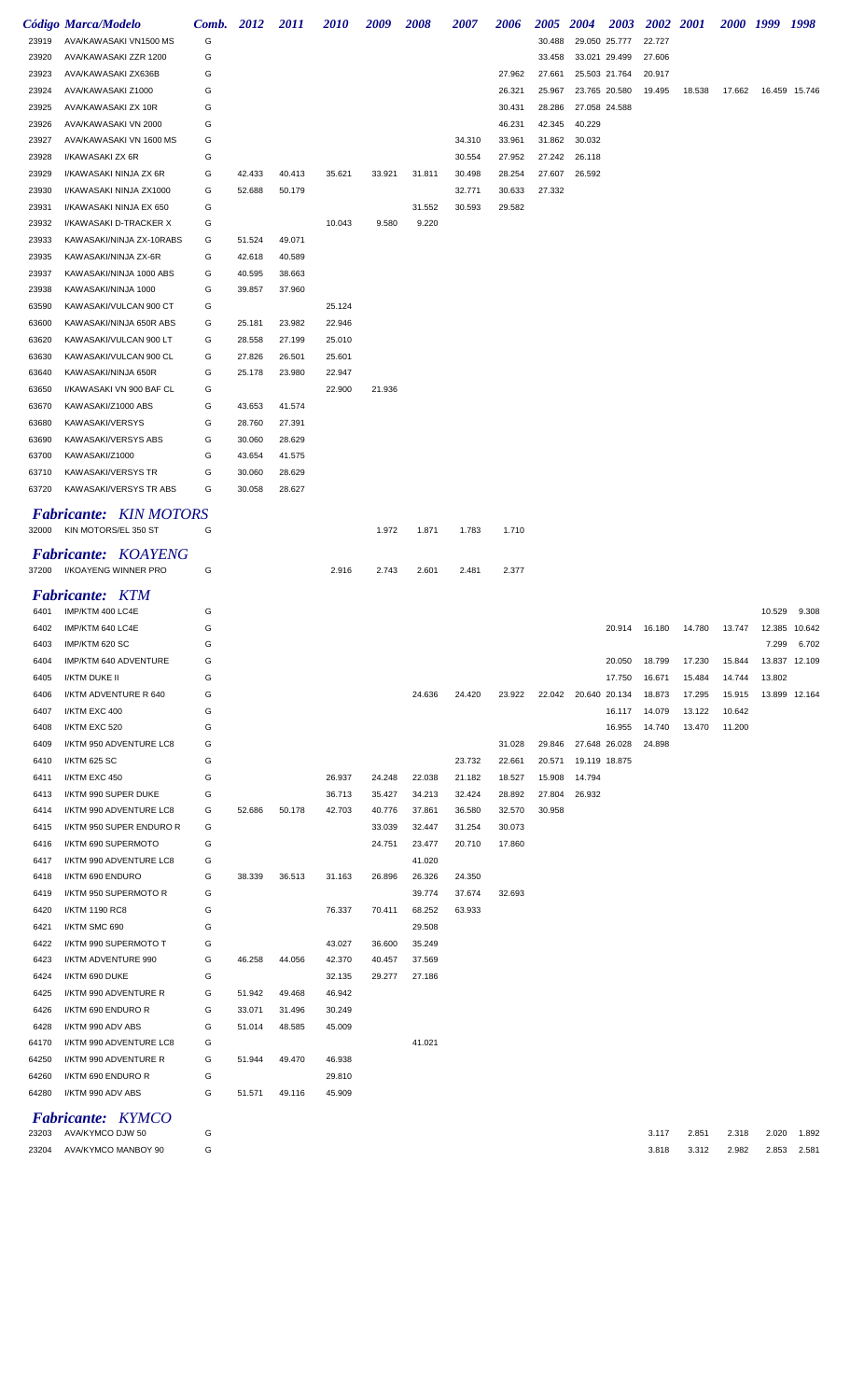|                | <b>Código Marca/Modelo</b>                               | Comb. 2012 |        | 2011   | <i>2010</i> | 2009   | 2008  | 2007  | 2006  | 2005 2004 |       | 2003  | <b>2002</b> | <b>2001</b> |       | 2000 1999 1998 |       |
|----------------|----------------------------------------------------------|------------|--------|--------|-------------|--------|-------|-------|-------|-----------|-------|-------|-------------|-------------|-------|----------------|-------|
| 23205          | AVA/KYMCO ZING 150                                       | G          |        |        |             |        |       |       |       |           |       | 5.050 | 4.600       | 4.389       | 3.809 |                |       |
| 23206          | AVA/KYMCO DJW 50 JUNIOR                                  | G          |        |        |             |        |       |       |       |           |       |       | 3.160       | 2.891       | 2.349 | 2.048          | 1.917 |
| 23208          | AVA/KYMCO ZING 150                                       | G          |        |        |             |        |       |       |       |           | 5.098 | 4.982 | 4.537       | 4.329       | 3.758 | 3.660          | 3.289 |
| 23209          | AVA/KYMCO PEOPLE 50                                      | G          |        |        |             |        |       |       |       |           |       | 4.140 | 3.836       | 3.313       | 3.065 | 3.012          |       |
| 6599           | <b>Fabricante: LAMBRETTA</b><br>IMP/LAMBRETTA            | G          |        |        |             |        |       |       |       |           |       |       |             | 1.436       | 1.304 | 1.210          | 1.137 |
|                | <b>Fabricante: LANDUN</b>                                |            |        |        |             |        |       |       |       |           |       |       |             |             |       |                |       |
| 35400          | I/LANDUN LD 150ZH                                        | G          |        |        |             | 5.467  | 5.180 | 5.101 | 4.562 |           |       |       |             |             |       |                |       |
| 35401          | I/LANDUN LD 150ZH                                        | G          |        |        |             | 4.414  | 3.895 | 3.688 | 3.432 |           |       |       |             |             |       |                |       |
|                | <b>Fabricante:</b> L'AQUILA                              |            |        |        |             |        |       |       |       |           |       |       |             |             |       |                |       |
| 21507          | I/TGB LAQUILA ERGON                                      | G          |        |        |             |        |       |       |       |           |       | 2.692 | 2.561       | 2.453       | 2.198 | 1.883          | 1.453 |
| 21508          | I/TGB LAQUILA PALIO                                      | G          |        |        |             |        |       |       |       |           |       |       | 2.335       | 2.238       | 1.949 | 1.794          | 1.630 |
| 21509          | I/TGB LAQUILA NIX                                        | G          |        |        |             |        |       |       |       |           |       |       |             | 2.843       | 2.441 | 2.187          | 2.069 |
| 21510          | I/TGB LAQUILA AKROS 90                                   | G          |        |        |             |        |       |       |       |           |       |       |             | 2.920       | 2.640 | 2.321          | 2.166 |
| 21511          | I/TGB LAQUILA ALFA 125                                   | G          |        |        |             |        |       |       |       |           |       |       |             |             | 2.441 | 2.158          |       |
|                | <b>Fabricante: LAVRALE</b><br>14701 LAVRALE/QUATTOR 30.0 | G          |        |        |             |        |       |       |       |           |       |       |             |             |       |                | 3.300 |
|                | <b>Fabricante: LEOPARD</b>                               |            |        |        |             |        |       |       |       |           |       |       |             |             |       |                |       |
| 29100          | I/LEOPARD MC 110 1 EVO                                   | G          |        |        |             |        | 2.188 | 2.112 | 2.039 |           |       |       |             |             |       |                |       |
| 29101          | I/LEOPARD MD 150 TRADIC                                  | G          |        |        |             | 2.634  | 2.496 | 2.379 | 2.281 |           |       |       |             |             |       |                |       |
| 29102          | I/LEOPARD MD 150 SPORTS                                  | G          | 3.928  | 3.742  | 3.212       | 3.017  | 2.803 | 2.585 | 2.450 |           |       |       |             |             |       |                |       |
| 29103          | I/LEOPARD MD 125                                         | G          |        |        |             |        | 2.739 | 2.611 | 2.502 |           |       |       |             |             |       |                |       |
| 29104          | I/LEOPARD ML 200 CHOPPER                                 | G          | 10.679 | 10.171 | 8.729       | 8.012  | 7.096 | 6.519 | 6.314 |           |       |       |             |             |       |                |       |
| 29105          | I/LEOPARD ML 200 SNJA                                    | G          |        |        |             | 7.327  | 6.817 | 6.182 |       |           |       |       |             |             |       |                |       |
| 29106          | I/LEOPARD MC 110 EVO                                     | G          | 4.616  | 4.397  | 3.670       | 3.326  |       |       |       |           |       |       |             |             |       |                |       |
| 29107          | I/LEOPARD HA 125 ITALY                                   | G          |        |        | 5.629       |        |       |       |       |           |       |       |             |             |       |                |       |
| 29108          | I/LEOPARD GT 150 R                                       | G          |        |        | 5.311       |        |       |       |       |           |       |       |             |             |       |                |       |
|                | <b>Fabricante: LIFAN</b>                                 |            |        |        |             |        |       |       |       |           |       |       |             |             |       |                |       |
| 2771           | I/LIFAN LF110 11H                                        | G          |        |        |             |        | 2.494 | 2.410 | 2.310 |           |       |       |             |             |       |                |       |
| 27700          | I/LIFAN LF125 3A                                         | G          |        |        |             |        |       |       |       |           |       | 1.738 | 1.666       | 1.625       |       |                |       |
| 27701          | I/LIFAN LF100 9                                          | G          |        |        |             |        | 1.982 | 1.913 | 1.847 |           |       |       |             |             |       |                |       |
| 27703          | I/LIFAN LF 1507                                          | G          |        |        |             |        |       |       |       |           |       | 2.530 | 2.406       | 2.307       |       |                |       |
| 27704          | I/LIFAN LF110 2G                                         | D          |        |        | 2.989       | 2.841  | 2.666 | 2.532 | 2.291 | 2.116     |       |       |             |             |       |                |       |
| 27704          | I/LIFAN LF110 2G                                         | G          |        |        | 2.896       | 2.752  | 2.583 | 2.454 | 2.221 | 2.050     |       |       |             |             |       |                |       |
| 27707<br>27708 | I/LIFAN LF125 ST6<br>I/LIFAN LF1255                      | G<br>G     | 3.749  | 3.571  | 2.987       | 2.627  |       | 2.218 | 1.974 | 1.872     | 1.783 |       |             |             |       |                |       |
| 27711          | I/LIFAN LF125 T6                                         | G          |        |        |             |        |       | 2.236 | 2.013 | 1.913     |       |       |             |             |       |                |       |
| 27712          | I/LIFAN LF150 T6                                         | G          |        |        |             |        |       | 2.358 | 2.197 | 2.054     |       |       |             |             |       |                |       |
| 27713          | I/LIFAN LF150 T5                                         | G          |        |        |             |        |       | 2.242 | 2.087 | 1.950     |       |       |             |             |       |                |       |
| 27714          | I/LIFAN LF200 III                                        | G          |        |        |             |        |       | 9.239 | 8.929 | 8.569     |       |       |             |             |       |                |       |
| 27716          | I/LIFAN MEGA LF110 2G                                    | G          |        |        |             |        |       | 2.257 | 2.165 | 2.055     |       |       |             |             |       |                |       |
| 27717          | I/LIFAN MEGA LF150 13                                    | G          |        |        |             |        |       | 2.602 | 2.319 | 2.204     |       |       |             |             |       |                |       |
| 27723          | I/LIFAN LF250 1                                          | G          |        |        | 8.804       | 8.084  | 7.154 |       |       |           |       |       |             |             |       |                |       |
| 27724          | I/LIFAN LF250 4                                          | G          |        |        | 7.176       | 6.705  | 6.286 |       |       |           |       |       |             |             |       |                |       |
| 27725          | I/LIFAN HL200ZH A MEILUN                                 | G          |        |        | 8.197       | 7.744  | 7.358 |       |       |           |       |       |             |             |       |                |       |
| 27726          | I/LIFAN CARGO C200ZH                                     | G          | 8.626  | 8.216  | 7.909       |        |       |       |       |           |       |       |             |             |       |                |       |
| 27727          | I/LIFAN CARGO C200                                       | G          | 11.626 | 11.073 |             |        |       |       |       |           |       |       |             |             |       |                |       |
| 27731          | I/LIFAN MTM CARGO ET 200                                 | G          |        | 8.322  |             |        |       |       |       |           |       |       |             |             |       |                |       |
| 27732          | I/LIFAN MTM CARGO C 200                                  | G          |        | 8.367  |             |        |       |       |       |           |       |       |             |             |       |                |       |
|                | <b>Fabricante: LIFENG</b>                                |            |        |        |             |        |       |       |       |           |       |       |             |             |       |                |       |
| 33100          | I/LIFENG MVK FU 300 1                                    | G          |        |        | 9.841       | 9.252  | 8.355 | 8.009 |       |           |       |       |             |             |       |                |       |
| 33101          | I/LIFENG MVK FU 240 2                                    | G          |        |        | 8.184       | 7.695  | 6.806 | 6.503 |       |           |       |       |             |             |       |                |       |
| 33102          | I/LIFENG MVK FU 240 1                                    | G          |        |        | 8.480       | 7.970  | 7.065 | 6.752 |       |           |       |       |             |             |       |                |       |
| 33103          | I/LIFENG MVK FU 320 2                                    | G          |        |        | 9.626       | 8.836  | 8.397 |       |       |           |       |       |             |             |       |                |       |
| 33104          | I/LIFENG MVK FU 320 1                                    | G          |        |        | 11.890      | 10.909 | 9.665 |       |       |           |       |       |             |             |       |                |       |
| 33105          | I/LIFENG MVK FU 320 3                                    | G          |        |        | 11.082      | 10.420 | 9.904 |       |       |           |       |       |             |             |       |                |       |
| 33106          | I/LIFENG MVK FU 320 4                                    | G          |        |        | 11.086      | 10.419 | 9.905 |       |       |           |       |       |             |             |       |                |       |
| 33107          | I/LIFENG MVK FU 320 5                                    | G          |        |        | 11.083      | 10.420 | 9.901 |       |       |           |       |       |             |             |       |                |       |
| 33108          | I/LIFENG DD300E-6                                        | G          |        |        |             | 10.747 | 9.517 | 9.100 |       |           |       |       |             |             |       |                |       |
|                | <b>Fabricante: LINGTIAN</b>                              |            |        |        |             |        |       |       |       |           |       |       |             |             |       |                |       |
| 35000          | I/LINGTIAN LB 150T-9                                     | G          |        |        |             |        | 2.846 | 2.626 | 2.487 |           |       |       |             |             |       |                |       |
| 35001          | I/LINGTIAN LB 125T-21                                    | G          |        |        |             |        | 3.137 | 2.963 | 2.793 |           |       |       |             |             |       |                |       |
| 35002          | I/LINGTIAN LB 150T-15                                    | G          |        |        |             |        | 3.778 | 3.609 | 3.457 |           |       |       |             |             |       |                |       |
| 35003          | I/LINGTIAN LB 150T-13                                    | G          |        |        |             |        | 3.552 | 3.399 | 3.250 |           |       |       |             |             |       |                |       |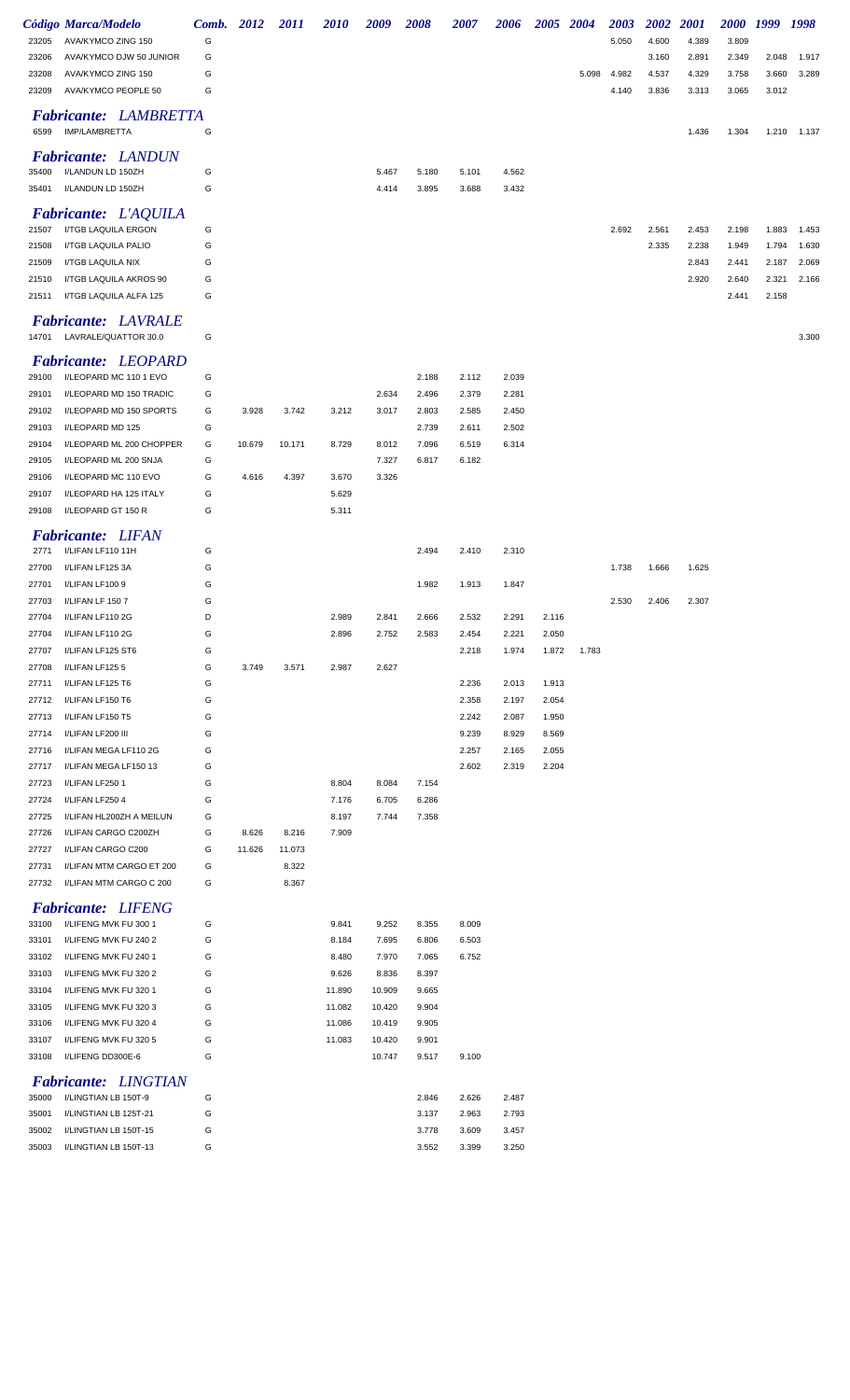|       | Código Marca/Modelo                             | Comb. 2012 |        | <b>2011</b> | <b>2010</b> | 2009   | 2008   | 2007   | 2006   | 2005 2004 |        | 2003 2002 2001 |  | 2000 1999 1998 |  |
|-------|-------------------------------------------------|------------|--------|-------------|-------------|--------|--------|--------|--------|-----------|--------|----------------|--|----------------|--|
| 35004 | I/LINGTIAN LB 250T                              | G          |        |             |             |        | 6.959  | 6.641  | 6.386  |           |        |                |  |                |  |
|       | <b>Fabricante: LINGYUN</b>                      |            |        |             |             |        |        |        |        |           |        |                |  |                |  |
| 36300 | I/LINGYUN LY150T 7A                             | G          |        |             |             | 3.723  | 2.707  | 2.618  | 2.509  |           |        |                |  |                |  |
| 36301 | I/LINGYUN LY150T 6A                             | G          |        |             |             |        | 4.877  | 4.516  | 4.329  |           |        |                |  |                |  |
| 36302 | I/LINGYUN LY150T 5                              | G          |        |             | 4.553       | 4.258  | 3.677  | 3.526  | 3.379  |           |        |                |  |                |  |
| 36303 | I/LINGYUN LY125T 5                              | G          |        |             |             | 3.323  | 3.161  | 2.911  |        |           |        |                |  |                |  |
| 36304 | I/LINGYU NORTSTAR T27                           | G          | 4.711  | 4.508       |             |        |        |        |        |           |        |                |  |                |  |
|       |                                                 |            |        |             |             |        |        |        |        |           |        |                |  |                |  |
|       | <b>Fabricante: LINYE</b>                        |            |        |             |             |        |        |        |        |           |        |                |  |                |  |
| 32627 | I/LINYE BL-TS 48CC                              | G          | 2.772  | 2.654       |             |        |        |        |        |           |        |                |  |                |  |
| 32628 | I/LINYE BL-DGZ 48CC                             | G          | 2.681  | 2.566       |             |        |        |        |        |           |        |                |  |                |  |
| 32632 | I/LINYE BL-QG 48CC                              | G          |        | 2.975       |             |        |        |        |        |           |        |                |  |                |  |
|       | <b>Fabricante: LINZHI</b>                       |            |        |             |             |        |        |        |        |           |        |                |  |                |  |
| 34804 | I/LINZHI XB 150ZH-B                             | G          |        |             |             | 3.392  | 2.939  | 2.754  |        |           |        |                |  |                |  |
| 34805 | I/LINZHI XB 150 ZHC                             | G          |        |             |             | 6.403  | 6.038  | 5.776  |        |           |        |                |  |                |  |
| 34806 | I/LINZHI XB 125 5B                              | G          |        |             |             | 3.615  | 3.426  | 3.277  |        |           |        |                |  |                |  |
| 34807 | I/LINZHI XB 200 ZHC                             | G          |        |             |             | 5.338  | 5.062  | 4.841  |        |           |        |                |  |                |  |
| 34808 | I/LINZHI CARGO C-200ZH                          | G          | 10.692 | 10.183      | 8.491       | 8.034  | 7.637  |        |        |           |        |                |  |                |  |
| 34809 | I/LINZHI CARGO C-200                            | G          |        |             | 8.198       |        |        |        |        |           |        |                |  |                |  |
| 34810 | I/LINZHI CARGO 200                              | G          | 11.497 | 11.002      | 9.908       |        |        |        |        |           |        |                |  |                |  |
|       | <b>Fabricante: LIYANG</b>                       |            |        |             |             |        |        |        |        |           |        |                |  |                |  |
| 7700  | I/LIYANG KZUKI KN150-4                          | G          |        |             | 4.144       | 3.586  | 3.289  |        |        |           |        |                |  |                |  |
| 7701  | I/LIYANG KZUKI KN150T-12                        | G          |        |             | 3.947       | 3.457  | 3.088  |        |        |           |        |                |  |                |  |
| 7702  | I/LIYANG KZUKI KN250-A                          | G          |        |             | 7.154       | 6.686  | 6.269  |        |        |           |        |                |  |                |  |
|       |                                                 |            |        |             |             |        |        |        |        |           |        |                |  |                |  |
|       | <b>Fabricante: LMF</b>                          |            |        |             |             |        |        |        |        |           |        |                |  |                |  |
| 18901 | I/LMF DPCTX ZQTD690 1500                        | G          |        |             | 2.587       | 2.528  |        |        |        |           |        |                |  |                |  |
|       | Fabricante: LML                                 |            |        |             |             |        |        |        |        |           |        |                |  |                |  |
| 29401 | I/LML STAR DELUXE 150-4S                        | G          | 12.667 | 12.122      |             |        |        |        |        |           |        |                |  |                |  |
|       |                                                 |            |        |             |             |        |        |        |        |           |        |                |  |                |  |
|       | <b>Fabricante: LONCIN</b>                       |            |        |             |             |        |        |        |        |           |        |                |  |                |  |
| 28302 | I/LONCIN LX2508                                 | G          |        |             |             | 9.032  | 7.994  | 7.345  | 7.113  | 6.223     | 5.917  |                |  |                |  |
| 28303 | I/LONCIN LX110 3DI                              | G          |        |             |             | 2.343  | 2.168  | 2.104  | 2.034  | 1.819     | 1.731  |                |  |                |  |
| 28304 | I/LONCIN LX150 GY 4B                            | G          |        |             |             |        |        |        | 2.886  | 2.795     | 2.657  |                |  |                |  |
| 28305 | I/LONCIN LX250 8J                               | G          |        |             |             | 10.839 | 9.595  | 8.816  | 8.536  | 7.465     | 7.240  |                |  |                |  |
| 28306 | I/LONCIN LX150 6 II                             | G          |        |             |             |        |        | 2.852  | 2.574  | 2.443     | 2.320  |                |  |                |  |
| 28307 | I/LONCIN LX125 26                               | G          |        |             |             | 2.760  | 2.583  | 2.312  | 2.242  | 1.917     | 1.835  |                |  |                |  |
| 28308 | I/LONCIN LX200 2I                               | G          |        |             |             |        |        | 4.373  | 3.951  | 3.747     | 3.556  |                |  |                |  |
| 28309 | I/LONCIN LX150 T C                              | G          |        |             |             | 4.091  | 3.556  | 3.436  | 3.104  | 2.893     | 2.753  |                |  |                |  |
| 28315 | I/LONCIN ITALIKA FT150                          | G          | 6.722  | 6.402       |             |        |        |        |        |           |        |                |  |                |  |
| 28316 | I/LONCIN ITALIKA FT125                          | G          | 3.340  | 3.182       |             | 2.839  |        |        |        |           |        |                |  |                |  |
| 28318 | I/LONCIN ITALIKA AT110                          | G          | 3.679  | 3.504       | 2.904       |        |        |        |        |           |        |                |  |                |  |
| 28332 | I/LONCIN DANK DT150                             | G          |        | 5.629       |             |        |        |        |        |           |        |                |  |                |  |
| 28337 | I/LONCIN DANK DS150                             | G          |        | 5.014       |             |        |        |        |        |           |        |                |  |                |  |
| 28338 | I/LONCIN DANK DC110                             | G          |        | 3.335       |             |        |        |        |        |           |        |                |  |                |  |
|       | <b>Fabricante: LUOJIA</b>                       |            |        |             |             |        |        |        |        |           |        |                |  |                |  |
| 31300 | I/LUOJIA LJ110 10                               | G          |        |             |             |        | 2.633  | 2.438  | 2.338  | 1.996     |        |                |  |                |  |
| 31301 | I/LUOJIA LJ125-6                                | G          |        |             |             | 2.889  | 2.424  | 2.225  | 2.088  | 1.922     |        |                |  |                |  |
| 31302 | I/LUOJIA LJ150T-7 MIZA                          | G          |        |             |             |        | 3.269  | 2.682  | 2.588  | 2.483     |        |                |  |                |  |
| 31303 | I/LUOJIA LJ150-2MI ZAFAST                       | G          |        |             |             | 3.133  | 2.811  | 2.443  | 2.269  |           |        |                |  |                |  |
| 31304 | I/LUOJIA LJ150-7MIZADRAG                        | G          |        |             |             | 5.849  | 5.615  | 5.286  | 4.740  | 4.465     |        |                |  |                |  |
| 31305 | I/LUOJIA LJ125 MIZA EASY                        | G          | 3.514  | 3.347       | 3.256       | 2.983  | 2.616  | 2.245  |        |           |        |                |  |                |  |
| 31308 | I/LUOJIA 125 SOLMAK TRCF                        | G          |        |             |             | 2.413  | 2.297  | 2.198  |        |           |        |                |  |                |  |
| 31309 | I/LUOJIA 125 SOLMAK TRCA                        | G          |        |             |             | 2.615  | 2.453  | 2.198  |        |           |        |                |  |                |  |
|       | <b>Fabricante:</b> LUOYAN                       |            |        |             |             |        |        |        |        |           |        |                |  |                |  |
| 31307 | I/LUOYAN XF-250ZH                               | G          |        |             |             | 9.236  | 8.928  | 8.326  |        |           |        |                |  |                |  |
|       |                                                 |            |        |             |             |        |        |        |        |           |        |                |  |                |  |
| 38900 | <b>Fabricante: MAGRAO</b><br>MAGRAO/MT7 CHOPPER | G          | 35.066 | 33.397      | 27.368      | 24.056 |        |        |        |           |        |                |  |                |  |
|       |                                                 |            |        |             |             |        |        |        |        |           |        |                |  |                |  |
|       | <b>Fabricante: MALAGUTI</b>                     |            |        |             |             |        |        |        |        |           |        |                |  |                |  |
| 23706 | I/MALAGUTI PH MAX 250                           | G          |        |             |             |        |        |        | 15.714 | 14.895    | 14.164 |                |  |                |  |
| 23707 | I/MALAGUTI CIAK MAST 200                        | G          |        |             |             |        |        | 7.400  | 6.710  | 6.374     |        |                |  |                |  |
| 23708 | I/MALAGUTI PASSWORD 250                         | G          |        |             |             |        |        |        | 8.302  | 7.968     | 7.669  |                |  |                |  |
| 23709 | I/MALAGUTI SP MAX GT500                         | G          |        |             |             |        |        |        | 14.075 | 13.373    | 12.719 |                |  |                |  |
| 23710 | I/MALAGUTI MADISON 250                          | G          |        |             |             | 15.672 | 14.437 | 12.744 |        |           |        |                |  |                |  |
| 23711 | I/MALAGUTI CENTRO 160                           | G          |        |             |             | 7.361  | 6.849  | 6.217  |        |           |        |                |  |                |  |

## *Fabricante: MEITIAN MOTOCAR*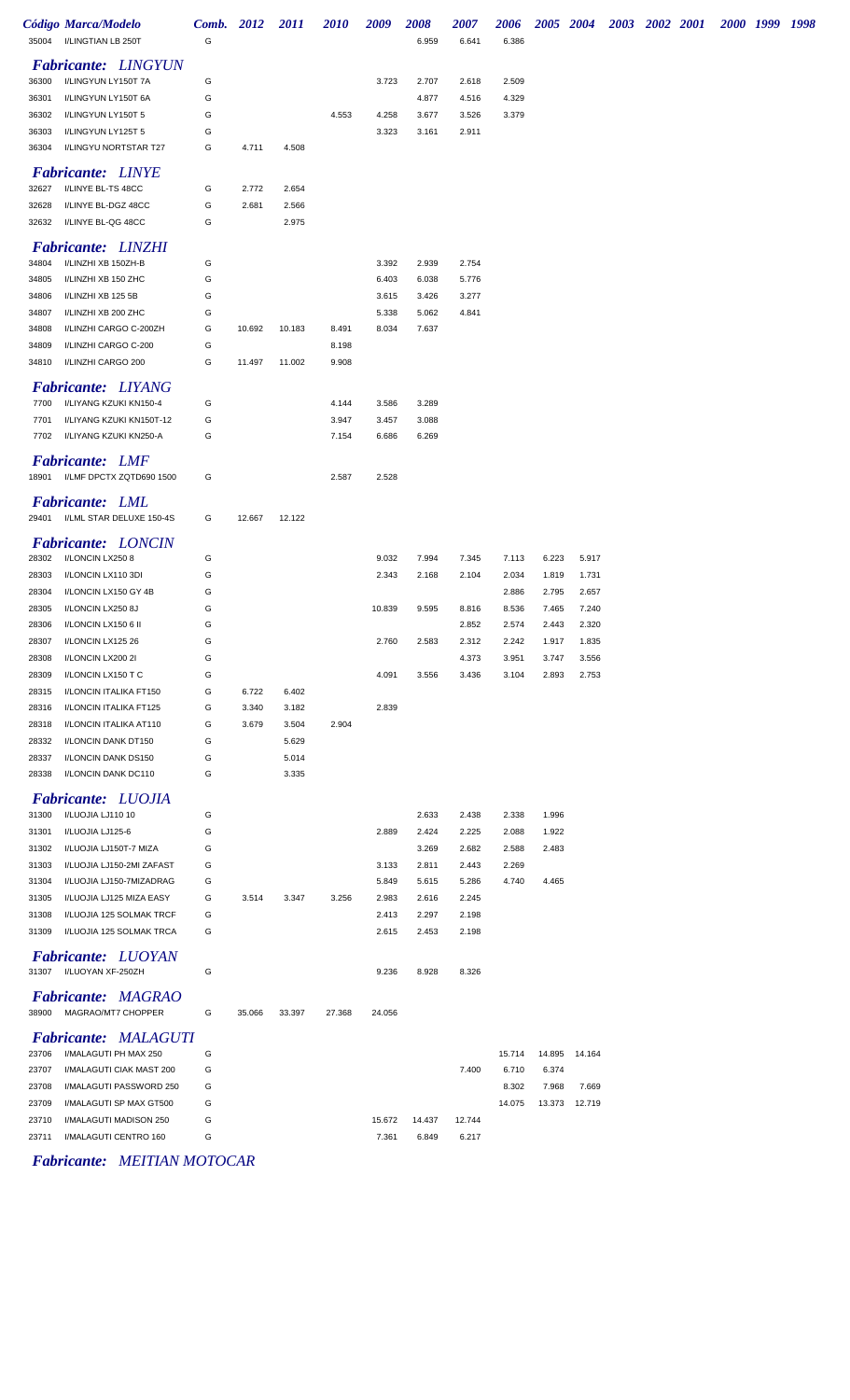|                | Código Marca/Modelo                                       | Comb.     | 2012   | <i>2011</i> | <i>2010</i> | 2009   | 2008             | <i><b>2007</b></i> | 2006             | <i><b>2005</b></i> | <b>2004</b>          | <b>2003</b>   | 2002 2001 |                 | <i>2000</i> | 1999   | 1998          |
|----------------|-----------------------------------------------------------|-----------|--------|-------------|-------------|--------|------------------|--------------------|------------------|--------------------|----------------------|---------------|-----------|-----------------|-------------|--------|---------------|
| 34901          | I/MEITIAN MOTOCAR MCA150                                  | G         |        | 9.083       | 8.648       |        |                  |                    |                  |                    |                      |               |           |                 |             |        |               |
| 34902          | I/MEITIAN MOTOCAR MCF150                                  | G         | 10.434 | 9.938       | 9.073       |        |                  |                    |                  |                    |                      |               |           |                 |             |        |               |
| 11800          | <b>Fabricante: MENGDELI</b><br>I/MENGDELI KD 250MB2       | G         |        |             | 10.147      |        |                  |                    |                  |                    |                      |               |           |                 |             |        |               |
|                | <b>Fabricante: MICROUSI</b>                               |           |        |             |             |        |                  |                    |                  |                    |                      |               |           |                 |             |        |               |
| 36500          | MICROUSI/BRABEZA STRET                                    | G         |        | 4.086       | 3.879       | 3.649  | 3.458            | 3.305              |                  |                    |                      |               |           |                 |             |        |               |
| 99999          | <b>Fabricante: MON</b><br>MON/PROTOTIPO                   | G         |        |             |             |        | 1.721            |                    |                  | 1.543              |                      | 1.480 1.438   | 1.012     | 967             | 903         | 865    | 671           |
|                | <b>Fabricante: MONARK</b>                                 |           |        |             |             |        |                  |                    |                  |                    |                      |               |           |                 |             |        |               |
| 8107           | MONARK/AVX SPORT                                          | G         |        |             |             |        |                  |                    |                  |                    |                      |               |           |                 |             |        | 681           |
| 8108           | MONARK/MONARETA AX 50                                     | G         |        |             |             |        |                  |                    |                  |                    |                      |               |           |                 |             |        | 678           |
| 16101          | <b>Fabricante: MONDIAL</b><br>IMP/MONDIAL DRIBBLING VR    | G         |        |             |             |        |                  |                    |                  |                    |                      |               |           |                 |             |        | 709           |
| 16102          | <b>IMP/MONDIAL M1</b>                                     | G         |        |             |             |        |                  |                    |                  |                    |                      |               |           |                 |             |        | 782           |
| 16199          | <b>IMP/MONDIAL</b>                                        | G         |        |             |             |        |                  |                    |                  |                    |                      |               |           |                 |             |        | 712           |
|                |                                                           |           |        |             |             |        |                  |                    |                  |                    |                      |               |           |                 |             |        |               |
| 6801           | <b>Fabricante: MOTO GUZZI</b><br>I/MGUZZI BR CALIFORNIA S | G         |        |             |             |        |                  |                    |                  |                    |                      | 24.341        | 23.458    | 18.675          | 16.391      |        | 15.606 14.319 |
| 6802           | I/MGUZZI BR V11 SPORT                                     | G         |        |             |             |        |                  |                    |                  |                    |                      | 38.067        | 32.418    | 30.570          | 29.098      |        | 23.573 19.678 |
| 6803           | I/MGUZZI BR CALIFORNIA EV                                 | G         |        |             |             |        |                  |                    |                  |                    |                      |               | 23.143    | 21.075          | 17.483      |        | 16.779 14.769 |
| 6804           | I/MGUZZI BR QUOTA 1100ES                                  | G         |        |             |             |        |                  |                    |                  |                    |                      |               |           | 23.559          | 21.113      |        | 19.403 17.291 |
| 6805           | I/MGUZZI BR CALIF JACKAL                                  | G         |        |             |             |        |                  |                    |                  |                    |                      | 21.360        | 20.284    | 18.574          | 16.292      | 14.327 |               |
| 6806           | I/MGUZZI GRISO 8V                                         | G         |        |             | 38.705      | 36.073 | 32.924           |                    |                  |                    |                      |               |           |                 |             |        |               |
| 28201          | I/MOTO GUZZI V7                                           | G         |        |             |             | 40.282 | 33.648           | 32.177             |                  |                    |                      |               |           |                 |             |        |               |
| 28202          | I/MOTO GUZZI STELVIO                                      | G         |        |             |             | 30.954 | 29.681           | 28.392             |                  |                    |                      |               |           |                 |             |        |               |
|                | <b>Fabricante: MOTOVI</b>                                 |           |        |             |             |        |                  |                    |                  |                    |                      |               |           |                 |             |        |               |
| 8499           | MOTOVI/50                                                 | G         |        |             |             |        |                  | 2.770              | 2.649            | 2.304              |                      | 2.176 2.094   | 1.009     | 966             | 916         | 877    | 669           |
|                |                                                           |           |        |             |             |        |                  |                    |                  |                    |                      |               |           |                 |             |        |               |
|                | <b>Fabricante: MOTTUS</b>                                 |           |        |             |             |        |                  |                    |                  |                    |                      |               |           |                 |             |        |               |
| 28700<br>28701 | MOTTUS/MOTTOCA SX<br>MOTTUS/MOTTOCA CGO                   | G<br>G    |        |             | 1.876       | 1.645  | 1.580            | 1.332              | 1.270<br>1.640   | 1.135<br>1.560     | 1.025<br>1.497       | 988<br>1.454  |           |                 |             |        |               |
|                |                                                           |           |        |             |             |        |                  |                    |                  |                    |                      |               |           |                 |             |        |               |
|                | <b>Fabricante: MTL</b>                                    |           |        |             |             |        |                  |                    |                  |                    |                      |               |           |                 |             |        |               |
| 16600          | I/MTL DPCTX EB023 1500W                                   | G         |        |             | 5.283       |        |                  |                    |                  |                    |                      |               |           |                 |             |        |               |
|                | <b>Fabricante: MULLER</b>                                 |           |        |             |             |        |                  |                    |                  |                    |                      |               |           |                 |             |        |               |
| 30100          | MULLER/TR 18                                              | G         | 2.724  | 2.594       | 2.171       | 1.945  | 1.847            | 1.766              | 1.647            | 1.567              |                      | 1.504 1.461   |           |                 |             |        |               |
|                | <b>Fabricante: MVAGUSTA</b>                               |           |        |             |             |        |                  |                    |                  |                    |                      |               |           |                 |             |        |               |
| 20224          | I/MV AGUSTA F4 750                                        | (Prata) G |        |             |             |        |                  |                    |                  |                    |                      | 53.170        | 42.252    | 40.853          | 38.856      |        | 35.604 29.424 |
| 20227          | I/MV AGUSTA F4S<br>(Ouro)                                 | G         |        |             |             |        |                  |                    |                  |                    |                      |               |           | 114.754 103.421 |             | 97.747 |               |
| 20230          | I/MV AGUSTA BRUTALE 750                                   | G         |        |             |             |        |                  |                    |                  |                    | 30.772 28.134 24.733 |               |           |                 |             |        |               |
| 20231          | I/MV AGUSTA F4 1000R 11                                   | G         |        |             |             |        | 47.927           | 42.719             | 41.398           | 39.521             |                      |               |           |                 |             |        |               |
| 20232          | I/MV AGUSTA BRUTALE 910S                                  | G         |        |             |             | 39.073 | 38.049           | 36.114             | 35.447           | 33.694             |                      |               |           |                 |             |        |               |
| 20233<br>20234 | I/MV AGUSTA F4 1000R<br>I/MV AGUSTA F4 1000SENNA          | G<br>G    |        |             | 60.881      |        | 59.593<br>83.024 | 54.518<br>75.231   | 53.122<br>74.407 | 70.711             |                      |               |           |                 |             |        |               |
| 20235          | I/MV AGUSTA BRUTALE 910R                                  | G         |        |             |             | 40.279 | 39.952           | 37.297             | 36.324           |                    |                      |               |           |                 |             |        |               |
| 20237          | I/MV AGUSTA F4 1000 RR                                    | G         |        |             |             |        | 61.151           | 54.521             | 53.518           |                    |                      |               |           |                 |             |        |               |
| 20238          | I/MV AGUSTA F4 R 312 11                                   | G         |        |             |             | 66.316 | 66.132           | 59.152             |                  |                    |                      |               |           |                 |             |        |               |
| 20239          | I/MV AGUSTA BRUT 1078 RR                                  | G         |        |             | 51.341      | 46.191 | 44.964           |                    |                  |                    |                      |               |           |                 |             |        |               |
| 20240          | I/MV AGUSTA BRUTALE 989R                                  | G         |        |             | 46.594      | 42.022 | 40.767           |                    |                  |                    |                      |               |           |                 |             |        |               |
| 20241          | I/MV AGUSTA F4 1078RR1 1                                  | G         |        |             | 58.663      | 52.004 | 50.529           |                    |                  |                    |                      |               |           |                 |             |        |               |
| 20249          | MV AGUSTA/BRUTALE 1090RR                                  | G         | 53.527 | 50.978      |             |        |                  |                    |                  |                    |                      |               |           |                 |             |        |               |
| 20250          | MV AGUSTA/BRUTALE 1090R                                   | G         | 40.970 | 39.020      |             |        |                  |                    |                  |                    |                      |               |           |                 |             |        |               |
| 20251          | MV AUGUSTA/F4 1000R                                       | G         | 55.172 | 53.918      |             |        |                  |                    |                  |                    |                      |               |           |                 |             |        |               |
| 28100          | I/MV AGUSTA F4 BRUTALE                                    | G         |        |             |             |        |                  |                    |                  |                    |                      | 48.080 46.485 | 43.155    | 39.314          | 36.777      | 34.279 |               |
| 31036          | I/MV AGUSTA F4 312R                                       | G         |        |             |             | 49.148 | 48.612           | 45.216             |                  |                    |                      |               |           |                 |             |        |               |
|                | <b>Fabricante: MVK</b>                                    |           |        |             |             |        |                  |                    |                  |                    |                      |               |           |                 |             |        |               |
| 27702          | I/MVK HALLEY 150                                          | G         |        |             |             |        |                  | 4.668              | 4.529            | 4.303              | 3.967                |               |           |                 |             |        |               |
| 28400          | I/MVK MA 125 GY                                           | G         |        |             |             |        |                  | 2.760              | 2.717            | 2.578              | 2.227                | 2.204         | 2.042     | 1.853           | 1.757       |        |               |
| 28401          | I/MVK MA 1257                                             | G         |        |             |             |        |                  | 2.875              | 2.807            | 2.666              | 2.520                | 2.433         | 2.317     | 2.224           | 2.004       | 1.893  |               |
| 28402          | I/MVK MA 100 3B                                           | G         |        |             |             |        |                  | 2.005              | 1.934            | 1.811              | 1.682                | 1.608         | 1.509     | 1.361           | 1.232       | 1.147  |               |
| 28403          | I/MVK MA 100 3                                            | G         |        |             |             |        | 2.565            | 2.469              | 2.365            | 2.113              | 1.910                | 1.856         | 1.787     | 1.685           | 1.581       | 1.476  |               |
| 6999           | <b>Fabricante: MZ</b><br>IMP/MZ                           | G         |        |             |             |        |                  |                    |                  |                    |                      |               |           |                 |             |        | 1.139         |
|                | <b>Fabricante: NORTON</b>                                 |           |        |             |             |        |                  |                    |                  |                    |                      |               |           |                 |             |        |               |
|                | 7099 IMP/NORTON                                           | G         |        |             |             |        |                  |                    |                  |                    |                      |               |           |                 |             |        | 2.082         |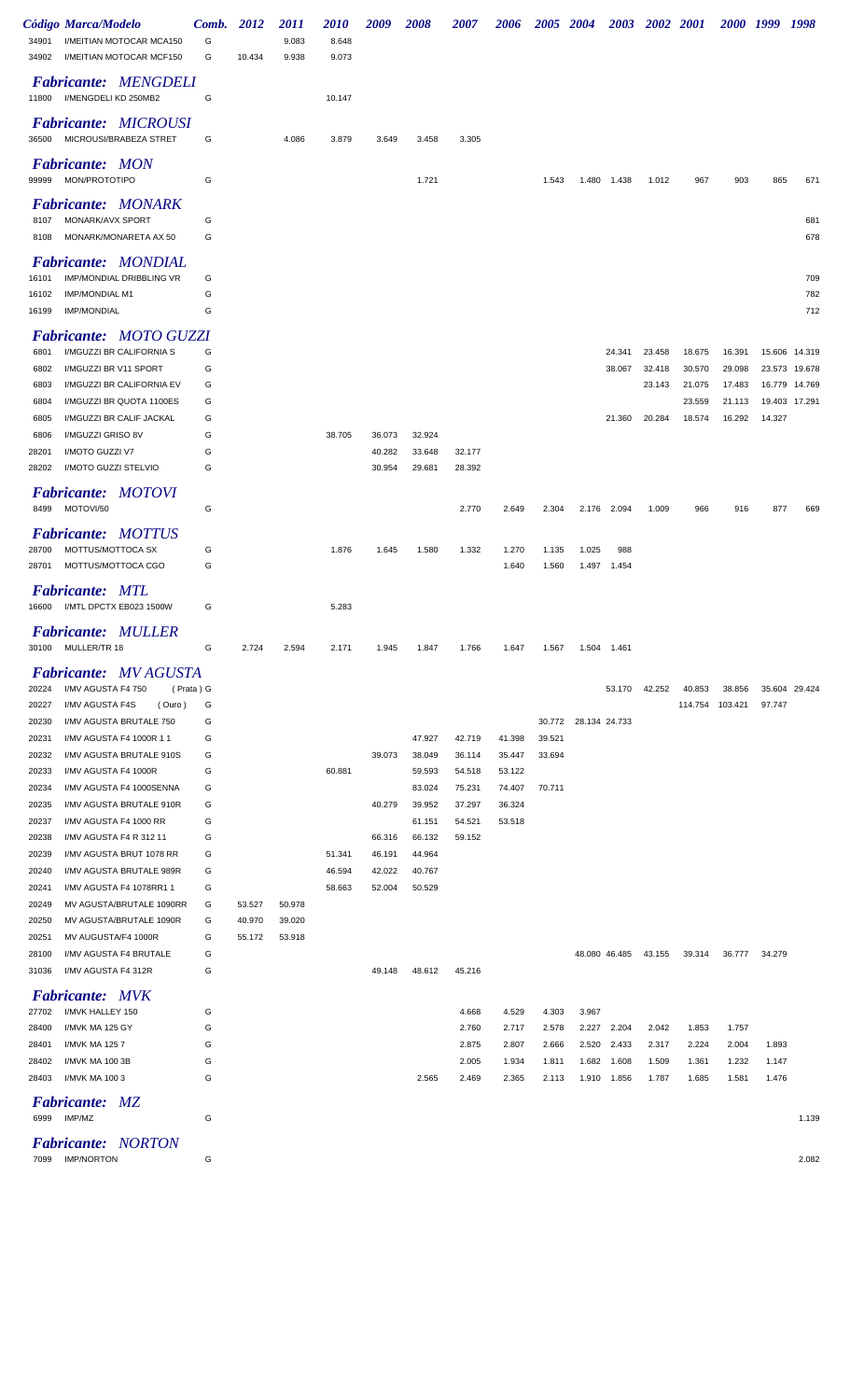|                | Código Marca/Modelo                                     |        | Comb. 2012 | <i>2011</i> | <i>2010</i> | 2009            | <i><b>2008</b></i> | <i><b>2007</b></i> | 2006   | <b>2005</b>     | <b>2004</b>  | <b>2003</b> |       | 2002 2001 | 2000 1999 |                | 1998           |
|----------------|---------------------------------------------------------|--------|------------|-------------|-------------|-----------------|--------------------|--------------------|--------|-----------------|--------------|-------------|-------|-----------|-----------|----------------|----------------|
| 25201          | <b>Fabricante: PAMPERA</b><br>IMP/PAMPERA 250           | G      |            |             |             |                 |                    |                    |        |                 |              |             |       |           | 6.232     | 5.822          | 5.160          |
|                | <b>Fabricante: PANYU</b>                                |        |            |             |             |                 |                    |                    |        |                 |              |             |       |           |           |                |                |
| 36700          | I/PANYU KAZUKI KZ 125-5                                 | G      |            |             |             |                 | 4.504              | 4.142              | 3.968  |                 |              |             |       |           |           |                |                |
| 36701          | I/PANYU KAZUKI KZ 110-7A                                | G      |            |             |             |                 | 2.543              | 2.456              | 2.339  |                 |              |             |       |           |           |                |                |
| 36702          | I/PANYU KAZUKI KZ 150-GY<br>I/PANYU KAZUKI KZ 200-GY    | G      |            |             |             | 4.205           | 4.048              | 3.873              |        |                 |              |             |       |           |           |                |                |
| 36703<br>36704 | I/PANYU BR200 ZH                                        | G<br>G |            |             | 7.253       | 4.437           | 4.066              | 3.681              |        |                 |              |             |       |           |           |                |                |
| 36706          | I/PANYU BR125 2C                                        | G      |            |             |             | 4.314           |                    |                    |        |                 |              |             |       |           |           |                |                |
| 36708          | I/PANYU SACHS MADASS 125                                | G      |            |             | 5.075       |                 |                    |                    |        |                 |              |             |       |           |           |                |                |
| 36709          | I/PANYU BR125 19                                        | G      |            |             | 4.854       |                 |                    |                    |        |                 |              |             |       |           |           |                |                |
| 21302          | <b>Fabricante: PETERSON</b><br>IMP/PETERSON SCOOTER BW5 | G      |            |             |             |                 |                    |                    |        |                 |              |             |       |           |           |                | 1.360          |
|                | <b>Fabricante: PEUGEOT</b>                              |        |            |             |             |                 |                    |                    |        |                 |              |             |       |           |           |                |                |
| 20806          | <b>IMP/PEUGEOT BUXY</b>                                 | G      |            |             |             |                 |                    |                    |        |                 |              |             |       |           |           | 1.766          | 1.628          |
| 20807          | IMP/PEUGEOT SPEEDAKE                                    | G      |            |             |             |                 |                    |                    |        |                 |              |             | 3.391 | 3.154     | 2.875     | 2.415          | 2.114          |
| 20808          | <b>IMP/PEUGEOT ZENITH</b>                               | G      |            |             |             |                 |                    |                    |        |                 |              |             |       |           |           | 1.759          | 1.615          |
| 20809          | <b>IMP/PEUGEOT SQUAB</b>                                | G      |            |             |             |                 |                    |                    |        |                 |              |             |       |           |           | 2.022          | 1.858          |
| 20810<br>20811 | IMP/PEUGEOT SPEEDFIGHT<br>IMP/PEUGEOT FIGHT 100         | G<br>G |            |             |             |                 |                    |                    |        |                 |              |             |       | 4.070     | 3.706     | 3.023<br>3.343 | 2.786<br>3.077 |
| 20812          | I/PEUGEOT SCOOTELEC                                     | G      |            |             |             |                 |                    |                    |        |                 |              |             |       |           |           |                | 1.923          |
| 20813          | IMP/PEUGEOT SPEEDAKE C                                  | G      |            |             |             |                 |                    |                    |        |                 |              |             |       |           |           | 2.414          | 2.114          |
| 20814          | IMP/PEUGEOT SPEEDFIGHT C                                | G      |            |             |             |                 |                    |                    |        |                 |              |             |       |           |           | 3.055          | 2.794          |
| 20815          | IMP/PEUGEOT ZENITH C                                    | G      |            |             |             |                 |                    |                    |        |                 |              |             |       |           |           | 1.759          | 1.615          |
| 20816          | I/PEUGEOT VIVACITY 50                                   | G      |            |             |             |                 |                    |                    |        |                 |              |             |       | 2.394     | 2.183     | 1.992          |                |
| 20817          | I/PEUGEOT SPEEDAKE 50                                   | G      |            |             |             |                 |                    |                    |        |                 |              |             |       |           |           |                | 2.179          |
| 20819          | I/PEUGEOT SPEEDFIGHT 50                                 | G      |            |             |             |                 |                    |                    |        |                 |              |             |       |           |           | 2.960          | 2.728          |
| 20820          | I/PEUGEOT SPEEDFIGHT 100                                | G      |            |             |             |                 |                    |                    |        |                 |              |             |       | 4.058     | 3.706     | 3.344          |                |
| 20821          | I/PEUGEOT ELYSEO 125                                    | G      |            |             |             |                 |                    |                    |        |                 |              |             |       |           | 4.505     | 3.999          | 3.679          |
| 20822          | I/PEUGEOT JET FORCE 125                                 | G      |            |             |             |                 |                    |                    | 3.455  | 3.129           | 2.975        |             |       |           |           |                |                |
|                | <b>Fabricante: PIAGGIO</b>                              |        |            |             |             |                 |                    |                    |        |                 |              |             |       |           |           |                |                |
| 7201           | IMP/PIAGGIO RUNNER GL 50                                | G      |            |             |             |                 |                    |                    |        |                 |              |             |       |           |           |                | 2.064          |
| 7202           | IMP/PIAGGIO VESPA OR 150                                | G      |            |             |             |                 |                    |                    |        |                 |              |             |       | 2.622     | 2.307     | 2.106          | 1.856          |
| 7203           | IMP/PIAGGIO ZIP 50                                      | G      |            |             |             |                 |                    |                    |        |                 |              |             |       |           |           | 2.263          | 2.055          |
| 7204           | IMP/PIAGGIO ZIP 50 FD                                   | G      |            |             |             |                 |                    |                    |        |                 |              |             |       |           |           | 2.268          | 2.044          |
| 7205           | IMP/PIAGGIO NRG MC2 50                                  | G      |            |             |             |                 |                    |                    |        |                 |              |             |       |           |           |                | 2.063          |
| 7206           | IMP/PIAGGIO TYPHOON 80                                  | G      |            |             |             |                 |                    |                    |        |                 |              |             |       |           |           |                | 2.056          |
| 7207<br>7208   | I/PIAGGIO BEVERLY 500<br>I/PIAGGIO NGR MC3 DD           | G<br>G |            |             |             |                 |                    |                    |        | 14.584<br>4.958 | 13.700       | 4.715 4.533 |       |           |           |                |                |
| 7209           | I/PIAGGIO 250 D                                         | G      |            |             |             |                 |                    |                    |        | 10.554          | 10.097 9.579 |             |       |           |           |                |                |
| 7210           | I/VESPA 150CC ET4                                       | G      |            |             |             |                 |                    |                    | 9.908  | 8.758           | 8.133        |             |       |           |           |                |                |
| 7211           | I/VESPA GTS 250                                         | G      |            | 20.388      | 18.924      | 17.629          | 16.414             | 14.210             | 12.689 | 11.343          |              |             |       |           |           |                |                |
| 7212           | I/PIAGGIO BEVERLY 250                                   | G      |            |             |             |                 | 13.944             | 12.797             | 11.726 | 10.594          |              |             |       |           |           |                |                |
| 7213           | I/VESPA LX 150                                          | G      |            | 12.250      | 11.020      | 10.357          | 9.239              | 8.502              | 7.685  | 6.872           |              |             |       |           |           |                |                |
| 7214           | I/PIAGGIO BEVERLY 500                                   | G      |            |             |             |                 |                    | 16.826             | 15.161 | 13.535          |              |             |       |           |           |                |                |
| 7216           | I/VESPA GT SB                                           | G      |            |             |             | 19.621          | 17.972             | 15.554             | 14.044 | 12.564          |              |             |       |           |           |                |                |
| 7217           | I/PIAGGIO BV B 500                                      | G      |            |             |             | 18.509          | 17.010             | 15.938             | 14.357 |                 |              |             |       |           |           |                |                |
| 7218           | I/PIAGGIO BV B 250                                      | G      |            |             |             | 17.929          | 16.427             | 14.214             | 12.812 |                 |              |             |       |           |           |                |                |
| 7220           | I/PIAGGIO MPB                                           | G      |            |             |             |                 | 24.965             | 23.324             | 21.058 |                 |              |             |       |           |           |                |                |
| 7221           | I/PIAGGIO LIBERTY S 200                                 | G      |            |             |             |                 | 8.298              | 7.873              | 7.046  |                 |              |             |       |           |           |                |                |
| 7223<br>7226   | I/PIAGGIO LTB<br>I/PIAGGIO MP3 500                      | G<br>G |            |             | 33.667      | 9.190<br>32.185 | 8.416<br>29.457    | 7.986<br>28.581    | 7.145  |                 |              |             |       |           |           |                |                |
| 7230           | I/PIAGGIO MP3 250                                       | G      |            |             | 26.158      | 25.101          | 23.048             |                    |        |                 |              |             |       |           |           |                |                |
| 7231           | I/PIAGGIO MP3 400                                       | G      |            |             | 27.410      | 26.307          | 24.154             |                    |        |                 |              |             |       |           |           |                |                |
| 7232           | I/PIAGGIO BEVERLY 300 T                                 | G      |            |             | 19.888      | 19.045          | 17.431             |                    |        |                 |              |             |       |           |           |                |                |
| 7233           | I/PIAGGIO BEVERLY 500 C                                 | G      |            |             | 19.892      | 19.176          | 17.623             |                    |        |                 |              |             |       |           |           |                |                |
| 7299           | <b>IMP/PIAGGIO</b>                                      | G      |            |             |             |                 |                    |                    |        |                 |              |             |       |           |           | 2.197          | 2.097          |
| 17930          | I/PIAGGIO APRILIA RSV4-R                                | G      | 71.528     | 68.123      | 60.983      | 57.880          |                    |                    |        |                 |              |             |       |           |           |                |                |
| 34100          | I/ZONGSHEN PIAGGIO FLY                                  | G      |            |             |             | 4.225           | 3.828              | 3.712              |        |                 |              |             |       |           |           |                |                |
|                | <b>Fabricante: PUCH</b><br>16899 IMP/PUCH               | G      |            |             |             |                 |                    |                    |        |                 |              |             |       |           |           |                | 604            |
|                | <b>Fabricante: QIANJIANG</b>                            |        |            |             |             |                 |                    |                    |        |                 |              |             |       |           |           |                |                |
| 26101          | IMP/QIANJIANG QJ150                                     | G      |            |             |             |                 |                    |                    |        |                 |              |             |       |           | 1.867     | 1.764          | 1.656          |
| 26107          | I/QIANJIANG QJ2503                                      | G      |            |             |             |                 |                    | 5.858              | 5.520  | 5.173           |              |             |       |           |           |                |                |
| 26110          | I/QIANJIANG QJ1109                                      | G      |            |             |             | 3.446           | 3.158              | 2.888              |        |                 |              |             |       |           |           |                |                |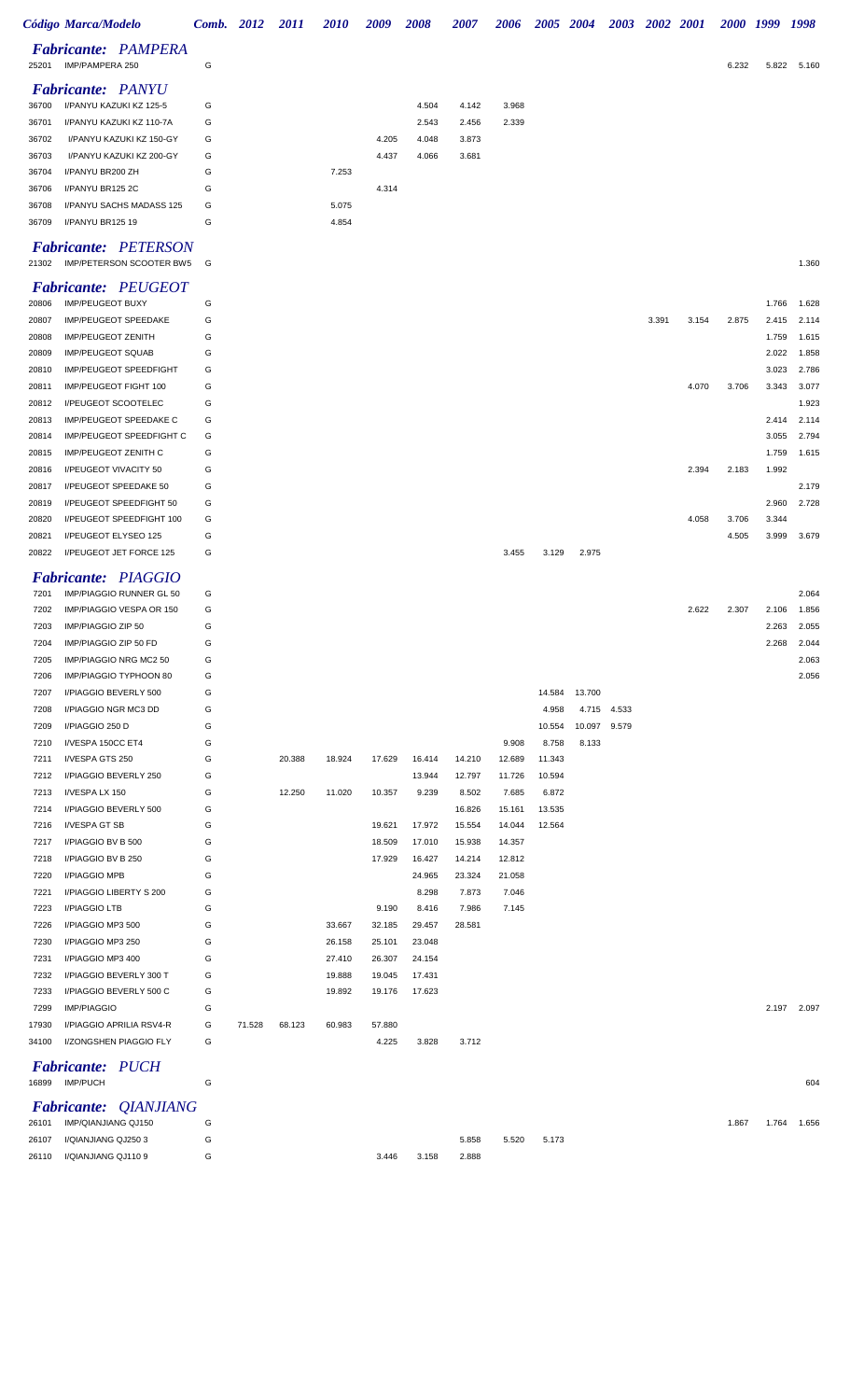|                | Código Marca/Modelo<br>26111 I/QIANJIANG QJ150 18      | Comb. 2012<br>G |                | <i>2011</i>    | <i>2010</i>    | 2009<br>5.648  | 2008<br>5.391  | <i><b>2007</b></i><br>5.155 | 2006           |                | 2005 2004 |                      | 2003 2002 2001 |       |       | 2000 1999 1998 |       |
|----------------|--------------------------------------------------------|-----------------|----------------|----------------|----------------|----------------|----------------|-----------------------------|----------------|----------------|-----------|----------------------|----------------|-------|-------|----------------|-------|
|                |                                                        |                 |                |                |                |                |                |                             |                |                |           |                      |                |       |       |                |       |
| 19501          | <b>Fabricante: QINGQI</b><br>IMP/QINGQI KASEA 50B      | G               |                |                |                |                |                |                             |                |                |           |                      |                |       |       |                | 613   |
| 19502          | IMP/QINGQI QM50QW                                      | G               |                |                |                |                |                |                             |                |                |           |                      | 942            | 885   | 721   | 634            | 598   |
| 19508          | I/QINGQI QM100 12                                      | G               |                |                |                |                |                |                             |                |                |           |                      | 1.446          | 1.344 | 1.158 |                |       |
| 19509          | I/QINGQI QM125 2C                                      | G               |                |                |                |                |                |                             |                |                |           |                      | 1.802          | 1.747 | 1.662 |                |       |
| 19511          | I/QINGQI QM50 T                                        | G               |                |                |                |                |                |                             |                |                |           |                      | 919            | 864   | 702   |                |       |
| 19519          | I/QINGQI QM125T 9H                                     | G               |                |                |                |                |                |                             |                |                |           |                      | 1.797          | 1.743 | 1.658 |                |       |
| 19524          | I/QINGQI QM 125T-10D                                   | G               |                |                |                |                |                |                             | 3.546          | 3.212          | 3.054     |                      |                |       |       |                |       |
| 19525          | I/QINGQI PEGASSI BR3 150                               | G               |                |                | 9.300          | 8.307          | 6.852          |                             |                |                |           |                      |                |       |       |                |       |
| 19526          | I/QINGQI SUNDOWN HAWK                                  | G               |                |                |                | 3.243          |                |                             |                |                |           |                      |                |       |       |                |       |
| 19599          | <b>IMP/QINGQI</b>                                      | G               |                |                |                |                |                |                             |                |                |           |                      |                |       |       |                | 1.114 |
| 21002          | <b>Fabricante: R.ENFIELD</b><br>I/R.ENFIELD BULLET 350 | G               |                |                |                |                |                |                             |                |                |           | 18.880 17.057 16.265 |                |       |       |                |       |
| 7800           | <b>Fabricante: RAINHA</b><br>RAINHA/RTSPORT V01        | G               |                |                | 14.246         |                |                |                             |                |                |           |                      |                |       |       |                |       |
|                |                                                        |                 |                |                |                |                |                |                             |                |                |           |                      |                |       |       |                |       |
| 31700          | <b>Fabricante: RIGUET</b><br>RIGUET/TRC 01             | G               | 30.209         | 29.183         | 24.866         | 11.912         | 11.197         | 10.702                      | 10.104         | 9.810          |           |                      |                |       |       |                |       |
|                | <b>Fabricante: RTR</b>                                 |                 |                |                |                |                |                |                             |                |                |           |                      |                |       |       |                |       |
|                | 33201 I/RTR 150 APACHE                                 | G               | 5.067          | 4.826          | 4.142          | 3.793          | 3.369          |                             |                |                |           |                      |                |       |       |                |       |
|                | <b>Fabricante: SACHS</b>                               |                 |                |                |                |                |                |                             |                |                |           |                      |                |       |       |                |       |
|                | 39400 I/SACHS MADASS 125                               | G               |                |                | 6.772          |                |                |                             |                |                |           |                      |                |       |       |                |       |
|                | <i>SANYANG</i><br><i>Fabricante:</i>                   |                 |                |                |                |                |                |                             |                |                |           |                      |                |       |       |                |       |
| 13101          | IMP/SANYANG ENJOY                                      | G               |                |                |                |                |                |                             |                |                |           |                      |                |       |       |                | 1.730 |
| 13102          | <b>IMP/SANYANG HUSKY</b>                               | G               |                |                |                |                |                |                             |                |                |           |                      |                |       |       |                | 3.736 |
| 13103          | IMP/SANYANG PASSING110SR                               | G               |                |                |                |                |                |                             |                |                |           |                      |                |       |       |                | 2.452 |
| 13199          | <b>IMP/SANYANG</b>                                     | G               |                |                |                |                |                |                             |                |                |           |                      |                |       |       |                | 1.636 |
|                | <b>Fabricante: SANYOU</b>                              |                 |                |                |                |                |                |                             |                |                |           |                      |                |       |       |                |       |
| 33300          | I/SANYOU B09-22                                        | G               |                |                | 2.783          | 2.471          | 1.967          | 1.900                       |                |                |           |                      |                |       |       |                |       |
| 33301          | I/SANYOU B10 800W                                      | G               |                |                |                | 4.647          | 4.420          | 4.099                       | 3.656          |                |           |                      |                |       |       |                |       |
| 33302          | I/SANYOU XGW V1500 W                                   | G               |                |                |                | 3.931          | 3.633          | 3.307                       | 3.170          | 3.012          |           | 2.865 2.782          | 2.655          | 2.545 | 2.394 | 2.279          | 2.155 |
| 33305          | I/SANYOU MOTOR Z S1000                                 | G               |                |                | 4.817          | 4.401          | 3.797          |                             |                |                |           |                      |                |       |       |                |       |
|                | Fabricante: SHANDONG                                   |                 |                |                |                |                |                |                             |                |                |           |                      |                |       |       |                |       |
| 35402          | I/SHANDONG LANDUN LD1P50                               | G               |                |                |                |                |                | 6.089                       | 5.838          | 5.598          |           |                      |                |       |       |                |       |
| 35403          | I/SHANDONG LANDUN LX450S                               | G               |                |                |                | 19.792         |                |                             |                |                |           |                      |                |       |       |                |       |
| 35404          | I/SHANDONG LANDUN AWT015                               | G               |                |                |                | 6.510          |                |                             |                |                |           |                      |                |       |       |                |       |
|                | <b>Fabricante: SHINERAY</b>                            |                 |                |                |                |                |                |                             |                |                |           |                      |                |       |       |                |       |
| 30700          | I/SHINERAY XY 150 ZH                                   | G               |                |                | 6.415          | 5.829          | 5.036          | 4.835                       | 4.576          | 3.930          | 3.744     |                      |                |       |       |                |       |
| 30701          | I/SHINERAY XY 125                                      | G               |                |                |                |                | 2.386          | 2.298                       | 2.272          | 2.001          | 1.968     |                      |                |       |       |                |       |
| 30702          | I/SHINERAY XY 125 14                                   | G               | 3.127          | 2.979          | 2.830          | 2.730          | 2.600          | 2.488                       | 2.401          | 2.052          | 2.024     |                      |                |       |       |                |       |
| 30703          | I/SHINERAY XY 250 5                                    | G               | 7.314          | 6.967          | 6.783          | 6.361          | 6.016          | 5.708                       | 4.403          | 3.711          | 3.676     |                      |                |       |       |                |       |
| 30704          | I/SHINERAY XY 150 5                                    | G               | 5.064          | 4.823          | 4.135          | 3.780          | 3.386          | 3.208                       | 3.130          | 2.741          | 2.735     |                      |                |       |       |                |       |
| 30705          | I/SHINERAY XY 125 5                                    | G               |                |                |                |                |                |                             | 2.562          | 2.137          | 2.030     |                      |                |       |       |                |       |
| 30706          | I/SHINERAY XY 110 VES                                  | G               |                |                |                | 2.594          |                |                             |                |                |           |                      |                |       |       |                |       |
| 30707          | I/SHINERAY XY 110 V                                    | G               | 3.279          | 3.124          | 2.527          | 2.420          | 2.352          | 2.266                       | 2.202          | 1.916          | 1.899     |                      |                |       |       |                |       |
| 30707<br>30708 | I/SHINERAY XY 110 V<br>I/SHINERAY XY 150 GY            | D<br>G          | 3.279<br>4.529 | 3.124<br>4.314 | 2.527<br>4.087 | 2.420<br>3.683 | 2.352<br>3.354 | 2.266<br>3.041              | 2.202<br>2.956 | 1.916<br>2.546 | 1.899     |                      |                |       |       |                |       |
| 30709          | I/SHINERAY XY 200 5                                    | G               | 5.342          | 5.088          | 4.922          | 4.616          | 4.267          | 3.847                       | 3.691          | 3.221          |           |                      |                |       |       |                |       |
| 30710          | I/SHINERAY MVK XY150 1                                 | G               |                | 3.336          | 2.997          | 2.867          | 2.690          | 2.365                       | 2.337          | 2.056          |           |                      |                |       |       |                |       |
| 30711          | I/SHINERAY MVK XY1102                                  | G               |                |                | 2.657          | 2.575          | 2.326          | 2.114                       | 2.051          | 1.770          |           |                      |                |       |       |                |       |
| 30712          | I/SHINERAY MVK XY150 2                                 | G               |                | 3.998          | 3.822          | 3.661          | 3.358          | 3.009                       | 2.933          |                |           |                      |                |       |       |                |       |
| 30713          | I/SHINERAY MVK XY200 1                                 | G               |                |                |                | 4.676          | 4.484          | 4.070                       | 3.898          | 3.438          |           |                      |                |       |       |                |       |
| 30714          | I/SHINERAY MVK XY1251                                  | G               |                |                |                | 2.916          | 2.555          | 2.455                       | 2.392          |                |           |                      |                |       |       |                |       |
| 30715          | I/SHINERAY MVK XY1503                                  | G               |                |                |                |                | 4.601          | 4.351                       | 4.263          |                |           |                      |                |       |       |                |       |
| 30716          | I/SHINERAY XY 200 III                                  | G               | 7.043          | 6.709          | 6.390          | 5.979          | 5.154          | 4.437                       | 4.107          |                |           |                      |                |       |       |                |       |
| 30717          | I/SHINERAY XY 50 Q                                     | G               | 2.753          | 2.623          | 2.127          | 1.861          | 1.804          | 1.516                       | 1.502          | 1.324          |           |                      |                |       |       |                |       |
| 30718          | I/SHINERAY OMOTO HTB1106                               | G               |                |                |                |                | 2.303          | 2.219                       | 2.142          |                |           |                      |                |       |       |                |       |
| 30719          | I/SHINERAY WINER 125                                   | G               |                |                |                |                | 2.465          | 2.336                       | 2.270          |                |           |                      |                |       |       |                |       |
| 30720          | I/SHINERAY BOGUSSI M150<br>I/SHINERAY BOGUSSI W110     | G<br>G          |                |                |                |                | 3.152<br>2.312 | 2.985<br>2.228              | 2.912<br>2.148 |                |           |                      |                |       |       |                |       |
| 30721<br>30723 | I/SHINERAY XY 50 Q 2                                   | G               | 2.687          | 2.559          | 2.136          | 1.868          | 1.811          |                             |                |                |           |                      |                |       |       |                |       |
| 30727          | I/SHINERAY XY200-5A                                    | G               | 8.132          | 7.745          | 7.324          |                |                |                             |                |                |           |                      |                |       |       |                |       |
| 30728          | I/SHINERAY XY50Q PHOENIX                               | G               | 3.278          | 3.123          | 2.971          |                |                |                             |                |                |           |                      |                |       |       |                |       |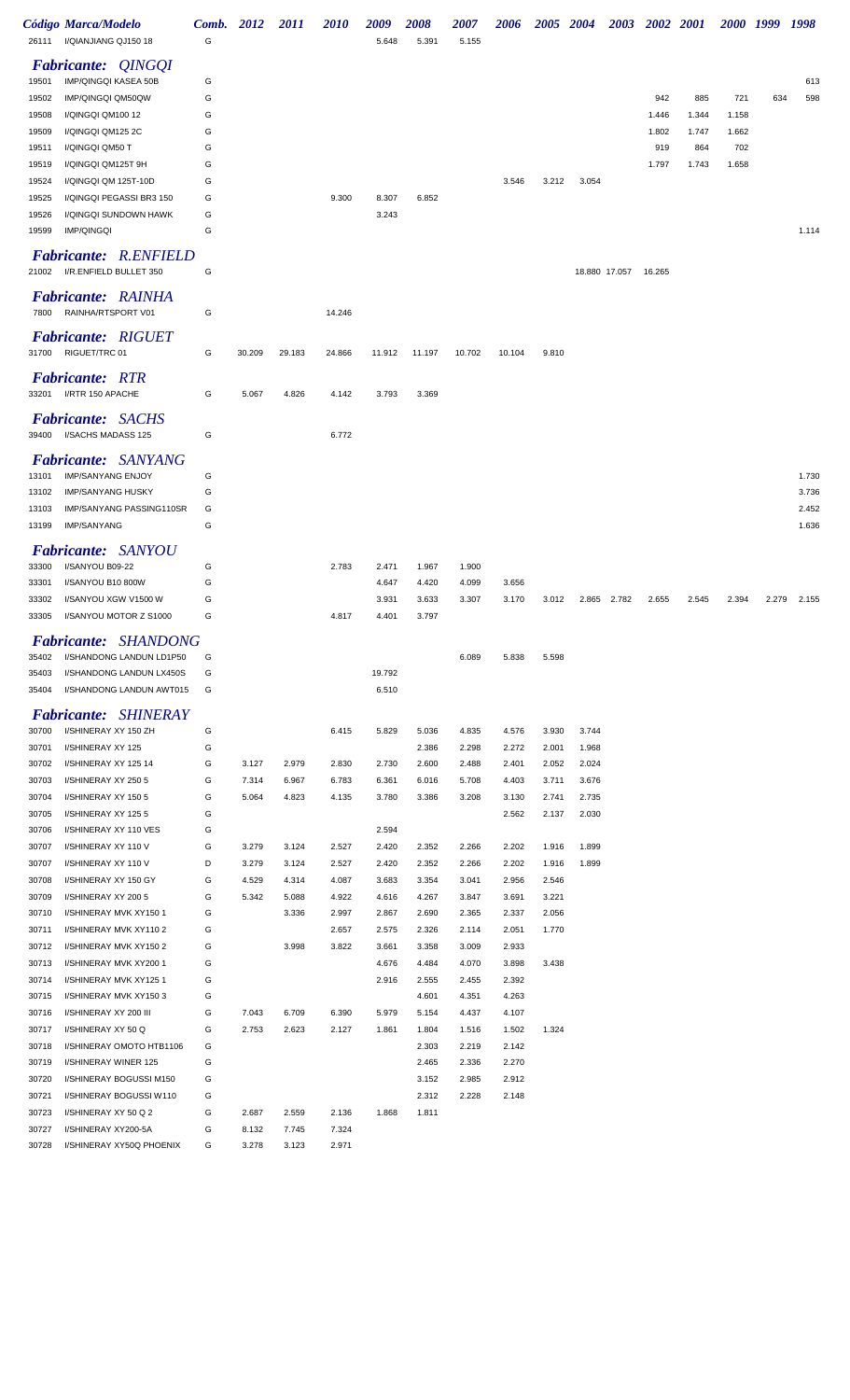|                | Código Marca/Modelo                                        | Comb. 2012 |       | <i>2011</i> | <i>2010</i>    | 2009           | 2008           | <i><b>2007</b></i> | 2006           | <b>2005</b>    | <b>2004</b> | <b>2003</b>          |                | <b>2002</b> 2001 | <i>2000</i> | 1999           | 1998           |
|----------------|------------------------------------------------------------|------------|-------|-------------|----------------|----------------|----------------|--------------------|----------------|----------------|-------------|----------------------|----------------|------------------|-------------|----------------|----------------|
| 26301          | <b>Fabricante: SIAMOTO</b><br>IMP/SIAMOTO SC 10 SCROSS     | G          |       |             |                |                |                |                    |                |                |             |                      |                |                  |             |                | 3.413 3.170    |
|                | <b>Fabricante: SINSKI</b>                                  |            |       |             |                |                |                |                    |                |                |             |                      |                |                  |             |                |                |
| 27401          | I/SINSKI XSJ 110-10F                                       | G          |       |             |                |                |                | 1.743              | 1.604          | 1.524          |             |                      |                |                  |             |                |                |
| 27402          | I/SINSKI XSJ 125-6A                                        | G          |       |             |                |                |                | 2.625              | 2.420          | 2.300          |             |                      |                |                  |             |                |                |
| 27403          | I/SINSKI XSJ 150T-5                                        | G          |       |             |                |                |                | 2.901              | 2.728          | 2.592          |             |                      |                |                  |             |                |                |
| 27404          | I/SINSKI XSJ 125-3                                         | G          |       |             |                |                |                | 3.543              | 3.378          | 3.075          |             |                      |                |                  |             |                |                |
| 27405          | I/SINSKI XSJ 150T-11B                                      | G          |       |             |                |                |                | 3.978              | 3.547          | 3.344          |             |                      |                |                  |             |                |                |
| 27406<br>27408 | I/SINSKI XSJ 150T-11C<br>I/SINSKI E-MAX 90S                | G<br>G     |       |             |                | 4.137          |                | 4.033              | 3.598          | 3.395          |             |                      |                |                  |             |                |                |
|                | <b>Fabricante: SKYGO</b>                                   |            |       |             |                |                |                |                    |                |                |             |                      |                |                  |             |                |                |
| 28005          | I/SKYGO SG 150-14                                          | G          |       |             |                |                | 3.228          | 2.921              | 2.736          |                |             |                      |                |                  |             |                |                |
|                | <b>Fabricante: SONIK</b>                                   |            |       |             |                |                |                |                    |                |                |             |                      |                |                  |             |                |                |
| 34400          | I/SONIK YAI YH 150 2A                                      | G          |       |             |                | 3.189          | 3.035          | 2.744              |                |                |             |                      |                |                  |             |                |                |
| 34401          | I/SONIK SIRIK YH 125 3C                                    | G          |       |             |                | 3.392          | 3.173          | 2.967              |                |                |             |                      |                |                  |             |                |                |
| 34402          | I/SONIK WIKKI YH 125 2A                                    | G          |       |             |                | 2.793          | 2.658          | 2.450              |                |                |             |                      |                |                  |             |                |                |
|                | <b>Fabricante: STANDARD</b>                                |            |       |             |                |                |                |                    |                |                |             |                      |                |                  |             |                |                |
| 20207          | IMP/STANDARD CITY 50                                       | G          |       |             |                |                |                |                    |                |                |             |                      |                | 2.351            | 2.009       | 1.777          | 1.566          |
| 20208          | IMP/STANDARD CITY 90                                       | G          |       |             |                |                |                |                    |                |                |             |                      |                | 2.997            | 2.697       | 2.466          | 2.287          |
| 20209<br>20210 | IMP/STANDARD FORCE 90<br>IMP/STANDARD DAKAR 50             | G<br>G     |       |             |                |                |                |                    |                |                |             |                      |                |                  | 2.484       | 2.374<br>2.079 | 2.077<br>1.906 |
| 20211          | IMP/STANDARD FORCE 50                                      | G          |       |             |                |                |                |                    |                |                |             |                      |                |                  |             | 2.243          | 1.980          |
| 20215          | IMP/STANDARD NAN 90                                        | G          |       |             |                |                |                |                    |                |                |             |                      |                |                  |             |                | 2.175          |
| 20216          | IMP/STANDARD TCHAU 50                                      | G          |       |             |                |                |                |                    |                |                |             |                      |                |                  |             |                | 1.784          |
|                | <b>Fabricante: SUKIDA</b>                                  |            |       |             |                |                |                |                    |                |                |             |                      |                |                  |             |                |                |
| 36203          | I/SUKIDA SK150A-5 STREET                                   | G          |       |             |                |                |                |                    | 3.949          | 3.785          | 3.532       |                      |                |                  |             |                |                |
| 36204          | I/SUKIDA SK150-9 STREET                                    | G          |       |             |                |                |                |                    | 4.880          | 4.534          | 4.215       |                      |                |                  |             |                |                |
| 36205          | I/SUKIDA ALIEN SK 150T14                                   | G          |       |             |                |                | 3.481          | 3.307              | 3.091          |                |             |                      |                |                  |             |                |                |
| 36206          | I/SUKIDA SPORT 150-3                                       | G          |       |             |                |                |                |                    | 3.468          | 3.287          | 3.126       |                      |                |                  |             |                |                |
| 36207          | I/SUKIDA SK150 GY                                          | G          |       |             |                |                |                |                    |                | 4.457          |             |                      |                |                  |             |                |                |
| 36208          | I/SUKIDA SPORT 150-6                                       | G          |       |             |                |                |                |                    | 3.175          | 3.009          | 2.862       |                      |                |                  |             |                |                |
| 36209          | I/SUKIDA SK 150-6                                          | G          |       |             |                |                |                | 3.487              | 3.295          | 3.117          |             |                      |                |                  |             |                |                |
|                | <b>Fabricante: SUMMIT</b>                                  |            |       |             |                |                |                |                    |                |                |             |                      |                |                  |             |                |                |
| 21803          | I/SUMMIT ZF110-8 49CC                                      | G          | 4.085 | 3.838       |                |                |                |                    |                |                |             |                      |                |                  |             |                |                |
|                | <b>Fabricante: SUNDIRO</b>                                 |            |       |             |                |                |                |                    |                |                |             |                      |                |                  |             |                |                |
| 22303          | IMP/SUNDIRO XDZ 125TC                                      | G          |       |             |                |                |                |                    |                |                |             |                      |                |                  |             |                | 1.345          |
| 22304          | I/SUNDIRO BX 50G                                           | G          |       |             |                |                |                |                    |                |                |             |                      |                |                  |             |                | 613            |
| 22305          | IMP/SUNDIRO BX 90C                                         | G          |       |             |                |                |                |                    |                |                |             |                      |                |                  |             |                | 1.633          |
| 22306<br>22399 | <b>IMP/SUNDIRO TB 125T</b><br><b>IMP/SUNDIRO</b>           | G<br>G     |       |             |                |                |                |                    |                |                |             |                      |                |                  |             |                | 1.346<br>1.374 |
|                |                                                            |            |       |             |                |                |                |                    |                |                |             |                      |                |                  |             |                |                |
| 19604          | <b>Fabricante: SUNDOWN</b><br><b>IMP/PGO SUNDOWN FIFTY</b> | G          |       |             |                |                |                |                    |                |                |             |                      |                |                  |             | 2.259          | 1.623          |
| 19605          | <b>IMP/PGO SUNDOWN SUPER</b>                               | G          |       |             |                |                |                |                    | 2.559          | 2.508          |             | 2.419 2.318          | 2.218          | 2.147            | 2.018       | 1.914          | 1.689          |
| 19606          | IMP/PGO SUNDOWN TWIN90                                     | G          |       |             |                |                |                |                    |                |                |             |                      |                |                  |             |                | 2.130          |
| 19608          | IMP/PGO SUNDOWN SPEED90                                    | G          |       |             |                |                |                |                    |                |                |             |                      |                |                  |             | 2.108          | 1.771          |
| 19609          | IMP/PGO SUNDOWN FIFTY C                                    | G          |       |             |                |                |                |                    |                |                |             |                      |                |                  | 2.388       | 2.268          | 1.623          |
| 19610          | IMP/PGO SUNDOWN SUPER C                                    | G          |       |             |                |                |                |                    |                |                |             |                      |                |                  |             |                | 1.668          |
| 19699          | <b>IMP/PGO</b>                                             | G          |       |             |                |                |                |                    |                |                |             |                      |                |                  |             |                | 1.699          |
| 21501          | <b>IMP/TGB SUNDOWN PALIO</b>                               | G          |       |             |                |                |                |                    |                |                |             |                      | 2.351          | 2.240            | 2.133       | 2.031          | 1.683          |
| 21501          | <b>IMP/TGB SUNDOWN PALIO</b>                               | D          |       |             |                |                |                |                    |                |                |             |                      | 2.005          | 1.911            | 1.820       | 1.734          | 1.437          |
| 21502          | <b>IMP/TGB SUNDOWN ERGON</b>                               | G          |       |             |                |                |                |                    |                |                |             |                      |                |                  |             | 1.466          | 1.300          |
| 21503          | <b>IMP/TGB SUNDOWN AKROS50</b>                             | G          |       |             |                |                |                |                    |                |                |             |                      |                |                  |             | 2.073          | 1.759          |
| 21504          | <b>IMP/TGB SUNDOWN AKROS90</b>                             | G          |       |             |                |                |                |                    |                |                |             |                      |                |                  |             | 2.384          | 2.116          |
| 21505          | IMP/TGB SUNDOWN ERGON C                                    | G          |       |             |                |                |                |                    |                |                |             |                      |                | 1.644            | 1.542       | 1.466          | 1.300          |
| 21506          | IMP/TGB SUNDOWN AKROS50C                                   | G          |       |             |                |                |                |                    |                |                |             |                      |                |                  |             | 2.085          | 1.759          |
| 22501          | <b>IMP/LMS SUNDOWN CLUB</b>                                | G          |       |             |                |                |                |                    |                |                |             |                      |                |                  |             |                | 1.210          |
| 27900          | SUNDOWN/WEB 100                                            | G          | 3.686 | 3.510       | 2.836          | 2.466          | 2.187          | 2.085              | 1.929          | 1.856          | 1.738       | 1.678                | 1.618          | 1.587            | 1.467       |                |                |
| 27901          | SUNDOWN/FIFTY 50                                           | G          |       |             |                |                |                |                    | 2.056          | 1.986          | 1.935       | 1.859                | 1.793          | 1.739            | 1.615       |                |                |
| 27902          | SUNDOWN/FIFTY 50 C                                         | G          |       |             |                | 2.493          | 2.205          | 2.129              | 2.057          | 2.000          | 1.937       | 1.861                | 1.782          |                  |             |                |                |
| 27903          | SUNDOWN/MAX 125 SE                                         | G          | 4.221 | 4.020       | 3.412          | 3.014          | 2.270          | 2.027              | 1.910          | 1.791          | 1.677       | 1.600                | 1.525          |                  |             |                |                |
| 27904<br>27905 | SUNDOWN/MAX 125 SED<br>SUNDOWN/HUNTER 125 SE               | G<br>G     | 4.340 | 4.134       | 3.496<br>2.783 | 3.058<br>2.465 | 2.605<br>1.989 | 2.446<br>1.863     | 2.248<br>1.823 | 2.110<br>1.720 | 2.046       | 1.871<br>1.647 1.515 | 1.797<br>1.460 |                  |             |                |                |
| 27906          | SUNDOWN/HAWK 150                                           | G          |       |             |                | 3.852          | 3.252          | 2.995              |                |                |             |                      |                |                  |             |                |                |
| 27907          | SUNDOWN/FUTURE 125                                         | G          | 5.021 | 4.782       | 3.847          | 3.554          | 2.867          | 2.532              | 2.510          | 2.474          |             | 2.371 2.167          |                |                  |             |                |                |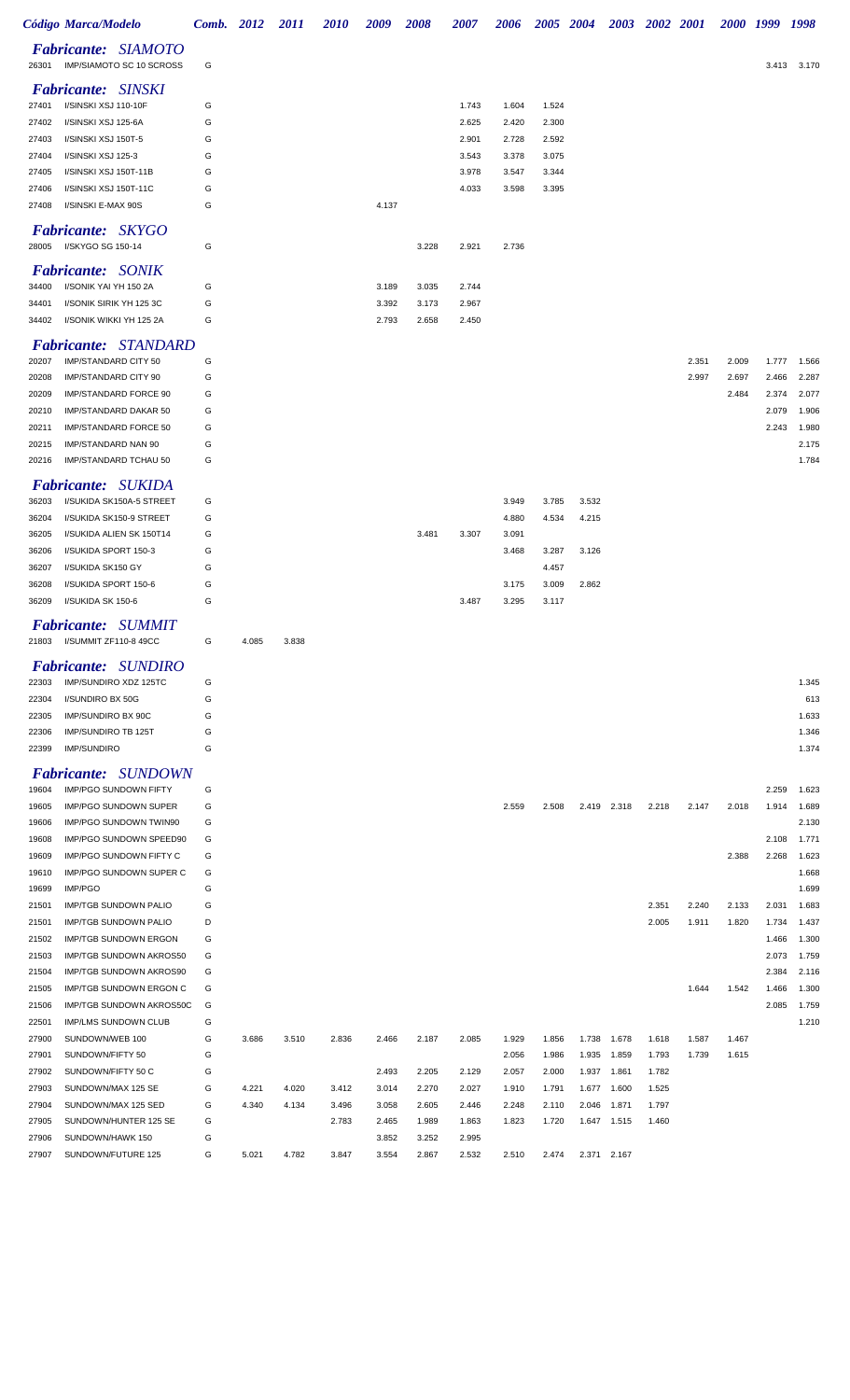|                | Código Marca/Modelo                         | Comb.  | 2012   | 2011   | <i>2010</i>    | 2009           | 2008             | 2007             | 2006             | 2005 2004        |                  | 2003            | 2002 2001       |        | 2000 1999 |        | 1998          |
|----------------|---------------------------------------------|--------|--------|--------|----------------|----------------|------------------|------------------|------------------|------------------|------------------|-----------------|-----------------|--------|-----------|--------|---------------|
| 27908          | SUNDOWN/WEB 100 EVO                         | G      | 4.204  | 4.003  | 3.295          | 2.747          | 2.333            | 2.265            | 2.160            | 1.914            |                  |                 |                 |        |           |        |               |
| 27909          | SUNDOWN/HUNTER 90                           | G      |        |        |                | 1.947          | 1.778            | 1.631            | 1.597            | 1.508            |                  |                 |                 |        |           |        |               |
| 27910          | SUNDOWN/BLADE 250                           | G      |        |        |                | 7.698          | 7.329            | 6.717            | 6.269            | 6.037            |                  |                 |                 |        |           |        |               |
| 27912          | SUNDOW/STX MOTARD 200                       | G      |        |        |                | 4.253          | 4.104            | 3.674            | 3.310            | 3.203            |                  |                 |                 |        |           |        |               |
| 27913          | SUNDOWN/STX 200                             | G      |        |        |                | 3.646          | 3.520            | 3.231            | 3.003            | 2.910            |                  | 2.823 2.728     | 2.611           | 2.604  | 2.450     | 2.332  | 2.133         |
| 27914          | SUNDOWN/VBLADE 250                          | G      |        |        |                | 7.521          | 7.327            | 6.717            | 6.268            | 6.026            |                  |                 |                 |        |           |        |               |
| 27916          | SANDOWN/HUNTER 100                          | G      | 2.982  | 2.840  | 2.410          | 2.134          | 1.772            | 1.675            | 1.646            | 1.563            |                  | 1.552 1.485     | 1.421           | 1.416  | 1.333     | 1.269  | 1.160         |
| 27917          | SUNDOWN/MAX TRIMOTO CA                      | G      | 6.813  | 6.490  | 6.173          | 5.952          | 5.440            | 5.146            |                  |                  |                  |                 |                 |        |           |        |               |
| 27918          | SUNDOWN/MAX TRIMOTO BA                      | G      | 6.770  | 6.449  | 6.194          | 6.029          | 4.565            | 4.077            |                  |                  |                  |                 |                 |        |           |        |               |
| 27919<br>27920 | SUNDOWN/STX 125<br>SUNDOWN/STX MOTARD 125   | G<br>G | 5.770  | 5.496  | 4.388<br>5.236 | 4.006<br>4.776 | 3.665<br>4.402   |                  |                  |                  |                  |                 |                 |        |           |        |               |
|                |                                             |        |        |        |                |                |                  |                  |                  |                  |                  |                 |                 |        |           |        |               |
| 34500          | <b>Fabricante: SUNHOU</b><br>I/SUNHOU 250 4 | G      |        |        |                |                | 6.739            | 6.467            | 6.169            |                  |                  |                 |                 |        |           |        |               |
|                | Fabricante: SUZUKI                          |        |        |        |                |                |                  |                  |                  |                  |                  |                 |                 |        |           |        |               |
| 11             | IMP/SUZUKI VS 800 GL                        | G      |        |        |                |                |                  |                  |                  |                  |                  | 14.329          | 13.736          | 12.824 | 12.265    |        | 11.925 11.384 |
| 12             | IMP/SUZUKI K-100                            | G      |        |        |                | 5.559          | 5.249            | 4.929            |                  |                  |                  |                 |                 |        |           |        |               |
| 7301           | IMP/SUZUKI AE 50                            | G      |        |        |                |                |                  |                  |                  |                  |                  |                 |                 |        |           | 1.487  | 1.357         |
| 7302           | IMP/SUZUKI AG 100                           | G      |        |        |                |                |                  |                  |                  |                  |                  |                 |                 |        | 3.017     | 2.543  | 2.194         |
| 7305           | IMP/SUZUKI GSF 400                          | G      |        |        |                |                |                  |                  |                  |                  |                  |                 |                 |        | 6.869     | 6.617  | 6.257         |
| 7306           | IMP/SUZUKI GSXR 1100                        | G      |        |        |                |                |                  |                  |                  |                  |                  |                 |                 |        |           |        | 16.347        |
| 7307           | IMP/SUZUKI GSXR 750                         | G      |        |        |                | 36.196         | 33.340           | 31.726           | 29.074           | 26.992           |                  | 26.029 24.728   | 23.780          | 22.929 | 21.037    | 20.508 | 19.533        |
| 7308           | IMP/SUZUKI FB 100                           | G      |        |        |                |                |                  |                  |                  | 4.429            |                  | 4.213 3.912     | 3.640           | 3.178  | 2.992     | 2.498  | 2.177         |
| 7309           | IMP/SUZUKI AN 125                           | G      |        |        |                |                |                  |                  |                  |                  |                  |                 |                 |        |           | 2.552  | 2.246         |
| 7310           | <b>IMP/SUZUKI ROYAL CRISTAL</b>             | G      |        |        |                |                |                  |                  |                  |                  |                  |                 |                 |        |           | 2.539  | 2.212         |
| 7311           | IMP/SUZUKI SEPHIA 50                        | G      |        |        |                |                |                  |                  |                  |                  |                  |                 |                 |        |           | 2.576  | 2.245         |
| 7312           | <b>IMP/SUZUKI MAURADER</b>                  | G      |        |        |                |                |                  |                  |                  |                  |                  |                 |                 |        |           |        | 11.388        |
| 7314           | IMP/SUZUKI TL 1000S                         | G      |        |        |                |                |                  |                  |                  |                  |                  |                 |                 | 21.588 | 19.936    | 18.083 | 17.300        |
| 7315           | IMP/SUZUKI DR 125SJ                         | G      |        |        |                |                |                  |                  |                  |                  |                  |                 |                 |        | 3.631     | 3.498  | 3.197         |
| 7316           | IMP/SUZUKI GN 125R                          | G      |        |        |                |                |                  |                  |                  |                  |                  |                 |                 |        | 4.292     | 4.022  | 3.727         |
| 7318           | IMP/SUZUKI GS 125ES                         | G      |        |        |                |                |                  |                  |                  |                  |                  |                 |                 |        |           |        | 3.417         |
| 7319           | IMP/SUZUKI AX 100                           | G      |        |        |                |                |                  |                  |                  |                  |                  |                 |                 |        | 3.088     | 2.580  | 2.247         |
| 7320           | IMP/SUZUKI GSXR 600                         | G      |        | 15.098 |                | 13.532         | 12.418           | 11.170           | 10.621           | 9.946            |                  | 9.562 9.318     | 8.887           | 8.603  | 7.942     | 7.713  | 7.155         |
| 7322           | JTA/SUZUKI GSX 1300 R                       | G      | 44.964 | 42.823 | 37.138         | 35.597         | 29.539           | 28.027           | 26.894           | 25.583           |                  | 24.244 23.279   | 21.940          | 20.886 | 20.241    | 19.245 | 16.912        |
| 7323           | I/SUZUKI LC 1500                            | G      |        |        |                |                |                  |                  |                  | 23.488           |                  | 22.756 21.364   | 20.439          | 19.720 | 18.749    | 17.696 |               |
| 7325           | I/SUZUKI GSX 750F                           | G      |        |        |                |                |                  |                  |                  |                  |                  |                 |                 |        |           |        | 13.136        |
| 7327           | I/SUZUKI GSX 1300 R                         | G      |        |        |                | 35.920         | 29.804           | 28.287           | 27.121           |                  |                  |                 |                 |        |           |        |               |
| 7329           | I/SUZUKI FB 100DV                           | G<br>G |        |        |                |                |                  |                  |                  |                  |                  |                 |                 | 8.804  | 8.008     |        | 2.131         |
| 7330<br>7333   | I/SUZUKI BURGMAN 400<br>I/SUZUKI GSXR 1000  | G      |        | 46.831 | 44.601         | 40.937         | 13.537<br>38.068 | 12.658<br>34.073 | 12.075<br>31.692 | 11.239<br>28.809 | 10.538<br>27.321 | 9.904<br>26.666 | 9.522<br>25.595 | 24.724 | 23.739    | 7.715  | 7.314         |
| 7334           | I/SUZUKI AN650 BURGMAN                      | G      |        |        |                |                |                  | 11.166           | 10.656           | 9.917            | 9.295            | 8.742           | 8.402           |        |           |        |               |
| 7336           | I/SUZUKI BURGMAN 650 EXE                    | G      |        |        |                | 17.854         | 17.127           | 16.804           | 16.138           | 15.414           |                  | 14.641 13.796   |                 |        |           |        |               |
| 7339           | I/SUZUKI GSX 1300 RZK6                      | G      |        |        |                |                |                  | 28.905           | 27.737           | 26.380           |                  |                 |                 |        |           |        |               |
| 7340           | I/SUZUKI GSX750F                            | G      |        |        |                |                |                  | 19.760           | 19.101           | 18.013           |                  |                 |                 |        |           |        |               |
| 7341           | I/SUZUKI DL 650                             | G      |        |        |                |                | 18.673           | 18.086           | 17.825           |                  |                  |                 |                 |        |           |        |               |
| 7342           | I/SUZUKI BURGMAN 650                        | G      |        |        |                |                | 18.109           | 17.729           | 16.675           |                  |                  |                 |                 |        |           |        |               |
| 7343           | I/SUZUKI B-KING                             | G      |        |        |                | 35.997         | 34.228           | 30.726           | 29.242           |                  |                  |                 |                 |        |           |        |               |
| 7344           | I/SUZUKI GSX1300R HAYABU                    | G      |        |        |                | 36.326         | 30.141           | 28.663           |                  |                  |                  |                 |                 |        |           |        |               |
| 7345           | I/SUZUKI GSXR 1300                          | G      |        |        |                | 37.071         | 30.765           | 29.247           | 28.088           |                  |                  |                 |                 |        |           |        |               |
| 7346           | I/SUZUKI BOULEVARD M109R                    | G      |        |        |                | 29.643         | 27.730           | 26.742           | 25.610           |                  |                  |                 |                 |        |           |        |               |
| 7347           | I/SUZUKI MARAUDER 250                       | G      |        |        |                |                |                  |                  |                  |                  |                  |                 |                 | 8.987  | 8.250     | 7.289  |               |
| 7350           | I/SUZUKI DR650 SE                           | G      |        |        | 21.040         | 19.269         | 18.313           | 17.317           |                  |                  |                  |                 |                 |        |           |        |               |
| 7399           | <b>IMP/SUZUKI</b>                           | G      |        |        |                |                |                  |                  |                  |                  | 5.293            | 3.927           | 3.655           | 3.193  | 3.004     | 2.509  | 2.186         |
| 7499           | IMP/SUZUKI 750                              | G      |        |        |                |                |                  |                  |                  |                  |                  |                 |                 |        |           |        | 13.277        |
| 17601          | CALOI/SUZUKI AE 50                          | G      |        |        |                |                |                  | 3.912            | 3.714            | 3.461            | 3.166            | 3.053           | 2.509           | 2.422  | 1.735     | 1.494  | 1.362         |
| 17602          | CALOI/SUZUKI AG 100                         | G      |        |        |                |                |                  |                  |                  |                  |                  |                 | 3.578           | 3.125  | 2.943     | 2.482  | 2.141         |
| 17603          | CALOI/SUZUKI AH 50                          | G      |        |        |                |                |                  |                  |                  |                  |                  |                 |                 |        |           | 1.488  | 1.357         |
| 18201          | JTA/SUZUKI GS500E                           | G      |        |        | 14.562         | 13.297         | 12.369           | 11.582           | 11.199           | 10.384           |                  | 9.994 9.740     | 9.292           | 8.998  | 8.220     | 7.983  | 7.408         |
| 18301          | JTA/SUZUKI RF600R                           | G      |        |        |                |                |                  |                  |                  | 17.276           | 16.568 16.121    |                 | 15.542          | 15.052 | 14.350    | 13.940 | 13.291        |
| 18302          | JTA/SUZUKI DR650RSE                         | G      |        |        |                |                |                  |                  |                  |                  |                  | 14.019 13.214   | 12.202          | 11.361 | 10.400    | 9.718  | 9.032         |
| 18303          | JTA/SUZUKI DR650RE                          | G      |        |        |                |                |                  |                  |                  | 14.207           |                  | 13.509 13.008   | 12.351          | 11.065 | 9.516     | 8.677  | 8.025         |
| 18304          | JTA/SUZUKI BANDIT N600                      | G      |        |        | 21.096         | 18.978         | 18.072           | 17.048           | 16.338           | 15.582           |                  | 15.190 14.670   | 14.124          | 13.634 | 13.072    | 12.587 | 12.013        |
| 18305          | JTA/SUZUKI BANDIT N1200                     | G      |        |        |                | 20.174         | 18.572           | 17.577           | 17.053           | 16.296           |                  | 16.039 15.525   | 14.939          | 14.373 | 13.824    | 13.328 | 12.748        |
| 18306          | JTA/SUZUKI SAVAGE LS650                     | G      |        |        |                |                |                  |                  | 14.887           | 13.880           |                  | 13.202 12.712   | 10.649          | 9.189  | 8.636     | 8.231  | 7.608         |
| 18307          | JTA/SUZUKI BURGMAN 400                      | G      | 22.804 | 21.719 | 17.779         | 15.287         | 13.799           | 12.910           | 12.309           | 11.463           |                  | 10.745 10.102   | 9.712           | 8.974  | 8.026     | 6.651  | 6.180         |
| 18308          | JTA/SUZUKI LET'S II 50                      | G      |        |        |                |                |                  |                  |                  |                  | 3.340            | 3.166           | 2.894           | 2.682  | 2.361     | 2.212  |               |
| 18309          | JTA/SUZUKI DL1000                           | G      |        |        | 32.695         | 29.857         | 28.566           | 25.969           | 24.123           | 22.757           |                  | 20.809 19.643   | 18.822          | 17.992 |           |        |               |
| 18310          | JTA/SUZUKI BANDIT 1200S                     | G      |        |        |                | 24.519         | 21.833           | 20.725           | 20.242           |                  | 19.317 18.227    |                 |                 |        |           |        |               |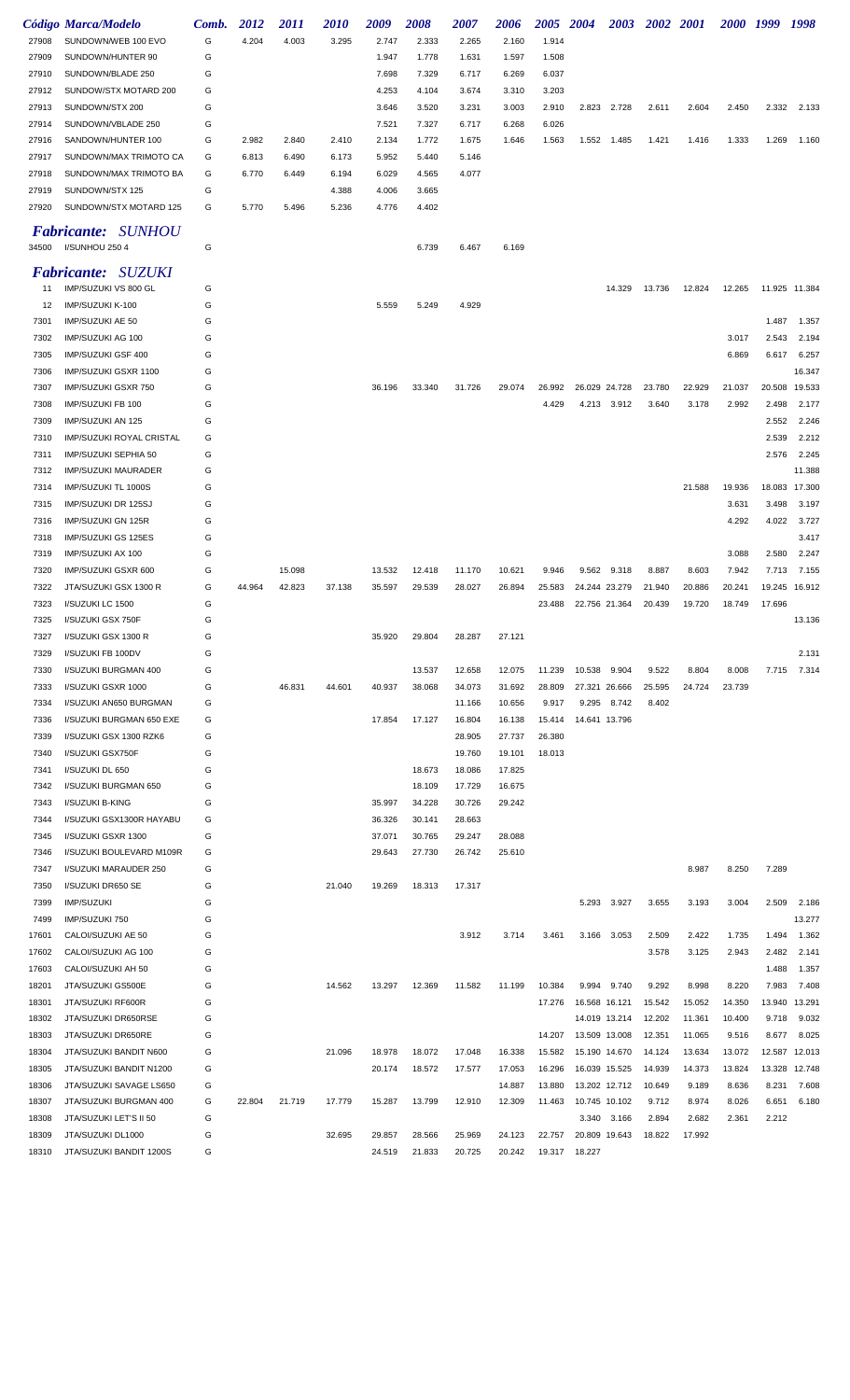|       | Código Marca/Modelo                                      | Comb. | 2012   | <i>2011</i> | <i>2010</i> | 2009   | 2008   | 2007   | 2006   | <i><b>2005</b></i> | <b>2004</b>   | 2003          | <b>2002</b> 2001 |        | 2000 1999 |        | 1998          |
|-------|----------------------------------------------------------|-------|--------|-------------|-------------|--------|--------|--------|--------|--------------------|---------------|---------------|------------------|--------|-----------|--------|---------------|
| 18311 | JTA/SUZUKI EN125 YES CAR                                 | G     |        | 4.601       | 4.279       | 3.831  | 3.283  | 3.070  | 2.786  | 2.546              | 2.464         |               |                  |        |           |        |               |
| 18312 | JTA/SUZUKI BOULEV C1500                                  | G     |        |             | 29.595      | 27.067 | 25.068 | 23.836 | 22.777 | 19.572             | 18.957 18.515 |               |                  |        |           |        |               |
| 18313 | JTA/SUZUKI BANDIT600S                                    | G     |        |             |             |        |        |        | 17.946 | 16.737             | 15.813        |               |                  |        |           |        |               |
| 18314 | JTA/SUZUKI BANDIT 650S                                   | G     | 28.561 | 27.202      | 22.895      | 20.997 | 19.818 | 18.733 | 17.858 | 16.830             |               |               |                  |        |           |        |               |
|       |                                                          | G     |        |             |             |        |        | 18.167 |        |                    |               |               |                  |        |           |        |               |
| 18315 | JTA/SUZUKI BANDIT 650                                    |       | 29.071 | 27.688      | 22.474      | 20.210 | 19.244 |        | 17.416 | 16.597             | 16.178        |               |                  |        |           |        |               |
| 18316 | JTA/SUZUKI DL650                                         | G     | 26.892 | 25.612      | 21.407      | 20.326 | 19.157 | 18.062 |        |                    |               |               |                  |        |           |        |               |
| 18317 | I/SUZUKI BANDIT 1250                                     | G     |        |             |             | 23.733 | 22.688 |        |        |                    |               |               |                  |        |           |        |               |
| 18318 | JTA/SUZUKI B-KING                                        | G     | 43.744 | 41.662      | 37.905      | 36.030 | 34.256 |        |        |                    |               |               |                  |        |           |        |               |
| 18319 | JTA/SUZUKI BOULEV M1500                                  | G     | 38.226 | 36.407      | 32.805      | 30.857 |        |        |        |                    |               |               |                  |        |           |        |               |
| 18320 | JTA/SUZUKI BURGMAN I                                     | G     | 4.964  | 4.728       |             |        |        |        |        |                    |               |               |                  |        |           |        |               |
| 18321 | JTA/SUZUKI BURGMAN 650                                   | G     | 33.278 | 31.694      | 30.542      | 29.914 | 27.863 |        |        |                    |               |               |                  |        |           |        |               |
| 18401 | JTA/SUZUKI GSX750F                                       | G     |        |             | 24.123      | 22.052 | 20.797 | 19.705 | 19.046 | 17.967             | 17.278 16.795 |               | 15.999           | 15.522 | 14.785    |        | 14.319 13.182 |
| 18402 | JTA/SUZUKI GSXR750                                       | G     | 43.555 | 41.481      | 37.210      | 34.775 | 32.007 | 30.452 | 27.907 | 25.928             | 24.993 23.747 |               | 22.844           | 22.017 | 20.196    |        | 19.682 18.744 |
| 18404 | JTA/SUZUKI GSX650F                                       | G     | 26.704 | 25.433      | 22.437      | 21.041 | 18.916 | 17.824 |        |                    |               |               |                  |        |           |        |               |
| 18501 | JTA/SUZUKI VX800                                         | G     |        |             |             |        |        |        |        |                    | 24.222 22.831 |               | 21.089           | 19.628 | 17.978    |        | 16.795 15.412 |
| 18502 | JTA/SUZUKI DR800S                                        | G     |        |             |             |        |        |        |        |                    |               |               | 18.088           | 13.728 | 13.004    |        | 12.484 11.865 |
| 18503 | JTA/SUZUKI VS800GL                                       | G     |        |             |             |        |        |        |        |                    | 16.312 14.139 |               | 13.549           | 12.653 | 12.101    |        | 11.764 11.234 |
| 18504 | JTA/SUZUKI MARAUDER                                      | G     |        |             |             |        |        |        | 17.588 | 15.584             | 14.980 14.448 |               | 14.011           | 13.460 | 12.918    |        | 12.102 11.437 |
| 18601 | JTA/SUZUKI GSX1100F                                      | G     |        |             |             |        |        |        |        |                    |               | 29.306        | 27.084           | 25.204 | 19.328    | 17.245 | 16.045        |
| 18602 | JTA/SUZUKI GSXR1100                                      | G     |        |             |             |        |        |        |        |                    |               |               |                  | 22.155 | 19.585    | 17.473 | 16.259        |
|       |                                                          |       |        |             |             |        |        |        |        |                    |               |               |                  |        |           |        |               |
| 18603 | JTA/SUZUKI TL1000S                                       | G     |        |             |             |        |        |        |        |                    |               |               | 23.898           | 21.063 | 19.785    | 17.795 | 16.949        |
| 18604 | JTA/SUZUKI GSXR1000                                      | G     | 54.828 | 52.217      | 43.877      | 40.308 | 37.463 | 33.545 | 31.206 | 28.359             | 26.892 26.245 |               | 25.190           | 24.334 | 22.805    | 22.220 |               |
| 18701 | JTA/SUZUKI VS1400GLP                                     | G     |        |             |             |        |        |        |        |                    |               | 23.785 22.416 | 20.710           | 17.262 | 15.591    | 14.870 | 13.263        |
| 18801 | JTA/SUZUKI RMX250                                        | G     |        |             |             |        |        |        |        |                    |               |               | 8.617            | 6.929  | 6.615     | 6.250  | 5.966         |
| 18802 | JTA/SUZUKI KATANA 125                                    | G     |        |             |             | 4.315  | 4.094  | 3.843  | 3.651  | 3.405              | 3.240         | 3.098         | 2.814            | 2.605  | 2.143     | 2.053  | 1.867         |
| 18803 | JTA/SUZUKI INTRUDER 250                                  | G     |        |             |             | 7.015  | 6.827  | 6.167  | 5.798  | 5.603              | 5.256         | 5.122         | 4.915            | 4.704  | 4.019     | 3.870  | 3.529         |
| 18804 | JTA/SUZUKI KATANA 125 C                                  | G     |        |             | 4.575       | 4.291  | 4.072  | 3.821  | 3.633  | 3.388              | 3.222         | 3.102         | 2.814            | 2.606  | 2.144     | 2.053  | 1.867         |
| 18805 | JTA/SUZUKI LC 1500                                       | G     |        |             |             |        |        |        | 25.917 | 23.172             | 22.457 21.074 |               | 20.159           | 19.457 | 18.501    | 17.468 | 16.443        |
| 18806 | JTA/SUZUKI INTRUDER 125                                  | G     | 4.455  | 4.243       | 3.805       | 3.177  | 3.008  | 2.667  | 2.549  | 2.489              | 2.350         | 2.300         | 2.155            | 2.026  | 1.964     |        |               |
| 18807 | JTA/SUZUKI INTRUDER 125C                                 | G     | 3.739  | 3.561       |             | 3.241  | 3.071  | 2.721  | 2.601  | 2.538              |               |               |                  |        |           |        |               |
| 20101 | JTA/SUZUKI RF900R                                        | G     |        |             |             |        |        |        |        |                    |               | 28.412        | 26.236           | 24.419 | 22.371    | 18.576 | 17.543        |
|       |                                                          |       |        |             |             |        |        |        |        |                    |               |               |                  |        |           |        |               |
| 20601 | JTA/SUZUKI DR350                                         | G     |        |             |             |        |        |        |        |                    |               |               |                  |        |           | 5.918  | 5.331         |
| 20602 | JTA/SUZUKI DR350SE                                       | G     |        |             |             |        |        |        |        |                    |               | 7.778         | 7.186            | 6.657  | 6.070     | 5.778  | 5.495         |
| 20603 | JTA/SUZUKI DR-Z400E                                      | G     |        |             |             | 15.012 | 13.013 | 12.089 | 11.354 | 10.863             | 10.348        | 9.927         | 9.219            | 8.885  | 8.247     | 6.876  | 6.212         |
| 20606 | JTA/SUZUKI GSR125                                        | G     | 5.403  |             |             |        |        |        |        |                    |               |               |                  |        |           |        |               |
| 20701 | JTA/SUZUKI FREEWIND 650                                  | G     |        |             |             |        |        |        | 20.078 | 18.585             | 17.559 15.694 |               | 14.368           | 13.484 | 12.588    |        | 11.739 11.450 |
| 20702 | JTA/SUZUKI ADDRESS V100                                  | G     |        |             |             |        | 5.288  | 4.959  | 4.601  | 4.344              | 4.132         | 3.943         | 3.817            | 3.264  | 3.080     | 2.553  | 2.194         |
| 20703 | JTA/SUZUKI AE50                                          | G     |        |             |             |        |        |        |        |                    |               | 2.701         | 2.596            | 2.503  | 1.795     | 1.542  |               |
| 20704 | JTA/SUZUKI EN125 YES                                     | G     | 5.275  | 5.024       | 4.226       | 3.785  | 3.242  | 3.035  | 2.752  | 2.515              | 2.396         | 2.353         |                  |        |           |        |               |
| 20705 | JTA/SUZUKI AN125                                         | G     |        |             | 4.736       | 3.984  | 3.453  | 3.187  | 3.059  | 2.726              | 2.643         |               |                  |        |           |        |               |
| 20706 | JTA/SUZUKIBOULEVARD M800                                 | G     | 27.466 | 26.158      | 23.335      | 22.085 | 20.673 | 19.489 | 18.737 | 16.232             | 15.329        |               |                  |        |           |        |               |
| 20707 | JTA/SUZUKI BANDIT 1250 S                                 | G     | 30.758 | 29.294      | 24.595      | 23.100 | 22.198 | 20.902 |        |                    |               |               |                  |        |           |        |               |
|       | JTA/SUZUKI BANDIT 1250                                   | G     | 30.205 | 28.766      |             |        | 20.968 |        |        |                    |               |               |                  |        |           |        |               |
| 20708 |                                                          |       |        |             | 24.220      | 22.440 |        | 19.737 |        |                    |               |               |                  |        |           |        |               |
| 20710 | JTA/BRAZCAR SUZUKI CF                                    | G     |        |             |             | 7.853  | 6.728  | 6.293  |        |                    |               |               |                  |        |           |        |               |
| 20712 | JTA/SUZUKI AN125 TRIKE                                   | G     | 5.398  | 4.760       | 4.573       | 3.847  | 3.331  | 3.078  |        |                    |               |               |                  |        |           |        |               |
| 20713 | JTA/SUZUKI EN125 YES SE                                  | G     | 4.887  | 4.655       | 4.496       |        |        |        |        |                    |               |               |                  |        |           |        |               |
| 20714 | JTA/SUZUKI GSR150I                                       | G     | 5.462  | 5.202       |             |        |        |        |        |                    |               |               |                  |        |           |        |               |
|       | <b>Fabricante: TANK</b>                                  |       |        |             |             |        |        |        |        |                    |               |               |                  |        |           |        |               |
| 37300 | I/TANK TK150-2                                           | G     |        |             |             |        | 4.550  | 4.220  | 3.764  |                    |               |               |                  |        |           |        |               |
| 37301 | I/TANK TK250-R3                                          | G     |        |             |             |        | 3.952  | 3.710  | 3.501  |                    |               |               |                  |        |           |        |               |
|       |                                                          |       |        |             |             |        |        |        |        |                    |               |               |                  |        |           |        |               |
| 37302 | I/TANK TK250-14A                                         | G     |        |             |             |        | 4.479  | 4.063  | 3.880  |                    |               |               |                  |        |           |        |               |
| 37303 | I/TANK TK150-8                                           | G     |        |             |             |        | 4.551  | 4.219  | 3.764  |                    |               |               |                  |        |           |        |               |
| 37304 | I/TANK TK150T-12                                         | G     |        |             |             |        | 4.686  | 4.349  | 3.879  |                    |               |               |                  |        |           |        |               |
| 37305 | I/TANK TK150-7B                                          | G     |        |             |             |        | 5.578  | 5.369  | 4.868  |                    |               |               |                  |        |           |        |               |
| 37306 | I/TANK TK150-7                                           | G     |        |             |             |        | 5.148  | 4.778  | 4.259  |                    |               |               |                  |        |           |        |               |
| 37307 | I/TANK TK200GS-5                                         | G     |        |             |             |        | 7.115  | 6.770  | 6.498  |                    |               |               |                  |        |           |        |               |
|       |                                                          |       |        |             |             |        |        |        |        |                    |               |               |                  |        |           |        |               |
|       | <b>Fabricante: TAVOLA</b><br>12348 TAVOLA/F.PROPRIA TRIC | G     |        |             | 4.211       |        |        |        |        |                    |               |               |                  |        |           |        |               |
|       | <b>Fabricante: TAYO</b>                                  |       |        |             |             |        |        |        |        |                    |               |               |                  |        |           |        |               |
| 38100 | I/TAYO KYNRO KN150                                       | G     |        | 3.964       | 3.851       | 3.596  | 3.418  | 3.316  |        |                    |               |               |                  |        |           |        |               |
| 38108 | I/TAYO HANNA 150 URBANA                                  | G     |        |             | 3.783       | 3.540  | 3.176  |        |        |                    |               |               |                  |        |           |        |               |
| 38109 | I/TAYO HJ 150 3B                                         | G     |        |             | 3.636       |        |        |        |        |                    |               |               |                  |        |           |        |               |
| 38110 | I/TAYO HJ 150 3A                                         | G     |        |             | 4.230       |        |        |        |        |                    |               |               |                  |        |           |        |               |
|       |                                                          |       |        |             |             |        |        |        |        |                    |               |               |                  |        |           |        |               |
|       | <b>Fabricante: TGB</b>                                   |       |        |             |             |        |        |        |        |                    |               |               |                  |        |           |        |               |
| 21508 | I/TGB LAQUILA PALIO                                      | D     |        |             |             |        |        |        |        |                    |               |               |                  |        |           | 1.797  |               |
| 21599 | <b>IMP/TGB</b>                                           | G     |        |             |             |        |        |        |        |                    |               |               |                  |        |           |        | 1.414         |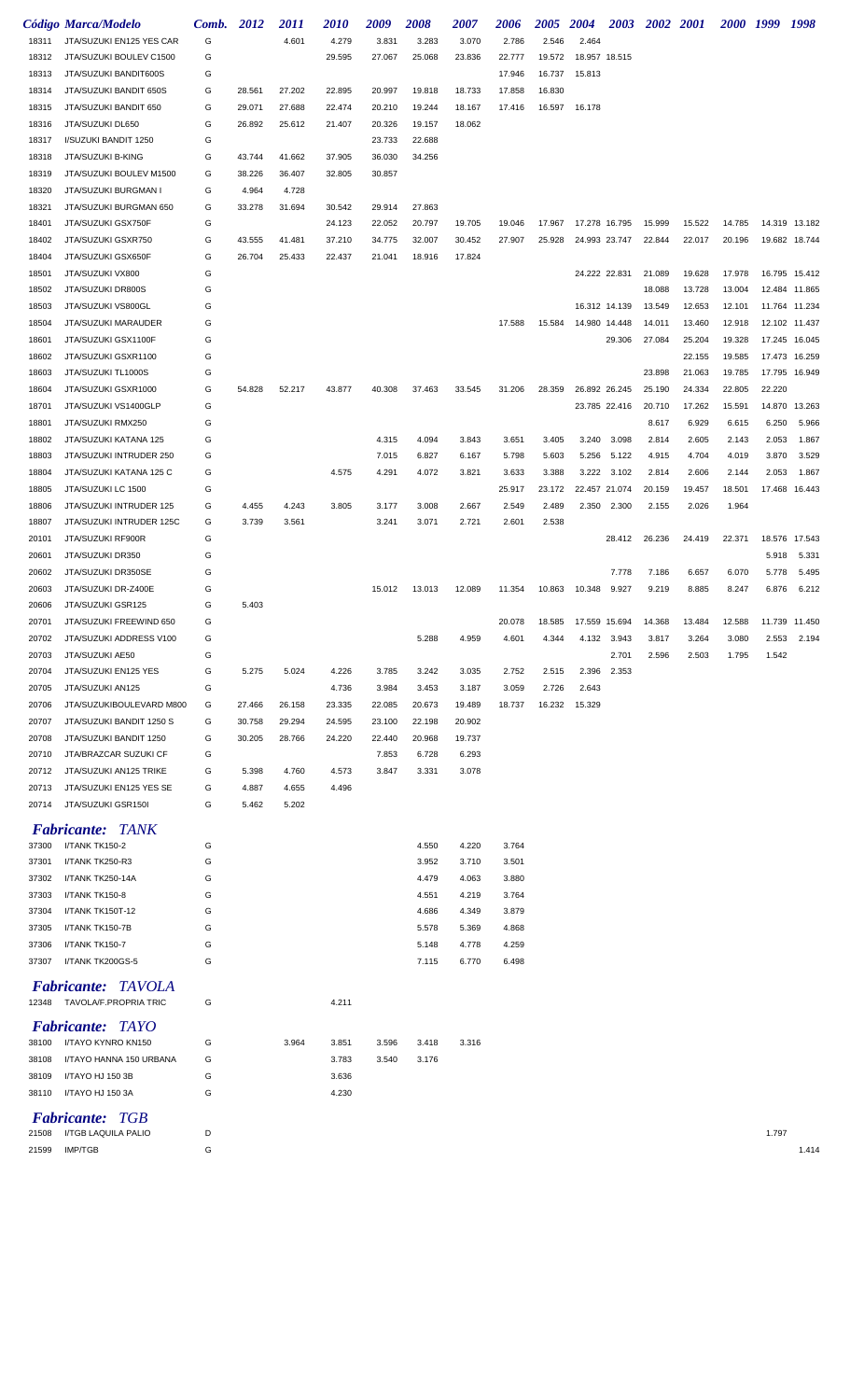|                | <b>Código Marca/Modelo</b>                          | Comb. 2012 |                | 2011           | <i>2010</i>    | 2009           | <i><b>2008</b></i> | <i><b>2007</b></i> | 2006             | 2005 2004        |                                | <b>2003</b> | 2002 2001 |        | 2000 1999 |        | 1998                    |
|----------------|-----------------------------------------------------|------------|----------------|----------------|----------------|----------------|--------------------|--------------------|------------------|------------------|--------------------------------|-------------|-----------|--------|-----------|--------|-------------------------|
|                | <b>Fabricante: TIANHENG</b>                         |            |                |                |                |                |                    |                    |                  |                  |                                |             |           |        |           |        |                         |
| 32202          | I/TIANHENG KAHENA 125K T                            | G          |                |                |                | 3.250          | 3.135              | 3.046              | 2.894            |                  |                                |             |           |        |           |        |                         |
| 32203          | I/TIANHENG KAHENA 125TOP                            | G          |                |                |                | 3.401          | 3.038              | 2.878              | 2.700            |                  |                                |             |           |        |           |        |                         |
| 32204          | I/TIANHENG KAHENA 250D T                            | G          |                |                |                | 7.537          | 7.160              | 6.848              |                  |                  |                                |             |           |        |           |        |                         |
|                | <b>Fabricante: TIANJING</b>                         |            |                |                |                |                |                    |                    |                  |                  |                                |             |           |        |           |        |                         |
| 19506          | TIANJING/HUNTY CARGO 200                            | G          |                |                |                |                |                    |                    |                  |                  |                                |             |           |        | 3.195     | 2.946  | 2.798                   |
| 19507          | TIANJING/HUNTY CARGO 125                            | G          |                |                |                |                |                    | 2.004              | 1.795            | 1.723            | 1.653                          | 1.603       | 1.559     | 1.522  | 1.444     | 1.398  | 1.346                   |
| 19513          | TIANJING/HUNTY 125                                  | G          |                |                |                |                |                    |                    |                  |                  | 1.617                          | 1.569       | 1.524     | 1.489  | 1.413     | 1.368  | 1.316                   |
| 19514          | TIANJING/HUNTY 90                                   | G          |                |                |                |                |                    |                    |                  | 3.850            | 3.623                          | 3.186       | 2.939     | 2.742  | 2.416     | 2.280  | 2.061                   |
| 19520          | I/TIANJING HUNTY 125                                | G          |                |                |                |                |                    |                    |                  |                  |                                |             |           |        |           |        | 1.553                   |
| 19521          | TIANJING/MOTOCARG LRV200<br>I/TIAJING HUNTY HT 125  | G<br>G     |                |                | 8.797          | 8.271          | 7.973              | 7.434              | 6.810            | 6.400            |                                |             |           |        |           |        | 1.515                   |
| 19522          |                                                     |            |                |                |                |                |                    |                    |                  |                  |                                |             |           |        |           |        |                         |
| 11403          | <b>Fabricante: TM</b><br>I/TM CUSTOM SPITFIRE SIN   | G          |                |                |                | 36.474         |                    |                    |                  |                  |                                |             |           |        |           |        |                         |
| 21701          | <b>Fabricante: TMZ</b><br>IMP/TMZ MURAVEY 200       | G          |                |                |                |                |                    |                    |                  |                  |                                |             |           |        |           |        | 4.559                   |
|                | <b>Fabricante: TRAXX</b>                            |            |                |                |                |                |                    |                    |                  |                  |                                |             |           |        |           |        |                         |
| 19411          | I/TRAXX JH125 G                                     | G          | 3.861          | 3.678          | 3.503          | 3.337          | 3.179              | 2.891              | 2.717            | 2.554            | 2.401                          | 2.264       | 2.136     | 2.041  | 1.950     | 1.840  | 1.756                   |
| 19412          | I/TRAXX JL1103                                      | G          |                |                |                |                |                    |                    |                  |                  | 1.974                          | 1.842       | 1.638     | 1.548  | 1.433     |        |                         |
| 19413          | I/TRAXX JH125 L                                     | G          |                |                |                | 3.400          | 3.283              | 3.205              | 3.097            | 2.926            | 2.892                          | 2.753       | 2.466     | 2.323  | 2.145     |        |                         |
| 19414          | I/TRAXX JL1108                                      | G          |                |                |                | 2.389          | 2.227              | 2.199              | 2.125            | 2.028            | 1.941                          | 1.789       | 1.536     | 1.490  | 1.367     |        |                         |
| 19415          | I/TRAXX JL50Q 2                                     | G          |                |                | 2.361          | 2.071          | 1.994              | 1.880              | 1.784            | 1.611            | 1.553                          | 1.452       | 1.375     | 1.299  | 1.227     |        |                         |
| 19416          | I/TRAXX JL110 11                                    | G          |                |                |                |                |                    | 2.754              | 2.513            | 2.192            |                                |             |           |        |           |        |                         |
| 19421<br>19425 | TRAXX/JL50 Q2<br><b>TRAXX/JH125 35A</b>             | G<br>G     | 3.027<br>3.524 | 2.884<br>3.357 | 2.469<br>3.133 | 2.166<br>2.789 | 2.083<br>2.690     | 1.964<br>2.661     |                  |                  |                                |             |           |        |           |        |                         |
| 19426          | TRAXX/JH125 L                                       | G          | 4.173          | 3.975          | 3.674          | 3.260          | 3.146              | 3.071              |                  |                  |                                |             |           |        |           |        |                         |
| 19431          | <b>TRAXX/JL1108</b>                                 | G          | 3.460          | 3.295          | 2.563          | 2.364          | 2.203              | 2.176              |                  |                  |                                |             |           |        |           |        |                         |
| 19436          | TRAXX/JH125F                                        | G          | 4.962          | 4.726          |                |                |                    |                    |                  |                  |                                |             |           |        |           |        |                         |
| 19439          | <b>TRAXX/JL125-9</b>                                | G          | 3.732          | 3.554          |                |                |                    |                    |                  |                  |                                |             |           |        |           |        |                         |
| 19441          | I/TRAXX JL50Q 8                                     | G          | 2.945          |                |                |                |                    |                    |                  |                  |                                |             |           |        |           |        |                         |
|                | <b>Fabricante: TRIUMPH</b>                          |            |                |                |                |                |                    |                    |                  |                  |                                |             |           |        |           |        |                         |
| 15002          | IMP/TRIUMPH TROPHY 1200                             | G          |                |                |                |                |                    |                    |                  |                  |                                |             |           | 25.162 | 24.709    |        | 23.496 21.325           |
| 15004          | IMP/TRIUMPH T509 SPEED T                            | G          |                |                |                |                |                    |                    |                  |                  |                                |             |           |        |           |        | 16.409                  |
| 15005          | IMP/TRIUMPH DAYTONA T595                            | G          |                |                |                |                |                    |                    |                  |                  |                                |             |           |        |           |        | 17.266 16.595           |
| 15006          | <b>IMP/TRIUMPH TIGER 900</b>                        | G          |                |                |                |                |                    |                    |                  |                  |                                |             |           |        |           |        | 14.460 13.807           |
| 15010          | IMP/TRIUMPH TRIDENT 900<br>IMP/TRIUMPH THUNDER SPOR | G<br>G     |                |                |                |                |                    |                    |                  |                  |                                |             |           |        | 20.330    |        | 18.928 17.544           |
| 15011<br>15012 | <b>IMP/TRIUMPH SPRINT TOUR</b>                      | G          |                |                |                |                |                    |                    |                  |                  |                                |             |           |        |           |        | 17.618 16.301<br>15.770 |
| 15013          | <b>IMP/TRIUMPH SPRINT SPORT</b>                     | G          |                |                |                |                |                    |                    |                  |                  |                                |             |           |        |           |        | 15.809                  |
| 15015          | IMP/TRIUMPH LEGEND TT 90                            | G          |                |                |                |                |                    |                    |                  |                  |                                |             |           |        |           |        | 16.028 13.797           |
| 15016          | I/TRIUMPH DAYTONA 955I                              | G          |                |                |                |                |                    | 22.690             | 21.002           | 18.698           | 18.320 17.164                  |             | 15.747    | 15.631 | 14.567    |        | 13.876 13.338           |
| 15017          | <b>IMP/TRIUMPH SPRINT ST</b>                        | G          |                |                |                |                |                    | 25.486             | 24.453           | 22.836           | 22.381 20.964                  |             | 19.804    | 18.101 | 17.241    |        | 16.477 15.689           |
| 15018          | IMP/TRIUMPH TIGER 900                               | G          |                |                |                |                |                    |                    |                  |                  |                                |             |           | 17.796 | 15.950    |        | 15.212 14.530           |
| 15019          | IMP/TRIUMPH SPEED TRIPLE                            | G          |                |                |                |                |                    | 29.001             | 26.536           |                  | 24.825 23.778 21.089           |             | 19.796    | 18.787 | 17.998    |        | 16.870 16.005           |
| 15020          | I/TRIUMPH SPRINT RS                                 | G          |                |                |                |                |                    |                    |                  |                  |                                |             | 23.360    | 20.785 | 19.020    | 15.526 |                         |
| 15021          | I/TRIUMPH TT 600                                    | G          |                |                |                |                |                    |                    |                  |                  |                                |             |           | 19.215 | 18.415    | 17.147 |                         |
| 15022          | I/TRIUMPH TIGER 955I                                | G          |                |                |                |                |                    |                    | 27.366           | 23.215           | 22.225 22.151                  |             | 19.712    | 19.056 | 18.239    |        |                         |
| 15023          | I/TRIUMPH BONNEVILLE                                | G          |                |                | 26.839         | 25.710         | 24.360             | 23.222             | 22.403           | 20.180           | 18.808 17.444                  |             | 16.848    | 15.850 | 13.987    |        |                         |
| 15024          | I/TRIUMPH BONNEVILLE AME                            | G          |                |                |                |                |                    |                    |                  |                  |                                | 16.517      | 16.427    | 15.553 | 13.601    |        |                         |
| 15025          | I/TRIUMPH BONEVILLE T100                            | G          |                |                |                | 25.954         | 24.580             | 23.430             |                  |                  |                                |             |           |        |           |        |                         |
| 15026<br>15028 | <b>I/TRIUMPH TIGER</b><br>I/TRIUMPH ROCKET III      | G<br>G     |                |                | 59.587         | 58.486         | 56.792             | 29.230<br>48.274   | 27.178<br>47.249 | 23.062<br>41.953 | 22.078 21.958<br>40.108 37.538 |             |           |        |           |        |                         |
| 15029          | I/TRIUMPH SPEED T 1050                              | G          |                |                |                |                | 29.210             | 27.389             | 25.959           | 23.691           | 22.351                         |             |           |        |           |        |                         |
| 15030          | I/TRIUMPH SPRINT ST 1050                            | G          |                |                |                |                | 31.522             | 25.831             | 24.945           | 24.281           | 23.730                         |             |           |        |           |        |                         |
| 15031          | I/TRIUMPH SCRAMBLER                                 | G          |                |                | 32.751         | 32.004         | 30.405             | 26.810             | 23.791           | 22.079           |                                |             |           |        |           |        |                         |
| 15032          | I/TRIUMPH DAYTONA 675                               | G          |                |                | 30.579         | 29.297         | 27.729             | 24.827             | 23.381           | 21.542           |                                |             |           |        |           |        |                         |
| 15033          | I/TRIUMPH THRUSTON 900                              | G          |                |                |                |                | 27.548             | 23.453             | 21.920           | 20.990           |                                |             |           |        |           |        |                         |
| 15034          | I/TRIUMPH ROCKETIII CLAS                            | G          |                |                |                |                |                    | 39.159             | 38.349           | 35.602           |                                |             |           |        |           |        |                         |
| 15037          | I/TRIUMPH ROCKET III CL                             | G          |                |                |                | 48.543         | 46.391             | 41.047             | 40.204           |                  |                                |             |           |        |           |        |                         |
| 15038          | I/TRIUMPH STREET TRIPLE                             | G          |                |                | 23.459         | 22.456         | 21.218             | 18.285             | 18.045           |                  |                                |             |           |        |           |        |                         |
| 15041          | I/TRIUMPH SPEED T 1050                              | G          |                |                | 32.424         | 30.139         | 27.718             |                    |                  |                  |                                |             |           |        |           |        |                         |
| 15042          | I/TRIUMPH ROCKET III TRG                            | G          |                |                |                | 48.636         | 46.507             | 41.139             |                  |                  |                                |             |           |        |           |        |                         |
| 15043          | I/TRIUMPH SPR ST 1050ABS                            | G          |                |                | 36.123         | 32.843         | 30.507             |                    |                  |                  |                                |             |           |        |           |        |                         |
| 15044          | I/TRIUMPH BONNEVILLET100                            | G          |                |                | 26.834         | 25.696         | 23.930             |                    |                  |                  |                                |             |           |        |           |        |                         |
| 15045          | I/TRIUMPH TIGER 1050 ABS                            | G          |                |                | 41.750         | 36.933         | 33.556             |                    |                  |                  |                                |             |           |        |           |        |                         |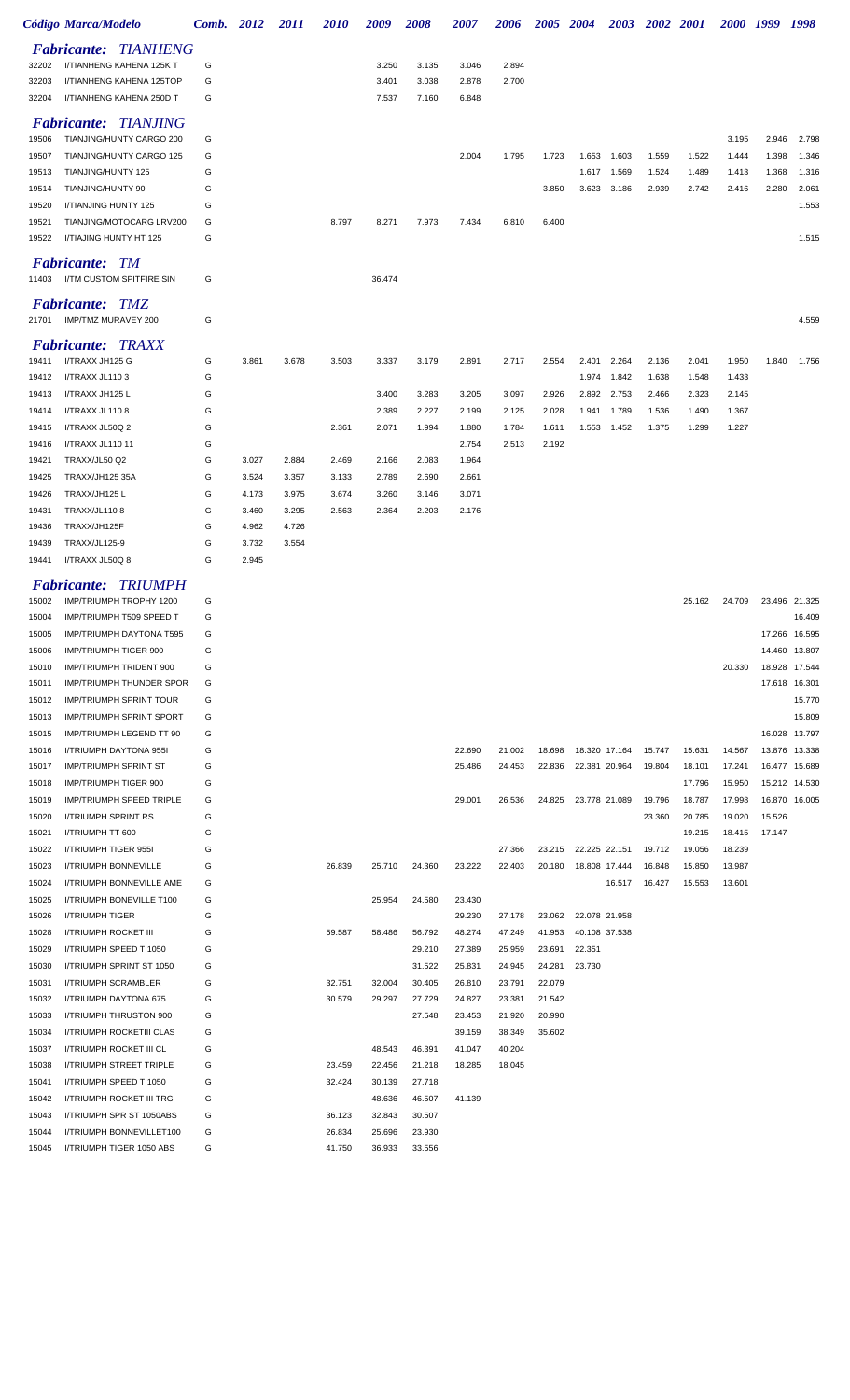|                | Código Marca/Modelo                                   | Comb.  | 2012           | 2011           | <i>2010</i>    | 2009   | 2008   | 2007            | 2006            | 2005 2004       |       | 2003          | 2002 2001 |        |        | 2000 1999 1998 |               |
|----------------|-------------------------------------------------------|--------|----------------|----------------|----------------|--------|--------|-----------------|-----------------|-----------------|-------|---------------|-----------|--------|--------|----------------|---------------|
| 15046          | I/TRIUMPH DAYTONA 675 SE                              | G      |                |                | 36.568         | 35.018 | 33.150 |                 |                 |                 |       |               |           |        |        |                |               |
| 15047          | I/TRIUMPH TIGER1050ABSSE                              | G      |                |                | 47.125         | 43.332 | 41.029 |                 |                 |                 |       |               |           |        |        |                |               |
| 15048          | I/TRIUMPH SPEED T 1050SE                              | G      |                |                | 39.735         | 36.939 | 33.970 |                 |                 |                 |       |               |           |        |        |                |               |
| 15099          | <b>IMP/TRIUMPH</b>                                    | G      |                |                |                |        |        | 22.806          | 22.439          | 19.846          |       | 18.891 18.024 | 16.663    | 15.163 | 14.434 |                | 14.002 13.398 |
| 23921          | AVA/TRIUMPH BONNEVI T100                              | G      |                |                |                |        |        |                 |                 | 22.736          |       | 21.693 19.519 | 18.336    |        |        |                |               |
| 23922          | <b>AVA/TRIUMPH TIGER</b>                              | G      |                |                |                |        |        |                 |                 | 23.985          |       | 22.998 22.414 | 20.361    |        |        |                |               |
|                | <b>Fabricante: TRIWAY</b><br>27200 TRIWAY/AGUIA L     | G      |                |                | 2.238          | 2.065  | 1.939  | 1.753           | 1.661           | 1.565           |       | 1.547 1.447   | 1.001     | 940    | 889    | 856            |               |
|                | <b>Fabricante: TUKANO</b><br>29000 TUKANO/TUKASTD     | G      |                |                |                |        |        |                 |                 | 6.518           |       | 6.021 5.587   |           |        |        |                |               |
|                | <b>Fabricante: TVS</b><br>33200 I/TVS APACHE RTR160   |        |                |                |                |        |        |                 |                 |                 |       |               |           |        |        |                |               |
|                |                                                       | G      |                |                |                |        | 5.616  | 5.317           | 5.094           |                 |       |               |           |        |        |                |               |
|                | <b>Fabricante:</b> VENTO                              |        |                |                |                |        |        |                 |                 |                 |       |               |           |        |        |                |               |
| 30400          | I/VENTO PHANTON R4I                                   | G      |                |                |                |        |        |                 | 5.106           | 4.871           | 4.677 |               |           |        |        |                |               |
| 30401          | <b>I/VENTO PHANTOM GT5</b>                            | G      |                |                |                |        |        |                 | 4.965           | 4.769           | 4.573 |               |           |        |        |                |               |
| 30402<br>30403 | I/VENTO V THUNDER XL<br>I/VENTO TRITON LI 150         | G<br>G | 9.868<br>5.577 | 9.248<br>5.312 | 8.844<br>5.082 | 8.121  | 7.192  | 6.606           | 6.396           | 5.954           |       |               |           |        |        |                |               |
| 30404          | I/VENTO REBELLIAN 250                                 | G      | 9.167          | 8.731          |                |        |        |                 |                 |                 |       |               |           |        |        |                |               |
|                |                                                       |        |                |                |                |        |        |                 |                 |                 |       |               |           |        |        |                |               |
|                | <b>Fabricante:</b> VESPA                              |        |                |                |                |        |        |                 |                 |                 |       |               |           |        |        |                |               |
| 7215<br>7219   | I/VESPA LX B<br>I/VESPA GT 60                         | G<br>G |                |                |                | 9.082  | 8.451  | 7.667<br>11.861 | 7.089<br>11.262 | 6.738<br>10.754 |       |               |           |        |        |                |               |
| 7222           | I/VESPA GTB                                           | G      |                |                |                |        | 15.128 | 12.913          | 12.375          |                 |       |               |           |        |        |                |               |
| 7225           | I/VESPA GTS 300                                       | G      |                |                |                | 15.884 | 15.182 | 12.961          |                 |                 |       |               |           |        |        |                |               |
| 7227           | I/VESPA LXV 150                                       | G      | 15.804         | 15.052         | 12.582         | 11.908 | 11.192 |                 |                 |                 |       |               |           |        |        |                |               |
| 7228           | I/VESPA GTV 250                                       | G      |                |                | 19.518         | 18.780 |        |                 |                 |                 |       |               |           |        |        |                |               |
| 7229           | I/VESPA GTB 250                                       | G      |                |                | 19.093         | 18.114 | 17.316 |                 |                 |                 |       |               |           |        |        |                |               |
| 7236           | I/VESPA GTV 300                                       | G      |                | 19.679         |                |        |        |                 |                 |                 |       |               |           |        |        |                |               |
|                | <b>Fabricante:</b> VMAG                               |        |                |                |                |        |        |                 |                 |                 |       |               |           |        |        |                |               |
|                | 36000 I/VMAG VM200XL 200CC                            | G      |                |                |                |        | 8.240  | 7.685           | 7.042           |                 |       |               |           |        |        |                |               |
|                |                                                       |        |                |                |                |        |        |                 |                 |                 |       |               |           |        |        |                |               |
| 22636          | <b>Fabricante:</b> VOLKSWAGEN<br><b>VW/BIRD BUGGY</b> | G      |                |                |                |        |        |                 |                 |                 |       | 5.503         | 5.061     | 4.684  |        |                |               |
|                | <b>Fabricante:</b> WANGYE                             |        |                |                |                |        |        |                 |                 |                 |       |               |           |        |        |                |               |
| 36600          | I/WANGYE KENOS WY250T-2                               | G      |                |                |                |        | 6.090  | 5.825           | 5.581           |                 |       |               |           |        |        |                |               |
| 36601          | I/WANGYE KENOS WY150T-3                               | G      |                |                |                |        | 3.747  | 3.582           | 3.434           |                 |       |               |           |        |        |                |               |
| 36602          | I/WANGYE KENOS WY150T-3C                              | G      |                |                |                |        | 3.834  | 3.667           | 3.513           |                 |       |               |           |        |        |                |               |
| 36604          | WANGYE KENOS WY125-5                                  | G      |                |                |                |        | 2.972  | 2.842           | 2.723           |                 |       |               |           |        |        |                |               |
| 36607          | I/WANGYE KENOS WY150-5M                               | G      |                |                |                |        | 3.475  | 2.850           | 2.733           |                 |       |               |           |        |        |                |               |
| 36610          | I/WANGYE KENOS SB150                                  | G      |                |                |                |        | 4.100  | 3.804           | 3.392           |                 |       |               |           |        |        |                |               |
| 36611          | I/WANGYE MATRIX IR150T 3                              | G<br>G |                | 4.661          | 4.387          | 4.199  | 3.989  | 3.817           |                 |                 |       |               |           |        |        |                |               |
| 36612          | I/WANGYE VINTAGE IR150T                               |        |                |                | 4.478          | 4.244  | 4.031  | 3.856           |                 |                 |       |               |           |        |        |                |               |
| 25700          | <b>Fabricante:</b> WANJIN<br>I/WANJIN PEGASSI BR3 EVO | G      |                |                |                | 9.275  |        |                 |                 |                 |       |               |           |        |        |                |               |
|                |                                                       |        |                |                |                |        |        |                 |                 |                 |       |               |           |        |        |                |               |
| 31100          | <b>Fabricante:</b> WUYANG<br>I/WUYANG WY 125 EX       | G      |                |                | 3.588          |        |        |                 | 3.014           | 2.884           | 2.740 |               |           |        |        |                |               |
| 31101          | I/WUYANG WY 125 ESD PLUS                              | G      | 2.991          | 2.848          | 2.279          | 2.184  | 2.013  | 1.861           | 1.748           | 1.615           | 1.492 |               |           |        |        |                |               |
| 31102          | I/WUYANG WY 125 ESD                                   | G      |                |                | 2.900          | 2.789  | 2.547  | 2.263           | 2.050           | 1.925           | 1.841 |               |           |        |        |                |               |
| 31103          | I/WUYANG WY 150 EX                                    | G      | 4.013          | 3.823          | 3.516          | 3.314  | 3.090  | 2.869           | 2.676           |                 |       |               |           |        |        |                |               |
| 31104          | I/WUYANG WY12512                                      | G      |                |                |                | 2.640  | 2.411  | 2.143           | 1.941           |                 |       |               |           |        |        |                |               |
| 31105          | <b>IWUYANG WY2507</b>                                 | G      |                |                |                |        | 5.638  | 5.210           | 4.865           |                 |       |               |           |        |        |                |               |
| 31106          | I/WUYANG BIRELLIBW125 12                              | G      |                |                |                | 2.789  | 2.546  | 2.263           |                 |                 |       |               |           |        |        |                |               |
| 31114          | I/WUYANG WY200ZH                                      | G      | 9.655          | 9.196          | 8.798          |        |        |                 |                 |                 |       |               |           |        |        |                |               |
| 31115          | I/WUYANG WY50QT 2                                     | G      | 2.682          | 2.554          | 2.213          |        |        |                 |                 |                 |       |               |           |        |        |                |               |
| 31116          | I/WUYANG WY50QT 3                                     | G      | 2.451          | 2.334          | 2.231          |        |        |                 |                 |                 |       |               |           |        |        |                |               |
| 31117          | I/WUYANG WY48Q-2                                      | G      |                |                | 2.327          |        |        |                 |                 |                 |       |               |           |        |        |                |               |
| 31118          | I/WUYANG CARGO EB01                                   | G      | 2.806          | 2.686          |                |        |        |                 |                 |                 |       |               |           |        |        |                |               |
| 31119          | I/WUYANG CARGO EB02                                   | G      | 2.806          | 2.686          |                |        |        |                 |                 |                 |       |               |           |        |        |                |               |
| 28000          | <b>Fabricante: XGJAO</b><br>I/XGJAO XG                | G      |                |                |                |        |        |                 |                 |                 |       |               | 1.547     | 1.411  | 1.303  |                |               |
|                | <b>Fabricante: XIASHING</b>                           |        |                |                |                |        |        |                 |                 |                 |       |               |           |        |        |                |               |
| 7703           | I/XIASHING NORTHSTR AX12                              | G      | 5.404          | 5.147          | 4.967          |        |        |                 |                 |                 |       |               |           |        |        |                |               |
| 77030          | I/XIASHING NORTHSTR AX12                              | G      |                |                | 4.118          |        |        |                 |                 |                 |       |               |           |        |        |                |               |
|                | <b>Fabricante: XINGYUE</b>                            |        |                |                |                |        |        |                 |                 |                 |       |               |           |        |        |                |               |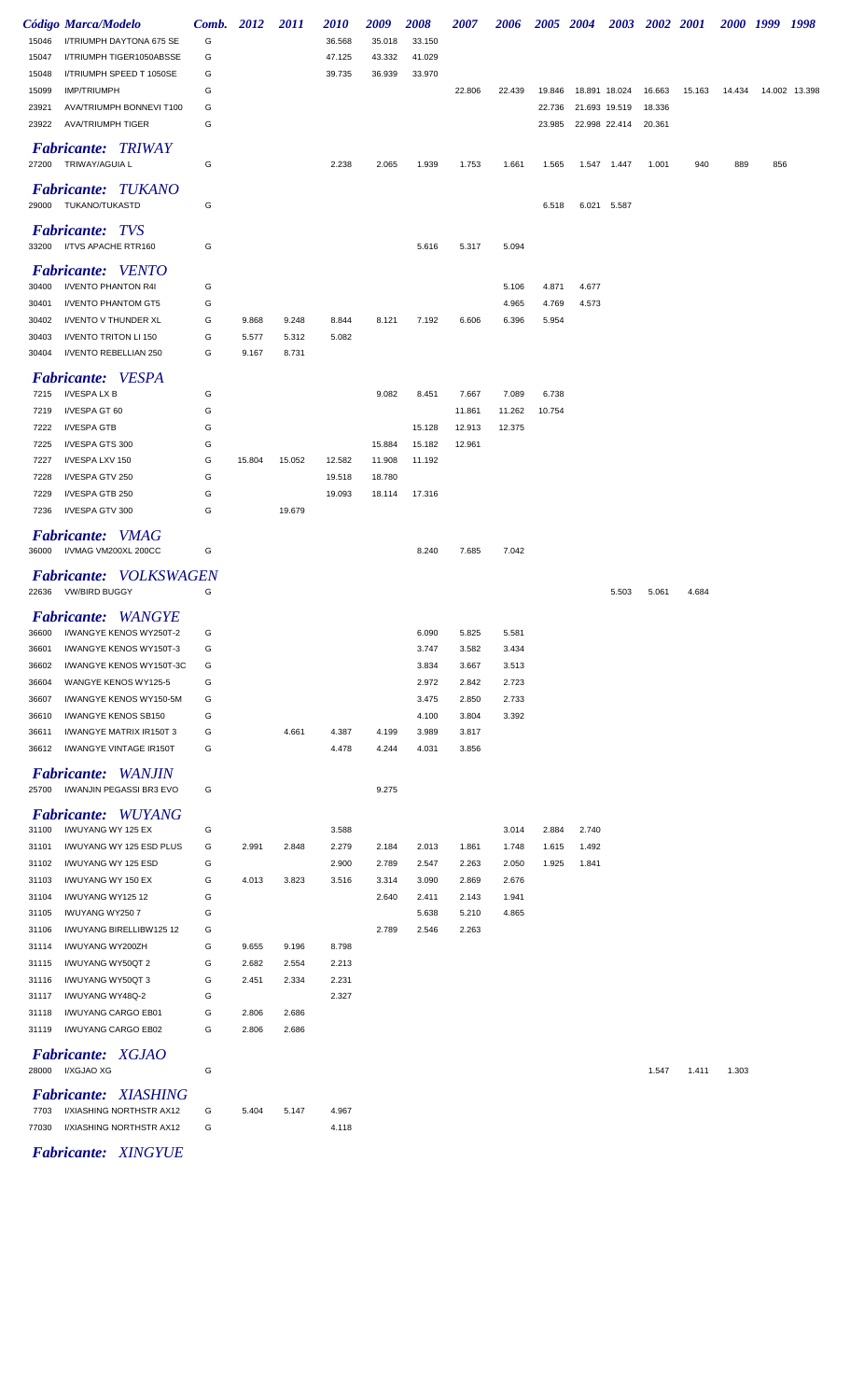|       | Código Marca/Modelo        | Comb. | 2012  | <i>2011</i> | <i>2010</i> | 2009  | 2008  | 2007  | 2006  | <i><b>2005</b></i> | 2004 | 2003 | <b>2002</b> | <i>2001</i> | <i><b>2000</b></i> | 1999  | 1998  |
|-------|----------------------------|-------|-------|-------------|-------------|-------|-------|-------|-------|--------------------|------|------|-------------|-------------|--------------------|-------|-------|
| 37100 | I/XINGYUE XY 150 ZK        | G     |       |             |             | 4.220 | 3.640 | 3.515 | 3.322 |                    |      |      |             |             |                    |       |       |
| 37101 | I/XINGYUE XY250GY          | G     |       |             |             |       | 5.343 | 5.084 | 4.879 |                    |      |      |             |             |                    |       |       |
| 37102 | I/XINGYUE XY260T-4         | G     |       |             |             |       | 7.703 | 7.076 | 6.849 |                    |      |      |             |             |                    |       |       |
| 37104 | I/XINGYUE XY150T-7         | G     |       |             |             |       | 3.320 | 3.153 | 2.948 |                    |      |      |             |             |                    |       |       |
|       | <b>Fabricante: XINLING</b> |       |       |             |             |       |       |       |       |                    |      |      |             |             |                    |       |       |
| 31606 | I/XINLING XL200 ZH         | G     |       |             |             |       | 5.768 | 5.307 | 5.084 |                    |      |      |             |             |                    |       |       |
| 31608 | I/XINLING XL200ZH 5        | G     |       |             |             | 9.060 |       |       |       |                    |      |      |             |             |                    |       |       |
| 31609 | I/XINLING TXM 50QT-A       | G     |       |             |             | 2.119 |       |       |       |                    |      |      |             |             |                    |       |       |
| 31610 | I/XINLING TXM 50QT-B       | G     | 2.957 | 2.816       | 2.693       |       |       |       |       |                    |      |      |             |             |                    |       |       |
| 31611 | I/XINLING NG XL200ZH-D     | G     | 8.552 | 8.146       | 7.713       |       |       |       |       |                    |      |      |             |             |                    |       |       |
| 31613 | I/XINLING SPIRIT 50        | G     | 2.433 | 2.317       | 2.267       |       |       |       |       |                    |      |      |             |             |                    |       |       |
|       | <b>Fabricante: YAMAHA</b>  |       |       |             |             |       |       |       |       |                    |      |      |             |             |                    |       |       |
| 7601  | IMP/YAMAHA XV 535          | G     |       |             |             |       |       |       |       |                    |      |      |             |             |                    | 9.495 | 9.057 |

| 1001 | <b>IIVIF/ I AIVIANA AV UJU</b>           | ◡ |        |        |        |        |        |        |        |        |                      |        |        |        | ນ.4ນບ  | 9.UJ          |
|------|------------------------------------------|---|--------|--------|--------|--------|--------|--------|--------|--------|----------------------|--------|--------|--------|--------|---------------|
| 7602 | IMP/YAMAHA FZR 600                       | G |        |        |        |        |        |        |        |        | 20.337 19.779 19.185 | 18.114 | 17.014 | 16.727 |        | 15.973 15.094 |
| 7604 | IMP/YAMAHA TDM 850                       | G |        |        |        |        |        |        |        |        |                      | 24.113 | 17.465 | 17.024 |        | 16.213 15.224 |
| 7605 | IMP/YAMAHA XV 1100                       | G |        |        |        |        |        |        |        |        |                      |        | 22.765 | 21.091 |        | 16.926 16.335 |
| 7606 | IMP/YAMAHA VMAX 1200                     | G |        |        |        |        |        |        |        |        |                      | 31.337 | 23.738 | 23.352 |        | 22.465 21.502 |
| 7608 | <b>IMP/YAMAHA VIRAGO</b>                 | G |        |        |        |        |        |        |        |        |                      |        |        |        |        | 6.792         |
| 7609 | <b>IMP/YAMAHA BWS</b>                    | G |        |        |        |        |        |        |        |        |                      | 2.833  | 2.659  | 2.106  | 2.081  | 1.909         |
| 7610 | IMP/YAMAHA VIRAGO 535 S                  | G |        |        |        |        |        |        |        |        |                      |        |        |        | 9.454  | 8.926         |
| 7611 | IMP/YAMAHA VIRAGO 750                    | G |        |        |        |        |        |        |        |        |                      |        | 14.866 | 13.833 | 12.931 | 12.392        |
| 7612 | IMP/YAMAHA VIRAGO 1100                   | G |        |        |        |        |        |        |        |        |                      |        |        |        | 16.854 | 16.087        |
| 7613 | I/YAMAHA VMAX                            | G | 59.751 | 56.907 | 51.059 | 47.182 | 44.272 | 42.414 | 40.271 | 37.361 | 34.813 33.268        | 31.412 | 24.789 | 24.610 | 23.782 | 22.143        |
| 7614 | I/YAMAHA ROYAL STAR                      | G |        |        |        |        |        |        |        |        |                      |        | 31.167 | 29.420 | 27.629 | 26.207        |
| 7615 | IMP/YAMAHA YZF 600                       | G | 45.432 | 43.475 |        |        |        |        |        |        |                      |        |        |        |        |               |
| 7616 | IMP/YAMAHA YZF 1000                      | G |        |        |        |        |        |        | 32.341 | 30.004 | 29.539 26.909        | 25.455 | 24.244 | 23.646 | 22.239 | 18.030        |
| 7618 | IMP/YAMAHA VIRAGO 250                    | G |        |        |        |        |        |        |        |        |                      |        |        |        |        | 6.712         |
| 7622 | IMP/YAMAHA VIRAGO 400                    | G |        |        |        |        |        |        |        |        |                      |        |        |        |        | 6.898         |
| 7626 | IMP/YAMAHA TRX 850                       | G |        |        |        |        |        |        |        |        |                      |        |        |        |        | 12.218        |
| 7627 | IMP/YAMAHA CRYPTON T105E                 | G |        |        |        |        |        |        |        |        | 2.245                | 2.101  | 1.977  | 1.858  | 1.758  | 1.658         |
| 7628 | IMP/YAMAHA XVS 650                       | G |        |        |        |        |        |        |        |        |                      | 12.490 | 12.202 | 11.745 | 11.390 | 10.342        |
| 7629 | IMP/YAMAHA DRASTARXVS650                 | G |        |        |        |        |        |        |        |        | 13.061               | 12.462 | 11.801 | 11.686 | 11.235 | 10.775        |
| 7630 | IMP/YAMAHA MAJESTY YP250                 | G |        |        |        |        |        |        |        |        |                      |        |        |        | 7.968  | 6.602         |
| 7631 | I/YAMAHA YZF R1                          | G | 50.561 | 48.373 | 44.217 | 42.646 | 37.012 | 33.840 | 32.357 | 30.011 | 29.561 26.923        | 25.469 | 24.110 | 23.844 | 22.613 | 20.575        |
| 7632 | IMP/YAMAHA MAJESTIC 250                  | G |        |        |        |        |        |        |        |        |                      |        |        |        | 7.958  | 6.781         |
| 7633 | I/YAMAHA DRAG STAR 1100                  | G |        |        |        |        |        |        |        |        |                      | 24.597 | 20.790 | 20.048 | 19.141 | 18.148        |
| 7634 | I/YAMAHA ROAD STAR                       | G |        |        |        |        |        |        |        |        |                      | 6.353  | 5.928  | 5.822  | 5.529  | 5.244         |
| 7635 | I/YAMAHA XV 1600                         | G |        |        |        |        |        |        |        |        |                      |        |        | 21.910 | 21.102 | 20.418        |
| 7637 | I/YAMAHA VSTAR 1100                      | G |        |        |        |        |        |        |        |        | 26.967               | 24.269 | 21.932 | 21.133 | 19.060 | 16.829        |
| 7638 | I/YAMAHA VSTAR 650 CLASS                 | G |        |        |        |        |        |        |        |        |                      |        |        | 11.343 |        | 10.909 10.466 |
| 7640 | I/YAMAHA VSTAR 650                       | G |        |        |        |        |        |        |        |        |                      |        | 11.761 | 11.642 | 11.195 |               |
| 7641 | I/YAMAHA FJR 1300                        | G |        |        |        | 40.995 | 38.430 | 36.852 | 34.739 | 32.221 | 30.015 27.253        | 24.608 | 22.939 | 22.574 |        |               |
| 7642 | I/YAMAHA TDM TWIN900                     | G |        |        |        | 25.767 | 24.303 | 23.008 | 22.858 | 20.500 | 19.791 18.385        | 17.528 | 16.587 |        |        |               |
| 7643 | I/YAMAHA FZ1                             | G |        |        | 21.084 | 18.371 | 17.245 | 16.502 | 15.723 | 14.619 | 9.954<br>13.766      | 8.486  | 7.896  | 7.745  |        |               |
| 7644 | YAMAHA/DRAG STAR XVS 650                 | G |        |        |        | 19.136 | 18.190 | 17.187 | 16.436 | 15.841 | 15.166 14.349        | 13.485 | 13.137 |        |        |               |
| 7647 | I/YAMAHA FZ6                             | G |        |        |        |        |        |        | 19.090 | 17.900 | 16.452               |        |        |        |        |               |
| 7648 | I/YAMAHA YZF R1                          | G | 58.410 | 55.629 | 44.222 | 42.652 | 36.989 | 33.833 | 32.367 | 30.020 | 29.565 26.924        | 25.455 | 24.175 | 23.651 |        | 22.426 20.569 |
| 7649 |                                          | G |        |        |        |        |        | 20.560 | 19.291 | 18.381 | 16.060 15.331        |        |        |        |        |               |
|      | I/YAMAHA FAZER FZ6 S<br>I/YAMAHA TDM 900 | G |        |        |        |        |        |        |        |        |                      |        |        |        |        |               |
| 7650 |                                          |   |        |        |        |        |        |        | 22.787 | 20.440 | 19.729 18.327        |        |        |        |        |               |
| 7651 | I/YAMAHA YZF R6                          | G | 48.794 | 46.471 | 38.021 | 35.899 | 34.507 | 32.731 | 30.290 | 28.134 | 26.001 25.534        |        |        |        |        |               |
| 7652 | I/YAMAHA MT 01                           | G |        |        |        | 35.673 | 32.562 | 30.774 | 28.738 | 25.807 | 23.529               |        |        |        |        |               |
| 7653 | I/YAMAHA WARRIOR                         | G |        |        |        | 53.792 | 49.006 | 42.567 | 34.871 | 29.206 | 26.347               |        |        |        |        |               |
| 7656 | I/YAMAHA FZ1 FZS10VS                     | G |        |        |        |        |        | 30.500 | 28.804 | 26.840 |                      |        |        |        |        |               |
| 7657 | I/YAMAHA YZF R1 SPV                      | G |        |        |        |        |        | 34.482 | 32.967 | 30.569 |                      |        |        |        |        |               |
| 7658 | I/YAMAHA FAZER FZ6 SHG                   | G |        |        |        | 22.904 | 22.027 | 20.824 | 19.533 | 18.620 |                      |        |        |        |        |               |
| 7659 | I/YAMAHA FAZER FZ6 NHG                   | G |        |        |        | 22.901 | 22.034 | 20.822 | 19.540 |        | 18.626 17.139        |        |        |        |        |               |
| 7663 | I/YAMAHA T MAX                           | G |        |        | 31.826 | 29.405 | 26.608 | 24.960 | 23.324 |        |                      |        |        |        |        |               |
| 7664 | I/YAMAHA YZF R6XB                        | G |        |        |        | 35.676 | 34.294 | 32.543 |        |        |                      |        |        |        |        |               |
| 7665 | I/YAMAHA MIDNIGHT WAR                    | G |        |        |        | 20.658 | 19.421 | 18.895 |        |        |                      |        |        |        |        |               |
| 7666 | I/YAMAHA FAZER FZ1                       | G |        |        | 42.164 | 39.211 | 34.409 |        |        |        |                      |        |        |        |        |               |
| 7667 | I/YAMAHA VMAX VMX17                      | G |        |        | 82.380 | 73.783 | 70.946 |        |        |        |                      |        |        |        |        |               |
| 7668 | I/YAMAHA VMAX 1700                       | G |        |        |        | 51.924 |        |        |        |        |                      |        |        |        |        |               |
| 7669 | I/YAMAHA YZF R1 LE                       | G | 64.900 | 61.810 | 49.122 | 47.387 | 41.107 |        |        |        |                      |        |        |        |        |               |
| 7670 | I/YAMAHA WR 250 R                        | G | 22.006 | 20.959 | 18.813 | 16.948 |        |        |        |        |                      |        |        |        |        |               |
| 7671 | I/YAMAHA FZ6 R                           | G |        |        |        | 24.797 |        |        |        |        |                      |        |        |        |        |               |
| 7672 | I/YAMAHA DRAGSTAR XVS1100                | G |        |        |        |        |        |        |        |        | 32.411               |        |        |        |        |               |
| 7673 | I/YAMAHA FZS 10ZB                        | G |        |        | 40.957 |        |        |        |        |        |                      |        |        |        |        |               |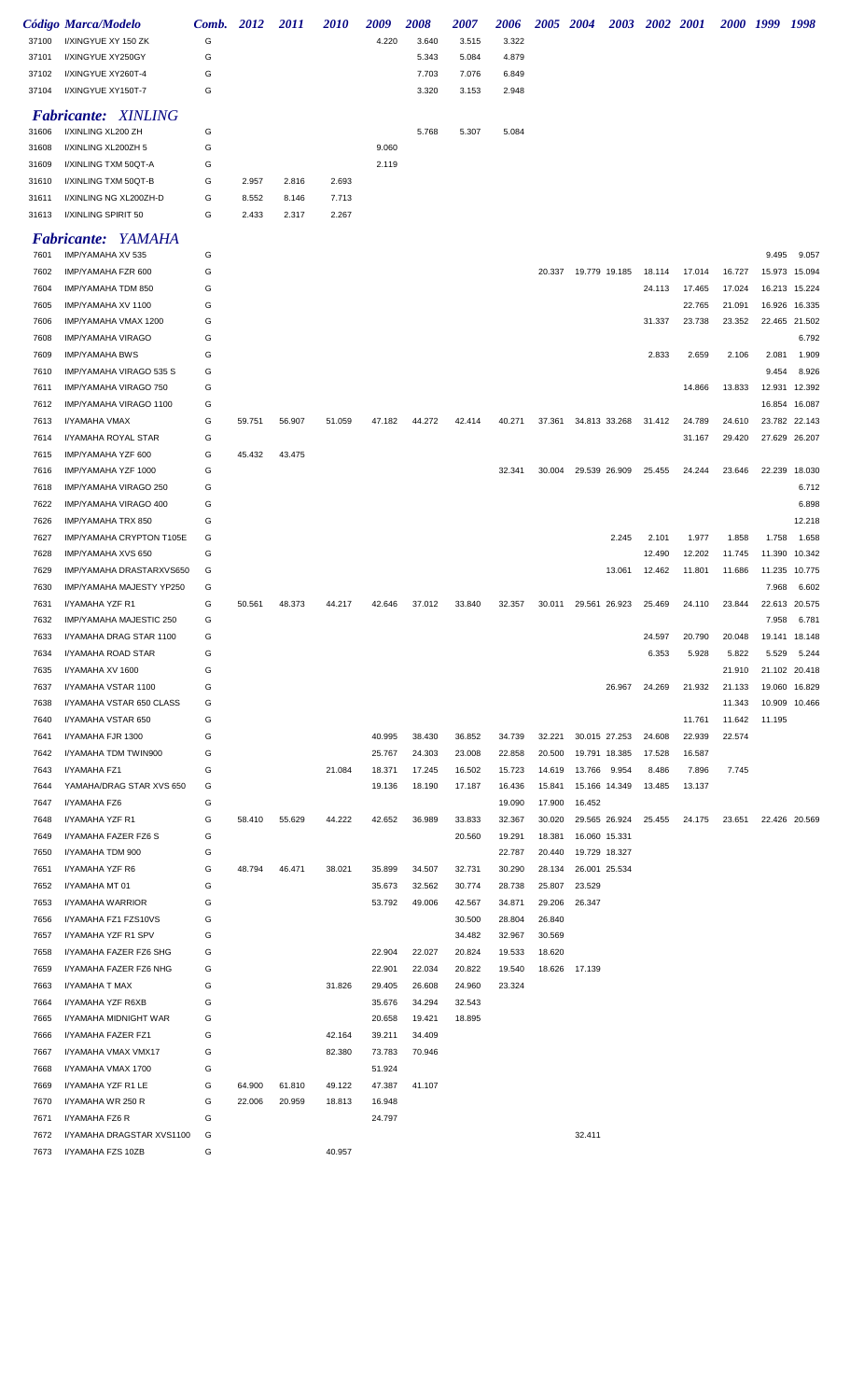|       | Código Marca/Modelo                                  | Comb. | 2012   | <i>2011</i> | <i>2010</i> | 2009   | 2008   | <i><b>2007</b></i> | 2006   | 2005   | 2004          | <b>2003</b>   | 2002 2001 |        | <i>2000</i> | 1999   | 1998   |
|-------|------------------------------------------------------|-------|--------|-------------|-------------|--------|--------|--------------------|--------|--------|---------------|---------------|-----------|--------|-------------|--------|--------|
| 7674  | I/YAMAHA FZ 8                                        | G     | 38.700 | 36.857      |             |        |        |                    |        |        |               |               |           |        |             |        |        |
| 7679  | YAMAHA/FAZER250 BLUEFLEX                             | G     | 8.897  |             |             |        |        |                    |        |        |               |               |           |        |             |        |        |
| 7680  | I/YAMAHA YZFR1 WGPANNIED                             | G     | 48.461 | 46.154      |             |        |        |                    |        |        |               |               |           |        |             |        |        |
| 7699  | <b>IMP/YAMAHA</b>                                    | G     |        |             |             |        |        |                    |        |        |               | 6.168         | 5.922     | 5.528  | 5.430       | 5.159  | 4.890  |
| 9199  | YAMAHA/125                                           | G     |        |             |             |        |        |                    |        |        | 2.498         | 2.410         | 2.290     | 2.036  | 2.013       | 1.946  | 1.870  |
| 9604  | YAMAHA/DT 180 Z                                      | G     |        |             |             |        |        |                    |        |        |               |               |           | 3.268  | 3.172       | 3.062  | 2.848  |
| 9605  | YAMAHA/YBR 125K                                      | G     |        |             |             | 3.167  | 3.122  | 2.844              | 2.660  | 2.473  | 2.342         | 2.128         | 2.096     | 1.993  | 1.947       | 1.649  | 1.509  |
| 9606  | YAMAHA/YBR 125E                                      | G     |        |             |             | 3.665  | 3.320  | 3.264              | 3.060  | 2.878  |               | 2.720 2.592   | 2.483     | 2.228  | 2.145       | 1.956  | 1.676  |
| 9607  | YAMAHA/BRAZCAR CARGO 150                             | G     | 10.557 | 9.890       | 9.198       | 8.556  | 7.577  | 6.962              | 6.625  |        |               |               |           |        |             |        |        |
| 9608  | YAMAHA/MT-03                                         | G     |        |             |             | 19.054 | 17.358 | 16.284             | 15.334 |        |               |               |           |        |             |        |        |
| 9609  | YAMAHA/XTZ 125XK                                     | G     | 6.907  | 6.578       | 5.568       | 4.908  | 4.491  | 4.144              | 3.896  |        |               |               |           |        |             |        |        |
| 9610  | YAMAHA/XTZ 125XE                                     | G     | 7.683  | 7.317       | 6.220       | 5.566  | 4.976  | 4.625              | 4.348  |        |               |               |           |        |             |        |        |
| 9611  | YAMAHA/FACTOR YBR125 K                               | G     | 5.272  | 5.021       | 4.259       | 3.980  | 3.706  | 3.560              |        |        |               |               |           |        |             |        |        |
| 9612  | YAMAHA/FACTOR YBR125 ED                              | G     | 6.261  | 5.964       | 5.143       | 4.412  | 4.209  | 4.042              |        |        |               |               |           |        |             |        |        |
| 9613  | YAMAHA/FACTOR YBR125 E                               | G     | 5.592  | 5.326       | 4.557       | 4.254  | 3.966  | 3.808              |        |        |               |               |           |        |             |        |        |
| 9614  | YAMAHA/BRAZCAR CARGO 160                             | G     |        |             |             |        | 6.755  | 5.949              | 5.689  |        |               |               |           |        |             |        |        |
| 9615  | YAMAHA/XJ6 N                                         | G     | 24.067 | 22.922      | 19.485      | 18.029 | 17.246 |                    |        |        |               |               |           |        |             |        |        |
| 9616  | YAMAHA/XJ6 F                                         | G     | 26.473 | 25.213      | 21.812      | 20.275 | 17.710 |                    |        |        |               |               |           |        |             |        |        |
|       |                                                      | G     |        |             | 7.709       | 7.246  | 6.812  |                    | 5.976  |        |               |               |           |        |             |        |        |
| 9618  | YAMAHA/YBR 125 SOLMAK CA<br>YAMAHA/YBR 125 SOLMAK CF |       | 8.611  | 8.202       |             |        |        | 6.374              |        |        |               |               |           |        |             |        |        |
| 9619  |                                                      | G     | 5.283  | 5.056       |             |        |        |                    |        |        |               |               |           |        |             |        |        |
| 9620  | YAMAHA/FACTOR PR YBR125K                             | G     | 5.003  | 4.765       |             | 4.193  |        |                    |        |        |               |               |           |        |             |        |        |
| 9699  | YAMAHA/DT 180                                        | G     |        |             |             |        |        |                    |        |        | 4.362         | 4.069         | 3.726     | 3.493  | 3.354       | 3.165  | 2.816  |
| 9799  | YAMAHA/RD 125                                        | G     |        |             |             |        |        |                    |        |        |               |               |           |        |             |        | 1.973  |
| 9999  | YAMAHA/RD 75                                         | G     |        |             |             |        |        |                    |        |        | 2.446         | 2.263         | 2.059     | 1.891  | 1.758       | 1.412  | 1.335  |
| 10399 | YAMAHA/RX 180                                        | G     |        |             |             |        |        |                    |        |        |               |               |           |        |             |        | 3.020  |
| 10499 | YAMAHA/RX 80                                         | G     |        |             |             |        |        |                    |        |        |               |               |           | 1.925  | 1.762       | 1.426  | 1.363  |
| 10601 | YAMAHA/CY 50 JOG                                     | G     |        |             |             |        |        |                    | 2.802  | 2.543  | 2.389         | 2.262         | 2.118     | 1.987  | 1.808       | 1.514  | 1.398  |
| 10602 | YAMAHA/YBR 125ED                                     | G     |        |             |             | 3.635  | 3.486  | 3.393              | 3.189  | 2.985  | 2.829         | 2.688         | 2.339     | 2.216  | 2.048       | 1.856  | 1.700  |
| 10603 | YAMAHA/JPC TRICICLO                                  | G     |        | 8.490       |             | 7.609  | 7.138  | 6.437              | 6.196  | 5.671  |               | 5.352 5.098   | 4.899     | 4.578  | 4.389       |        |        |
| 10604 | YAMAHA/LANDER XTZ250                                 | G     | 11.347 | 10.807      | 9.173       | 8.585  | 7.597  | 6.986              | 6.643  | 6.189  |               |               |           |        |             |        |        |
| 10605 | YAMAHA/FUSCO CARGO YBRF                              | G     | 8.786  | 8.167       | 7.599       | 7.071  | 6.579  | 5.797              | 5.544  |        |               |               |           |        |             |        |        |
| 10606 | YAMAHA/FUSCO CARGO YBRA                              | G     | 6.904  | 6.575       | 6.501       | 6.007  | 5.631  | 4.960              | 4.745  | 4.400  | 4.238         |               |           |        |             |        |        |
| 10699 | YAMAHA                                               | G     |        |             |             |        |        |                    | 2.848  | 2.662  |               | 2.516 2.300   | 2.094     | 1.934  | 1.768       | 1.433  | 1.368  |
| 12099 | YAMAHA/MX 180                                        | G     |        |             |             |        |        |                    |        |        |               |               | 4.325     | 3.940  | 3.755       | 3.481  | 3.203  |
| 12202 | YAMAHA/RD 350 R                                      | G     |        |             |             | 13.303 | 12.475 | 11.953             | 11.354 | 10.529 | 10.023        | 9.549         | 8.996     | 8.655  | 8.348       | 7.891  | 7.382  |
| 13000 | YAMAHA/RD 135                                        | G     |        |             |             |        |        | 3.671              | 3.485  | 3.231  | 3.075         | 2.931         | 2.761     | 2.572  | 2.221       | 2.110  | 1.999  |
| 13001 | YAMAHA/RD 135 Z                                      | G     |        |             |             |        |        |                    |        |        |               |               | 2.776     | 2.537  | 2.234       | 2.124  | 2.012  |
| 13099 | YAMAHA/RD 135                                        | G     |        |             |             |        |        |                    |        |        |               |               |           |        | 2.221       | 2.111  | 1.998  |
| 13204 | IMP/YAMAHA FZR 1000                                  | G     |        |             |             | 33.789 | 31.692 | 30.366             | 28.825 | 26.744 |               | 25.464 24.252 | 22.859    | 21.407 | 18.558      | 17.369 | 16.587 |
| 13401 | YAMAHA/TDR 250                                       | G     |        |             |             |        |        |                    |        |        |               | 5.502         | 5.167     | 4.823  | 4.738       | 4.524  | 4.367  |
| 13402 | YAMAHA/TDR 180                                       | G     |        |             |             |        |        |                    |        |        |               |               | 3.800     | 3.558  | 3.491       | 3.326  | 3.146  |
| 13802 | YAMAHA/XTZ 750 S. TENERE                             | G     |        |             |             |        |        |                    |        |        |               |               |           |        |             | 16.707 | 16.173 |
| 13803 | YAMAHA/XT 600 E                                      | G     |        |             |             |        |        |                    |        | 13.231 | 11.578 10.910 |               | 10.064    | 9.414  | 9.002       | 8.864  | 8.538  |
| 13804 | YAMAHA/XT 660R                                       | G     | 24.139 | 22.989      | 20.361      | 19.168 | 17.964 | 17.250             | 16.150 | 15.223 |               | 13.838 13.148 |           |        |             |        |        |
| 13805 | YAMAHA/XTZ250 TENERE                                 | G     | 11.014 | 10.491      | 10.355      |        |        |                    |        |        |               |               |           |        |             |        |        |
| 13806 | YAMAHA/XT660Z TENERE                                 | G     | 22.210 | 21.153      |             |        |        |                    |        |        |               |               |           |        |             |        |        |
| 13808 | I/YAMAHA XT1200Z STENERE                             | G     | 53.199 | 50.666      | 49.359      |        |        |                    |        |        |               |               |           |        |             |        |        |
| 13899 | YAMAHA/XT 600                                        | G     |        |             |             |        |        |                    |        |        |               | 11.618 10.949 | 10.099    | 9.444  | 9.032       | 8.895  | 8.567  |
| 14302 | IMP/YAMAHA MOTO YZF-R1 D                             | G     |        |             |             |        |        |                    |        | 29.991 |               | 29.558 26.902 | 25.455    | 24.365 | 23.821      | 22.603 | 20.559 |
| 14303 | I/YAMAHA YZF R6                                      | G     | 36.039 | 34.323      | 33.202      | 32.304 | 30.578 | 28.878             | 26.534 | 24.406 |               | 24.009 22.975 | 21.697    | 20.568 | 19.784      | 19.398 | 18.719 |
| 14399 | <b>IMP/YAMAHA DT</b>                                 | G     |        |             |             |        |        |                    |        |        |               |               |           | 5.053  | 4.993       | 4.536  | 4.004  |
| 17001 | YAMAHA/DT 200                                        | G     |        |             |             |        |        |                    |        |        |               |               |           |        |             |        | 3.641  |
| 17002 | YAMAHA/DT 200R                                       | G     |        |             |             |        |        |                    |        |        |               |               | 6.032     | 5.648  | 4.993       | 4.537  | 4.001  |
| 17701 | YAMAHA/YA 90 AXIS                                    | G     |        |             |             |        |        |                    |        |        |               |               |           |        |             |        | 1.979  |
| 18001 | YAMAHA/FZR 1000                                      | G     |        |             |             |        |        |                    |        |        |               |               |           |        | 25.075      | 23.241 | 21.364 |
| 21601 | YAMAHA/BWS                                           | G     |        |             |             |        |        |                    |        |        |               |               |           | 2.198  | 2.047       | 1.974  | 1.881  |
| 23301 | YAMAHA/VIRAGO XV250S                                 | G     |        |             |             |        |        |                    |        |        | 10.538 10.037 |               | 9.442     | 8.123  | 8.063       | 7.571  | 6.941  |
| 23302 | YAMAHA/VIRAGO XV535                                  | G     |        |             |             |        |        |                    |        |        |               | 12.240        | 10.769    | 10.137 | 10.075      | 9.594  | 9.056  |
| 23303 | YAMAHA/XVS950A MIDN.STAR                             | G     | 29.389 | 27.989      | 23.606      | 22.041 | 20.718 |                    |        |        |               |               |           |        |             |        |        |
| 23501 | YAMAHA/XT 225                                        | G     |        |             |             |        |        |                    | 5.069  | 4.932  | 4.584         | 4.124         | 4.084     | 3.731  | 3.528       | 3.247  | 3.133  |
| 23502 | YAMAHA/XTZ 125K                                      | G     | 7.046  | 6.712       | 5.466       | 4.782  | 4.560  | 4.162              | 4.008  | 3.571  | 3.142         | 2.893         | 2.808     | 2.449  | 2.098       |        |        |
| 23503 | YAMAHA/XTZ 125E                                      | G     | 7.468  | 7.112       | 5.831       | 5.127  | 4.622  | 4.140              | 3.893  | 3.622  | 3.298         | 3.026         | 2.948     | 2.287  | 2.114       |        |        |
| 24701 | YAMAHA/TDM 225                                       | G     |        |             |             |        |        |                    | 5.048  | 4.246  | 3.712         | 3.481         | 3.310     | 3.116  | 2.974       | 2.713  | 2.556  |
|       | YAMAHA/CRYPTON T105E                                 | G     |        |             |             |        | 2.967  | 2.843              | 2.698  | 2.502  | 2.403         |               | 2.113     | 1.990  | 1.869       | 1.769  | 1.667  |
| 24702 |                                                      |       |        |             |             |        |        |                    |        |        |               | 2.257         |           |        |             |        |        |
| 24703 | YAMAHA/NEO AT115                                     | G     | 5.772  | 5.497       | 5.016       | 4.442  | 4.066  | 3.369              | 3.142  | 2.837  | 2.637         | 2.587         |           |        |             |        |        |
| 24704 | YAMAHA/T115 CRYPTON K                                | G     | 3.583  | 3.413       | 3.000       | 2.679  | 2.518  |                    |        |        |               |               |           |        |             |        |        |
| 24705 | YAMAHA/T115 CRYPTON ED                               | G     | 3.969  | 3.780       | 3.322       | 2.981  | 2.802  |                    |        |        |               |               |           |        |             |        |        |
| 26501 | YAMAHA/JOG TEEN                                      | G     |        |             |             |        | 3.087  | 2.994              | 2.811  | 2.547  |               | 2.256 2.138   | 2.000     | 1.876  | 1.709       | 1.603  | 1.458  |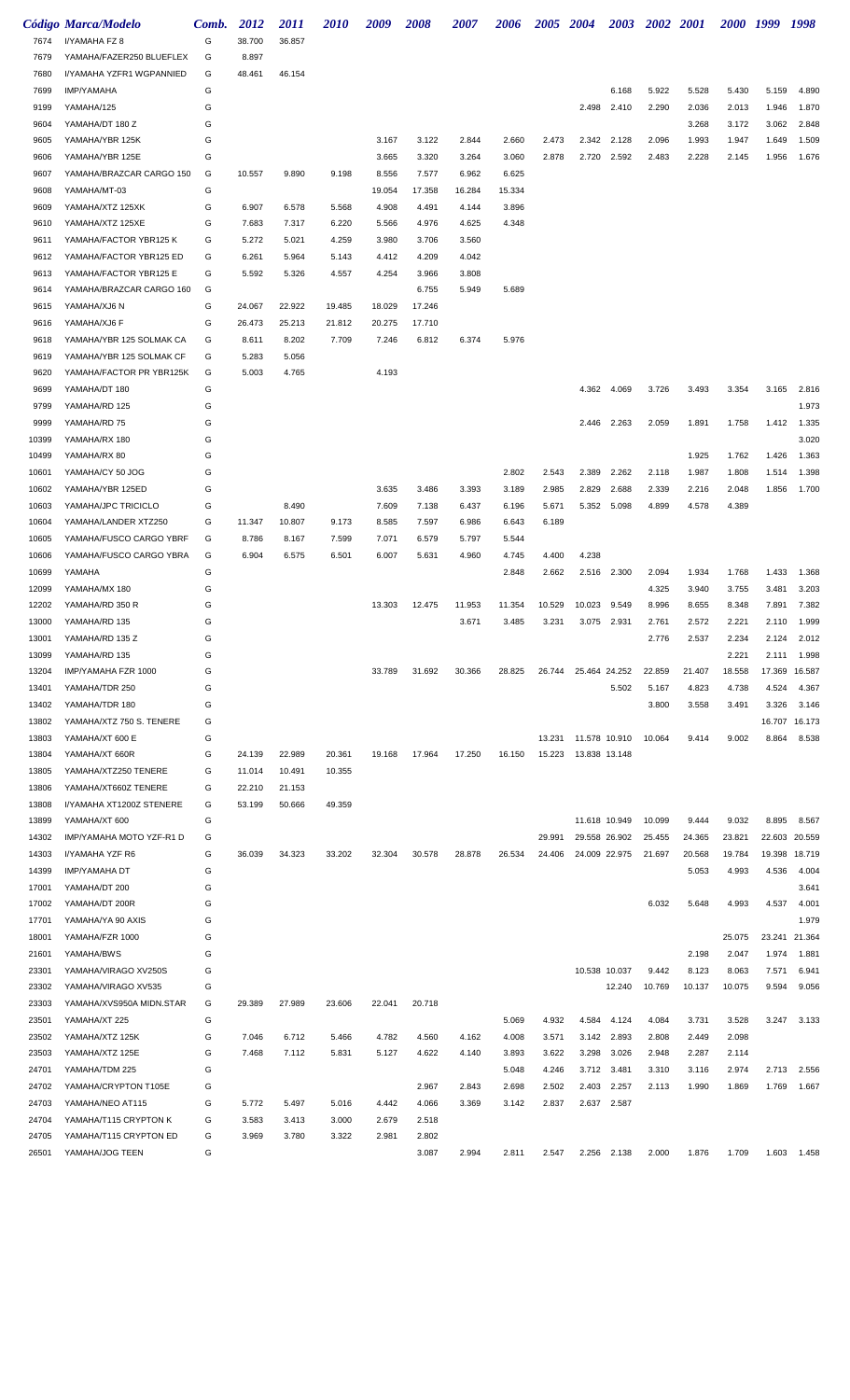|                | Código Marca/Modelo                                | Comb.  | 2012   | 2011   | <b>2010</b> | 2009           | 2008           | 2007           | 2006           | 2005  | 2004  | 2003  | 2002  | 2001  | <i>2000</i> | 1999  | 1998  |
|----------------|----------------------------------------------------|--------|--------|--------|-------------|----------------|----------------|----------------|----------------|-------|-------|-------|-------|-------|-------------|-------|-------|
| 26502          | YAMAHA/FAZER YS250                                 | G      | 9.342  | 8.898  | 7.777       | 7.197          | 6.815          | 6.253          | 5.725          | 5.354 | 5.028 | 4.806 | 4.538 | 4.261 | 4.191       | 4.003 | 3.793 |
| 26503          | YAMAHA/FAZER YS250 LE                              | G      | 9.539  | 9.085  | 7.941       | 7.349          | 6.960          | 6.384          | 5.847          |       |       |       |       |       |             |       |       |
| 26504          | YAMAHA/XTZ 250X                                    | G      | 11.810 | 11.248 | 9.965       | 9.141          | 8.090          | 7.558          | 7.106          |       |       |       |       |       |             |       |       |
| 26505          | YAMAHA/FZ6 FAZER S HG                              | G      |        |        | 25.393      | 23.406         | 22.519         | 21.290         |                |       |       |       |       |       |             |       |       |
| 26506          | YAMAHA/FZ6 FAZER N HG                              | G      |        |        | 24.391      | 22.550         | 21.347         | 19.988         |                |       |       |       |       |       |             |       |       |
| 30803          | YAMAHA/YBR FUCAM ADV 129                           | G      |        |        |             | 9.138          | 9.042          | 8.844          | 8.105          | 7.629 | 7.175 | 6.771 | 6.615 | 6.250 |             |       |       |
| 76740          | I/YAMAHA FZ 8                                      | G      | 38.691 | 36.849 |             |                |                |                |                |       |       |       |       |       |             |       |       |
|                | <b>Fabricante: YINGANG</b>                         |        |        |        |             |                |                |                |                |       |       |       |       |       |             |       |       |
| 32600          | I/YINGANG YG50QT-3                                 | G      |        |        |             | 1.683          | 1.587          | 1.519          | 1.456          | 1.396 |       |       |       |       |             |       |       |
| 32601          | I/YINGANG YG125-20                                 | G      |        |        |             |                | 3.277          | 3.012          | 2.889          |       |       |       |       |       |             |       |       |
| 32603          | I/YINGANG YG110-C                                  | G      |        |        |             | 3.435          | 3.149          | 2.880          | 2.327          |       |       |       |       |       |             |       |       |
| 32604          | I/YINGANG YG150T-15                                | G      |        |        |             |                | 5.695          | 5.361          | 4.808          | 4.571 |       |       |       |       |             |       |       |
| 32605          | I/YINGANG YG125 2C                                 | G      |        |        |             |                | 3.265          | 3.052          | 2.917          |       |       |       |       |       |             |       |       |
| 32606          | I/YINGANG YG1102                                   | G      |        |        |             |                | 3.303          | 3.022          | 2.952          |       |       |       |       |       |             |       |       |
| 32607          | I/YINGANG YG150 5                                  | G      |        |        |             |                | 3.578          | 3.293          | 3.154          |       |       |       |       |       |             |       |       |
| 32608          | I/YINGANG YG125 16                                 | G      |        |        |             |                | 3.655          | 3.445          | 3.331          |       |       |       |       |       |             |       |       |
| 32609          | I/YINGANG YG125 C                                  | G      |        |        |             |                | 3.198          | 2.990          | 2.856          |       |       |       |       |       |             |       |       |
| 32610          | I/YINGANG YG250 GY<br>I/YINGANG YG48 Q             | G<br>G |        |        |             |                | 6.601          | 6.070          | 5.816          |       |       |       |       |       |             |       |       |
| 32611<br>32612 | I/YINGANG US12                                     | G      |        |        |             | 3.132          | 1.562<br>2.726 | 1.488<br>2.508 | 1.435<br>2.402 |       |       |       |       |       |             |       |       |
| 32613          | I/YINGANG US1 4                                    | G      |        |        |             |                | 2.107          | 1.927          | 1.856          |       |       |       |       |       |             |       |       |
| 32614          | I/YINGANG YG200-9                                  | G      |        |        |             | 6.164          | 5.843          | 5.588          |                |       |       |       |       |       |             |       |       |
| 32615          | I/YINGANG YG110-9BII                               | G      |        |        |             | 3.200          | 2.934          | 2.684          |                |       |       |       |       |       |             |       |       |
| 32616          | I/YINGANG US13                                     | G      |        |        |             | 3.490          | 3.344          | 3.159          |                |       |       |       |       |       |             |       |       |
| 32617          | I/YINGANG US1 5                                    | G      |        |        |             | 4.955          | 4.695          | 4.492          |                |       |       |       |       |       |             |       |       |
| 32618          | I/YINGANG US1 6                                    | G      |        |        |             | 5.012          | 4.754          | 4.545          |                |       |       |       |       |       |             |       |       |
| 32619          | I/YINGANG US17                                     | G      |        |        |             | 2.854          | 2.615          | 2.393          |                |       |       |       |       |       |             |       |       |
| 32621          | I/YINGANG US11                                     | G      | 2.938  | 2.770  | 2.528       | 2.466          | 2.334          | 2.273          |                |       |       |       |       |       |             |       |       |
| 32622          | I/YINGANG YG50QT                                   | G      |        |        | 2.235       |                |                |                |                |       |       |       |       |       |             |       |       |
| 32623          | I/YINGANG PROTORK HD200P                           | G      | 3.392  | 3.247  |             |                |                |                |                |       |       |       |       |       |             |       |       |
| 32624          | I/YINGANG PROTORK HD200                            | G      | 2.527  | 2.419  |             |                |                |                |                |       |       |       |       |       |             |       |       |
| 32631          | I/YIANGANG PROTORK HD200                           | G      | 10.614 |        |             |                |                |                |                |       |       |       |       |       |             |       |       |
|                | <b>Fabricante: YINHE</b>                           |        |        |        |             |                |                |                |                |       |       |       |       |       |             |       |       |
| 36712          | I/YINHE BRAVAX BVX20                               | G      |        |        | 4.531       |                |                |                |                |       |       |       |       |       |             |       |       |
| 38300          | I/YINHE MRX 230 SUPERMOT                           | G      |        |        |             | 7.336          | 6.919          | 6.553          |                |       |       |       |       |       |             |       |       |
|                |                                                    |        |        |        |             |                |                |                |                |       |       |       |       |       |             |       |       |
| 30303          | <b>Fabricante: YINXIANG</b><br>I/YINXIANG ATV250 V | G      |        |        |             | 9.388          | 9.047          |                |                |       |       |       |       |       |             |       |       |
| 30304          | I/YINXIANG IROS MOVING                             | G      | 4.443  | 4.232  | 3.631       | 3.397          | 3.162          | 3.023          |                |       |       |       |       |       |             |       |       |
| 30305          | I/YINXIANG IROS ACTION                             | G      | 2.797  | 2.665  | 2.287       | 2.138          | 1.992          | 1.905          |                |       |       |       |       |       |             |       |       |
| 30307          | I/YINXIANG IROS ONE                                | G      | 4.139  | 3.943  | 3.384       | 3.165          | 2.946          | 2.817          |                |       |       |       |       |       |             |       |       |
| 30311          | I/YINXIANG BRAVAX AX200                            | G      |        |        | 5.509       |                |                |                |                |       |       |       |       |       |             |       |       |
| 30312          | I/YINXIANG BRAVAX BVX150                           | G      |        |        | 3.208       |                |                |                |                |       |       |       |       |       |             |       |       |
|                |                                                    |        |        |        |             |                |                |                |                |       |       |       |       |       |             |       |       |
| 38103          | <b>Fabricante: YUAN</b><br>I/YUAN KYNRO KN125 C    |        |        |        |             |                |                |                |                |       |       |       |       |       |             |       |       |
| 38104          | I/YUAN KYNRO KN150 TRAIL                           | G<br>G |        |        |             | 3.410<br>3.593 | 3.264<br>3.426 | 3.087<br>3.232 |                |       |       |       |       |       |             |       |       |
| 38105          | I/YUAN KYNRO KN150 SPORT                           | G      |        |        |             | 4.153          | 3.767          | 3.482          |                |       |       |       |       |       |             |       |       |
|                |                                                    |        |        |        |             |                |                |                |                |       |       |       |       |       |             |       |       |
|                | <b>Fabricante: ZANELLA</b>                         |        |        |        |             |                |                |                |                |       |       |       |       |       |             |       |       |
| 7901           | IMP/ZANELLA NEW FIRE 50F                           | G      |        |        |             |                |                |                |                |       |       |       |       |       | 1.178       | 1.120 | 1.053 |
| 7902           | IMP/ZANELLA SOL LA PLUS                            | G      |        |        |             |                |                |                |                |       |       |       |       |       |             |       | 955   |
| 7903           | IMP/ZANELLA SOL VR PLUS                            | G      |        |        |             |                |                |                |                |       |       |       |       |       |             |       | 948   |
|                | <b>Fabricante: ZHEJIANG</b>                        |        |        |        |             |                |                |                |                |       |       |       |       |       |             |       |       |
| 35600          | I/ZHEJIANG YB 150T-15                              | G      |        |        |             | 4.785          | 4.740          | 4.135          | 4.082          |       |       |       |       |       |             |       |       |
| 35601          | I/ZHEJIANG CHOPPER COBRA                           | G      |        |        |             |                | 8.720          | 7.730          | 7.474          |       |       |       |       |       |             |       |       |
| 35602          | I/ZHEJIANG B09                                     | G      |        |        |             |                | 2.977          |                |                |       |       |       |       |       |             |       |       |
| 35603          | I/ZHEJIANG KENT POWER150                           | G      |        |        | 3.556       | 3.320          | 3.153          |                |                |       |       |       |       |       |             |       |       |
| 35604          | I/ZHEJIANG XY 200 T6                               | G      |        |        | 5.164       | 4.852          | 4.689          |                |                |       |       |       |       |       |             |       |       |
| 35605          | I/ZHEJIANG XY 150 TJ                               | G      |        |        | 3.604       | 3.406          | 3.303          |                |                |       |       |       |       |       |             |       |       |
|                | <b>Fabricante: ZHENGLONG</b>                       |        |        |        |             |                |                |                |                |       |       |       |       |       |             |       |       |
| 34300          | I/ZHENGLONG ZLMC 03                                | G      |        |        |             | 2.801          | 2.651          |                |                |       |       |       |       |       |             |       |       |
|                | <b>Fabricante: ZHIWEI</b>                          |        |        |        |             |                |                |                |                |       |       |       |       |       |             |       |       |
| 33500          | I/ZHIWEI KELT BELLE                                | G      |        |        |             | 2.194          | 1.868          | 1.779          |                |       |       |       |       |       |             |       |       |
|                | Fabricante: ZHONGNENG                              |        |        |        |             |                |                |                |                |       |       |       |       |       |             |       |       |
| 11500          | I/ZHONGNENG ZN151T-F                               | G      |        | 6.922  | 6.133       | 5.367          | 4.537          |                |                |       |       |       |       |       |             |       |       |
| 11502          | I/ZHONGNENG NSTAR 150TF                            | G      | 4.422  | 4.212  | 4.058       | 3.854          | 3.664          |                |                |       |       |       |       |       |             |       |       |